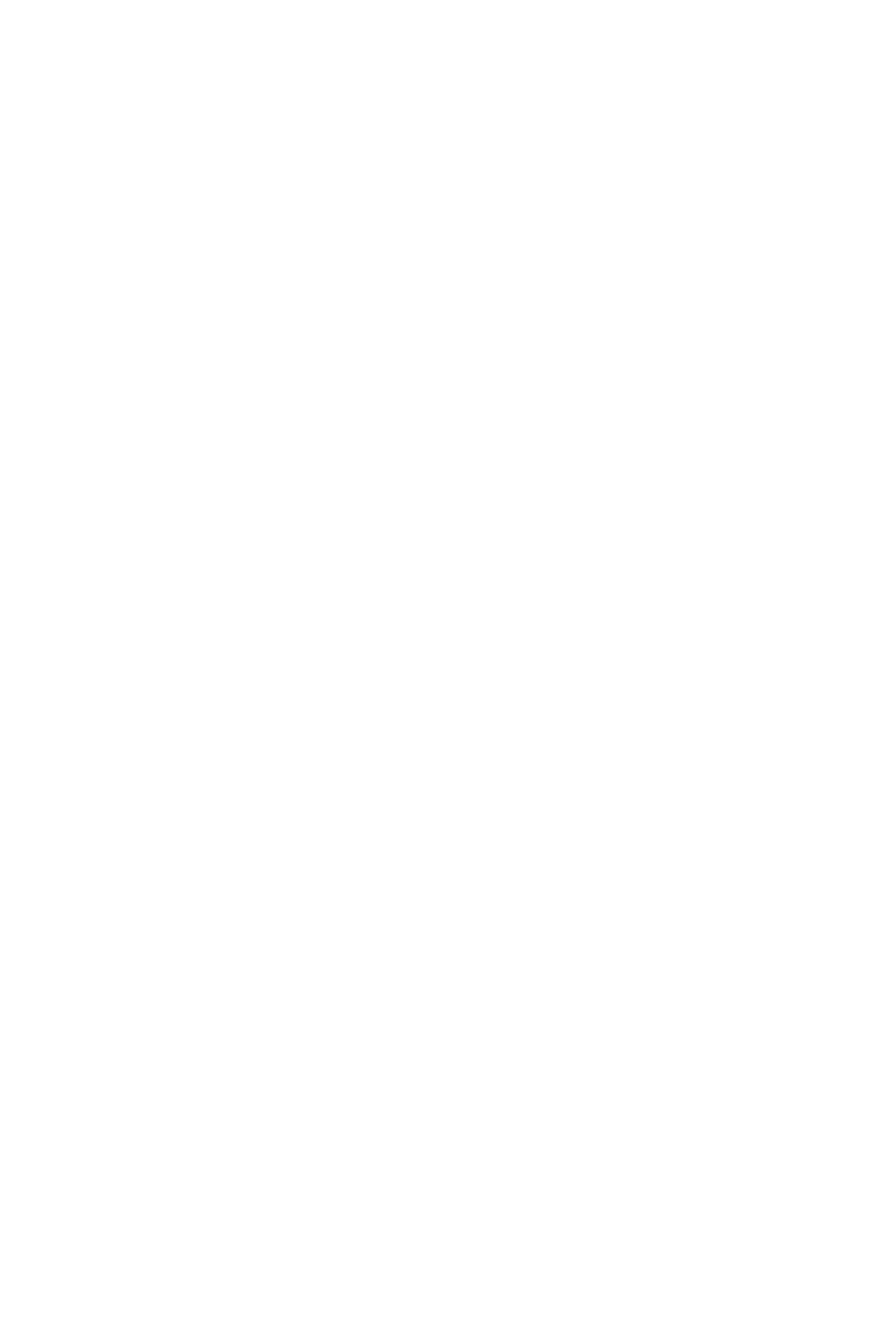

The Asynchronous Cookbook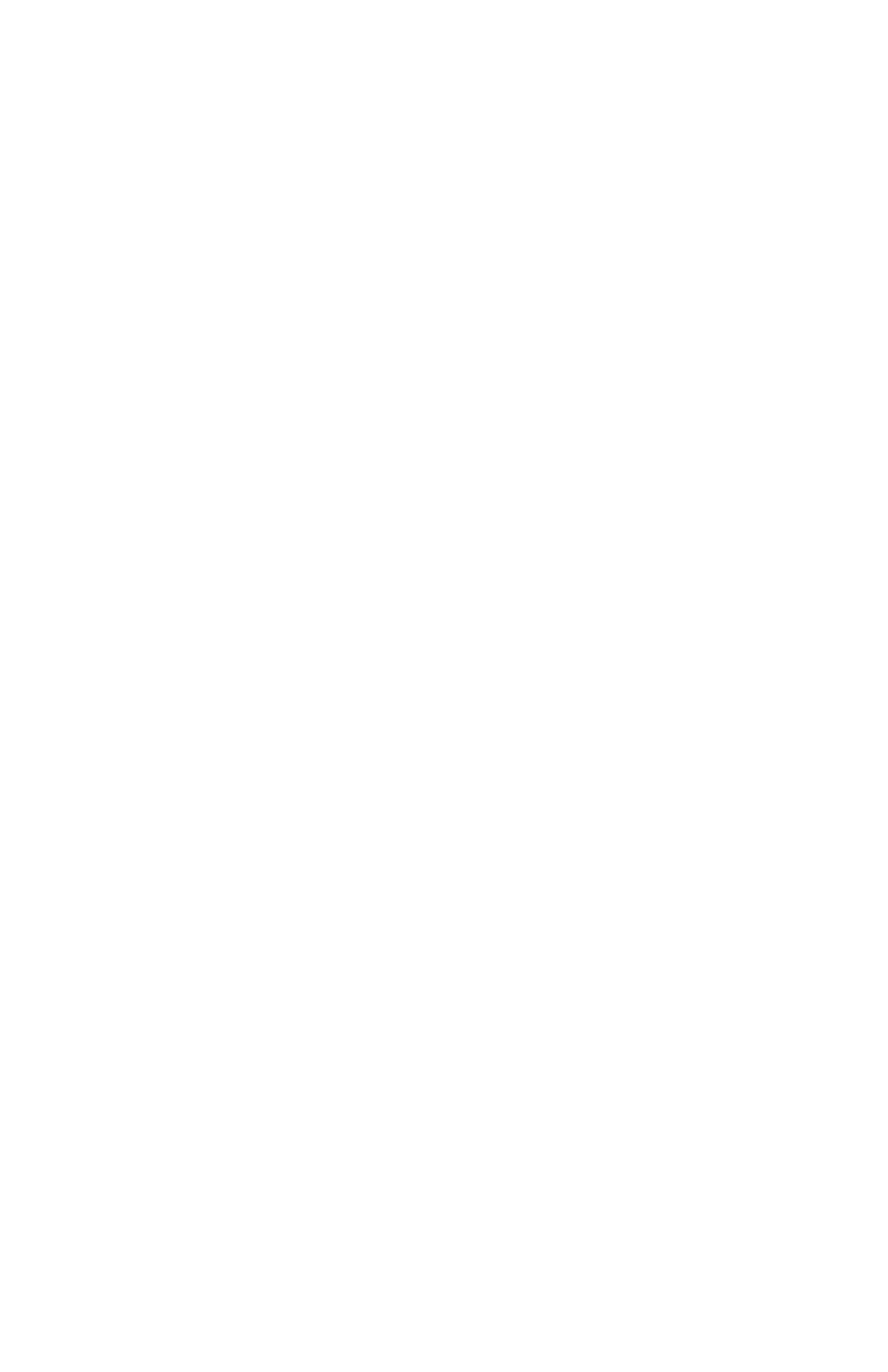# The Asynchronous Cookbook

*recipes for engaged & active online learning* 

*DLINQ*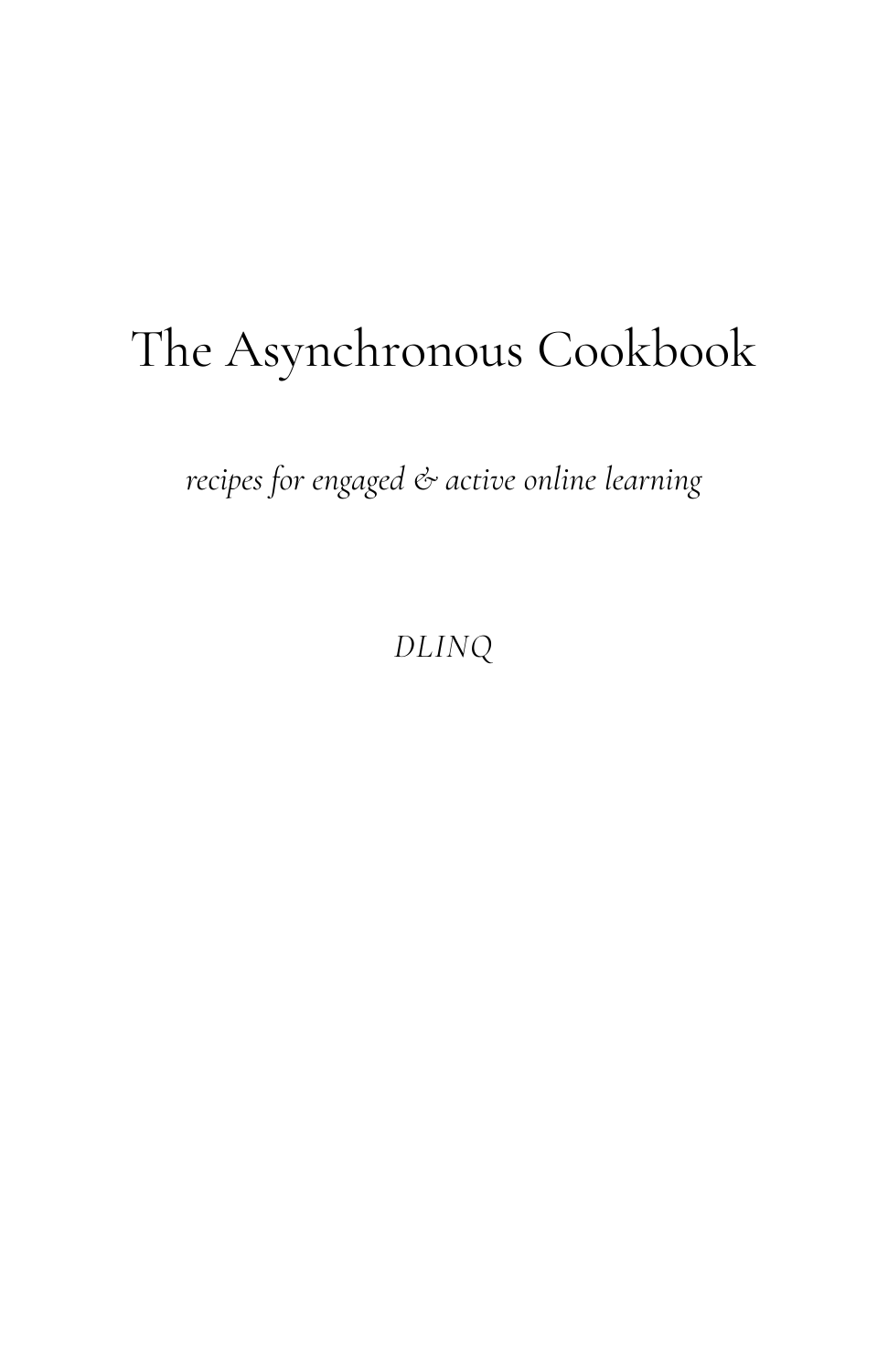

*The Asynchronous Cookbook by Office of Digital Learning & Inquiry, Middlebury College is licensed under a [Creative Commons](https://creativecommons.org/licenses/by-nc-sa/4.0/)  [Attribution-NonCommercial-ShareAlike 4.0 International License,](https://creativecommons.org/licenses/by-nc-sa/4.0/) except where otherwise noted.*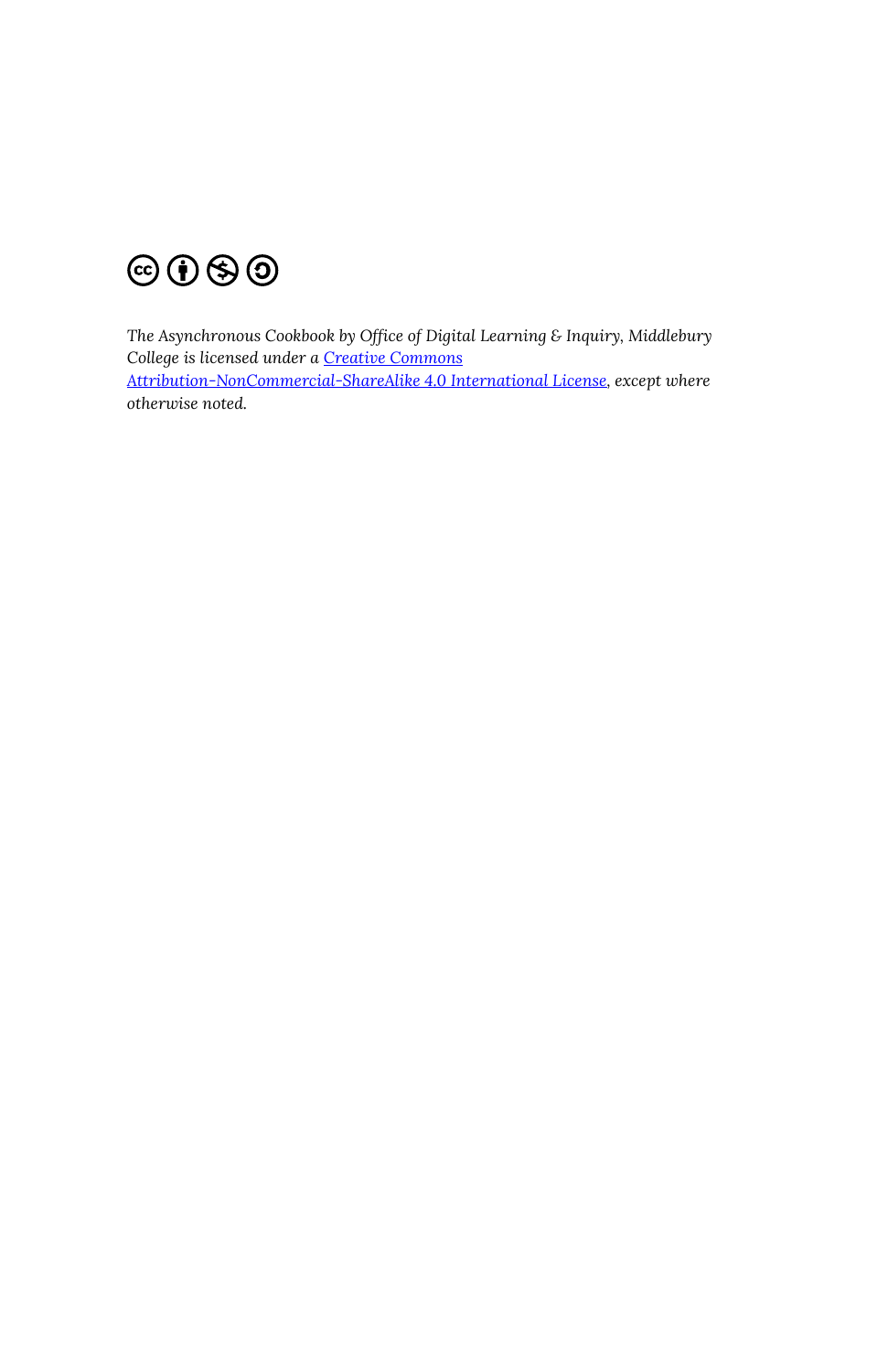# Contents

|    | How to Download This Book or Navigate It Online | vii |
|----|-------------------------------------------------|-----|
|    | Contributors                                    | 1   |
|    |                                                 |     |
| 1. | Introduction                                    | 3   |
| 2. | <b>Some Key Concepts</b>                        | 7   |
| 3. | Group and Team Work in Asynchronous Settings    | 11  |
| 4. | <b>Discussion Activities</b>                    | 17  |
| 5. | <b>Mapping Activities</b>                       | 41  |
| 6. | Games                                           | 56  |
|    | 7. Simulations & Labs                           | 67  |
|    | 8. Writing, Storytelling, and Publishing        | 77  |
| 9. | <b>Presentations</b>                            | 104 |
|    | 10. Class Climate                               | 114 |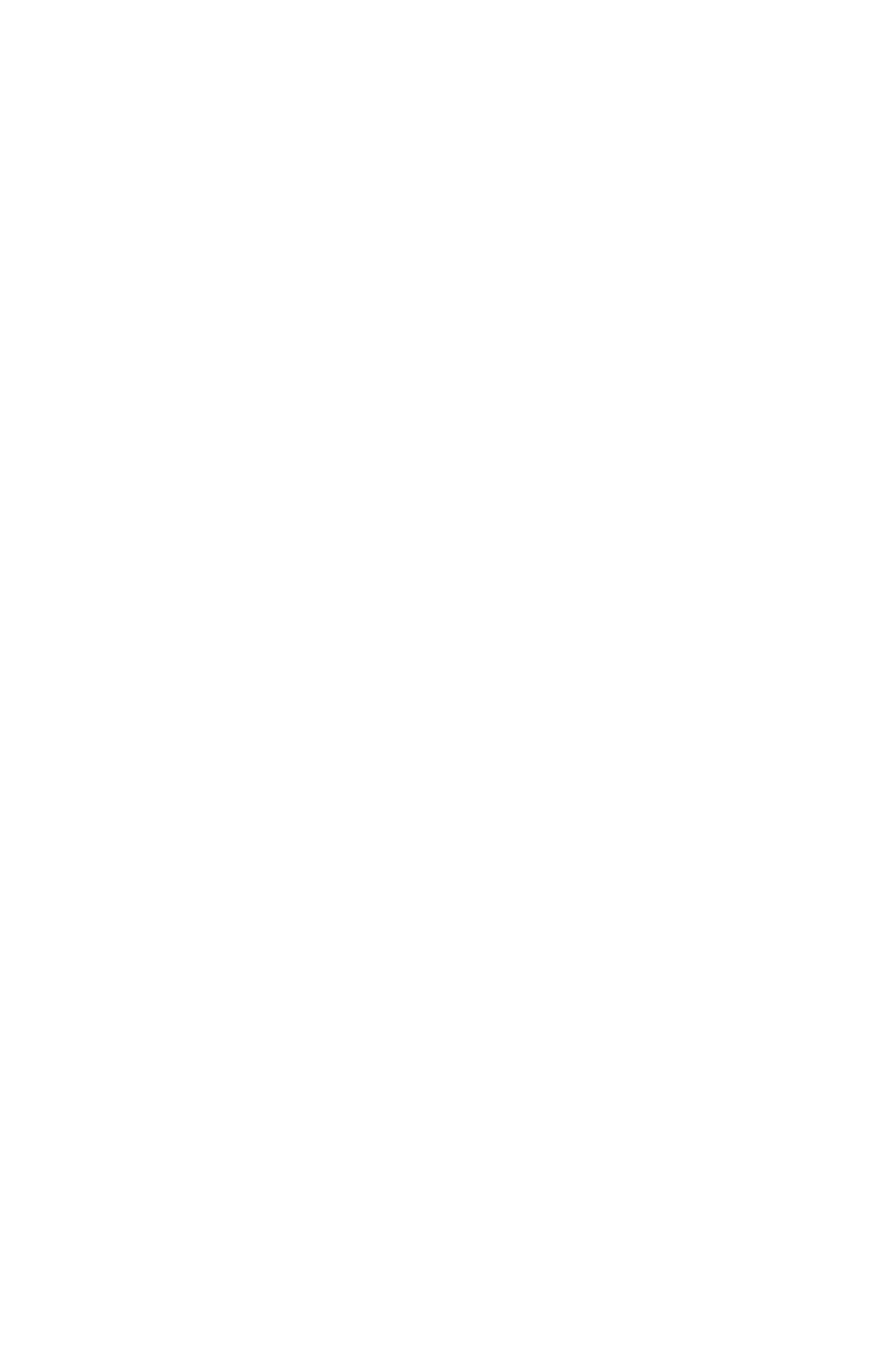<span id="page-8-0"></span>

#### **Contributors**

The activities in this cookbook draw on research and good practice in online course design to provide recipes – concise and specific instructions and examples – for adding asynchronous activities to a course. We will be adding recipes, so please check back often. DLINQ staff contributors to the cookbook include (contributors are listed in alphabetical order):

Dr. Sonja Burrows – Instructional Designer

Dr. Amy Collier – Associate Provost for Digital Learning

Dr. Jeni Henrickson – Instructional Designer

Dr. Sarah Lohnes Watulak – Director of Digital Pedagogy and Media

Dr. Sarah Payne – Instructional Designer Luke Phelan – Instructional Designer Heather Stafford – Instructional Designer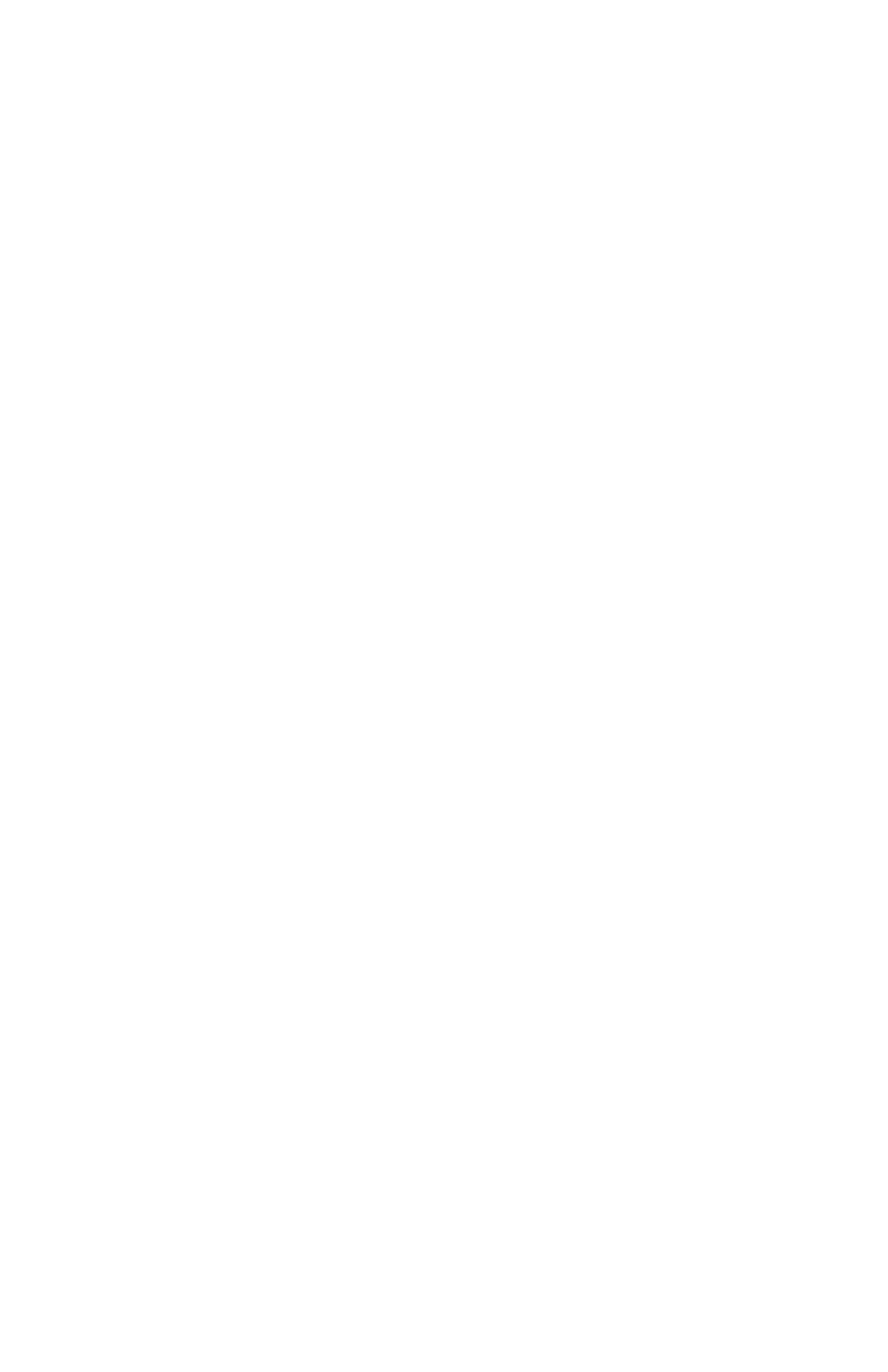# <span id="page-10-0"></span>1. Introduction

#### **What Is Asynchronous Learning?**

Asynchronous interactions allow students to join and participate in class activities on their own schedule (though usually by a deadline). An example of asynchronous learning is a pre-recorded lecture that students watch followed by discussion board interactions. Some asynchronous learning is self-paced or self-study – meaning, no peer or instructor interaction – which you may have experienced if you've ever had to complete a workplace training module. However, we want to stress that asynchronous learning can also be active and completed in a learning community of peers and instructors. In this cookbook, we offer recipes for the latter: asynchronous online learning that is designed for peer and instructor interaction, but which takes place over time, instead of at the same time. For all of the recipes presented in this cookbook, interaction is a key ingredient.

#### **Why Should I Use Asynchronous Activities in My Course?**

Whether you are designing a hybrid course (with some in-person and some online activities), or a fully online course, having regular, meaningful asynchronous activities in place in which everyone can participate, means fewer interruptions to learning should you need to pivot based on changes in the learning context (illness, shutdowns, etc.). If students are already using social annotation tools to discuss the weekly readings, that's one less adjustment you need to make.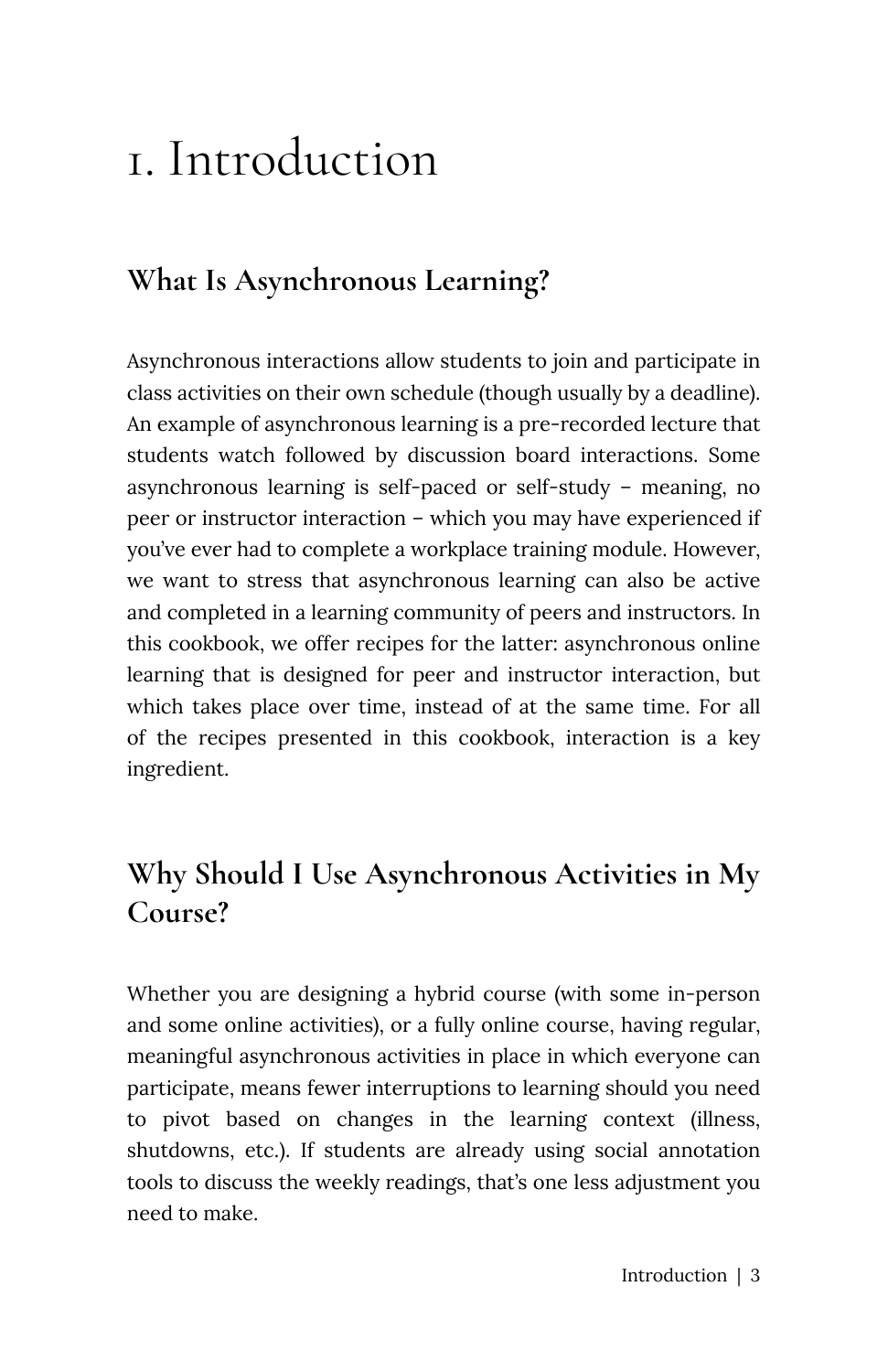And we know that synchronous learning may not be the best for all students, all of the time. (And asynchronous learning is the preferred mode for some students all of the time, for example, for students who have full time jobs.) There are a number of barriers to full and equitable participation in synchronous learning, including time zone, Internet access, accessibility, and Zoom fatigue.

Blending synchronous and asynchronous activities provides the opportunity for all students to fully participate in your course. We'd like to think about synchronous and asynchronous as working together, rather than at opposite and opposing ends of a spectrum. Research indicates that blending synchronous and asynchronous interactions in remote/online courses can promote social presence and combat students' feelings of disconnectedness while supporting student learning.

Daniel Stanford of DePaul University created the Bandwidth/ Immediacy Matrix as a way of visualizing activities that span the range from synchronous (high immediacy) to asynchronous (low immediacy) as well as high bandwidth and low bandwidth. You might consider plotting your class activities in the matrix, aiming for a spread of activities across the 4 quadrants.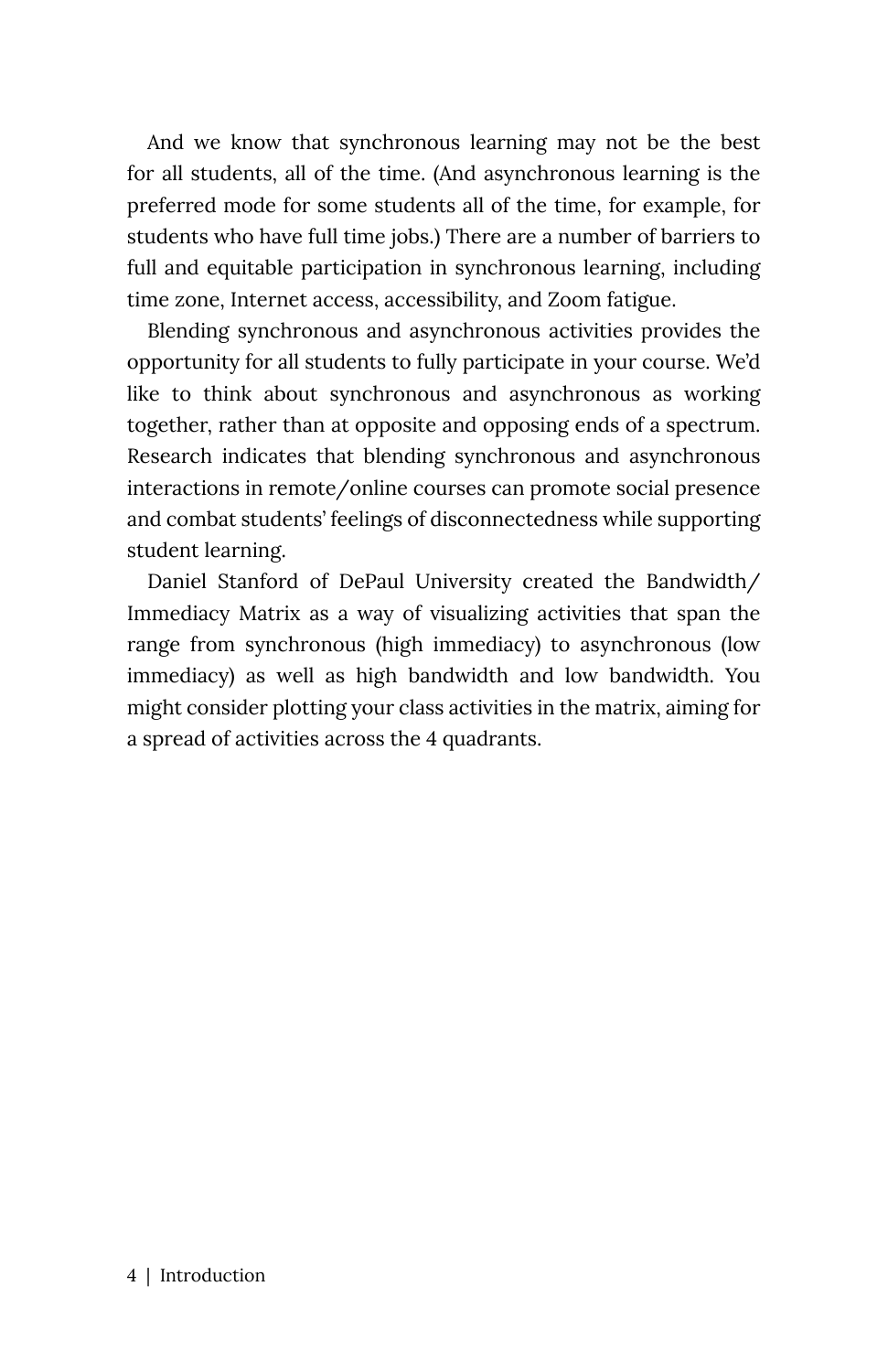

#### **Why Did We Make This Cookbook?**

In [Camp Design Online](https://dlinq.middcreate.net/campsite/), we offer some big-picture theory and practice for creating engaging online courses, based on research and good practice. The activities in this cookbook draw on many of the principles we share in Camp Design, packaged into recipes that provide concise and specific instructions for adding asynchronous activities to a course.

#### **Discipline-specific Concerns**

Most of the activities in this cookbook can be used in any discipline; however, online learning provides unique challenges for teaching foreign languages, for performance based disciplines such as interpreting, the performing arts, and teacher education, and for lab disciplines. You may wish to refer to the resources linked below for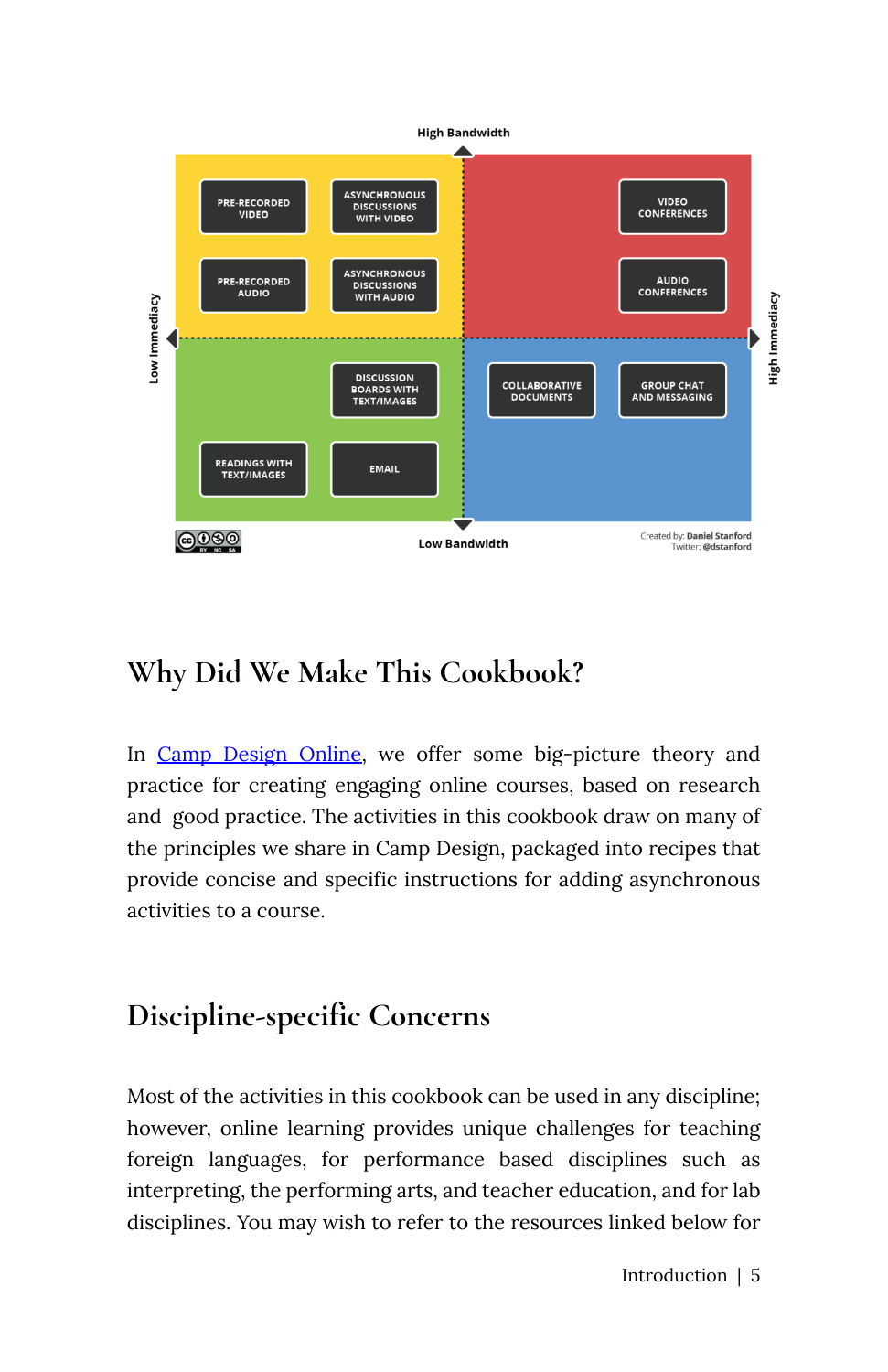a general overview of the types of asynchronous activities that work well for these disciplines, and then return to the cookbook to find out how to put the activities into practice.

[Language Learning Online](https://dlinq.middcreate.net/foreign-language-learning/) 

[Teaching Performance-based Skills Online](https://dlinq.middcreate.net/digital-language-learning/teaching-interpreting-other-performance-based-skills-online/) 

[Teaching Lab Courses Online](https://dlinq.middcreate.net/digital-literacy/course-continuity-for-lab-courses/)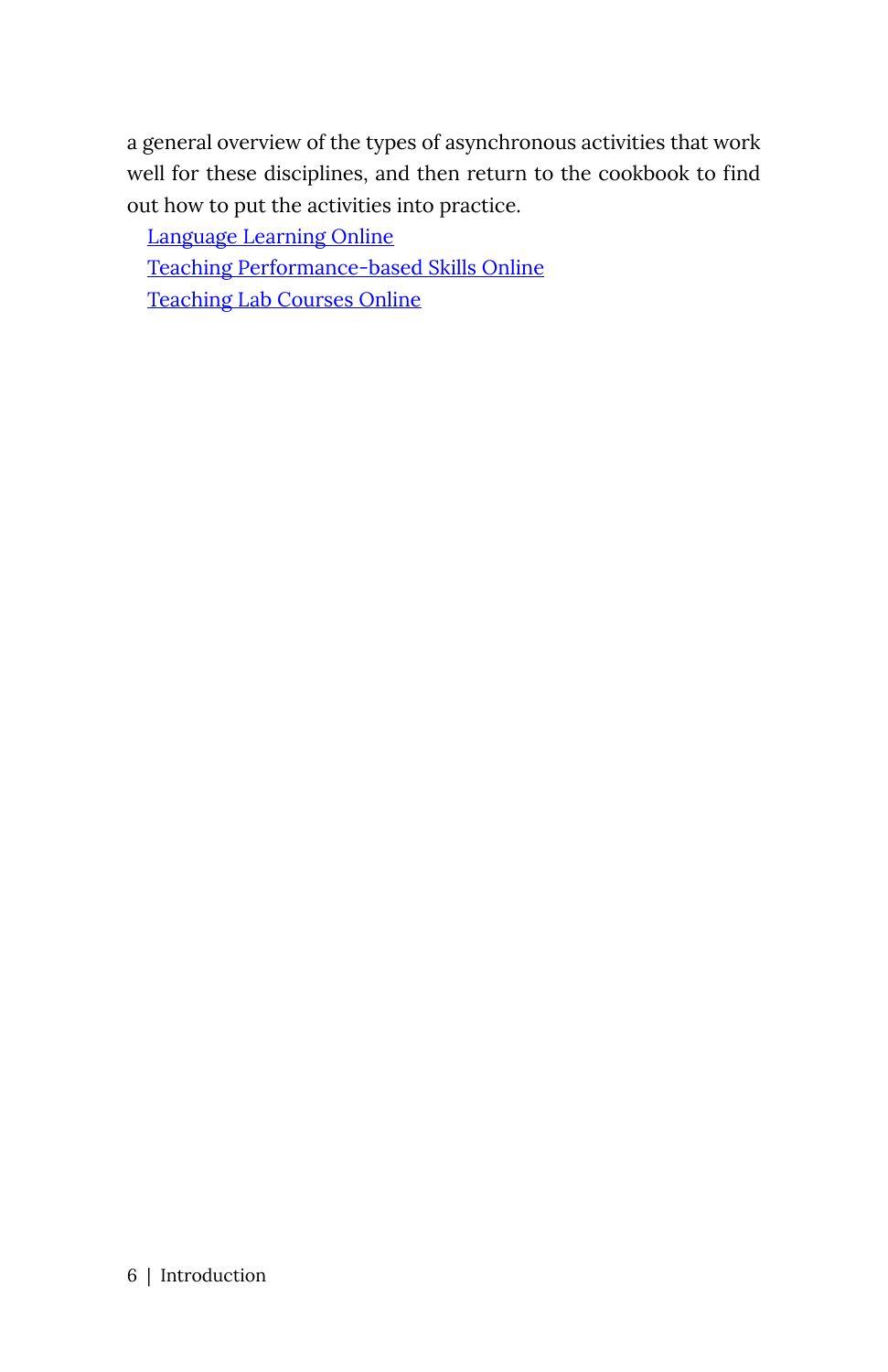### <span id="page-14-0"></span>2. Some Key Concepts

#### **Preparing Students to Engage in Asynchronous Learning**

It can be helpful to prepare students for what to expect from your course and from the asynchronous activities, to address any misconceptions up front, and help students understand what it means to be successful in their learning. Below, we've shared a few examples from instructors' syllabi for how they've framed things for their students.

From INTD 1227 Inclusive Design and Design Justice, a fully asynchronous online course taught by Sarah Lohnes Watulak and Amy Collier:

"This is a facilitated asynchronous class, meaning that we'll be interacting a lot with each other online, with deadlines for assignments and activities spread throughout the week. There are no required, scheduled live meetings. We will have weekly optional live sessions, with days/times that vary week-to-week. Check the Week Overview page for each week for the time and date. We will not introduce new material in these sessions; they'll be for Q&A, chatting through what you're learning, etc.

You might be wondering, where will the professors be, in this asynchronous class? Will I ever see or interact with them, or will I be doing this on my own? You'll see us in short videos introducing elements of the course, and course concepts; you'll hear from us in the feedback we give on assignments; you'll interact with us during optional Zoom sessions, required 1:1 conversations about your project work, in the margins of texts that we're annotating in [Hypothes.is,](http://hypothes.is/) and in conversations on Teams. Same goes for your peers; you'll see your classmates in optional Zoom sessions, in small group conversations about your project work, in the margins of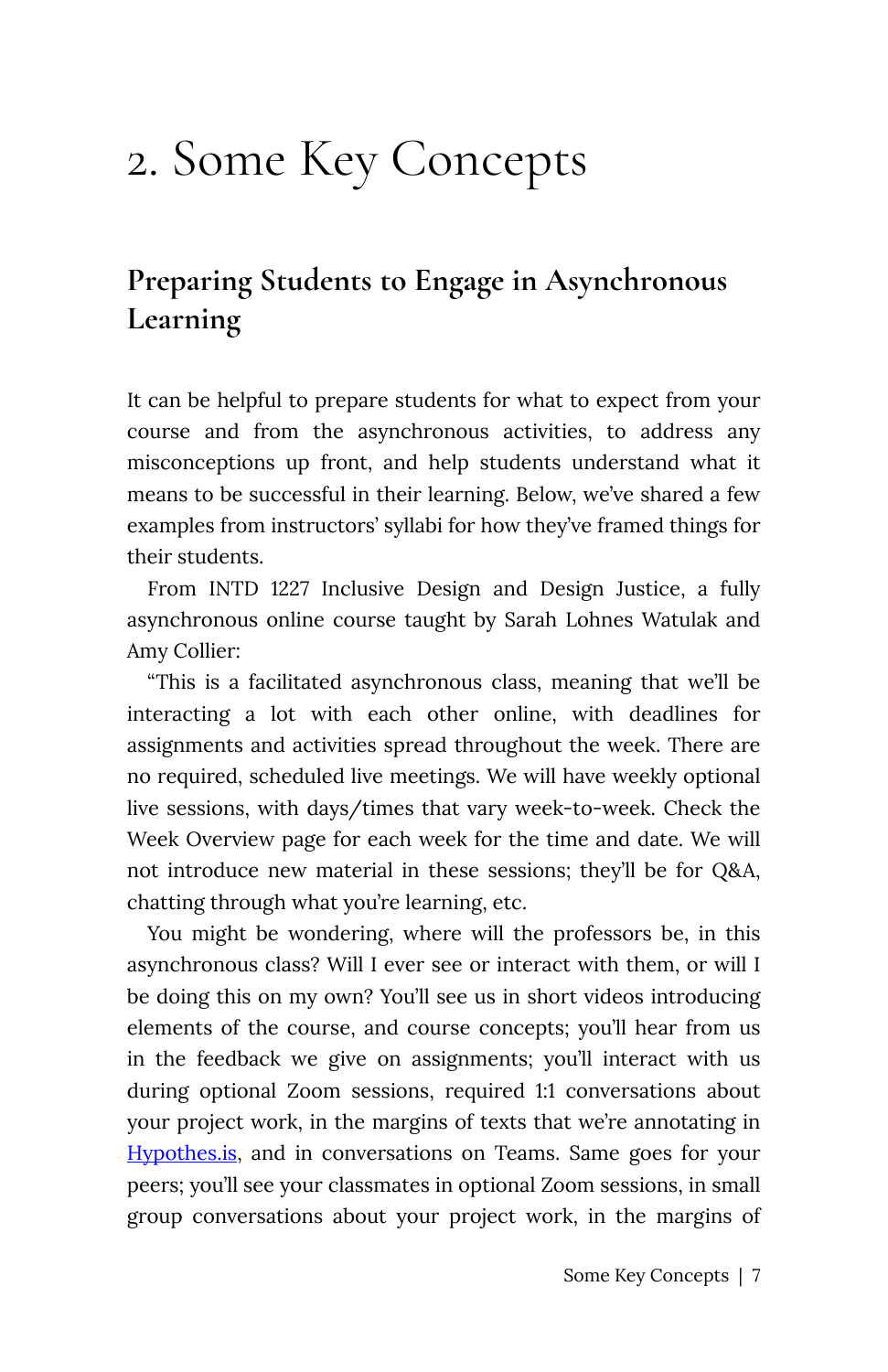texts that we're annotating with **Hypothes.is**, and in Teams. The asynchronicity of this course is part of our inclusive design for this course, as we try to ensure that everyone in the class can participate fully."

#### **Framing Learner Engagement with the Community of Inquiry Model**

The Community of Inquiry framework describes the elements – teaching presence, cognitive presence, and social presence – that are ideally present in the learning environment, activities, and assessments, in order to create an effective and engaging online learning experience.

Teaching presence is defined as "the design, facilitation, and direction of the social and cognitive processes for the purpose of realizing the relevant learning outcomes" (Anderson, Rourke, Garrison, & Archer, 2001).

Cognitive presence is defined as "the extent to which learners are able to construct and confirm meaning through sustained reflection and discourse" (Garrison, Anderson, & Archer, 2001, 2004).

Social presence is defined as "a level of connectedness among instructors and students that determines how motivated participants are to take an active role in their own and their peers' meaning-making processes" (Whitside, Dikkers, & Lewis, 2014).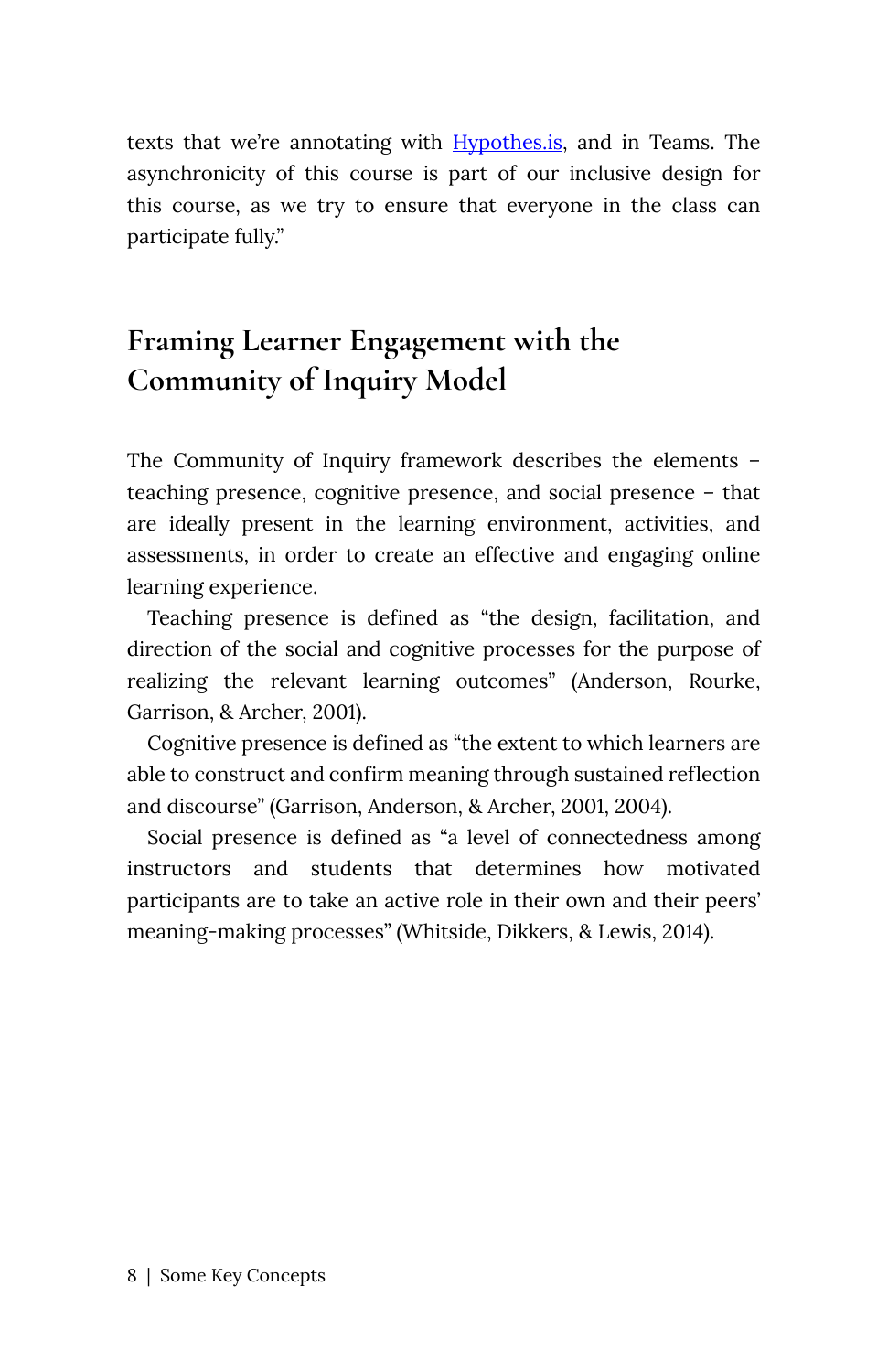#### **The Community of Inquiry Model**



Adapted from Garrison, D.R., Anderson, T., Archer, W. (1999) Critical inquiry in a text-based environment: Computer conferencing in higher education. The Internet and Higher Education 2(2), 87-105

We use the CoI framework for online courses because it helps us to plan for, and intentionally design for, the kinds of interactions we think will help foster meaningful learning and connection in an online course. Each of the elements — social presence, cognitive presence, and teaching presence — can be implemented in course design in many different ways, and the recipes in this cookbook provide options for each element.

#### **Creating Accessible Materials**

Accessibility is a key component of designing inclusive and equitable learning environments. We recommend creating accessible content from the start, rather than in reaction to a specific need at a specific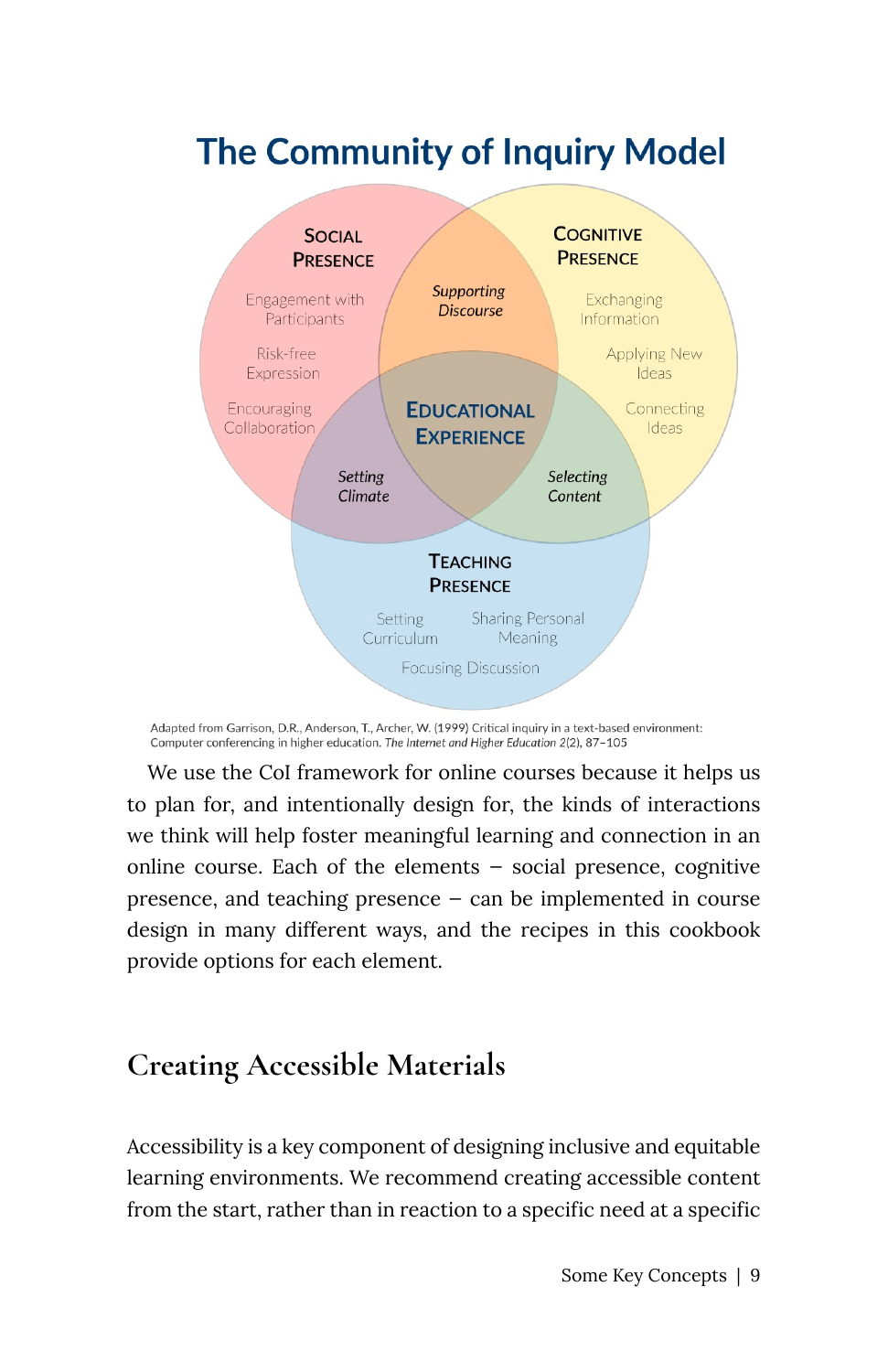time. Including accessibility in your design process means not only that you save time and effort by not having to retrofit your materials, but your materials are usable by a wide variety of learners with a variety of needs and preferences.

For example, in the built environment, we might think about how a curb cut in the sidewalk was originally designed for wheelchairs, but is also very useful for people pushing strollers, skateboarders, and people on crutches. In the digital environment, video captions were designed to facilitate access to video content for people who are deaf and hard of hearing, they are also useful for students who are learning English, and to understand fast speech.

The good news is that many of our common tools now have easy-to-use accessibility options built right into them. Check out the [blog post Creating Accessible Digital Materials f](https://dlinq.middcreate.net/digital-inclusion/creating-accessible-digital-materials/)or resources and instructions on how to create accessible PDF files, accessibility in Canvas, live subtitling in Google Slides, using **[SensusAccess](http://www.middlebury.edu/academics/resources/ctlr/students/accessible-technology)** to automatically convert documents into a range of alternate and accessible formats, and more.

#### **But There Are So Many Tools! How Do I Choose?**

While there are approximately 10 bazillion<sup>\*</sup> ed tech tools out there, in most cases, these recipes highlight tools that are available and supported at Middlebury. We offer these specific tools to help combat decision fatigue, and because these tools have, by and large, been vetted by Middlebury for privacy, security, and accessibility.

\*a completely made up number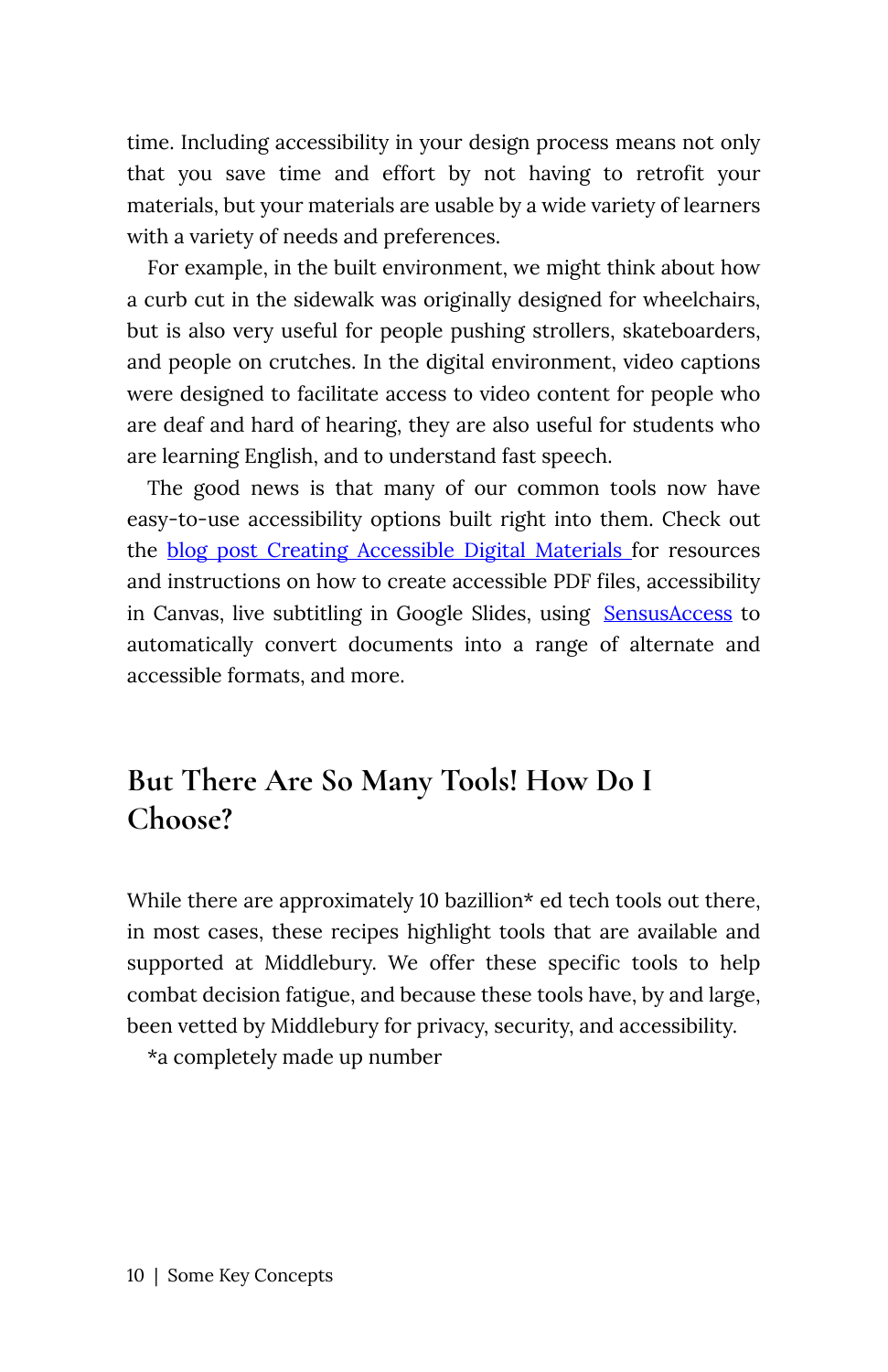# <span id="page-18-0"></span>3. Group and Team Work in Asynchronous Settings

Collaborative group work is a common component of many classes across the curriculum. All of the information that is shared in this section is representative of processes that should take place with any group project assignment, however it is specifically adjusted to focus on the necessity of asynchronous work when students are working together at a distance. As a first step a faculty member should be able to answer each of these questions before assigning a group project to their class:

- 1. What learning goal is the collaborative work addressing? Ensure this learning goals is represented in your assessment criteria.
- 2. How will you assess the group's work?
- 3. How are you going to teach, support and mentor students through group work?

If you are not sure how to answer question #3 – good news! That's what we'll cover in this section. If you are stumped on questions 1 & 2 this might be a sign that you should re-think the assignment and determine whether it truly needs to be a group project, or if you could address the same learning goals by transitioning the project to an independent one.

#### **Laying the Groundwork – Assigning Self-Assessments**

Before students can work together effectively, they need to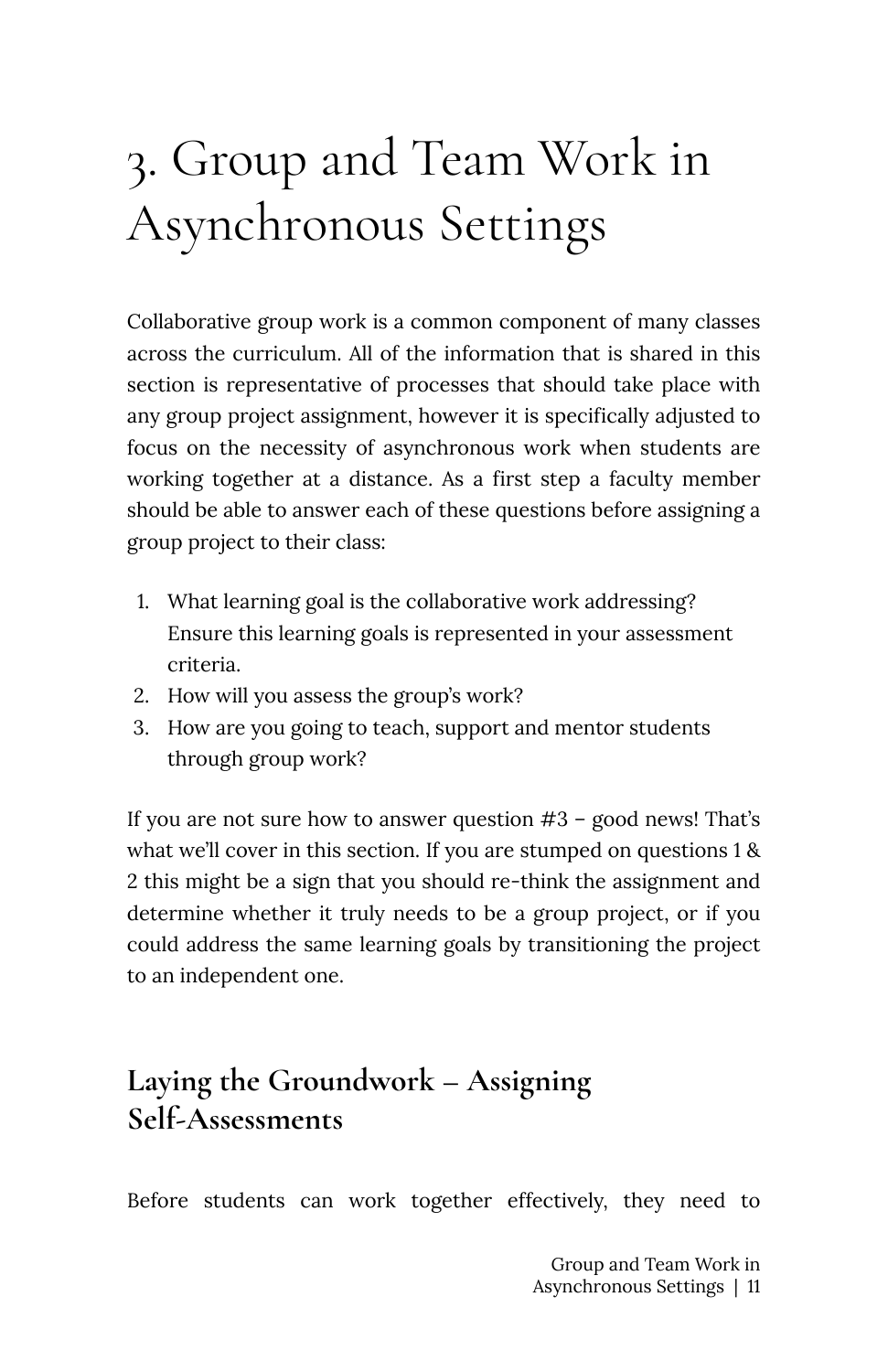understand the way that they work and the implications that process will have on a group project. This can be done relatively easily by assigning a self-assessment to students. [Here is an](https://docs.google.com/document/d/1Acq_5cjdkl23f_3_aeQPalzQ7XbnVkL2_P6oU51Haek/edit) [example.](https://docs.google.com/document/d/1Acq_5cjdkl23f_3_aeQPalzQ7XbnVkL2_P6oU51Haek/edit)

This work can be used as a foundation for developing agreements within the group. In an asynchronous format student could share their self-assessments in a shared drive or document so that they can all learn a little bit about each other before they begin working together. You could also ask students to share a video or audio narrative of their assessment with their group as a way of helping them to get to know each other as more than text on a screen.

#### **Building Connections – Establishing Communication Channels and Protocols**

Being able to provide a default communication channel option to groups of students is a great first step in helping them to develop as a team. Keep in mind that some tools – like Google Docs, are not easily accessible in all countries. Be sure that you recommend students test out different solutions with the full group before settling on any.

As a way of testing out their communication tools, it's a great practice to require groups to come up with a [team agreement](https://docs.google.com/document/d/1gUxzcAkyaeilE4ZWSGG4fw40eT215PiCgtWSPA_hiHg/edit) where they can establish norms for how their group will communicate what info and how quickly members should expect a response. It will be important for them to consider what information is communicated best via text vs. in person in a video or phone call. Consider how easy it is to misinterpret tone in an email and how that can foster miscommunication. How will the team work to mitigate this?

When working remotely it is very easy to feel alone. It's important for students to know this and find ways to proactively address it within the group from the start. One way to combat this as a team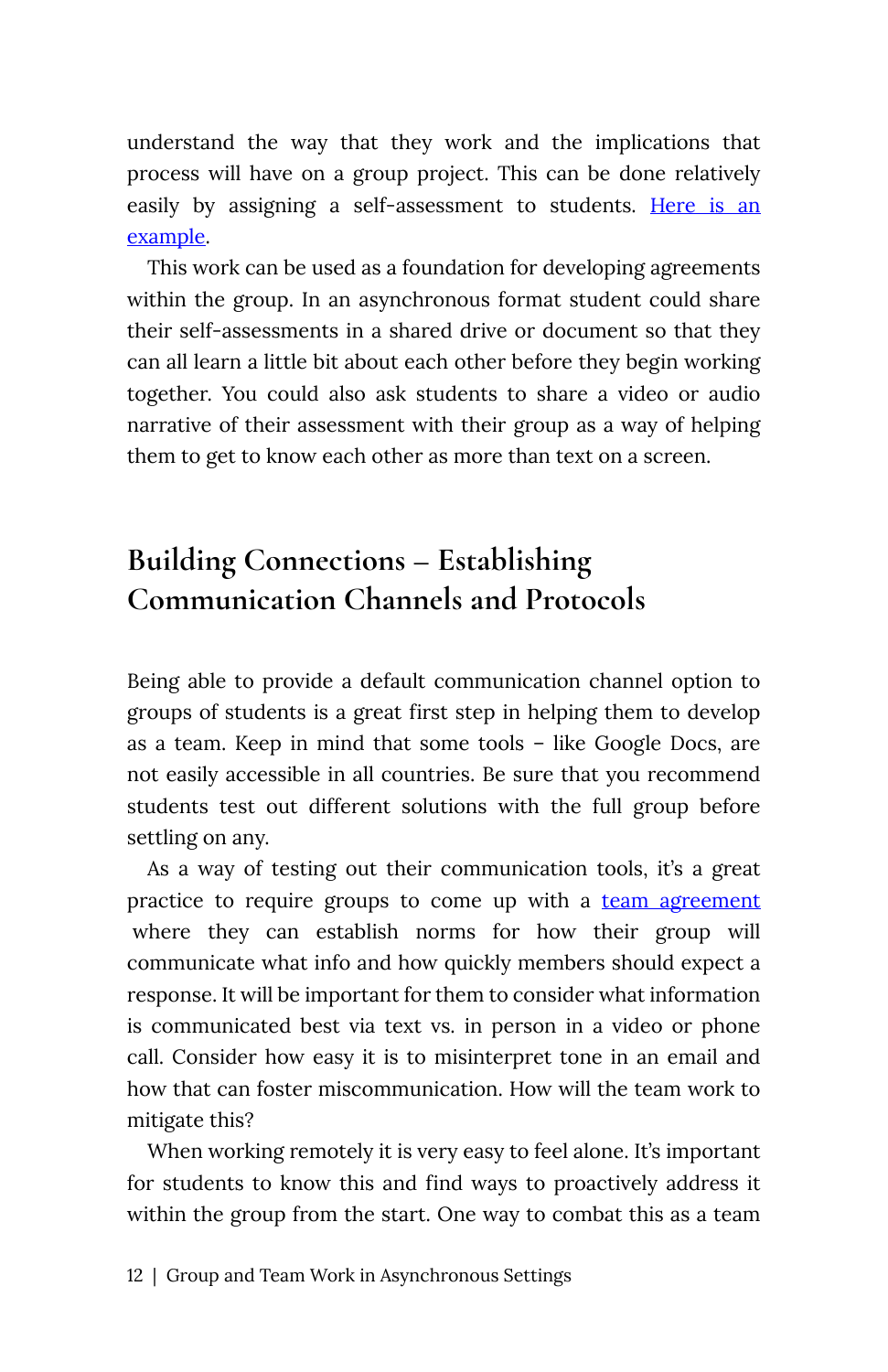is for team members to actively reach out to each other throughout the week to check in, ask questions and share progress. When in doubt – over communicate! It's easy to feel like "no one needs or wants to know this" but ask yourself how often you have been annoyed by someone sharing information with you about a project that you are working on? Work against the assumption that you are "bothering" someone and towards the idea that you are "connecting" with someone.

Collaborative documentation can take the place of synchronous meetings, however it is important to mirror many of the processes that would occur in a meeting, within the documentation. Comments in the margins can mimic the in meeting chatter to clarify ideas, ask questions, etc. Be sure to leave space for questions and challenges to assumptions and welcome them into the conversation. Questions and challenges are potential for growth!

An "Action Items" section at the end of notes can be used to summarize what was decided and action steps that need to be taken along with who will take them.

Guide students through considering how you will organize your asynchronous work to ensure that everyone stays on the same page and everyone can find information quickly. Documentation can also be a good way to clear up confusions, as not all team members may remember an outcome the same way you do. Having it written down makes that confusion concrete and gives teams the opportunity to address it.

#### **Failure to Plan is a Plan for Failure**

Set your students up for success by requiring them to create collaboration plans. The communication plan discussed in the previous sub-section should play a big part in this process. It's really important for remote teams to set expectations and consistent guidelines for how they will work. You can consider this the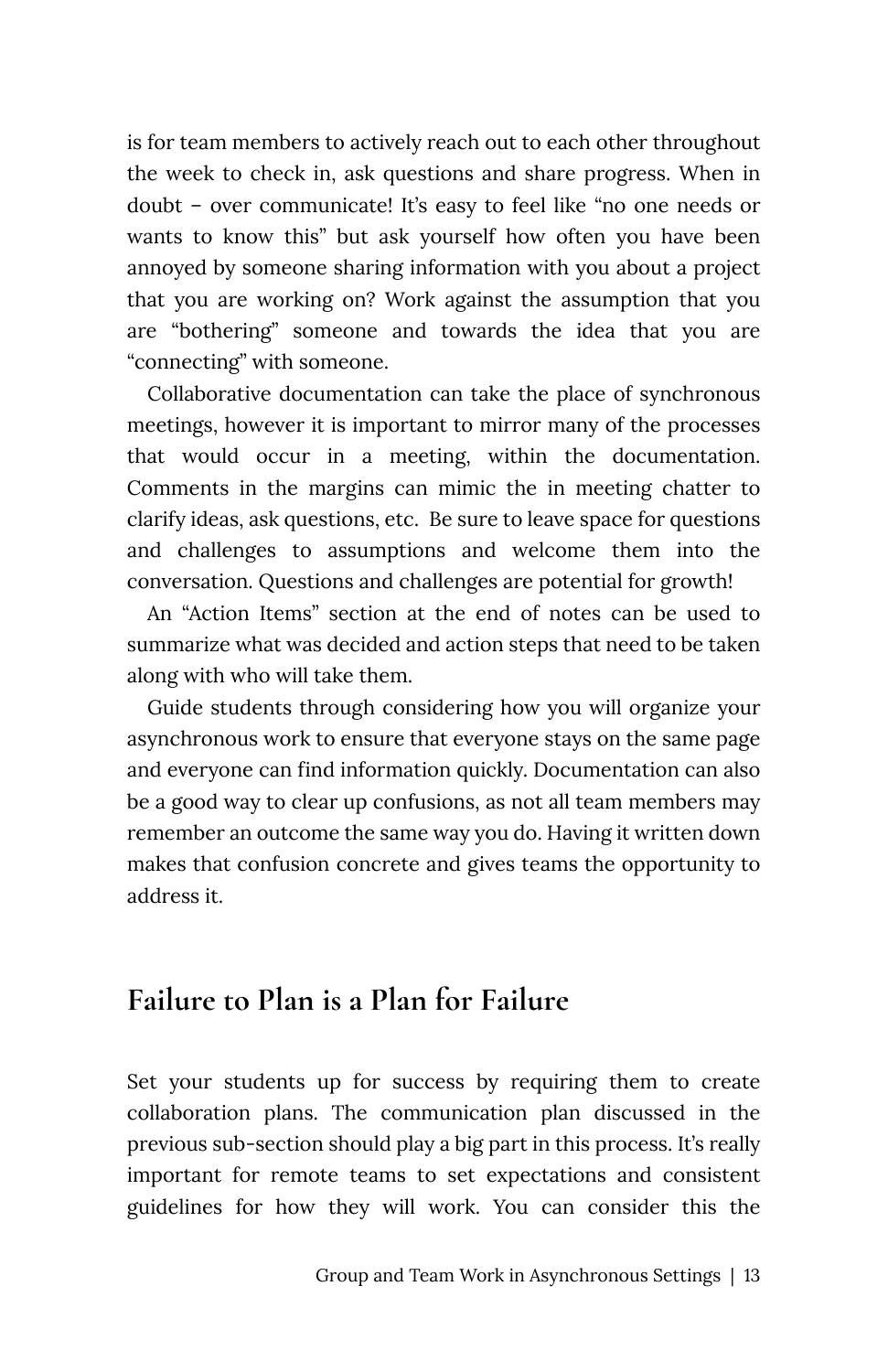blueprint for your students' work moving forward. Without it  $-$  it's very easy to get off track as there is no foundation to return to if the work is not going well. Make it clear that as a group it's everyone's responsibility to make sure that all voices are heard. Group members should actively work to ensure that all members of the group have time to share their ideas and questions. Specifically point out that this means that students who like to participate actively should be sure to take on the responsibility to be sure to draw others into the conversation. Conversely, group members who tend to like to listen more and document work, will now need to ensure that they share their thoughts frequently.

Encourage the group to check in frequently with each other to be sure that technology is working well for all members of a group. If someone is experiencing difficulty, work together as a group to come up with solutions for what you might do to ensure the experience is better for all group members. If you are not sure how to solve a problem – check in with DLINQ, we'd be happy to offer some suggestions!

#### **Assume Positive Intent**

At any point in time different team members can be impacted by a variety of events, challenges, etc. in their life. It's important to address this with students before they run into this issue so they know how to be on the lookout for issues, and what to do to address them. Being mindful, observant and kind are all valuable skills regardless of the location of any team that we work on. Life events can significantly impact our ability to show up as fully engaged team members. Remind students to be careful about making assumptions about a team member's behavior, as you never know what is going on in their life at any point in time. Over time groups will develop trust that will enable them to be more upfront about impacts on their work. Clarify to students that this doesn't mean everyone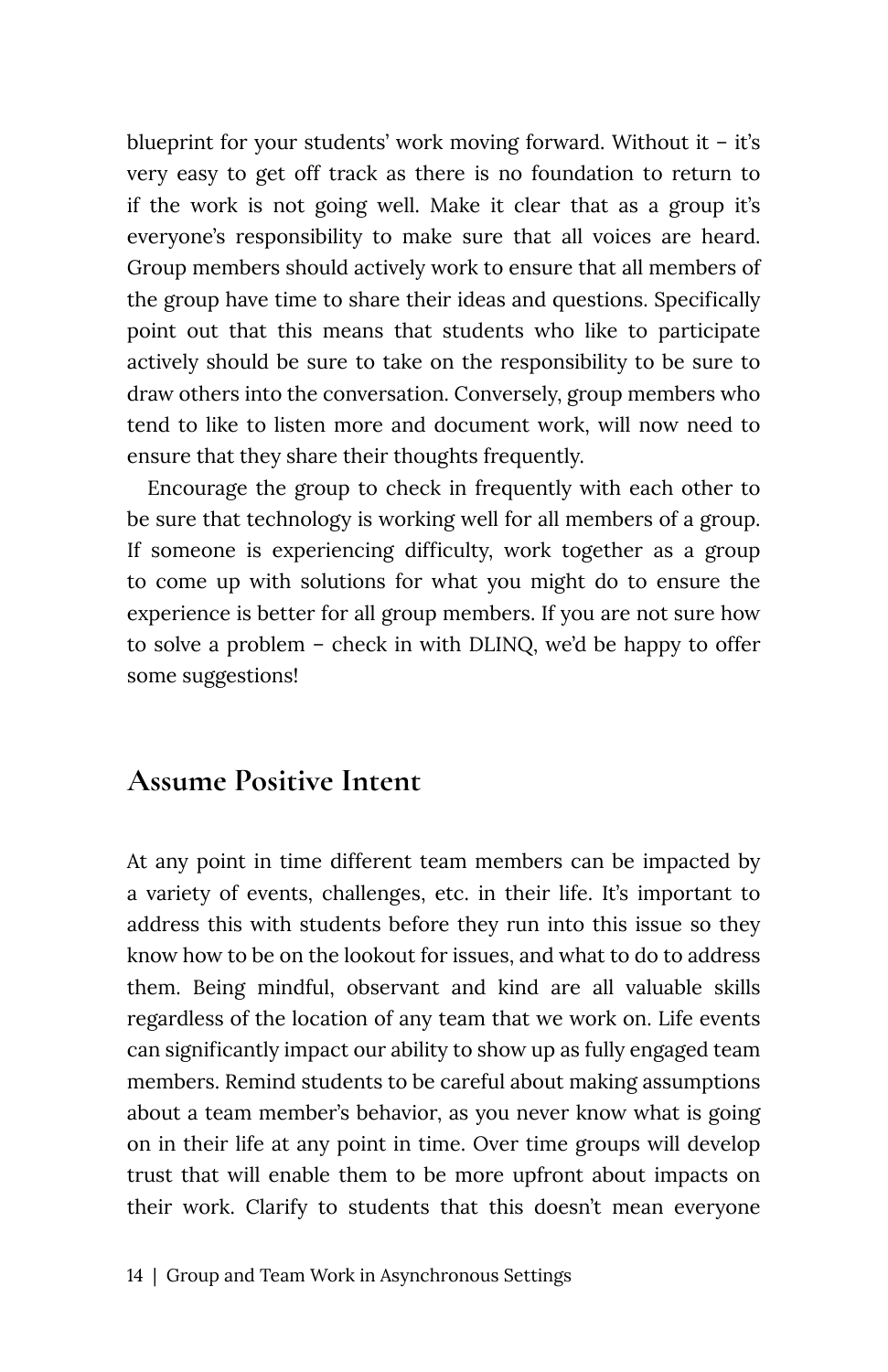needs to share details about their personal life, but it can mean that you feel comfortable telling your group members when something else is on your mind and you are not quite up to the task today. It's important for all team members to be aware of when they are making assumptions about others' behavior, and consider that they might not know the whole story. This is a good time to point out that you are a support that is available to students. If students feel something is off with a team member and they don't feel comfortable reaching out to them, checking in with you may be a good first step.

The last piece of advice that we have here can be a tough one, but it's critical. Remind your students of the importance of assuming positive intent, and model this in your interactions with students. Working remotely is challenging and it is so easy to misinterpret cues, behavior and language. Trying to reframe your conversations by starting at a place of positive intent can truly improve the connection and trust between team members. It's not easy work, but when done well it can be a transformative experience and certainly one that students will use again and again in their future. Additional Resources

- [Some Tips for How to Work Collaboratively Online](https://sites.middlebury.edu/heatherstafford/2021/02/03/some-tips-for-how-to-work-collaboratively-online/) blog post about the project that initially inspired these resources by DLINQ instructional designer Heather Stafford
- [8 Ways to Improve Group Work Online](https://www.insidehighered.com/advice/2020/10/28/advice-how-successfully-guide-students-group-work-online-opinion) by Cathy N. Davidson and Christina Katopodis
- [Group work: Using cooperative learning groups effectively](https://cft.vanderbilt.edu/guides-sub-pages/setting-up-and-facilitating-group-work-using-cooperative-learning-groups-effectively/) from Vanderbilt University
- [Assessing Group Work](https://teaching.unsw.edu.au/assessing-group-work) from UNSW Sydney
- [Reflective Listening](https://teaching.unsw.edu.au/group-work-reflective-listening) from UNSW Sydney
- [Five Steps to Improving Online Group Work Assignments](https://www.facultyfocus.com/articles/online-education/online-course-design-and-preparation/five-steps-to-improving-online-group-work-assignments/) from Faculty Focus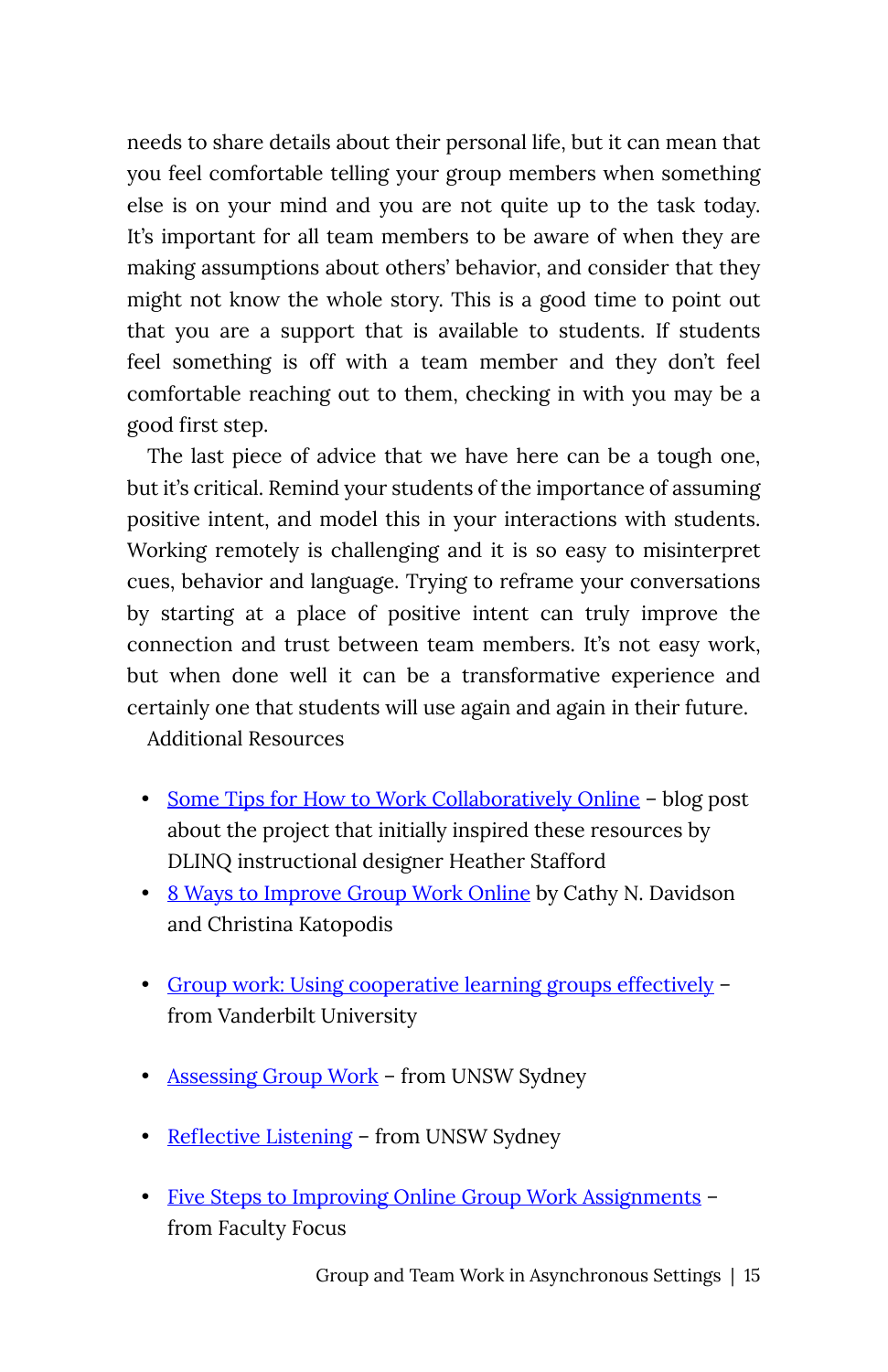- [Tips for When Group Projects Aren't Working](https://www.cmu.edu/teaching/solveproblem/strat-groupwork/index.html) from the Eberly Center Carnegie Mellon
- [Assessing Group Work](https://www.cmu.edu/teaching/assessment/assesslearning/groupWork.html) from the Eberly Center at Carnegie Mellon
- [Project Based Learning for Online Spaces](https://cpb-us-w2.wpmucdn.com/wp.wpi.edu/dist/e/220/files/2020/04/Best-Practices-PBL-Online.pdf) from the Instructional Design team at WPI
- [Self & Peer Evaluation of Group Work Contributions for](https://www.csun.edu/sites/default/files/Self%20%26%20Peer%20Evaluations%20of%20Group%20Work.pdf) [Research Papers and Oral Presentations](https://www.csun.edu/sites/default/files/Self%20%26%20Peer%20Evaluations%20of%20Group%20Work.pdf) – from California State University, Northridge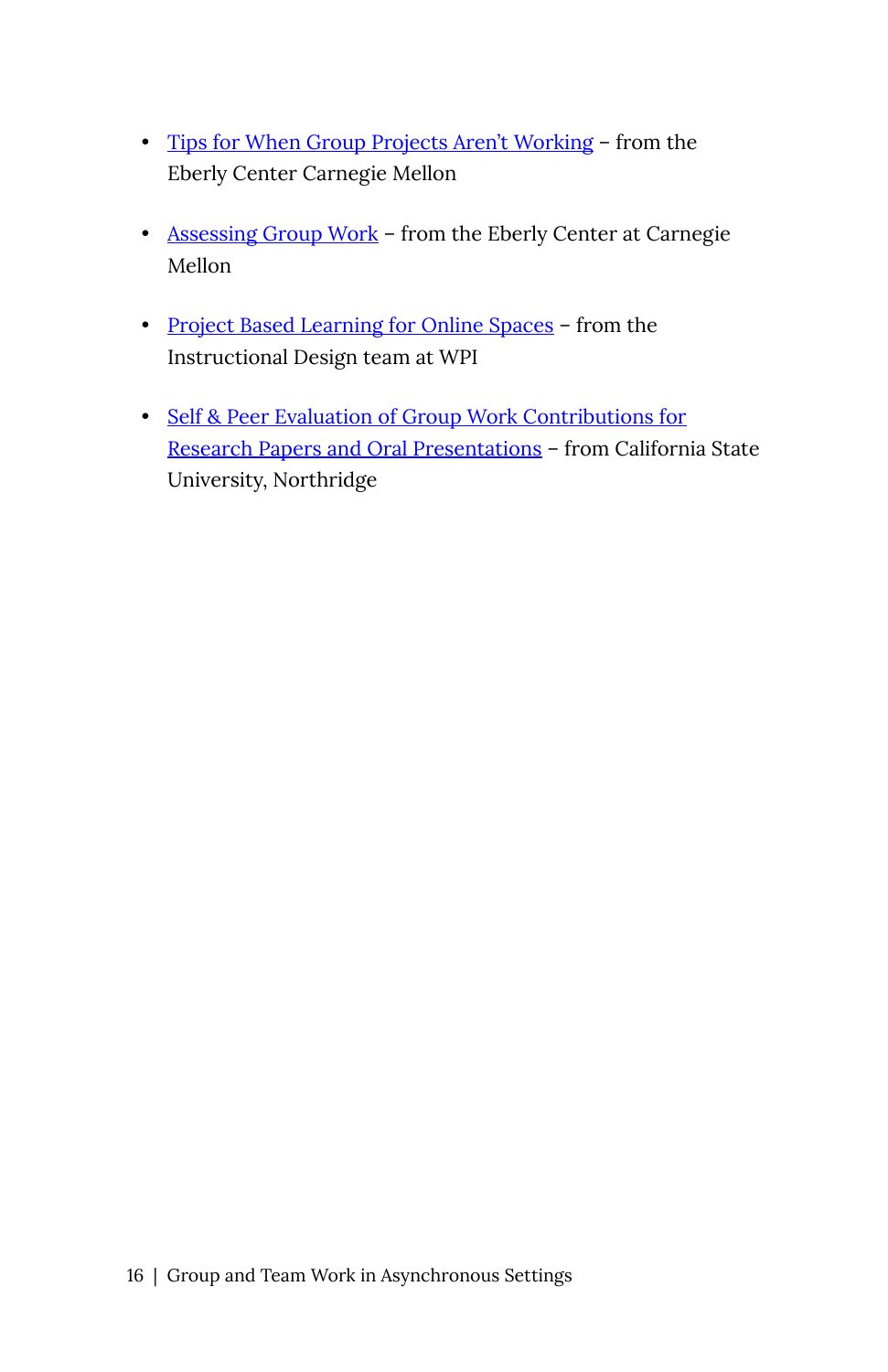# <span id="page-24-0"></span>4. Discussion Activities

*Recipes in this chapter* 

- [Text-based Annotation](#page-25-0)
- [Video-based Annotation](#page-30-0)
- [Student-led Threaded Discussions](#page-36-0)
- **[Hatful of Quotes Discussions](#page-40-0)**
- [Peer Feedback](#page-43-0)

#### **Chapter Intro**

Discussion activities provide an excellent starting point for faculty who are new to asynchronous activities, or aren't sure where to start, but are looking for a way to add regular, asynchronous activities to their course. Discussion activities can be used to add instructor-student and student-student interaction to your course; in Community of Inquiry-speak, use these activities to add instructor presence, social presence, (and cognitive presence, depending on the goal of the activity) to your course (see Chapter 2 for more on the Community of Inquiry framework). You can use these recipes as a lead-in to your synchronous class time, by asking students to read, discuss, share feedback prior to your scheduled synchronous meeting. That way, you can spend your synchronous class in a more meaningful way, whether that's digging deeper into the material, or creating community (or both).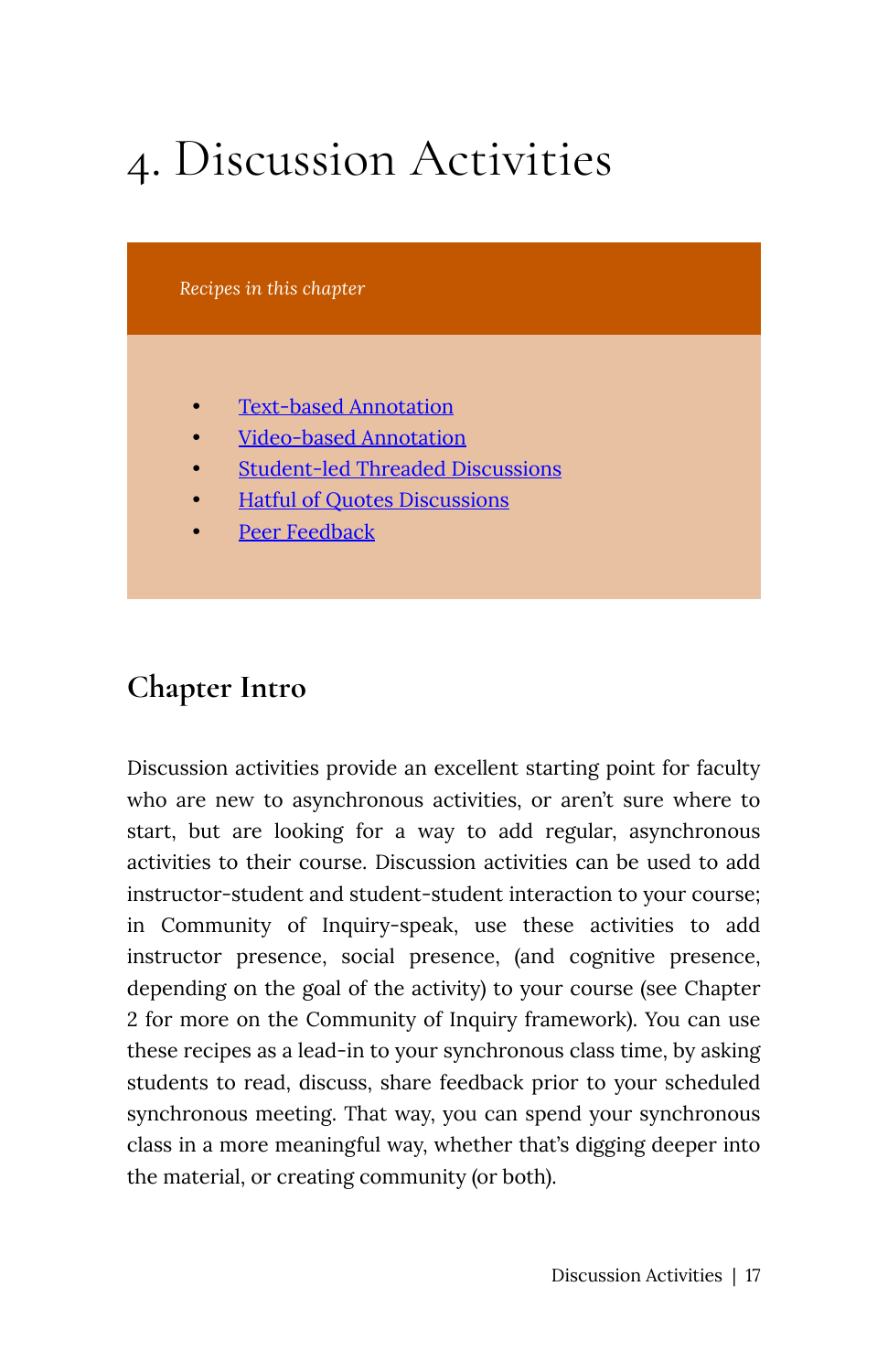Please see [Chapter 3](#page-18-0) for recommendations for creating successful group/team interactions.

$$
\mathcal{C}^{\mathbb{Q}}_{\delta\mathcal{S}}
$$



#### <span id="page-25-0"></span>**Text-based Annotation**

Social annotation is collaboratively "marking up" digital texts & media, using tools that allow students to annotate a reading together, interstitch and connect comments, and respond to/add to each other's annotations. It is also a social learning activity – it's a way for students to learn from one another asynchronously.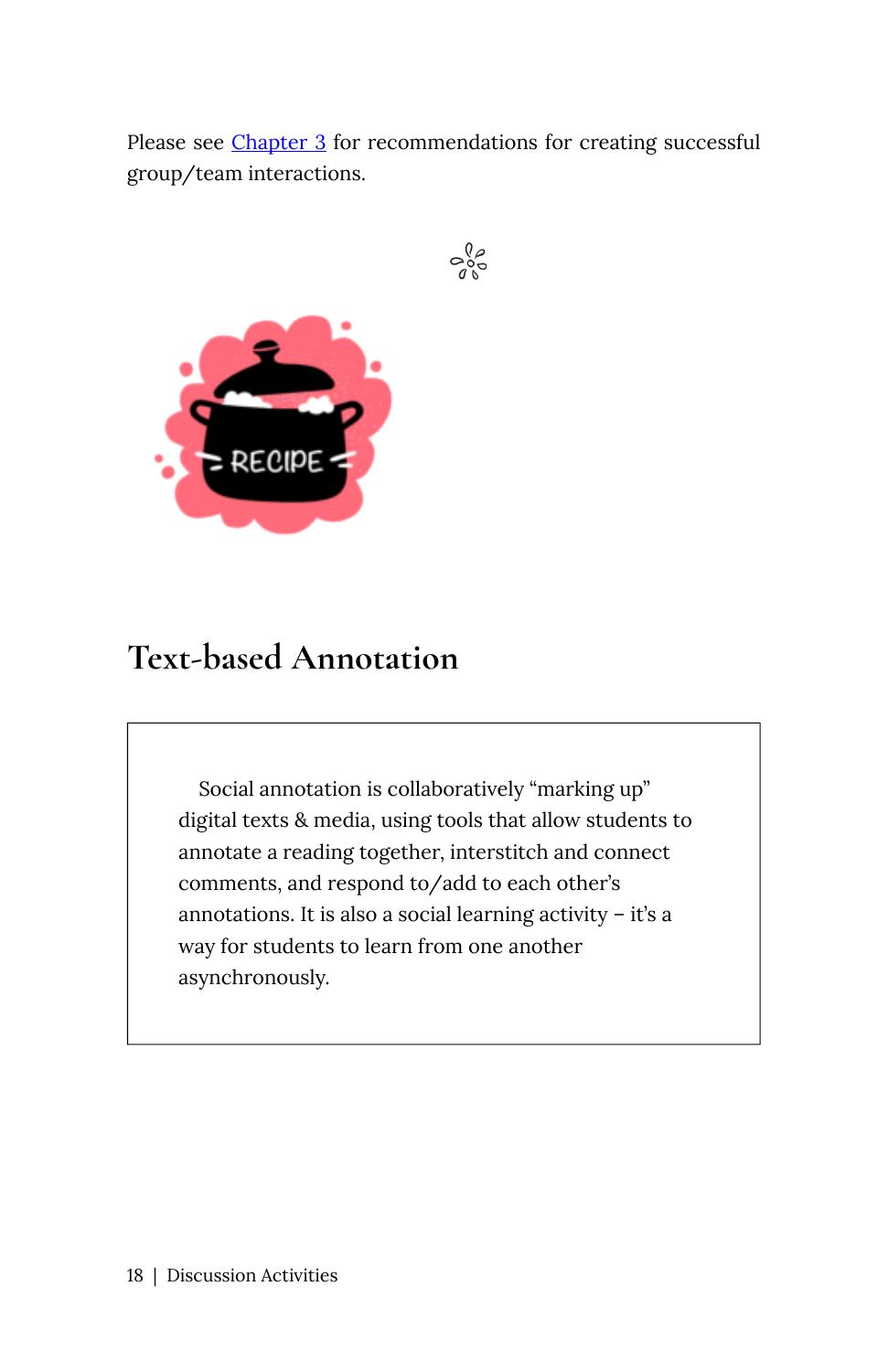#### **Prep Ahead**

Select your readings and make sure that they are available in a digital format (a PDF, a web page)

#### **Ingredients**

- Digital readings
- Learning goal(s)
- Prompts/expectations for students
- A social annotation tool
- Assessment and/or feedback strategy

#### **Step by Step Instructions**

- 1. **Identify your learning goal.** Do you want students to engage with the readings in order to:
	- Close reading: Students annotate course readings
	- Breadth/critical reading: Students annotate readings on the web
	- **Deepening understanding: Students add context,** multimedia to readings
	- Interaction: As a replacement for/addition to discussions
	- Drawing connections in research: Students annotate sources to connect to other contexts and sources
	- Translation: Providing translations for difficult/ colloquial language texts
	- Critique: Layering critique on media, reporting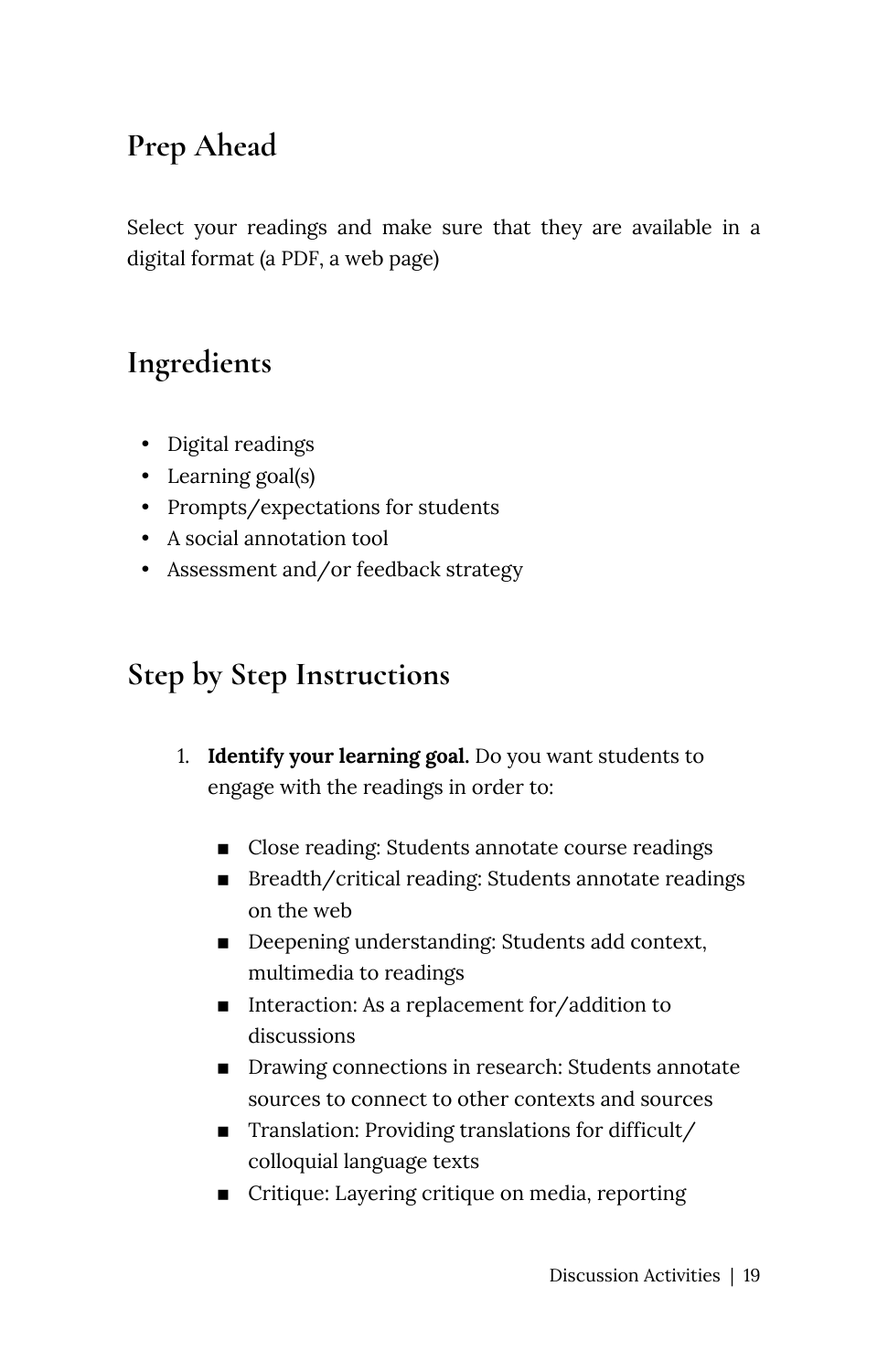2. **Create a prompt/instructions for the activity.** Sample prompt:

> Digital annotation and discussion of key texts should connect to key ideas in the texts, show your engagement with those ideas, as well as connections to your personal experience. Digital annotations can and should also include engagement with peers' annotations and questions that you have about the text – this is a chance for you to learn from one another. You might:

- Define words that you don't know.
- Ask questions.
- Answer questions.
- $\blacksquare$  Link to similar articles, or things that passages remind you of from other courses or your personal experiences.
- **Provide analysis.**
- 3. **Choose a social annotation tool.** Middlebury licenses 2 social annotation tools: Hypothes.is, and Perusall. They both provide features for the core function of annotating a reading, and they are both available to use from within Canvas. Some differences:
	- Hypothes.is:
		- Allows annotations on websites, and readings in Canvas
		- Annotations can be private, shared to a group, or public.
		- Integration with SpeedGrader
		- Currently doing a pilot at Midd

You can find out more about Hypothes.is on the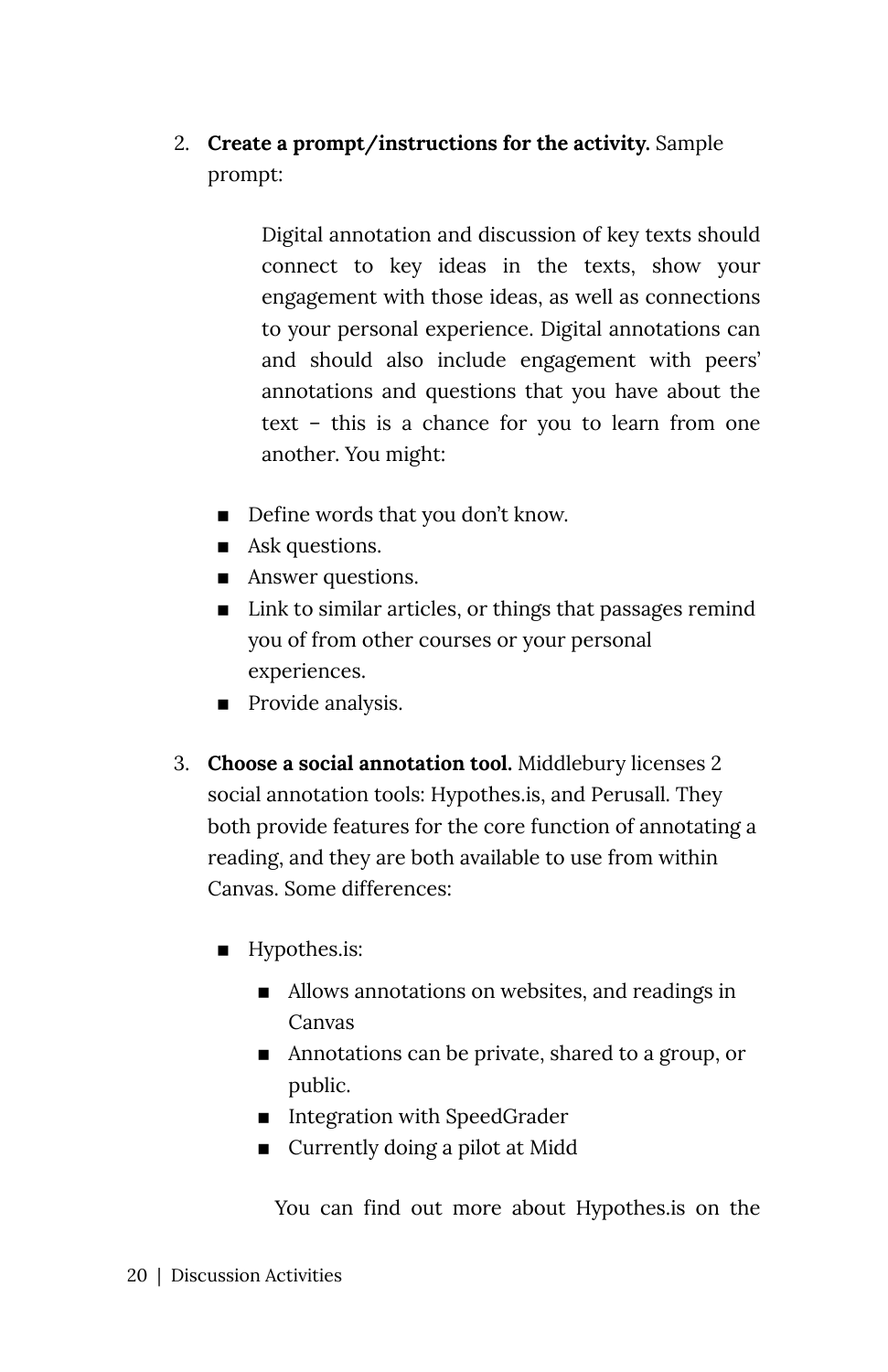[DLINQ Toolkit Hypothes.is page,](https://dlinq.middcreate.net/portfolio-items/hypothes-is-canvas-lti/?portfolioCats=349) including instructions for how to use it.

- **Perusall:** 
	- Annotation tool for uploaded documents or purchased textbooks (this option is attractive for courses that depend on a textbook, such as in the sciences)
	- Also supports video annotation
	- Integrated with Canvas

You can find out more about Perusall on the [DLINQ](https://dlinq.middcreate.net/portfolio-items/perusall-canvas-lti/?portfolioCats=349) [Toolkit Perusall page](https://dlinq.middcreate.net/portfolio-items/perusall-canvas-lti/?portfolioCats=349), including instructions for how to use it.

#### 4. **Give feedback/assess**

- **EXECUTE:** Given that this will likely be a new activity for students, after your first annotation activity, we suggest that you provide brief, formative feedback to your students (either individually, or as a whole class) as to how the annotations and discussions met your expectations, and what you might like to see done differently the next time.
- We also strongly encourage you to model the types of annotations and interactions you would like to see by participating in the activity yourself. That does not mean responding to every students' annotation, but adding a handful of annotations and comments will show your students what you're looking for – and, your participation is a great opportunity to integrate instructor presence into course (they can see that you are there and engaging with them and their ideas).
- Any graded assessment of the activity should tie closely back to your learning goals and specific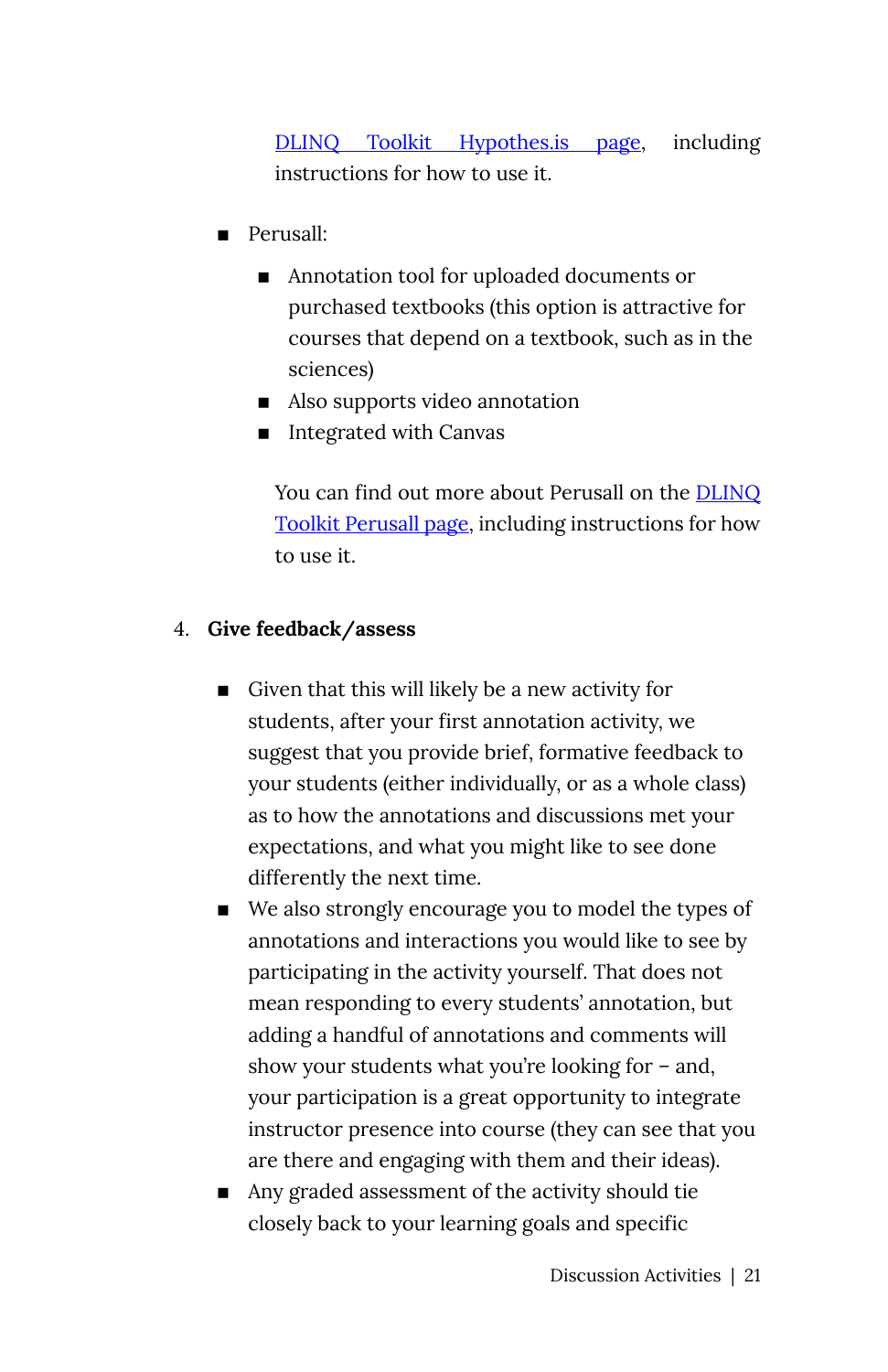instructions. If your learning goals are for students to critique the text, and for students to interact with one another, then your assessment should align with those criteria.

#### **EXAMPLE**

Working with Primary Texts, Surfacing Learning Gaps

History 103, The Making of Europe, Dr. Louisa Burnham

"How annotation meets course learning goals: An example – Students read and annotated the text of Magna Carta off a British Library website. It led to a lot of great observations – and perhaps even more importantly for me, led to me understanding what students DIDN'T understand. Because my class was only partly synchronous (sections only), this meant that I spent less time in class talking about MC, but still felt like they were getting important things out of it (and that I knew where they were going astray and could help guide them). This was our 5th Perusall assignment (out of 7)."

#### **Additional Resources**

- [Slides from Social Annotation for Learning workshop](https://docs.google.com/presentation/d/143tkjvB17Wm_nc19X33pKA8rrLWX07qb_nOf_RTAlis/edit#slide=id.g8d0130f873_0_16)
- [Slides from Hypothes.is workshop](https://docs.google.com/presentation/d/1ErKvvzByJS_IsUts4OJ0IvIThuAAWvAzg4QGTQz3KFk/edit#slide=id.g7d6407de04_0_36)
- [Slides from Perusall workshop](https://docs.google.com/presentation/d/1ZYVbJ2d2nzdiVF8ULzLjwJ8VGF_FO7fz5bwLKbVu-xI/edit#slide=id.g7145f97753_1_0)

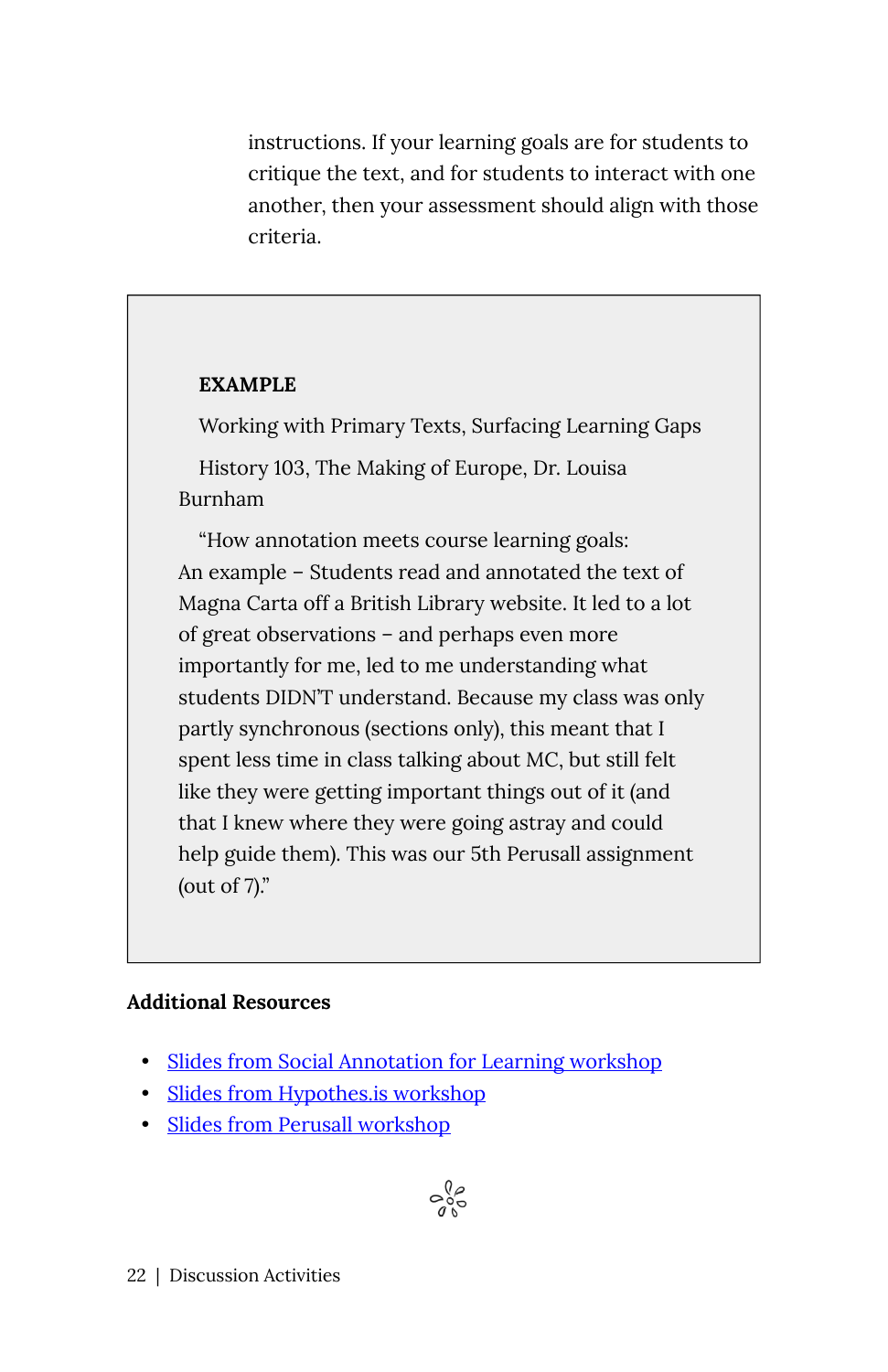

#### <span id="page-30-0"></span>**Video-based Annotation**

There are a number of tools available that allow students to annotate a video, inserting comments, observations, and feedback right at the moment in a video where it applies. As with text-based annotation, video annotation can serve as an excellent asynchronous social learning activity.

The source of the video used for annotation can vary from a publicly available external video on YouTube, to a recording created by the instructor, to recordings that students themselves create. The topic focus of the video content can be whatever fits your learning objectives and course content — a documentary, student presentations, student skill practice (e.g., music, language learning, dance, theater, speech, interpretation), student creative work (e.g., animation, film production, website design), a "lecture" video, and other endless possibilities.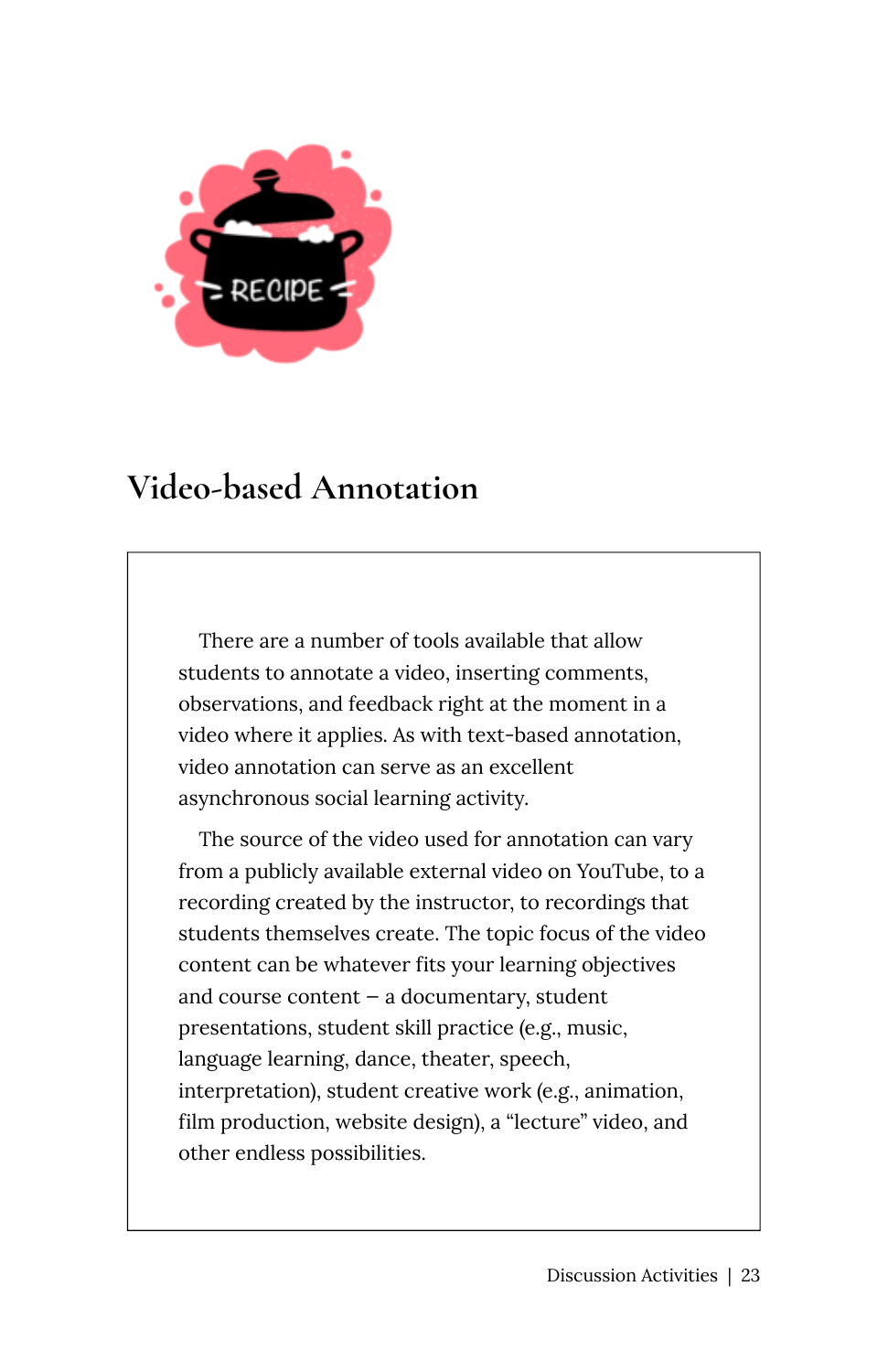#### **Prep Ahead**

Determine what type of video content students will be working with and/or creating, and what platform you plan to use for sharing and annotation.

#### **Ingredients**

- Learning goal(s)
- Videos
- Prompts/expectations for students
- A video annotation tool
- Assessment and/or feedback strategy

#### **Step by Step Instructions**

- 1. **Identify your learning goal.** Do you want students to engage with the video(s) in order to:
	- Close analysis: Students annotate course videos
	- Breadth/critical analysis: Students annotate videos of their choice related to the learning topic
	- Deepening understanding: Students add context, multimedia to videos
	- Interaction: As a means of fostering discussion among students
	- Drawing connections in research: Students annotate videos to connect to other contexts and sources
	- Translation: Providing translations for difficult/ colloquial language videos
	- Critique: Layering critique on media, reporting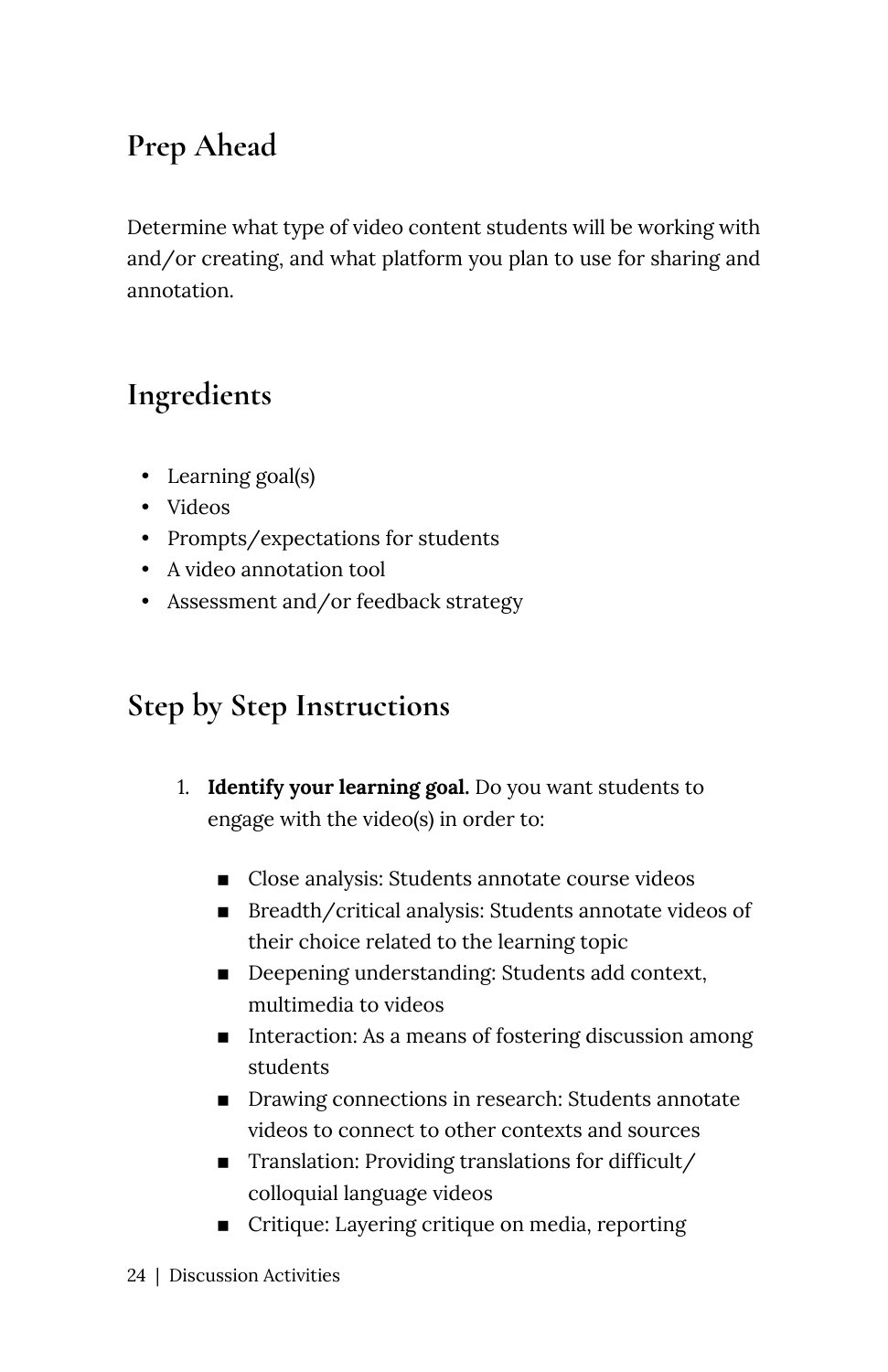- Peer Feedback: Providing feedback to peers on presentations and/or skill practice
- 2. **Create a prompt/instructions for the activity.** Sample prompt:

Digital annotation and discussion of key ideas in the video should connect to key ideas in the course or module, show your engagement with those ideas, as well as connections to your personal experience. Digital annotations can and should also include engagement with peers' annotations and questions that you have about the video – this is a chance for you to learn from one another. You might:

- Define words that you don't know.
- Ask questions.
- Answer questions.
- Link to similar articles or media, or things that passages remind you of from other courses or your personal experiences.
- **Provide analysis.**
- **Provide feedback on skills practiced in the video.**
- 3. **Choose a video annotation tool.** 
	- Middlebury licenses [GoReact](https://dlinq.middcreate.net/portfolio-items/goreact/?portfolioCats=302), which is available both as a standalone web tool, and as an external app integrated with Canvas. GoReact allows instructors and students to record or upload their own videos, either individually or in small groups of up to nine people.
	- Video assignments can be individual in nature, where only the instructor will be able to add or view annotations, or social in nature, where the instuctor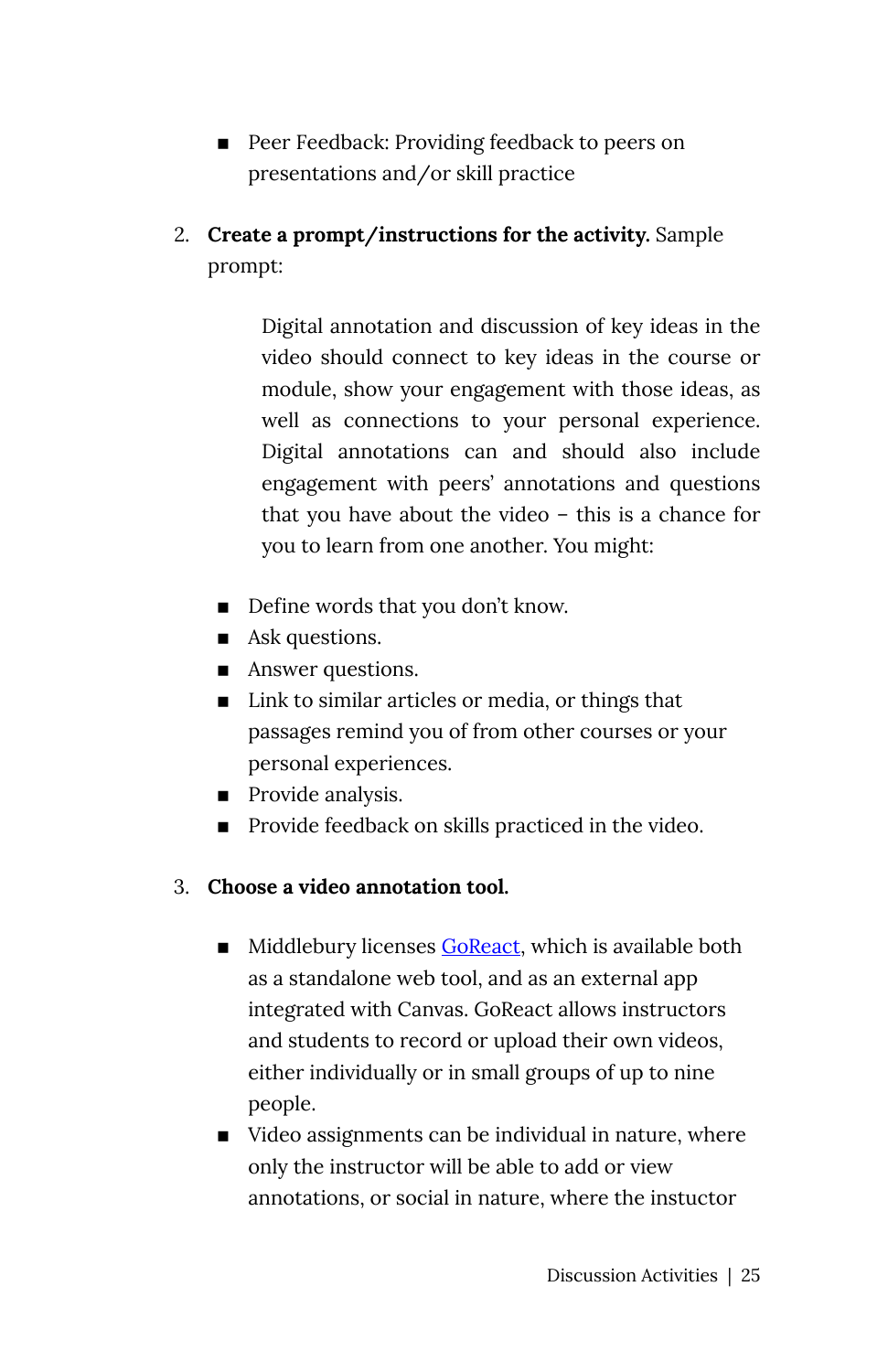can open annotation and viewing to select class members or to the entire class. Annotations can be multi-modal, and users can create and share annotation marker sets as well.

■ [Perusall](https://dlinq.middcreate.net/portfolio-items/perusall-canvas-lti/?portfolioCats=349) (described in the Text-based Annotation recipe) also offers video annotation, although it is not as robust or flexible (or easy to use) as GoReact. Another free option for video annotation is [VideoAnt,](https://ant.umn.edu/) which is managed by the University of Minnesota.

#### 4. **Give feedback/assess.**

- **EXECUTE:** Given that this will likely be a new activity for students, after your first annotation activity, we suggest that you provide brief, formative feedback to your students (either individually, or as a whole class) as to how the annotations and discussions met your expectations, and what you might like to see done differently the next time.
- We also strongly encourage you to model the types of annotations and interactions you would like to see by participating in the activity yourself. That does not mean responding to every students' annotation, but adding a handful of annotations and comments will show your students what you're looking for – and, your participation is a great opportunity to integrate instructor presence into the course (they can see that you are there and engaging with them and their ideas).
- Any graded assessment of the activity should tie closely back to your learning goals and specific instructions. If your learning goals are for students to critique the video, and for students to interact with one another, then your assessment should align with those criteria.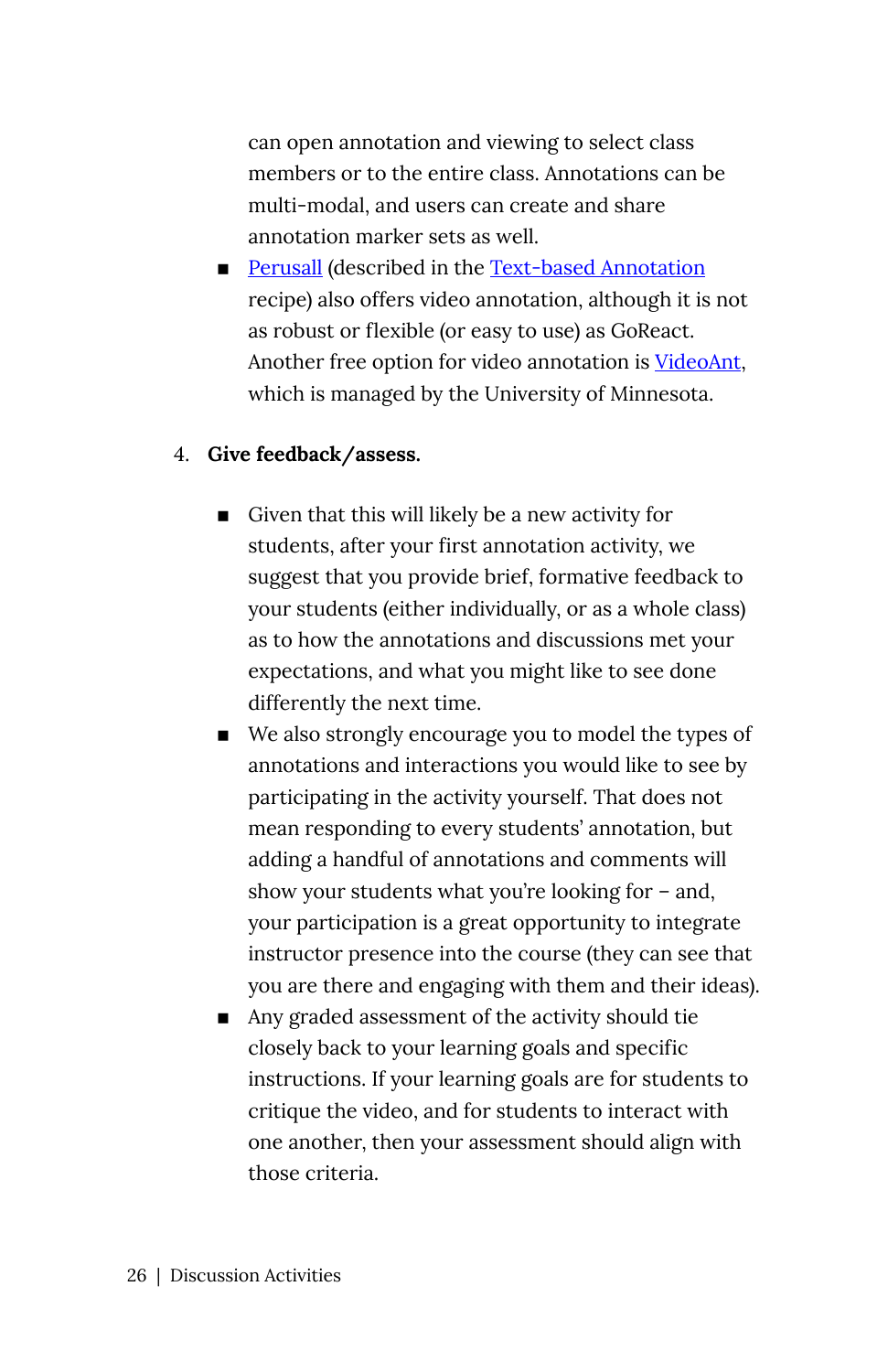#### **EXAMPLE**

GoReact Presentation Assignment

This activity combines community building with an informative presentation and annotated discussion.

First, introduce students to [GoReact](https://help.goreact.com/hc/en-us/categories/115000013583-Canvas) and video annotation through a short tutorial that showcases the tool and the features students will be asked to engage with there (you could record your own tutorial or share one of the many tutorials created by GoReact staff). Then, ask students to complete a brief, ungraded practice activity using GoReact. Have them record and share a very short (maximum 90 second) video explaining one of their life passions. Then ask them to try out inserting feedback and comments into their own video along with the video of one peer.

Move on from there to an informative or persuasive presentation assignment. Have students, either solo or in a team, record themselves presenting on a topic of their choice that is related to your course content and learning objectives. They could use a [video editing and](https://dlinq.middcreate.net/video-recording-editing/) [recording tool](https://dlinq.middcreate.net/video-recording-editing/) of their choice and then upload to GoReact, or simply use GoReact itself to do the recording.

Provide a rubric that details the expectations for the presentation, the maximum length it should be, and what items within the presentation will be assessed. Once students have submitted their assignment, they can peer review one to two of their classmate's video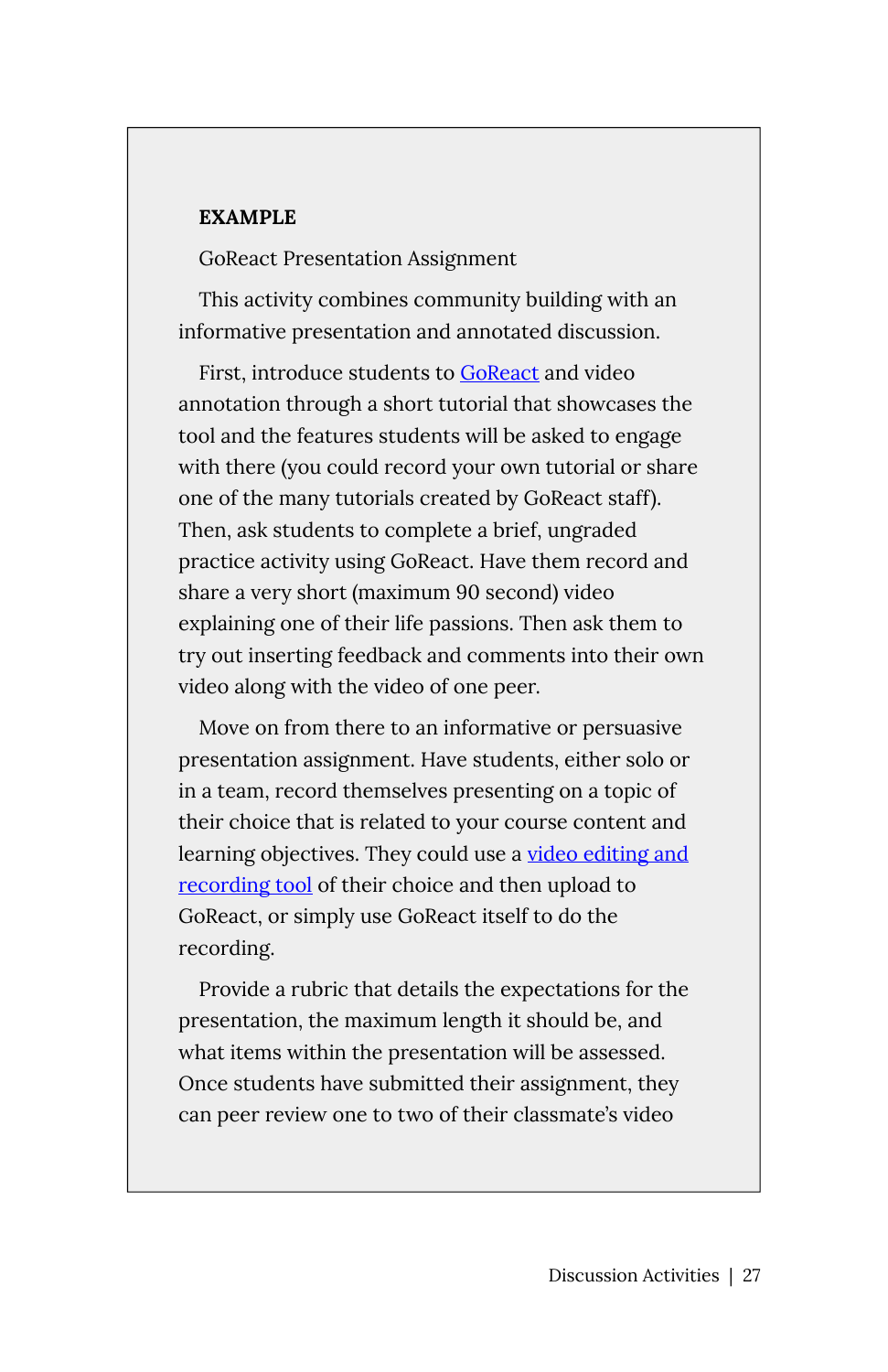presentations, using your rubric as a guide for providing feedback.

Allow the students to re-record their video presentation, incorporating feedback from their peers. Once the revised presentation is submitted, you as the instructor can go through and provide annotated feedback on the final video submission.

#### **Additional Resources**

- [GoReact Instructor Guide](https://help.goreact.com/hc/en-us/categories/115000013563-Canvas)
- [Investigating the Social Interactions of Beginning Teachers](https://citejournal.org/volume-15/issue-3-15/general/investigating-the-social-interactions-of-beginning-teachers-using-a-video-annotation-tool/) [Using a Video Annotation Tool](https://citejournal.org/volume-15/issue-3-15/general/investigating-the-social-interactions-of-beginning-teachers-using-a-video-annotation-tool/), by Joshua Ellis, Justin McFadden, Tasneem Anwar, and Gillian Roehrig.



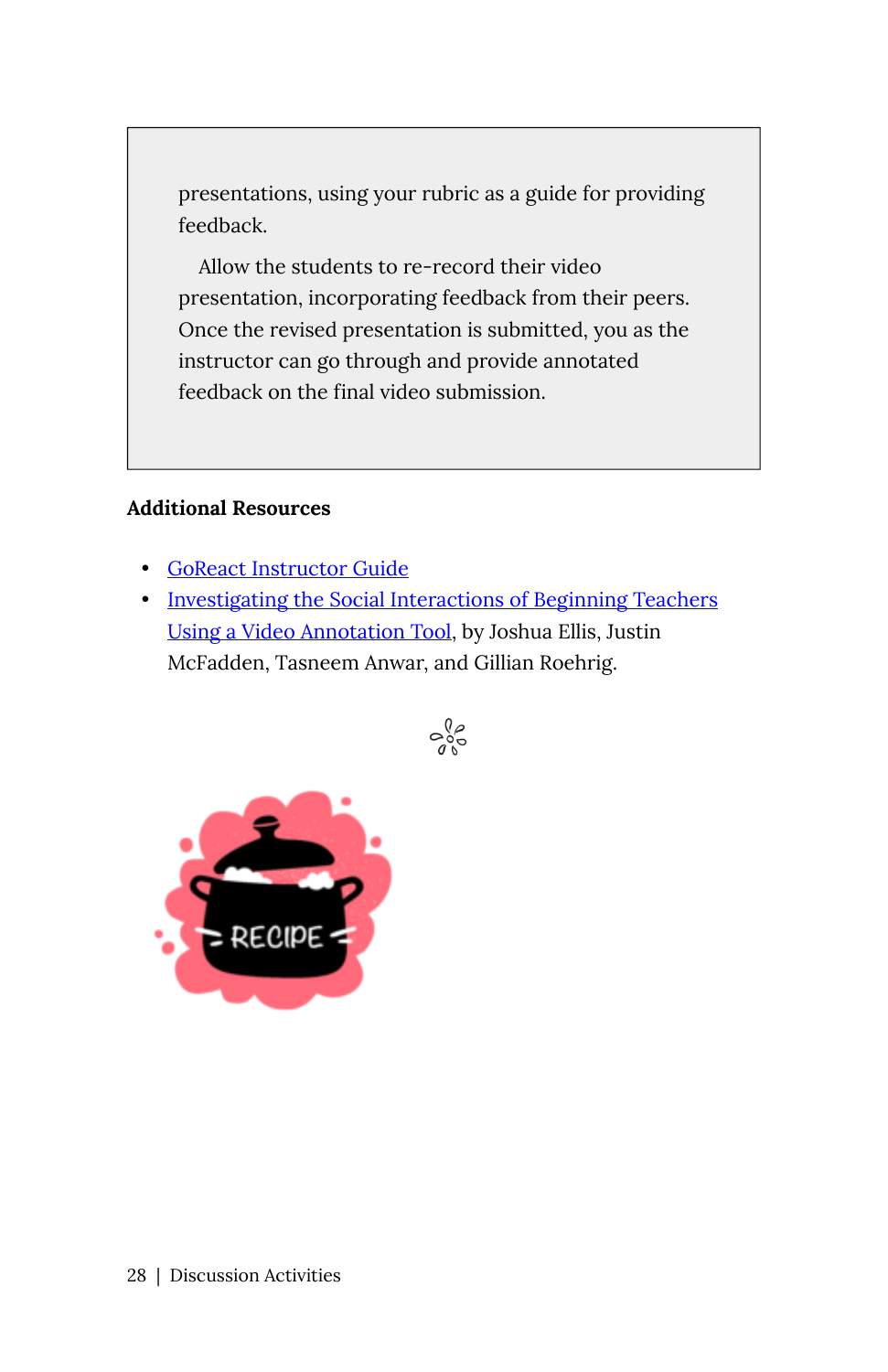# **Student-Led Threaded Discussions**

Creating space for student-led asynchronous discussions in your course can give you another opportunity to foster peer-to-peer interaction and learning while granting student agency to your learners. Probably the most common way to do this is through the use of a discussion forum or board. Canvas offers the ability to do this; however, it can also be accomplished through messaging apps like Teams or Slack.

# **Prep Ahead**

To prepare for this assignment faculty should consider how they want to structure their student-led discussions. In particular, they should consider:

- What will be the role of the student facilitator?
- How frequently will the student-led discussions occur?
- How can you adequately convey your expectations to ensure that the discussion reflects the goals that you wish to see demonstrated?
- Will you assess the work of the facilitator and the participants? If so, how?

Once you have determined this structure, it is important to write up an initial description of this assignment plan so that students are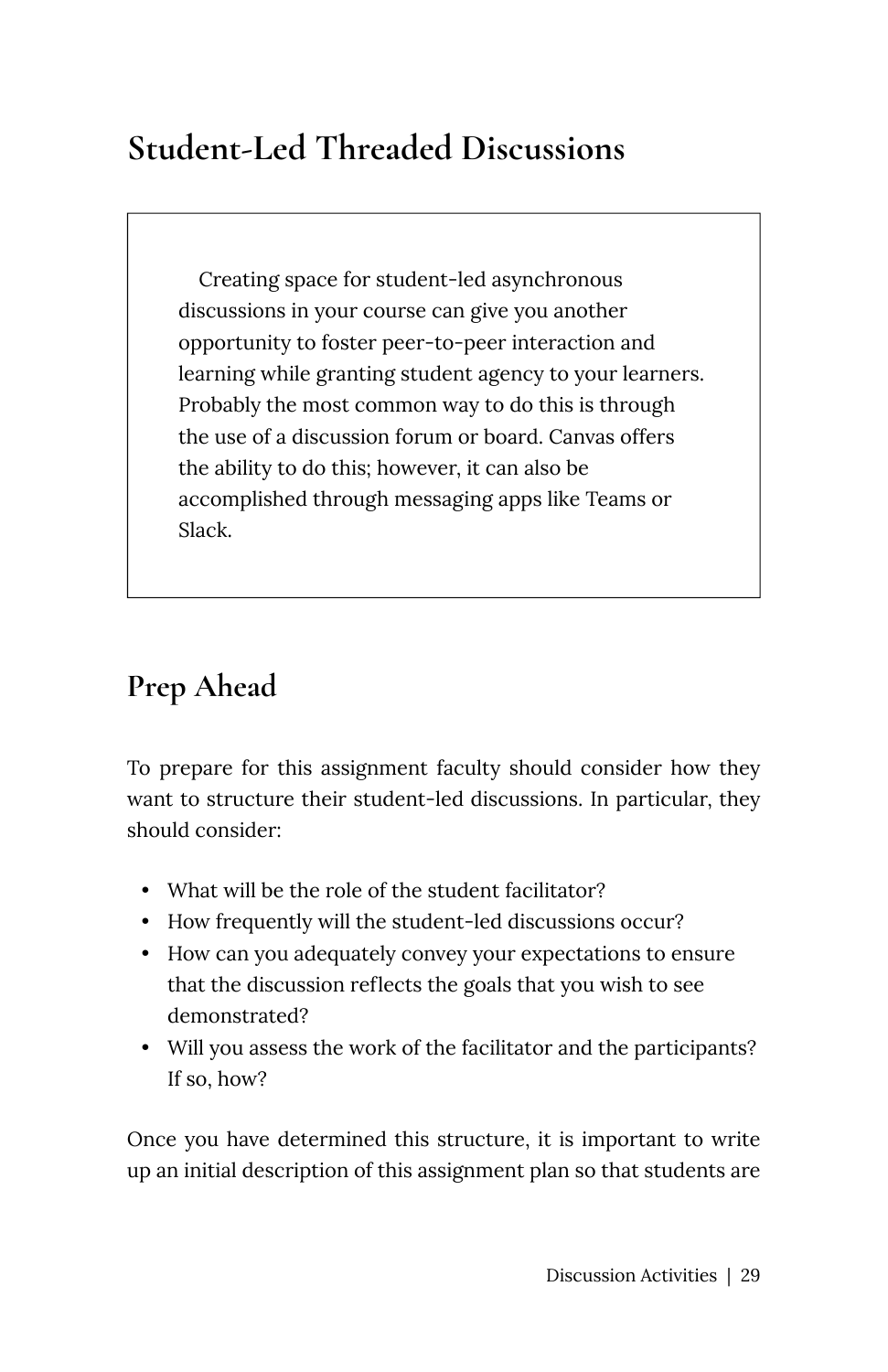aware of all of the expectations and guidelines that they will need to adhere to.

# **Ingredients**

- Guidelines & expectations for students
- Learning goals being addressed
- Assessment and feedback strategy
- Discussion forum tool

### **Step by Step Instructions**

- 1. **Identify your learning goal.** Do you want students to lead and respond to student lead discussions to:
	- Foster peer to peer learning?
	- More deeply examine and question core course concepts?
	- Analyze and process readings in a collaborative setting?
	- Develop reading prompts and facilitate discussion?
- 2. **Create instructions and guidelines for the assignment.**  You may be able to reuse this content if you assign a weekly student-led discussion forum. Sample prompt: Each week one student in the class has signed up to lead the class discussion on the weekly reading. As the discussion leader, it is your responsibility to formulate 2-3 reading prompt questions that you can share with the class at the beginning of the week. Throughout the week you will also be responsible for facilitating the discussion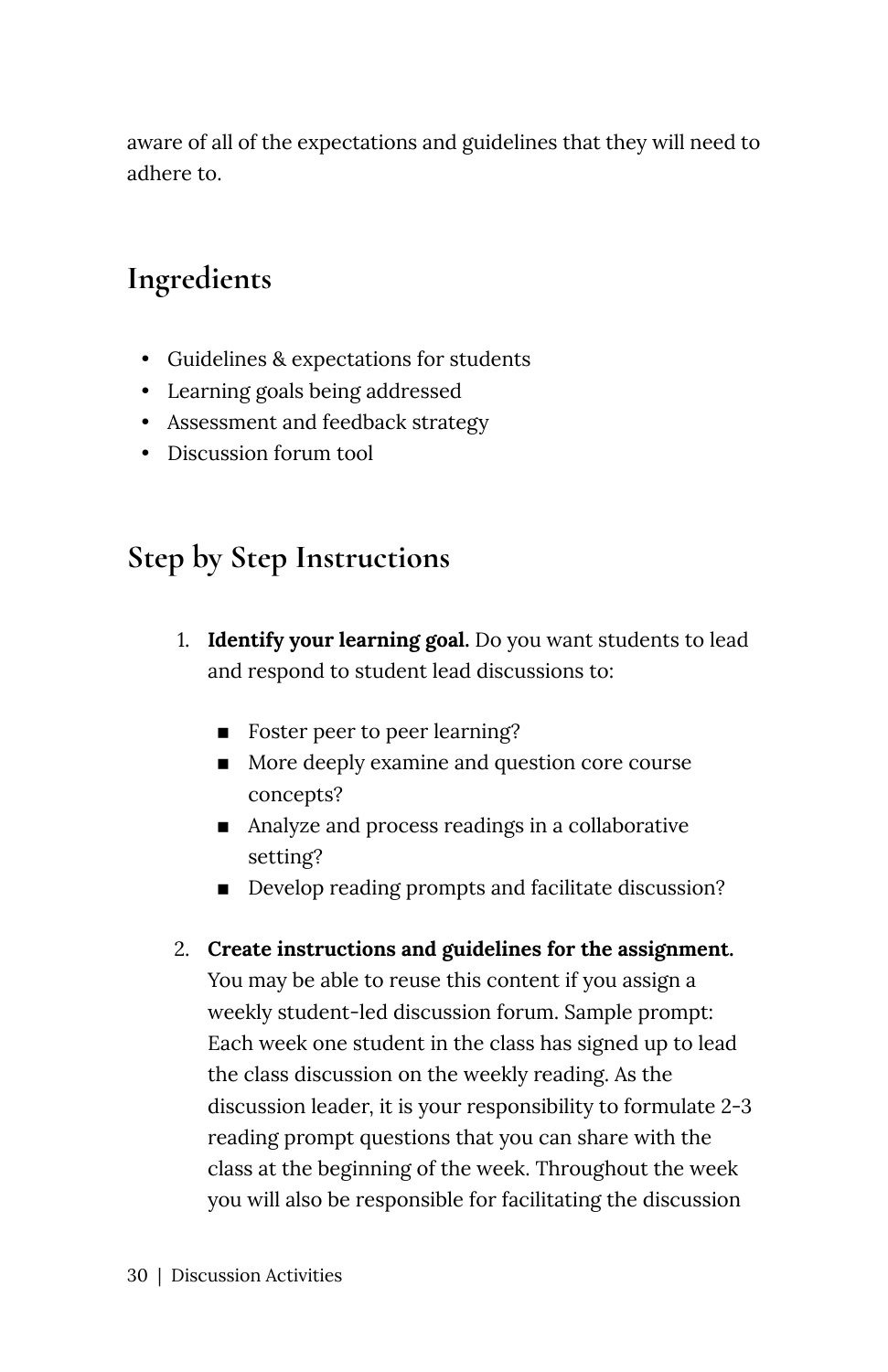by connecting relevant observations and responses and generally "jumping in" whenever it seems like facilitation can help move the conversation along.

- 3. **Choose a Discussion Tool.** Middlebury licenses two tools that can easily be used for discussion forum purposes: Canvas and Microsoft Teams. If you are already using one of the tools for your course, we would recommend you stick with that tool, to keep your course tech usage as streamlined as possible.
	- Learn more about [Canvas](https://dlinq.middcreate.net/portfolio-items/canvas/?portfolioCats=302) and [Microsoft Teams.](https://support.microsoft.com/en-us/office/microsoft-teams-video-training-4f108e54-240b-4351-8084-b1089f0d21d7?ui=en-us&rs=en-us&ad=us)
- 4. **Create the structure for the discussion(s) in your tool of choice.** If you will have a pattern of discussions in your course, you may be able to duplicate the structure throughout the course so that your forums are all prepped and ready to go at the start of the semester. Both Canvas and Microsoft Teams allow you to control visibility so that the "prepped" forums are not visible to students until you want them to be.
- 5. **Give feedback/assess.** Early in the semester, you should provide students with the ways in which you will assess both their facilitation and participation in the student-led forums (see Prep Ahead section above). Whatever your assessment strategy is, it should be aligned with the learning goals outlined in connection with the assignment. It can be very helpful to provide models and exemplars of past discussions to demonstrate to students what you are looking for in their work.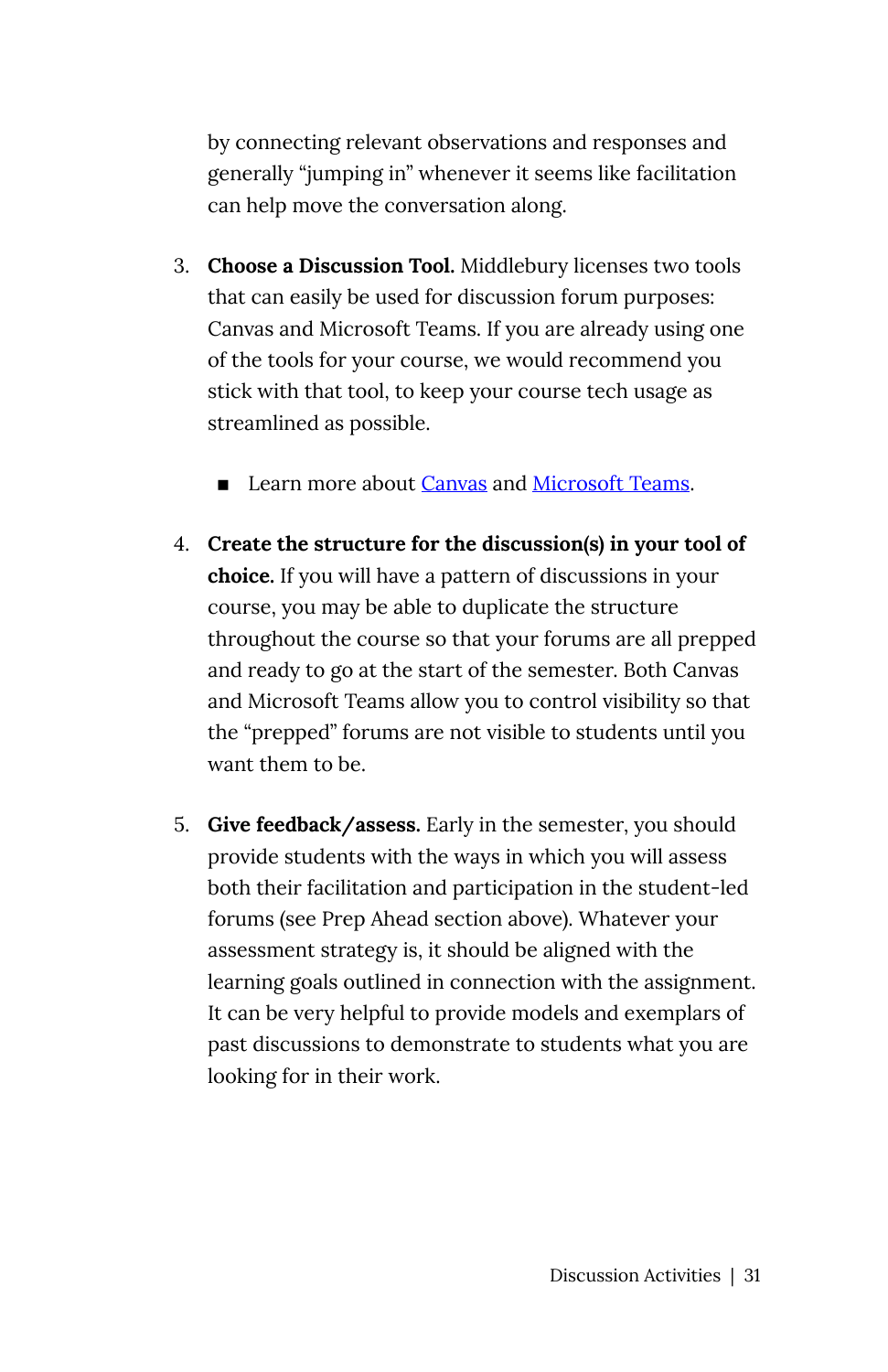#### **EXAMPLE**

*Student Podcast Panel Discussion with Canvas Forum for Class Reactions* 

Professor Daniel Chatham at the Middlebury Institute offers a fun spin on student-led discussions with his student podcast panel discussions. Students participate twice during the semester as panelists. Panelists find an interesting news item from the week, present a concise summary, explain potential implications to a course topic, and specifically address a guiding question for that week's episode (those guiding questions change to compliment course topics). On weeks when they are not panelists, students listen to the weekly episode and post their reaction or additional thoughts in a discussion forum on Canvas. Panelists are then free to respond.

Read more about Professor Chatham's podcast discussions at the [Middlebury Teaching & Learning](https://tlkb.middcreate.net/thing/student-podcast-panel-discussion-along-with-canvas-forum-for-class-reactions/) [Knowledge Base.](https://tlkb.middcreate.net/thing/student-podcast-panel-discussion-along-with-canvas-forum-for-class-reactions/)

#### **Additional Resources**

- [Student-led Facilitation Strategies in Online Discussions](https://courses.dcs.wisc.edu/design-teaching/FacilitationManagement_Spring2016/facilitation-module/4_Online_Discussions/resources/Student-led%20facilitation%20strategies.pdf) (PDF), by Evrim Baran and Ana-Paula Correia
- [Student-led Online Discussions: A Feminist Praxis to Mitigate](https://www.igi-global.com/chapter/student-led-online-discussions/254783) [Digital Gender Inequality,](https://www.igi-global.com/chapter/student-led-online-discussions/254783) by Alice Lai

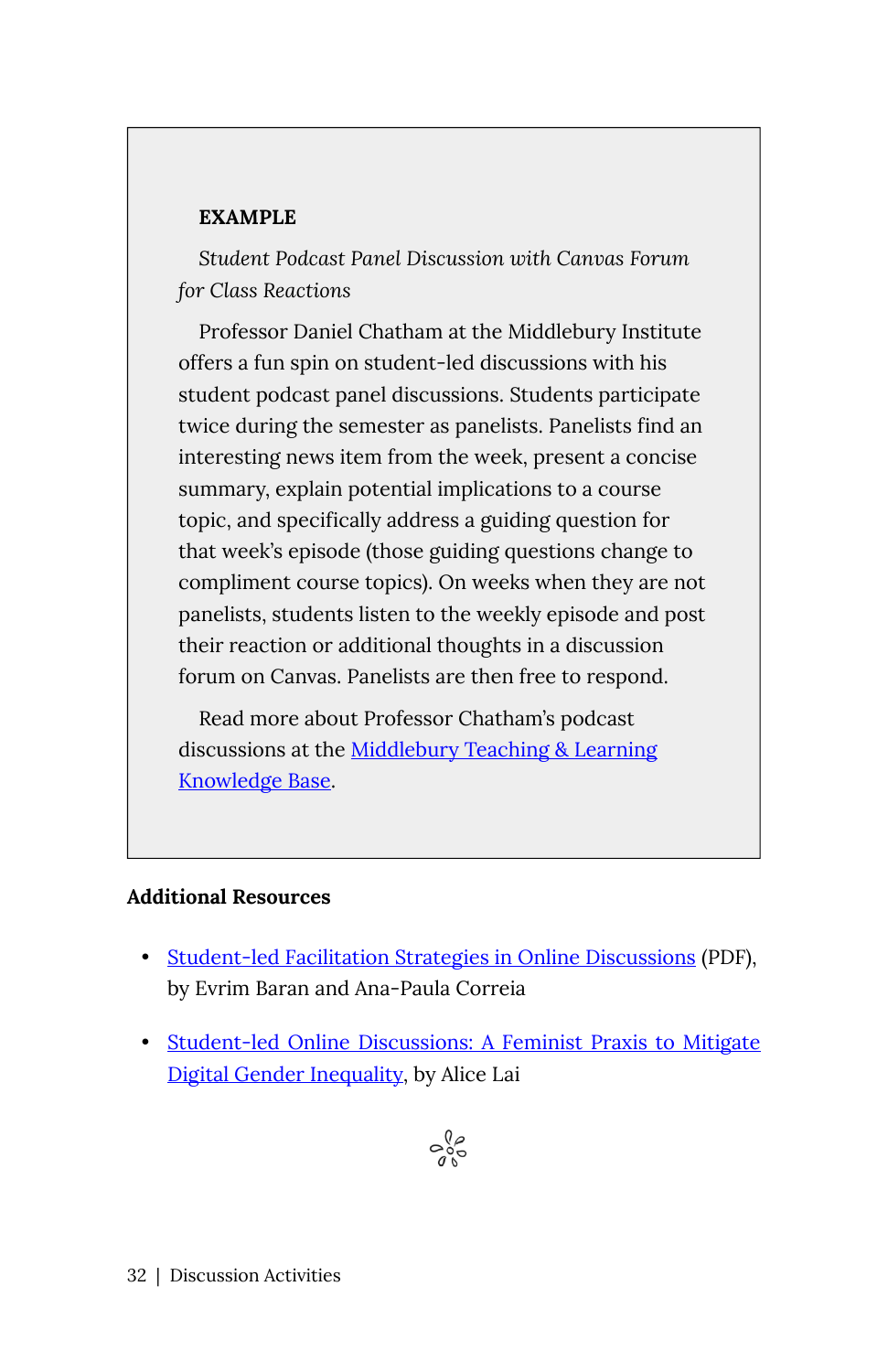

# **Hatful of Quotes Discussions**

Structured discussion activities, like this Hatful of Quotes activity, can be used to make discussions more equitable — whether they are used in live/synchronous class sessions or in asynchronous discussion forums. Structured discussion activities create more equitable paths for participation by creating structures that support all students' participation in a discussion. Hatful of Quotes was shared by Stephen Brookfield in the book [Discussion as a Way of Teaching](https://sites.temple.edu/bett/files/2014/01/Discussion_as_a_Way_of_Teaching1-copy.pdf) as a strategy for getting all students to contribute. In a live class session, a set of quotes is given to groups of students. Each group gets the same set of quotes, and students then draw a quote from the hat. They reflect on their quote (perhaps making notes about what they want to say) and then, when the quote is called up to the full room, students who drew that quote can share their thoughts.

The asynchronous version of the activity places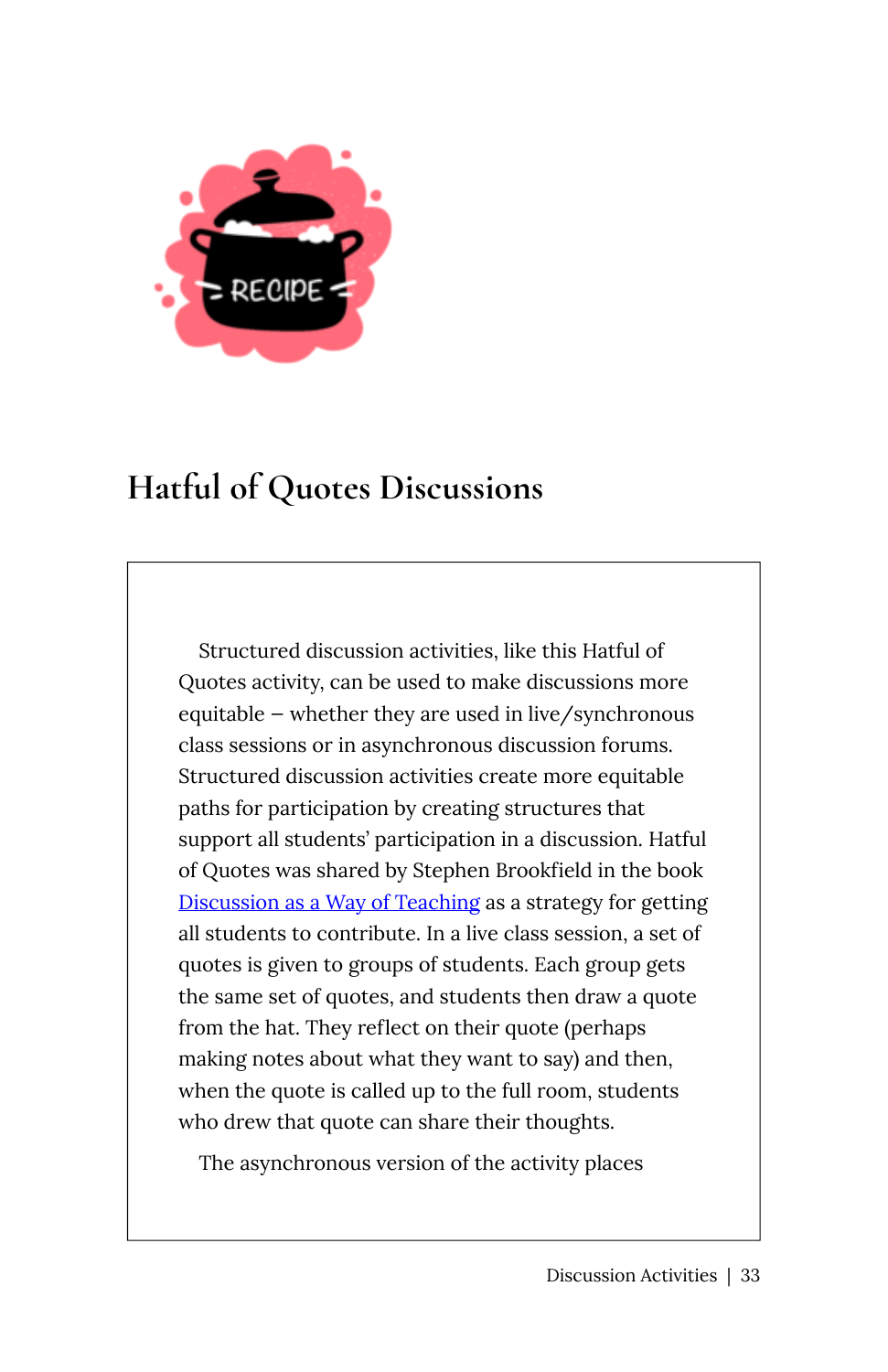students into small groups on a discussion board or a google doc, assigning a quote to a group of students. The students then reflect on and comment on the quote and can discuss among themselves or with the broader class. We sometimes use this approach hybridly, where discussants are placed into quote-based groups, they reflect and comment, and then during a live session, we "call up" the quote and assigned students can share their thoughts with the full class.

# **Prep Ahead**

You'll want to decide what technology tool you want to use for this activity (e.g., Canvas discussions, Google Docs) and what quotes you will want students to respond to. You can pick quotes from course readings, if you want students to engage more deeply with the readings, or you can pick quotes from readings that have not been assigned, as a way to expose students to perspectives beyond the course readings. Consider how many students are in your class as you think about how many quotes you'll need. For example, if your class has 50 students and you'd like 5 students to respond to each quote, you'll need 10 quotes.

# **Ingredients**

- Learning goals for the activity
- Quotes from course readings or other readings/resources
- An online discussion space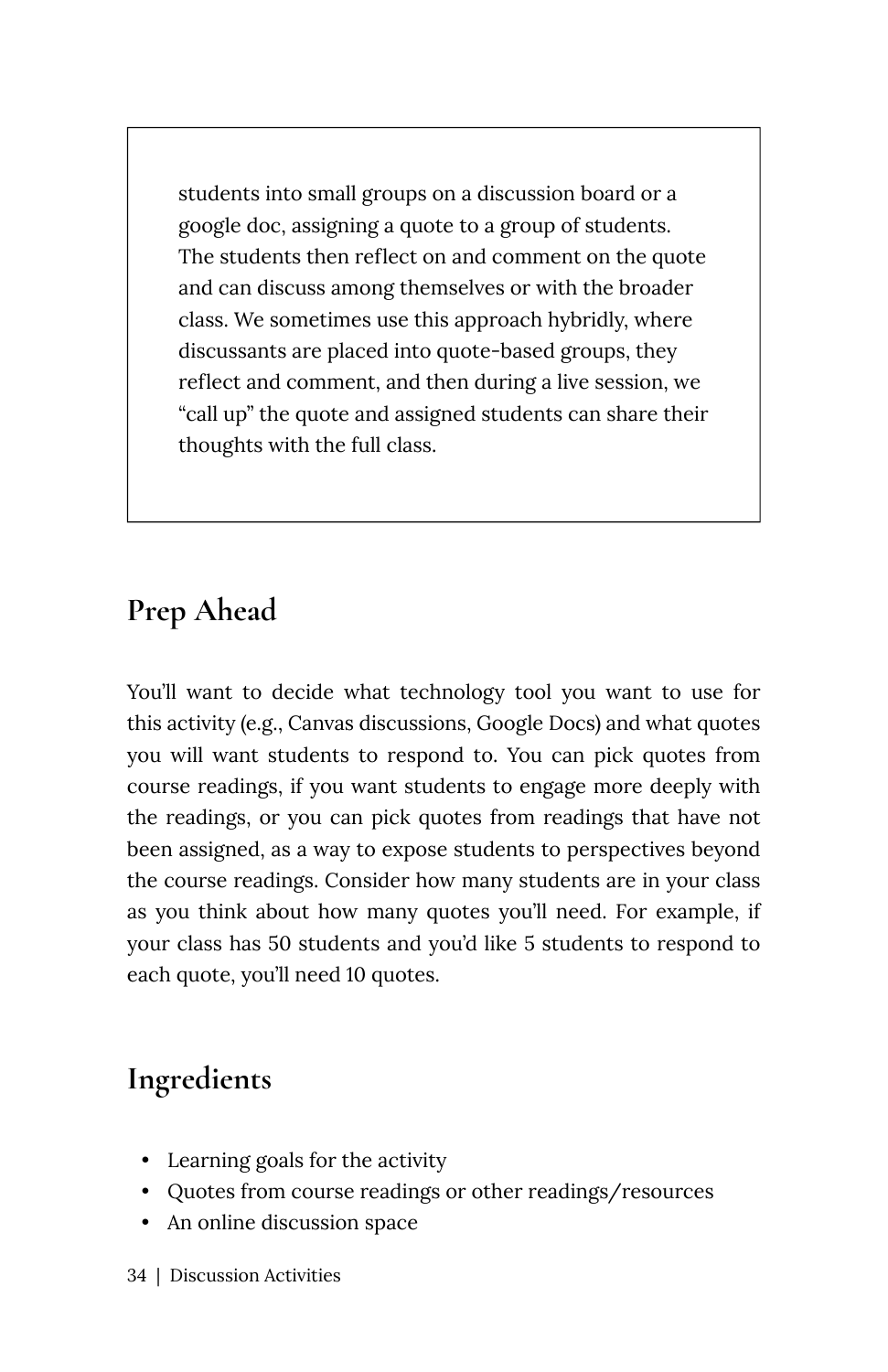# **Step by Step Instructions**

- 1. **Identify your learning goal(s).** Some examples:
	- Foster peer to peer learning
	- Give all students an opportunity to participate in discussion
	- Expose students to more perspectives and readings through the selected quotes
- 2. **Set up the activity.** Set up the online space where students will be assigned the quotes. Here is an [example of](https://docs.google.com/document/d/1HCs0eQYkQQoLdwXrnnKqxTbHT4OBKb0KTXsNfEiZm-0/edit?usp=sharing) [a Google Doc set up for a Hatful of Quotes activity.](https://docs.google.com/document/d/1HCs0eQYkQQoLdwXrnnKqxTbHT4OBKb0KTXsNfEiZm-0/edit?usp=sharing) You could also set up small group discussions for each quote in Canvas.
- 3. **Add the quotes for the activity and assign groups of students to each quote.** Add the quotes to your online space and include a link or reference to the source of each quote, in case a student wants to look for context or more information about the quote. Assign small groups of students to each quote by putting their names next to the quote assigned to them.
- 4. **Decide how you want to "call up" the quotes.** How do you want students who are responding to quotes to share their perspectives with the full class? If you are teaching a hybrid course and are offering live class sessions, that may be a good place to "call up" the quotes and for groups to synthesize their perspectives on their quotes. If the course is fully asynchronous, you might consider having a full class discussion forum where students can synthesize their responses.
- 5. **Give students clear instructions on how to participate.**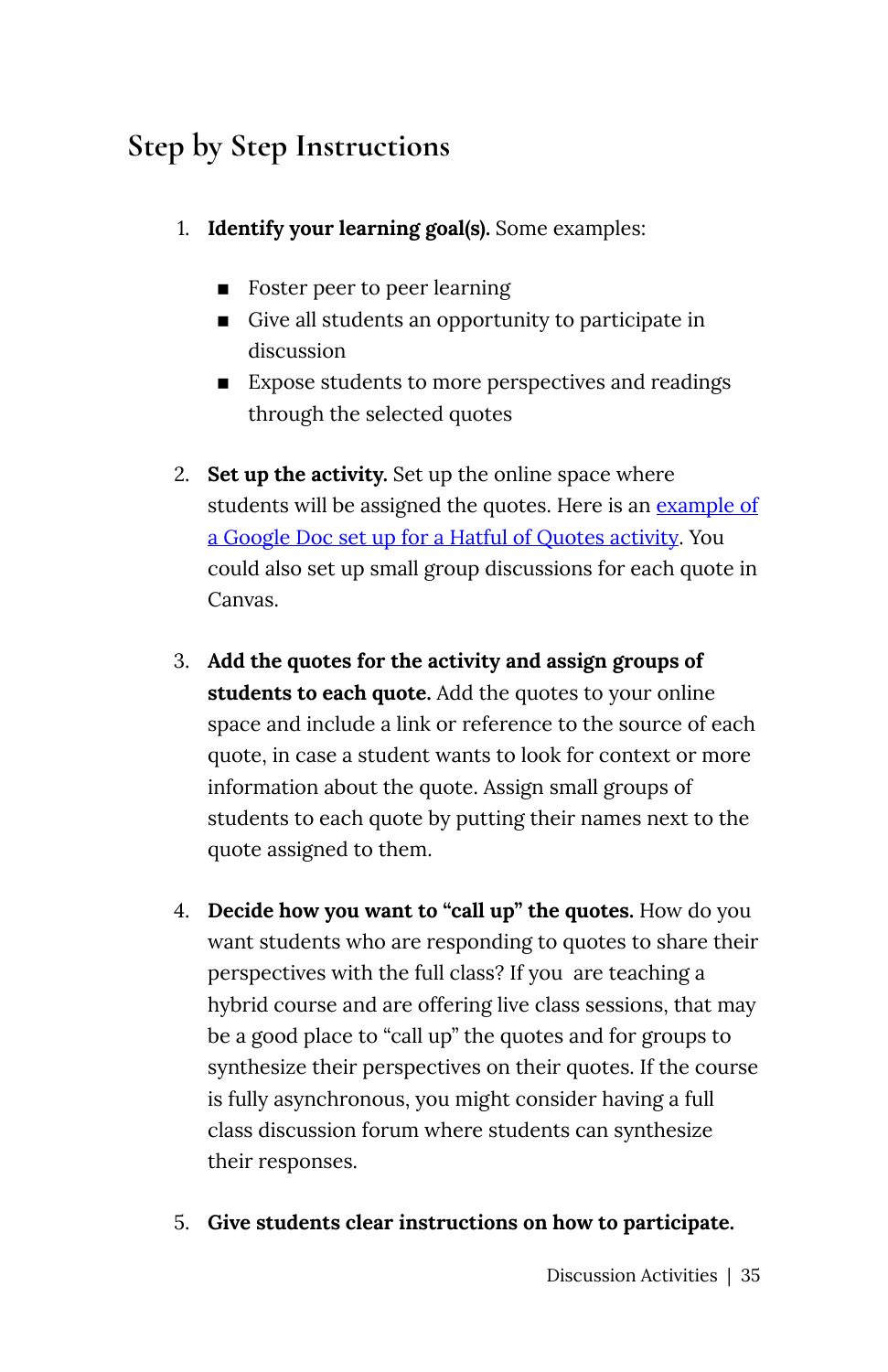This is an unusual approach to discussion, so provide clear instructions to students on how they should participate. Express your learning goals to them and the importance of every student in the class sharing their perspective.

#### **Additional Resources**

• [Discussion as a Way of Teaching by Stephen Brookfield](https://sites.temple.edu/bett/files/2014/01/Discussion_as_a_Way_of_Teaching1-copy.pdf)

 $\frac{1}{2}$ 



# **Peer Feedback**

Providing useful, meaningful feedback to peers is a valuable skill. To be useful, peer feedback needs to be largely descriptive, positive, forward looking, and actionable. Peer feedback can take many forms, from informal to highly structured, and students benefit most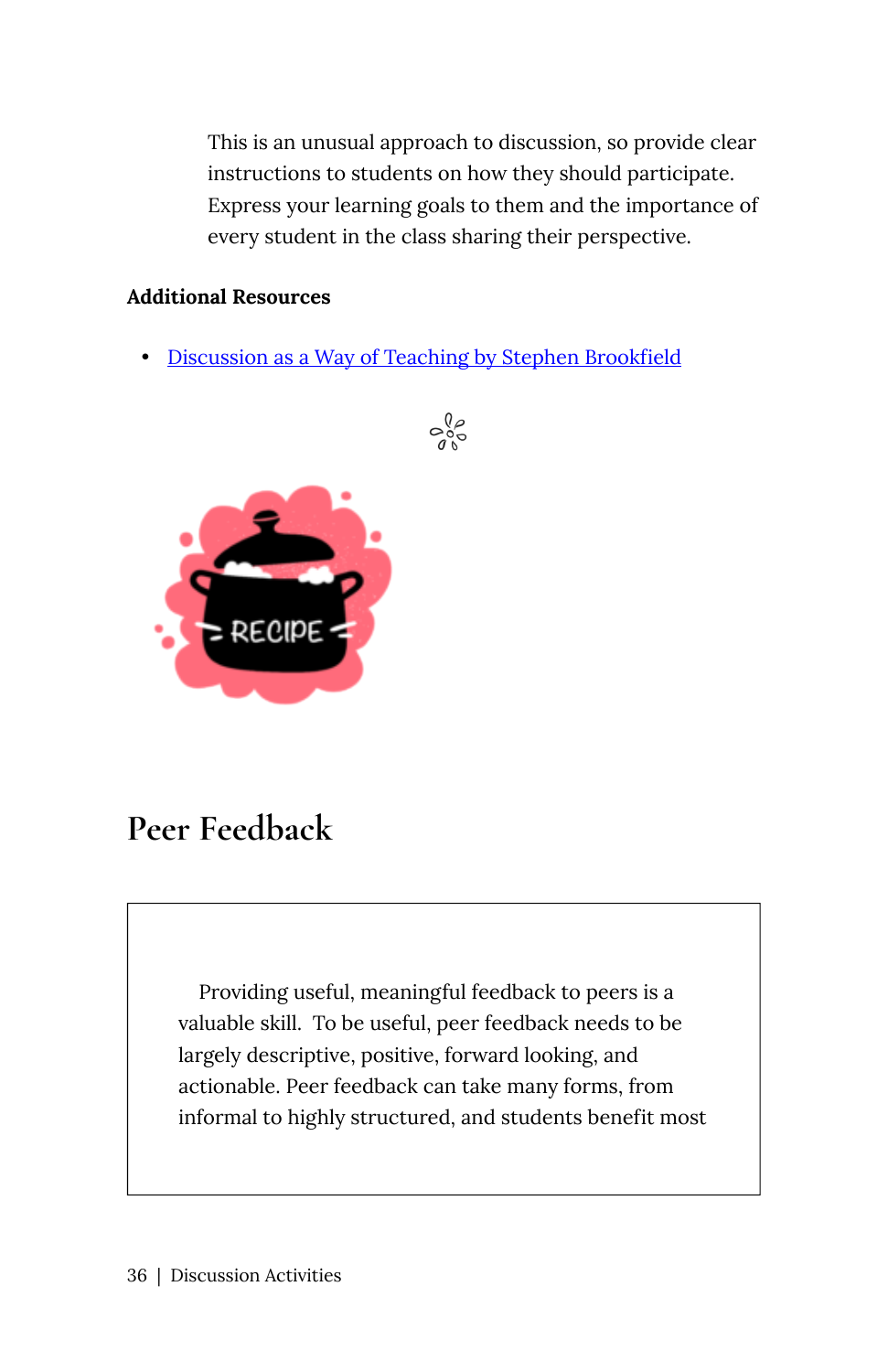from multiple ongoing opportunities to practice reflecting on and responding to each other's work.

Similarly, taking in feedback and incorporating it into a drafting and revision process is learned, and students need time to assimilate responses, plan, and make changes.

### **Prep Ahead**

The key decision to make is what role(s) do you want peer feedback to play in your course?

Being able to provide useful, meaningful feedback to a peer is a valuable skill in and of itself, and some research suggests that the process of writing it is more useful to the person giving the feedback than the person receiving. Indeed taking on feedback and incorporating it into a revision is a separate skillset that also requires practice.

Deciding the role and purpose of feedback in your course will directly affect your course design and planning. Is the feedback a piece of assessment at the end of a project or presentation? This can be especially useful if the assignment is to produce something for a student audience.

Is the feedback going to be used in a revision process for producing a next draft? If so, you'll want to create sufficient time for students to review each other's work, create feedback, take on that advice, and revise.

Determine the purpose and time available for review, feedback, and revision. Think also about where and how you want students to give feedback, and be sure to specify the platform (e.g., google docs)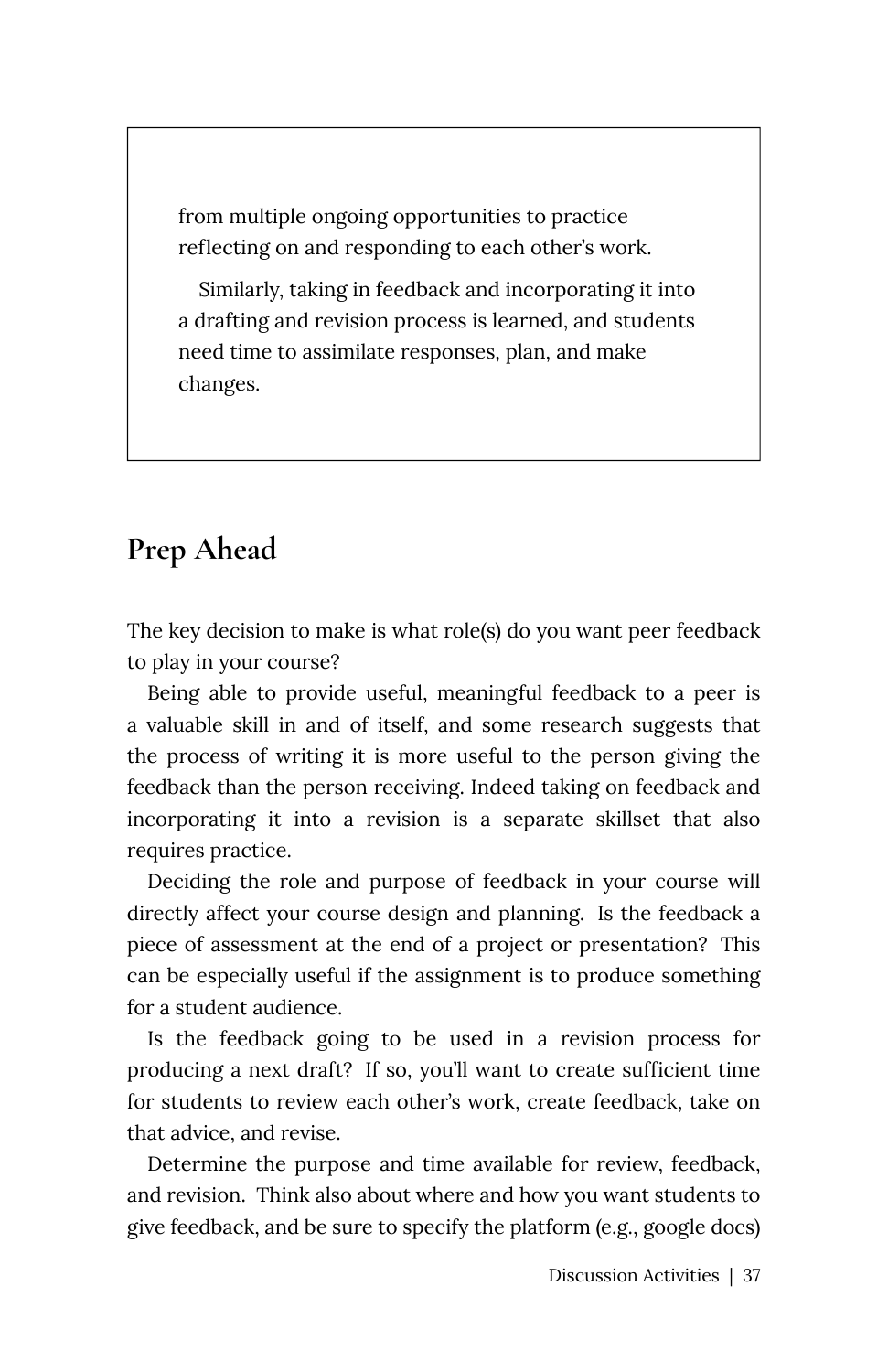if it matters. Are they writing directly on a draft, or separately? Is it about a complete draft, the assignment as a whole, or specific elements (comprehensibility or persuasiveness, for example)? How will you see and evaluate the feedback?

### **Ingredients**

- Guidelines, instructions, and expectations for students
- Learning goals being addressed
- Assessment strategy

### **Step by Step Instructions**

- 1. **Identify your learning goal.** Customize the goals to fit your course as discussed above. Some examples:
	- $\blacksquare$  Practice summarizing texts in ways that are neutral, accurate, and fair
	- Evaluate drafts as works in progress to recognize both strengths and areas for revision and expansion
	- $\blacksquare$  Create feedback that is actionable and fits relevant timeframes
	- Revise work in light of feedback to create stronger drafts

#### 2. **Create guidelines, instructions, and expectations for students.**

Students benefit from a structured approach to creating feedback to peers, as many have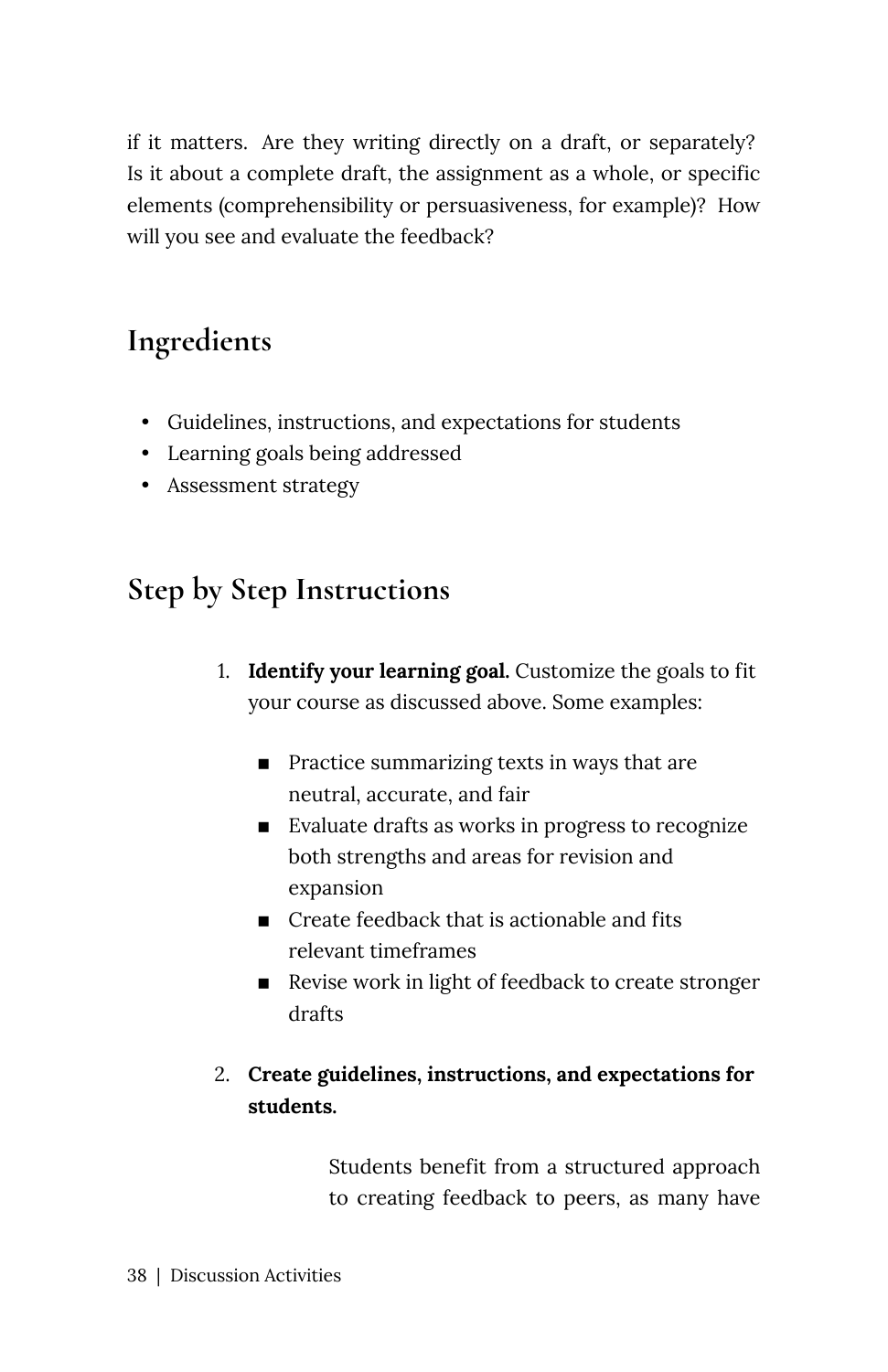not had opportunities to practice developing balanced, considered responses to works in progress. Make it explicit that they are to treat each other's work both seriously and fairly, and that you are asking them to make substantive suggestions for revision (whatever that looks like for your course).

A generative writing process can take them through crafting feedback that will be descriptive, positive, forward looking, and actionable. It can also be submitted for assessment itself, and demonstrates both their efforts and thought process. For example, this sequence starts with neutral summary and builds towards concrete improvements:

Students respond to each of these prompts with at least a paragraph, up to a page for longer work:

- Neutrally describe/summarize the piece what are the main takeaways, what arguments are presented, what evidence supports it, etc. You can tailor these for particular areas of focus.
- $\blacksquare$  Describe what is effective about the work. What is working well?
- Describe what is less effective about the work. What is confusing, unpersuasive, etc.? It can be helpful to make clear to students when you want them to focus on larger issues like evidence, use of sources, and the chain of reasoning, rather than line edits or writing mechanics.
- What changes can you suggest for the next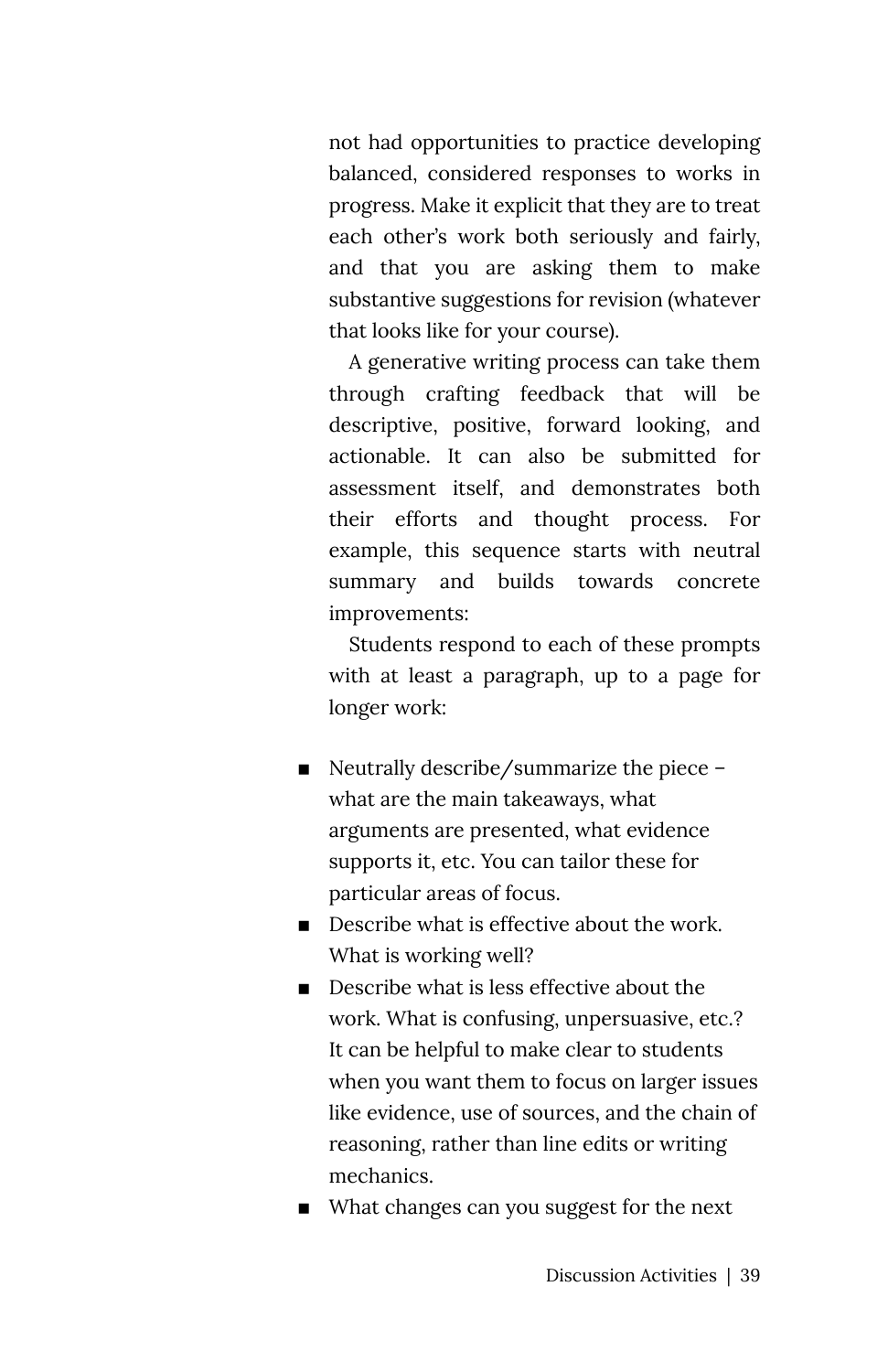draft? These need to be concrete, actionable suggestions that fit the timeline.

Students should then use their responses to these prompts to craft their descriptive, positive, forward looking, actionable feedback. Note to them that little to none of the "what is less effective" response will make its way into the final response, as that is to help them identify areas for change and brainstorm useful suggestions.

#### 3. **Create an assessment strategy.**

Letting students know that strategy and how you will assess their efforts makes it clear that you take peer feedback seriously. Tailor your approach to your course and make clear that you value treating peer work seriously and fairly, and responding to it with substance.

#### **Additional Resources**

- [Using Assessment to Improve Peer Review Feedback \(OLC](https://www.engagez.net/in21?&snshareid=sharecontent776182#lct=customlocation-Location1-776182) [Innovate 2021\)](https://www.engagez.net/in21?&snshareid=sharecontent776182#lct=customlocation-Location1-776182) 
	- [Slides](https://docs.google.com/presentation/d/1KXkbqTicKWekjts9w64qhm0sKug3gyMd7M4t5bGLTsI/edit#slide=id.gc6ec10665b_0_8)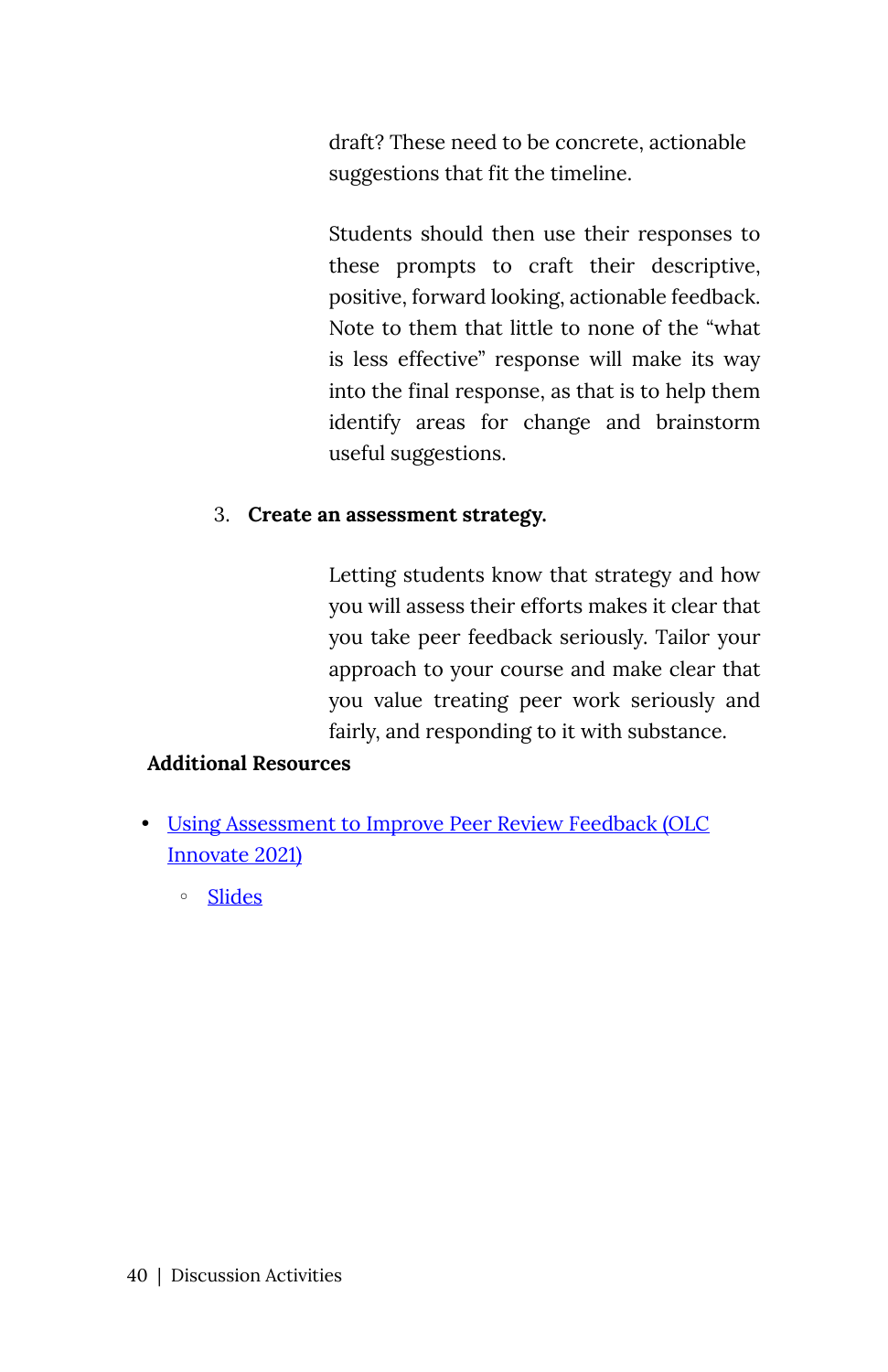# 5. Mapping Activities

*Recipes in this chapter* 

- [Geographical Mapping](#page-51-0)
- **Concept Mapping**

### **Chapter Intro**

Mapping, in its broadest terms, involves the visual or spatial organization of information. There are many different types of maps that can be created as learning activities, ranging from geographical maps, to concept maps, to hierarchical or process maps. Mapping incorporates a wide range of skill sets, including:

- Critical thinking (e.g., how do I identify and choose data sets for my map, what might the data on this map tell me about this place or about the people who live there, what does the data on this map show me over time, how might the data on this map be biased)
- Interdisciplinarity (e.g., by layering data sets from multiple disciplines or time periods on a map, by showing relationships between people and places)
- Spatial thinking / awareness (spatial thinking plays a role in activities ranging from understanding language and art, to geography and geoscience, to scientific modeling, geometry, astronomy, etc.)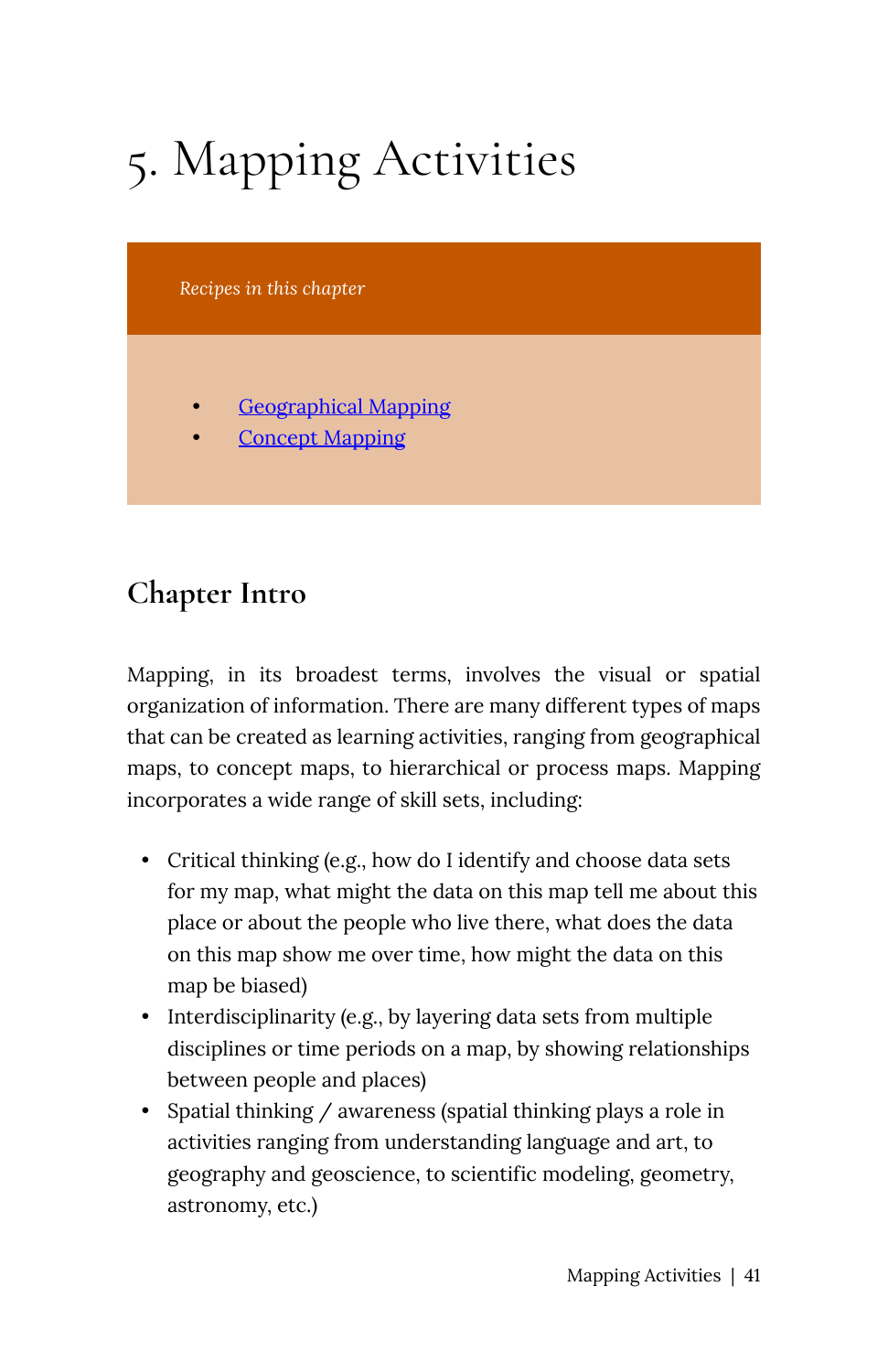- Data visualization
- Digital storytelling
- Bias awareness (maps are not neutral / ahistorical / apolitical)
- Mapping also offers opportunities to:
	- Connect global or big-picture issues and ideas to local communities
	- Personalize and humanize learning
	- Visualize learning
	- Communicate learning

Questions that are helpful to consider as you prepare your mapping activity include:

- What will be the theme and topic for the map, and on what location will students focus? Will you determine the theme, topic, and location, or will students be given the opportunity to choose their own?
- What are the key learning objectives?
- What type of mapping will the activity include? Some possibilities are:
	- Simple geographical map with one data layer (e.g., place markers identifying key locations)
	- Complex geographical map with multiple data layers (e.g., place markers identifying key locations plus population data)
	- Concept map
	- Timeline
	- Process map
	- Site map (e.g., such as for a website or a blueprint for a building)
- Will students work solo or in teams and why?
- What modality and tool do you plan to use and why?
- From what source do you plan for students to gather data for their maps?
- How will students submit and showcase their work? Will their
- 42 | Mapping Activities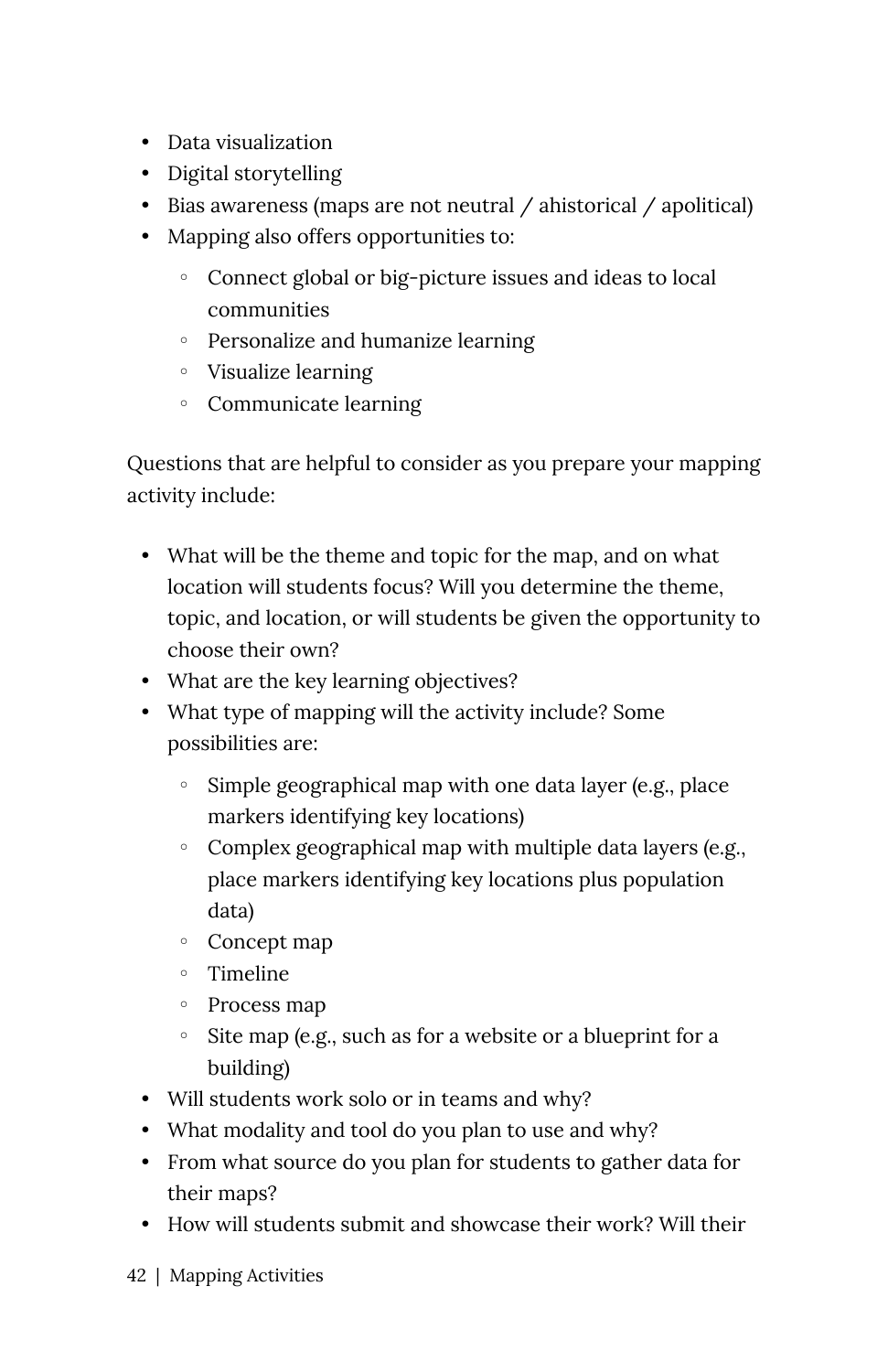work be viewable only by other members of the class, or will it be shared in a more public forum?

What constitutes data? Where do I find reliable data?

- Data can be related to real-world events, a fictional world, or you can collect (or geocode/georeference) your own data
- Data can be in the form of text, shapefiles, raster files (images), or other data linked to place
- ArcGIS Online has data available for anyone to access, but you need to check the source as any user can share data in the ArcGIS platform
- City, state, federal government, and NGO websites often share place-based data that is accessible to the public
- Organizations like USGS, NIH, and the Census Bureau (TIGER) are also good sources of data

Middlebury resources for data and questions about data include:

- [Middlebury Library Maps & GIS Research Guide](http://go.middlebury.edu/gisguide)
- [David Rumsey Historical Map Collection](https://www.davidrumsey.com/)
- [MiddData](https://www.middlebury.edu/office/midddata)
- [META Lab](https://sites.miis.edu/metalab/) (data analytics and research lab at the Middlebury Institute)

Middlebury also has a Data Services Librarian, [Ryan Clement](https://www.middlebury.edu/library/people/ryan-clement), who is a great resource for all things data!

 $\frac{1}{2}$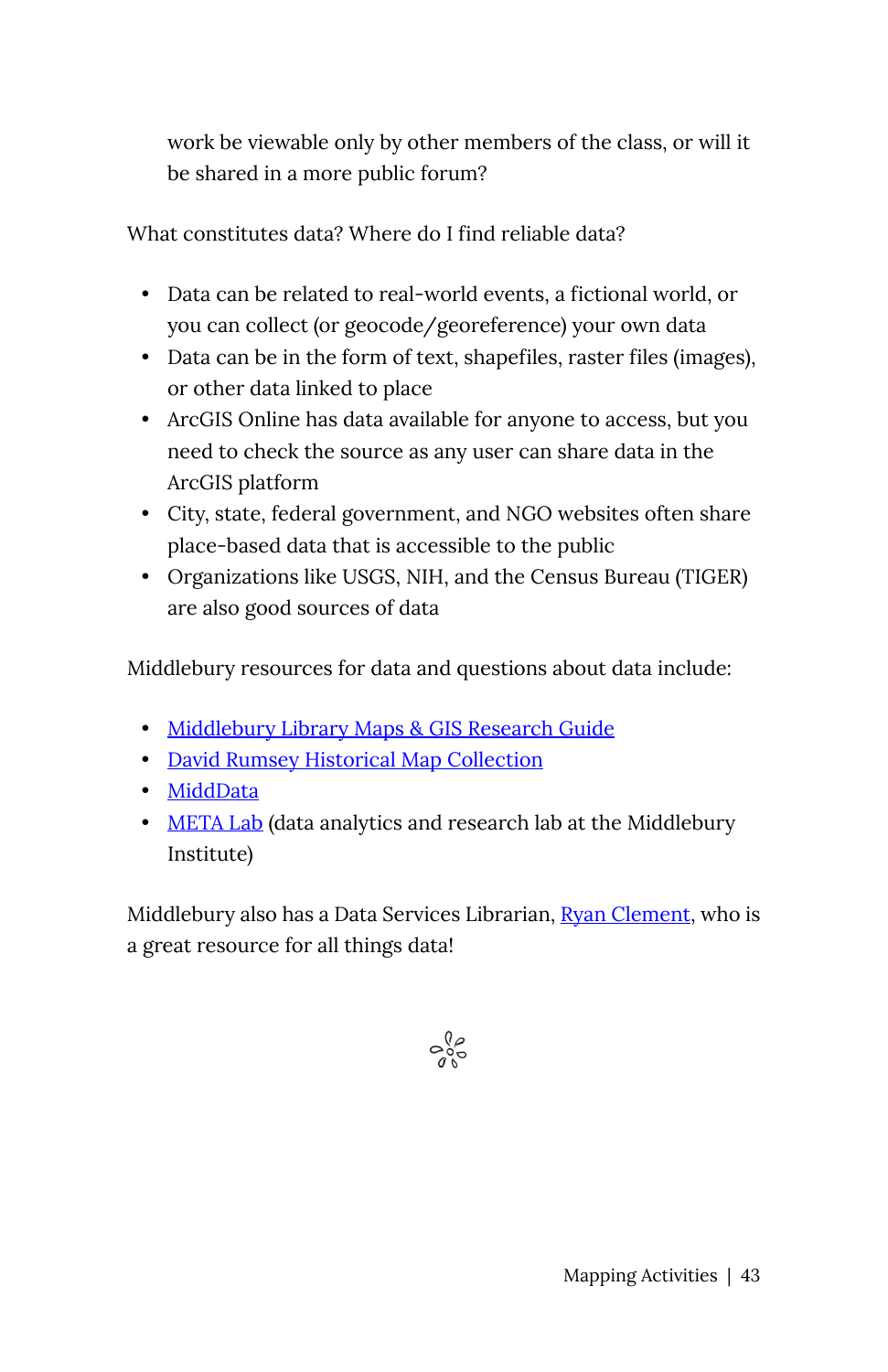

# <span id="page-51-0"></span>**Geographical Mapping**

Geographical mapping projects can be used across disciplines as a way for students to form connections between people or issues and places. As noted in the introduction to this chapter, mapping allows learners to connect global or big-picture issues and ideas to their local communities; personalize and humanize their learning; visualize their learning; and communicate their learning to others.

# **Prep Ahead**

Select a topic/theme of focus. This could be any place-based topic that can be visually presented using geographical maps and the layering of data on those maps.

Sample ideas for broad topics/themes include: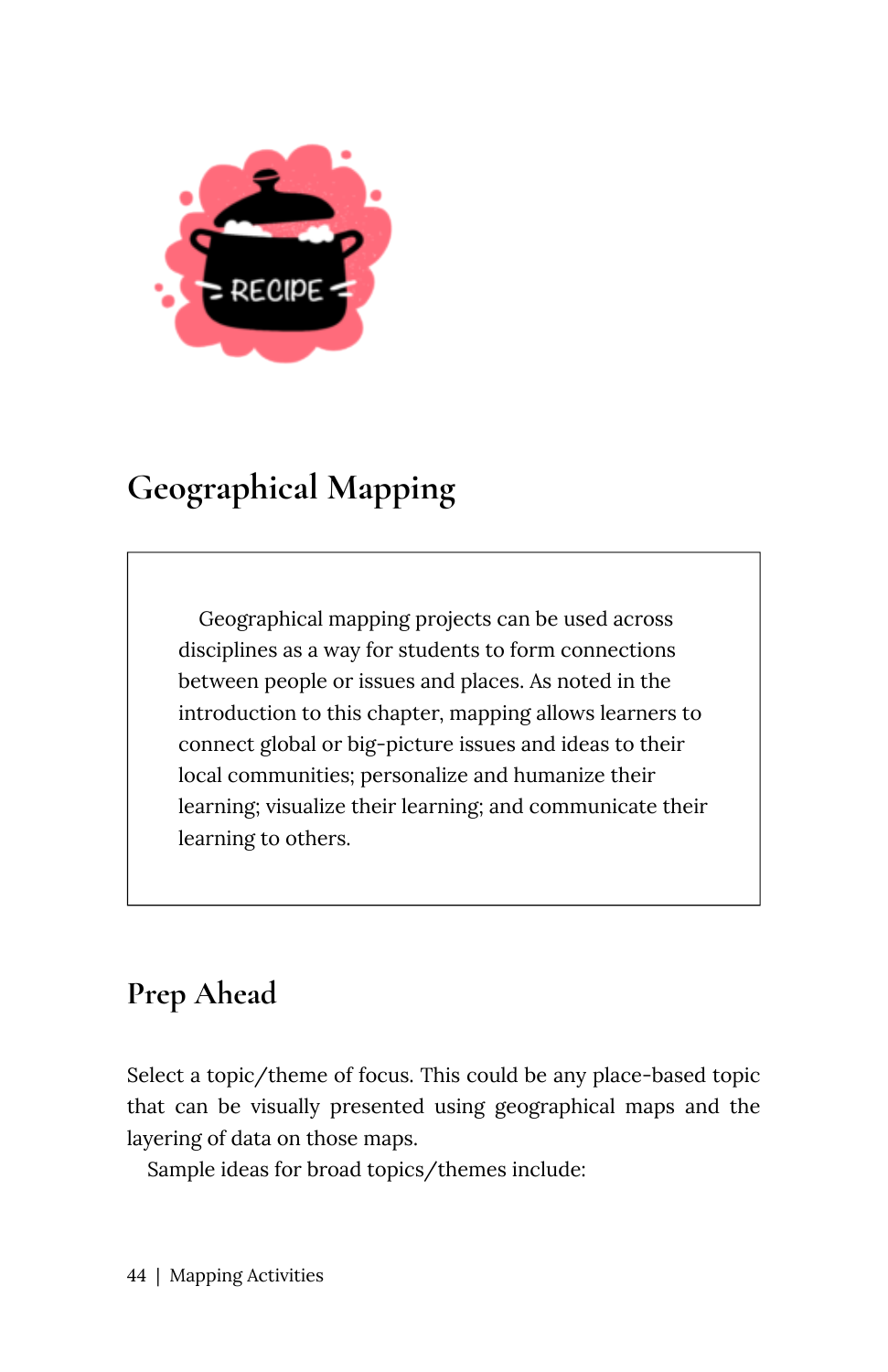- Environmental Studies/Indigenous History
- Politics/Voting
- Environmental Studies/Land Use
- Public Health/COVID
- Human Geography/Migration

# **Ingredients**

- Learning goal(s)
- Prompts/expectations for students
- A geographical mapping tool
- Assessment and/or feedback strategy

# **Step by Step Instructions**

- 1. **Identify your learning goal.** Some examples:
	- **IDENTIFY and visualize relationships between people** and places
	- **IDENTIFY** and visualize changes in a place over time
	- **IDENTIFY RELAKER IS A LOCAL EXPLORER I**D Identify reliable data sources and explain how to assess data
	- Raise bias awareness
	- Identify and collect your own data to help analyze a complex issue
	- Communicate meaning through data visualization
- 2. **Create a prompt/instructions for the activity.** Sample prompt:

Choose a topic, guiding question, and specific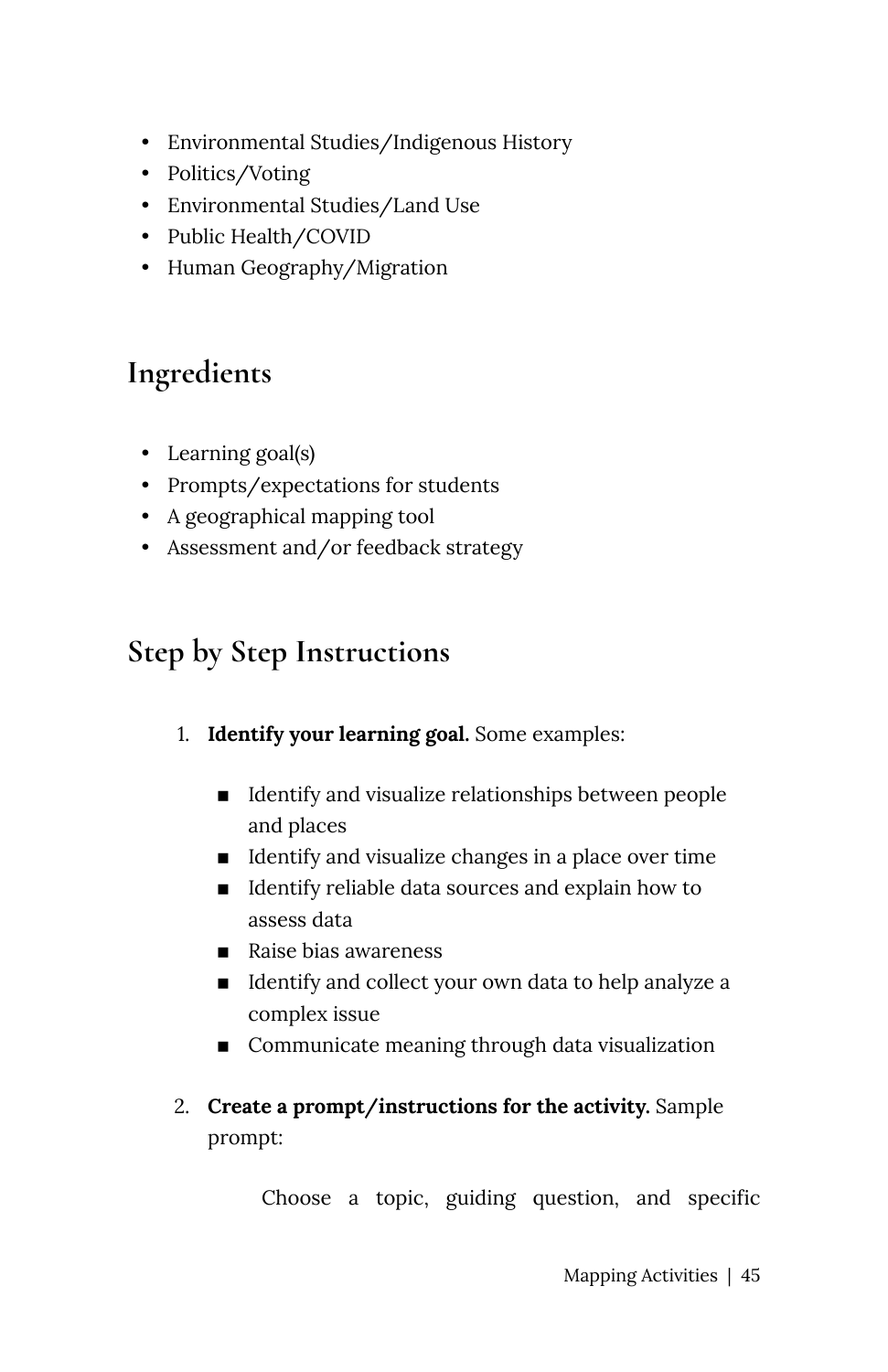location (geographic place), and design and create a map or story map that incorporates multiple data and media to explain your topic. The map should include some layering of data related to the topic chosen that help illustrate relationships between the data and the place chosen. Additional guidelines include:

- **IDENTIFY LOCAL THEORY IDENTIFY** Your chosen topic, guiding question, and location.
- Highlight key places on the map related to your chosen topic.
- Visualize one or more data sets related to your chosen topic by either creating your own map and adding the data sets to them, or choosing existing maps with data sets already incorporated. Don't forget to identify the source of your data and/or maps.
- Incorporate select media, such as photos, illustrations, or videos, that allow your map viewers to interact with, and gain deeper understanding of, your chosen topic.
- Provide a short written analysis of the data that is displayed.
- 3. **Choose a mapping tool.** Mapping tools can be as simple as a pencil and piece of paper, or as sophisticated as an online application like ArcGIS. At Middlebury, faculty and students have free access to a variety of digital tools that can be used for mapping, including:
	- [ArcGIS Online](https://www.arcgis.com/): This is a sophisticated online mapping tool that can be used to create and analyze complex maps with multiple data layers. While creating maps using ArcGIS Online has a bit of a learning curve, there are many [online tutorials](https://learn-arcgis-learngis.hub.arcgis.com/) created by ESRI (the tool developer) that facilitate technical learning.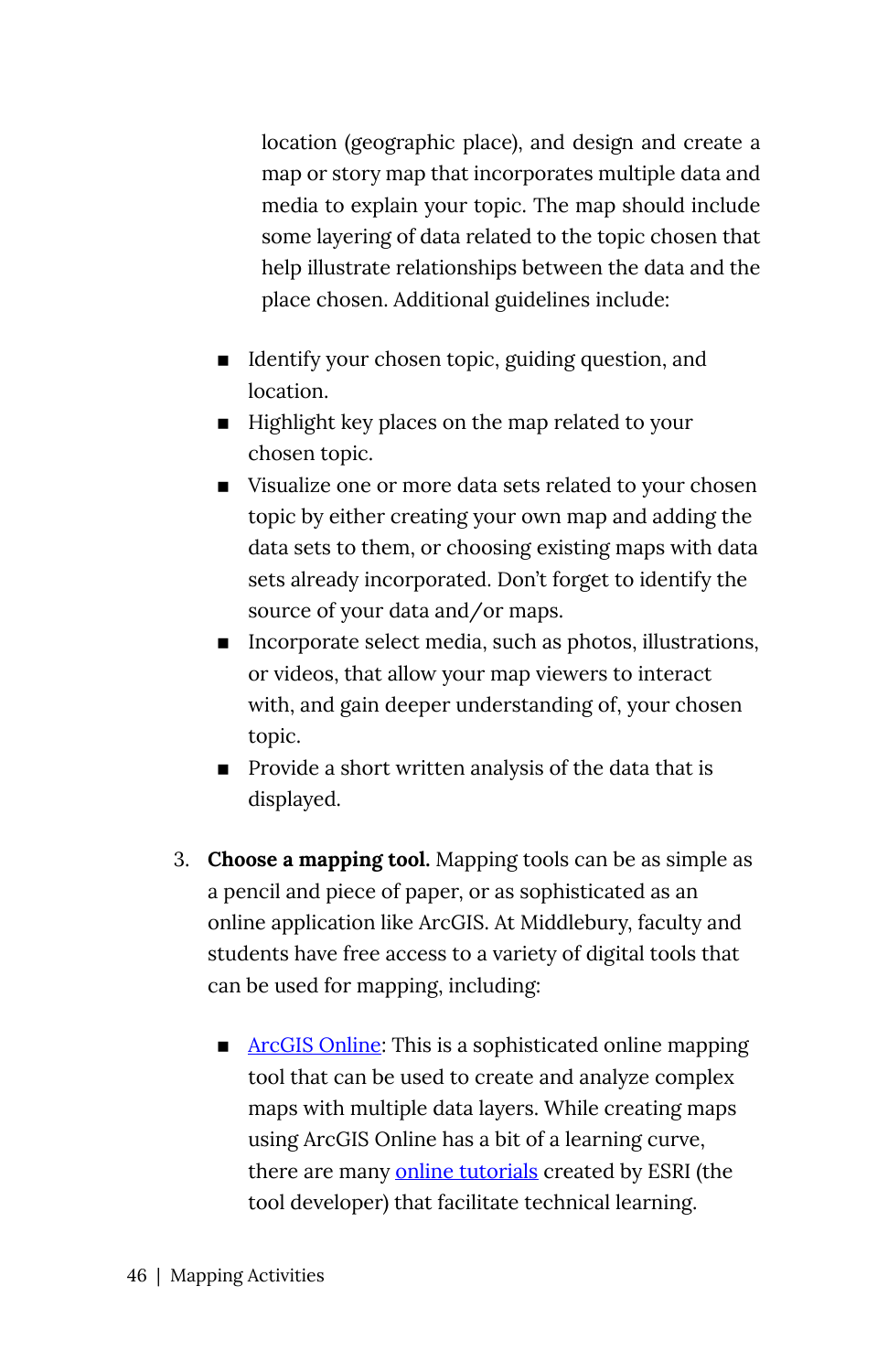ArcGIS Online also offers a wide array of alreadycreated maps with data layers for students to explore and analyze, as well as incorporate into their own mapping projects.

- **EXPARENE [ArcGIS StoryMaps](http://storymaps.arcgis.com/):** This is an easy-to-use online tool students can use to create and share basic interactive maps as well as digital stories incorporating maps and other media (images, audio, video, text). ESRI (the tool developer) offers many [online tutorials](https://www.esri.com/en-us/arcgis/products/arcgis-storymaps/resources) that facilitate technical learning, as well as highlight examples of StoryMaps created by others.
- [ArcGIS Survey123:](http://survey123.arcgis.com/) This is an easy-to-use survey creation tool (form tool) that integrates well with ArcGIS mapping tools if you're interested in collecting your own data to use on maps.
- [Google Maps](https://www.google.com/maps): Allows you to create and share basic interactive maps. Must be logged into your Middlebury Google account to be able to create and share your own map creations. Not nearly as sophisticated as the ArcGIS tools, and will not be accessible for students living in locations that block access to Google apps (e.g., China).
- 4. **Give feedback/assess.** Depending on your learning goals, there are different approaches you can take to assessing mapping projects. Rubrics are helpful to illustrate expectations about what all should be included in the mapping project, as well as what items of the map will be assessed. You may want to also incorporate peer feedback as part of the learning process, if the project timeline allows enough time for students to be able to incorporate any peer feedback into their final submission. Items that both you and any peer reviewers might assess / provide feedback on include: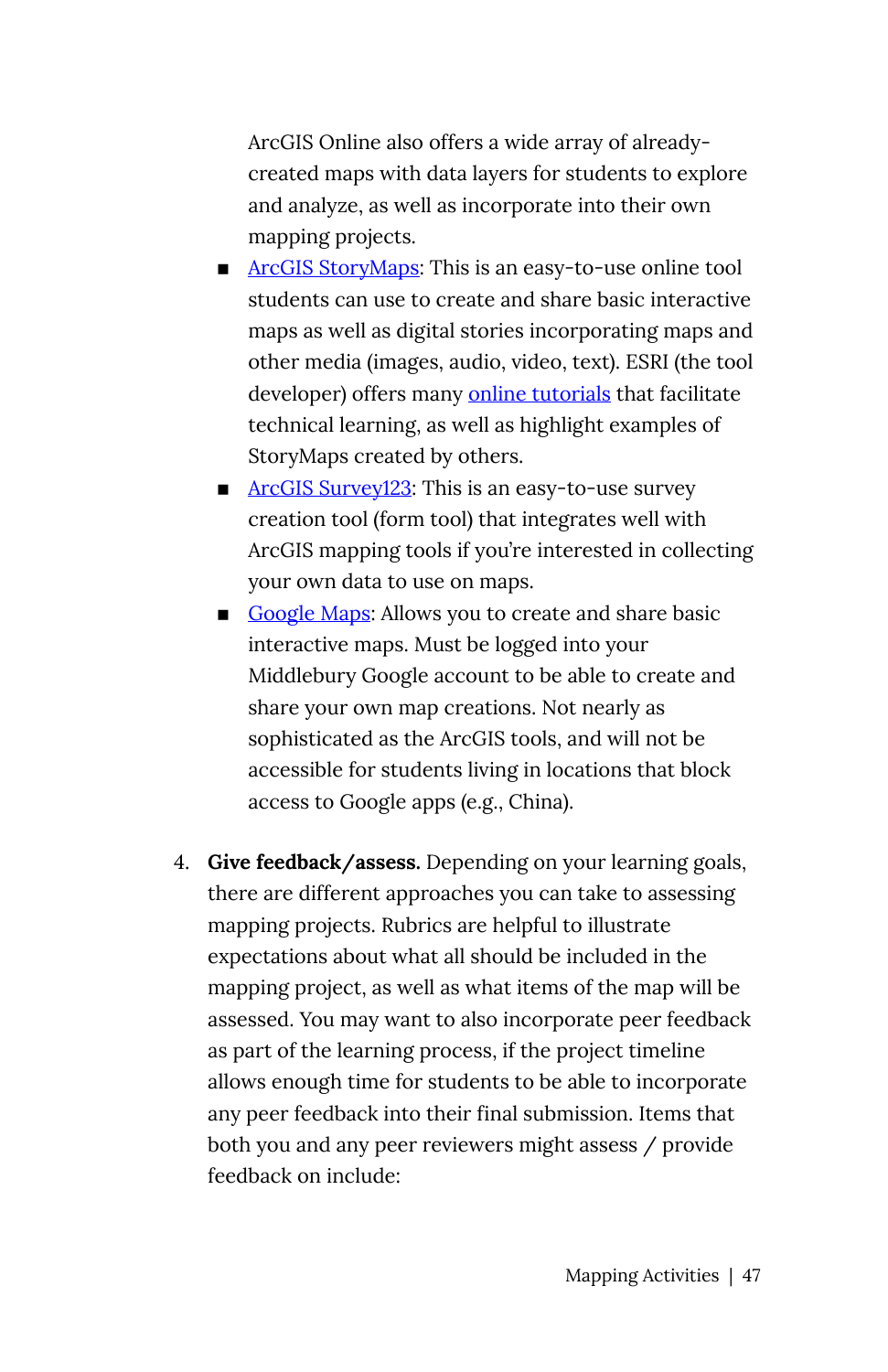- Map construction (are key locations highlighted? Are data layers clear, readable, and understandable? If symbols are used, are they clearly defined in a legend or elsewhere?)
- **EXECUTE:** General design (well organized, easy to read, interactive elements work as expected, facilitates understanding of the topic)
- Data (Is the data source identified? Is the data source reliable? Are the data clearly presented? Does the presentation of the data introduce any bias through the way it is visually represented?)
- Text explanation, if required, is present and meets expectations outlined in the project guidelines
- Added visuals or media, if required, are present, sources are identified, and visual/media are clearly connected to the topic at hand and facilitate understanding of that topic

#### **EXAMPLE**

History/American Studies

Vermont Life's Vermont: A Collaborative Web Project

Prof. Kathryn Morse

Course Description: Students in this course work collaboratively to build an online history project aimed at a wide audience. The goal is to construct a website that examines the evolution of historical images and the meaning of the state over time, paying particular attention to consumerism, the environment, tourism,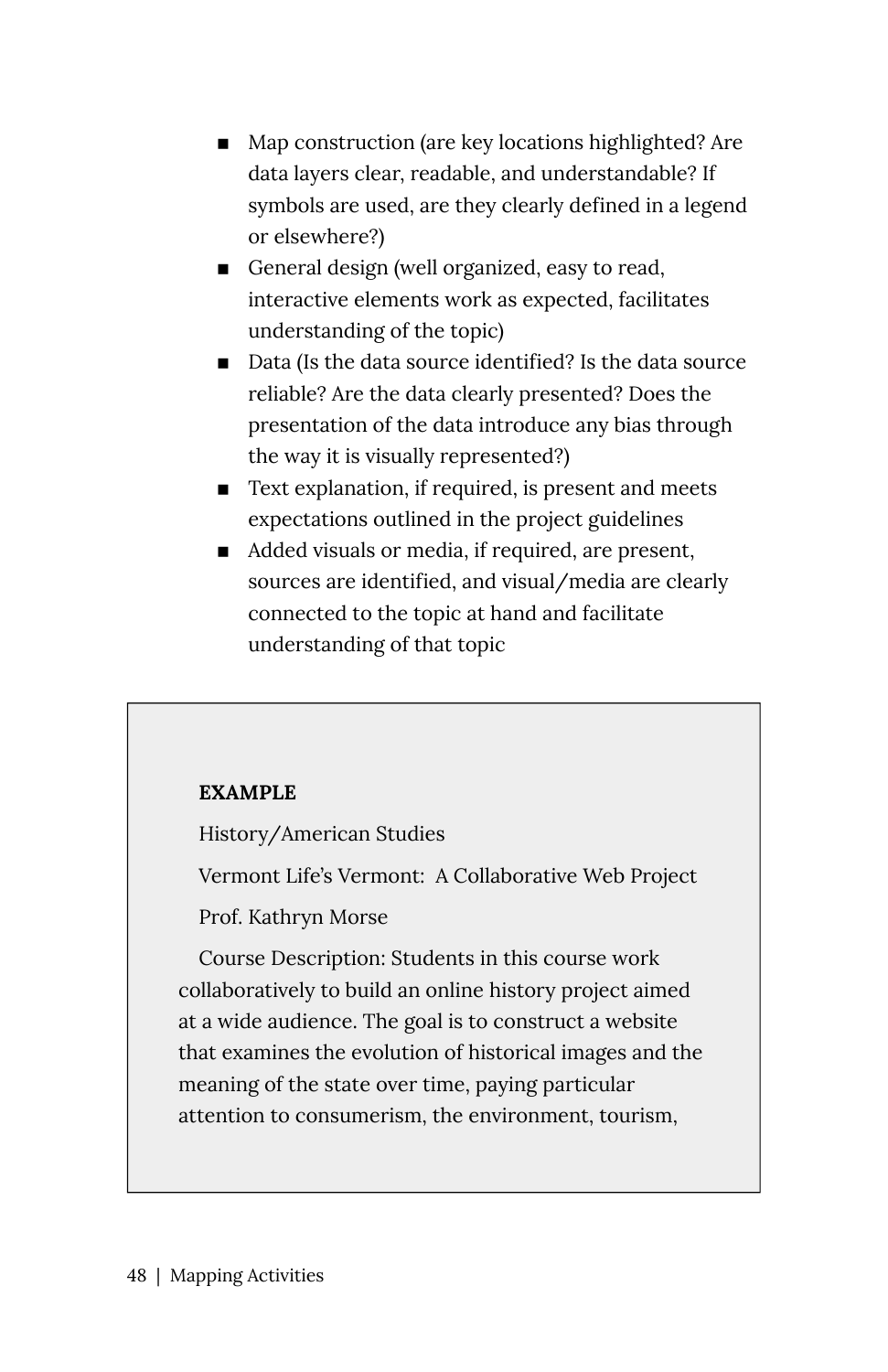urban-rural contrasts, local food movements, and ways that race, class, and gender influence all of these.

StoryMap Assignment: Tell a story about change over time in the Burlington Lakeside neighborhood. It should have 5 or 6 entries, each one of which makes a particular observation that moves forward your narrative of change in the Lakeside neighborhood. As an alternative, you could focus on one map and highlight what that map reveals about the neighborhood at a particular moment in time. Students are given several maps ranging from 1890-1942 and some census forms from the early twentieth century. They are not expected to cover the entire 52-year period of the maps. Students are free to find and use other documents.

#### **Additional Resources**

- Recording of a DLINQ presentation on Mapping Across Disciplines: [view in Panopto.](https://nam02.safelinks.protection.outlook.com/?url=https%3A%2F%2Fmidd.hosted.panopto.com%2FPanopto%2FPages%2FViewer.aspx%3Fid%3D8417ea82-378b-4c77-b591-ad0201588c54&data=04%7C01%7Cjhenrickson%40middlebury.edu%7C53e57135b1ec4b39146a08d8f9c2c30e%7Ca1bb0a191576421dbe93b3a7d4b6dcaa%7C1%7C0%7C637533962186269286%7CUnknown%7CTWFpbGZsb3d8eyJWIjoiMC4wLjAwMDAiLCJQIjoiV2luMzIiLCJBTiI6Ik1haWwiLCJXVCI6Mn0%3D%7C1000&sdata=Pi9nXgH4Qg5MF%2BAMR0fZSQ3G2r7tNRRfG3WcfFCBiHU%3D&reserved=0)
- Additional resources, including overviews of a few sample lessons shared by Middlebury faculty, are included in the DLINQ presentation [slide deck](https://nam02.safelinks.protection.outlook.com/?url=https%3A%2F%2Fdocs.google.com%2Fpresentation%2Fd%2F1qPw6y-1r5sUlWgpEdLc3jb4EwzMnNs5V3YwFp1dsPDU%2Fedit%3Fusp%3Dsharing&data=04%7C01%7Cjhenrickson%40middlebury.edu%7C53e57135b1ec4b39146a08d8f9c2c30e%7Ca1bb0a191576421dbe93b3a7d4b6dcaa%7C1%7C0%7C637533962186269286%7CUnknown%7CTWFpbGZsb3d8eyJWIjoiMC4wLjAwMDAiLCJQIjoiV2luMzIiLCJBTiI6Ik1haWwiLCJXVCI6Mn0%3D%7C1000&sdata=%2BPYphSf88UiMvUuWKcqCZ6BQi7XegZFS3WikM%2F%2BCFgc%3D&reserved=0), along with links to the various mapping tools highlighted in the presentation.

$$
\mathcal{S}^{\mathbb{Q}^\mathcal{O}}_{\mathbb{Q}^\mathcal{O}}
$$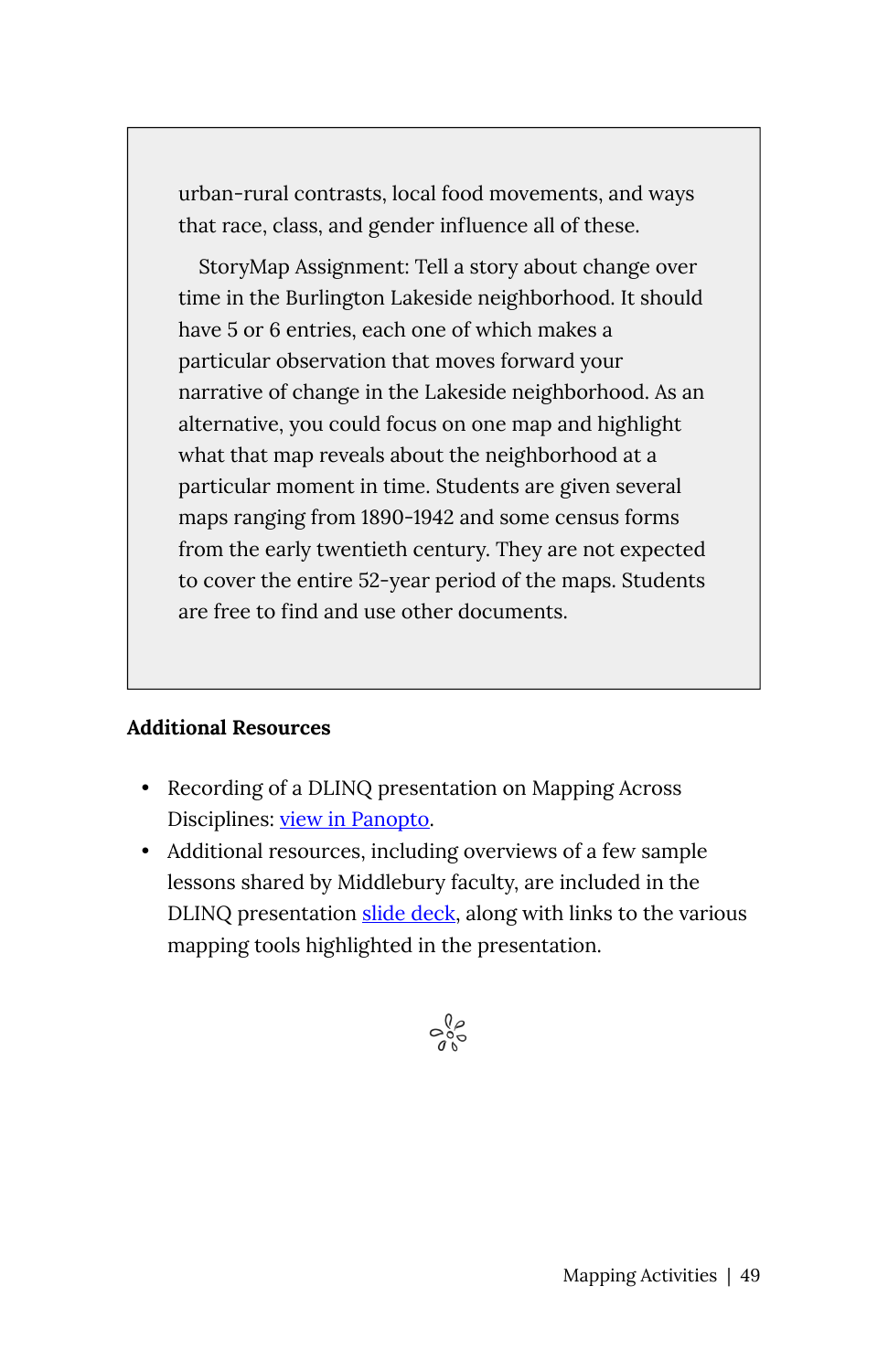

# <span id="page-57-0"></span>**Concept Mapping**

Concept maps are visualizations of knowledge that illustrate relationships between topics. They typically begin with a main idea, and then branch out to show how that main idea can be broken down into specific topics. Concept maps can help students develop abstract thinking skills, organize knowledge, make connections between topics, and communicate their understanding of a topic. Concept mapping can be done as an individual, small-group, or whole-class activity.

"At its core, [a concept map] is made of concepts that are connected together by lines (or arrows) that are labelled with the relationship between the concepts. The concepts are usually found in circles or boxes. Concept maps are a cross disciplinary active learning technique that help students manage concepts into subconcepts, synthesize information, see a larger picture and develop higher-order thinking skills and strategies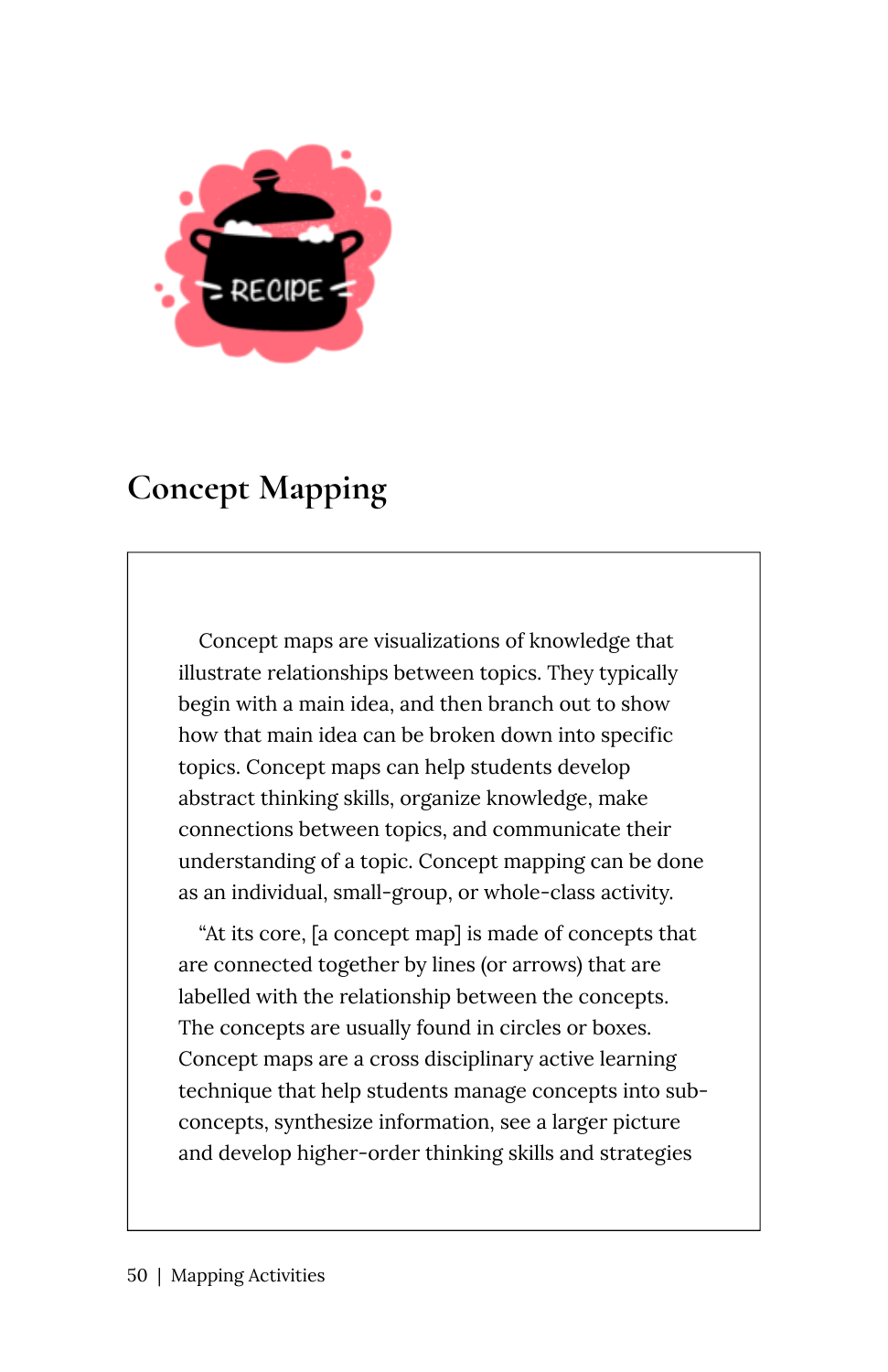(Lee et al, 2013). Concept maps can summarize a part of a book, connect historical events, describe how a business is run, develop a personal care plan or patient treatment, describe how the body works, or the interconnectedness of a wetland's ecology." Tomaswick, L. and Marcinkiewicz, J. (2018). [Active Learning –](https://www.kent.edu/ctl/teaching-tools%E2%80%94concept-maps)  [Concept Maps.](https://www.kent.edu/ctl/teaching-tools%E2%80%94concept-maps) Kent State University Center for Teaching and Learning.

# **Prep Ahead**

Select a concept or theme with which to start. This could be any concept that can be visually presented by illustrating relationships between the concept of focus and associated topics.

# **Ingredients**

- Learning goal(s)
- Prompts/expectations for students
- A concept mapping tool
- Assessment and/or feedback strategy

### **Step by Step Instructions**

1. **Identify your learning goal(s).** Some examples: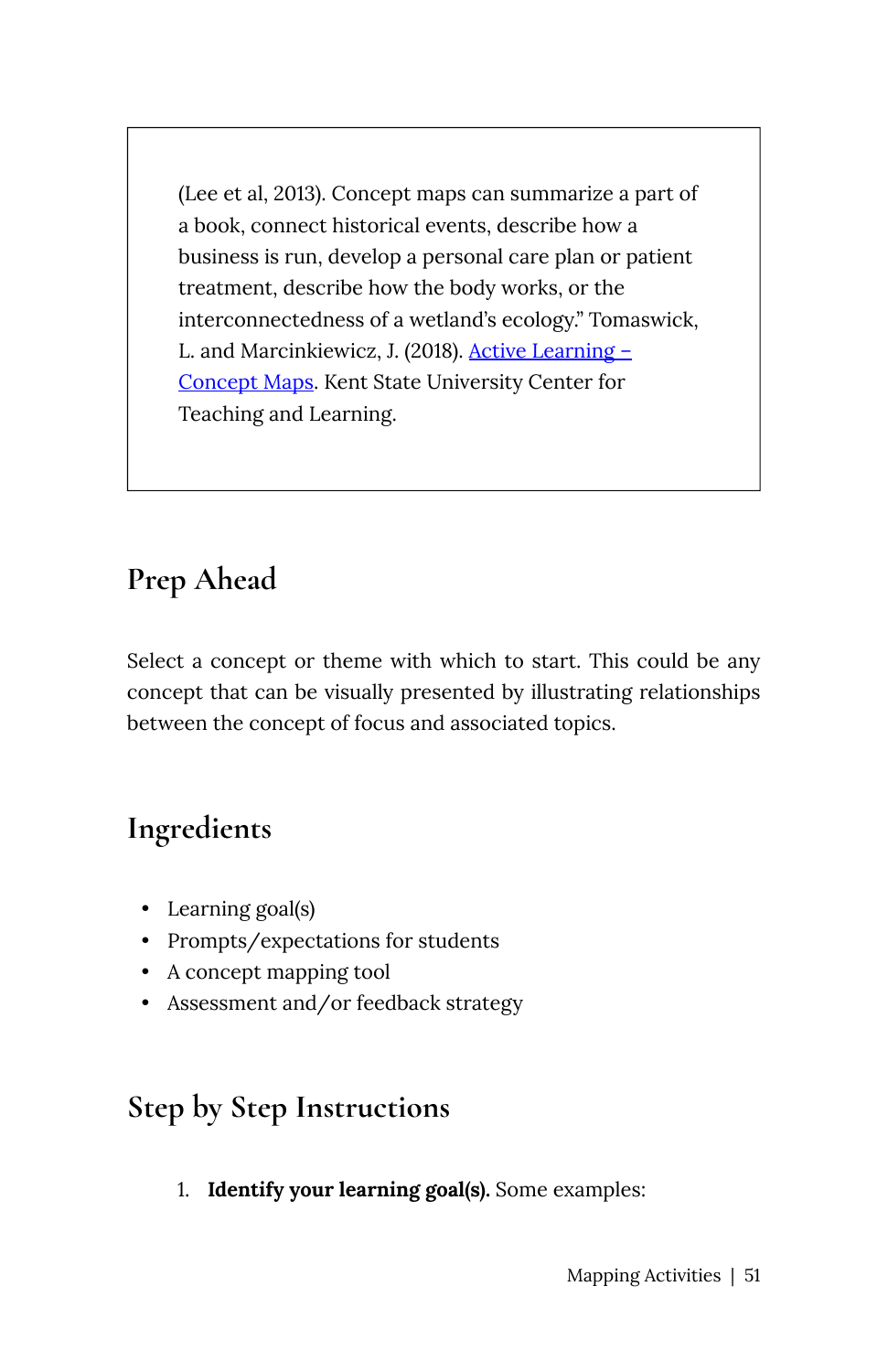- **IDENTIFY And visualize relationships between concepts**
- Explore the meaning and reach of a given concept
- Communicate meaning through data visualization
- Synthesize and integrate information and ideas
- 2. **Create a prompt/instructions for the activity.** Select a concept or theme with which to start. This could be any concept that can be visually presented by illustrating relationships between the concept of focus and associated topics. Sample prompt: Create a map that visualizes the concept of "ecology." Your map should help illustrate relationships between the main concept and its associated topics. It's ok to include short phrases in your concept map. Provide a brief written analysis (no more than one paragraph) to accompany your concept map that explains your thought process as you created the map, and that highlights key relationships illustrated by the map. What did you learn by creating this map?"Be sure students understand the expectations (purpose, variables, how to use linking phrases to show relationships between variables, direction of arrows, number of connections). Share an example of what the map might look like (something they are familiar with) and discuss what else might be added to them." [\(source\)](https://www.kent.edu/ctl/teaching-tools%E2%80%94concept-maps)
- 3. **Choose a concept mapping tool.** Concept mapping tools can be as simple as a pencil and piece of paper (which students can then photograph to share online), or there are many online tools available. Here are three no-cost online options:
	- [Canva](https://www.canva.com/graphs/mind-maps/)
	- [Free Mind](http://freemind.sourceforge.net/wiki/index.php/Main_Page)
	- [Mindomo](https://www.mindomo.com/) (free account is limited to 3 concept maps)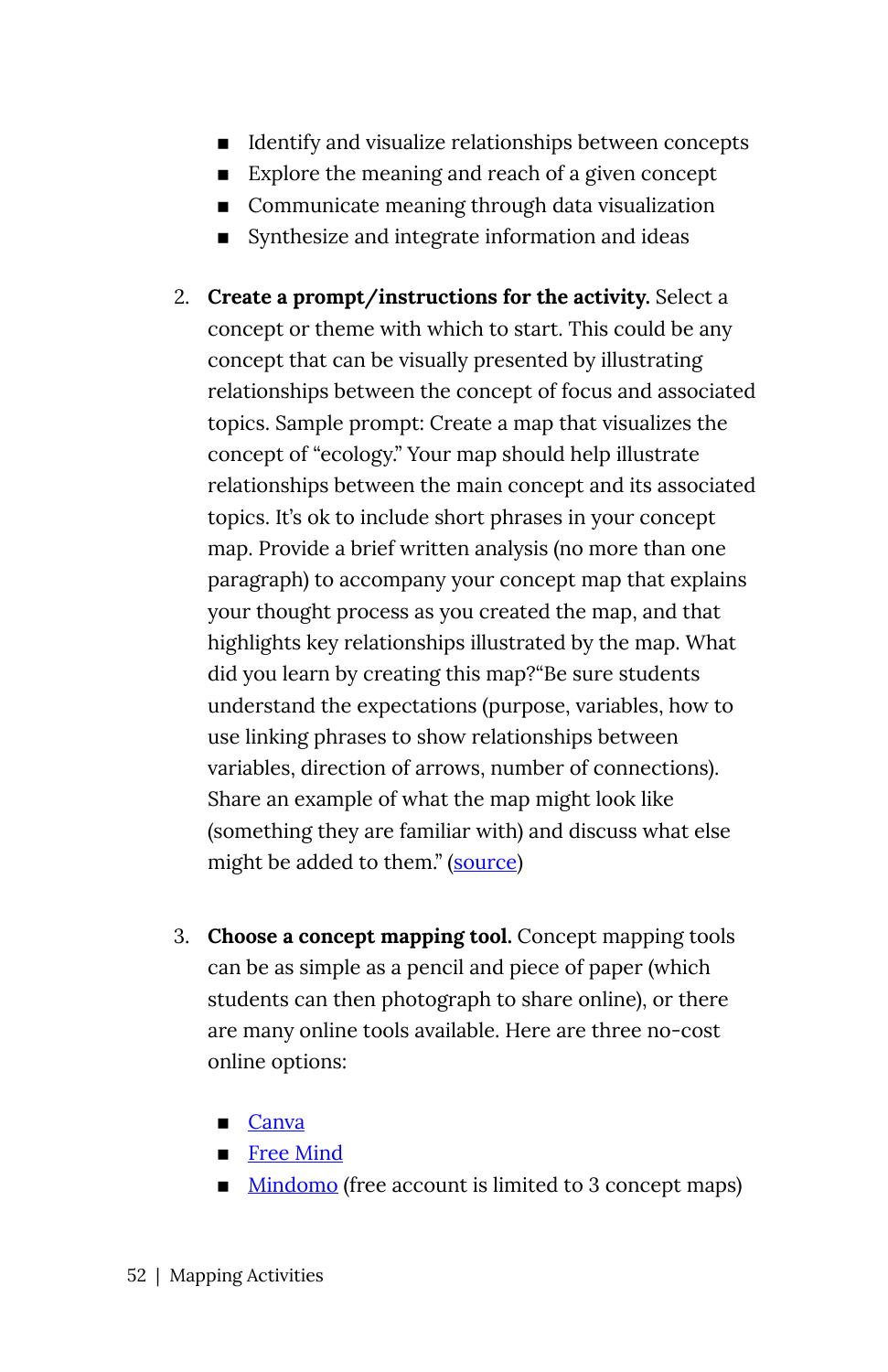- 4. **Give feedback/assess.** Depending on your learning goals, there are different approaches you can take to assessing concept mapping projects. We recommend using concept maps as low- or no-stakes options for facilitating critical thinking and understanding around key course concepts. Rubrics are helpful to illustrate expectations about what all students should include in their maps, as well as what aspects of the map will be assessed. You may want to also incorporate peer feedback as part of the learning process, particularly if the project timeline allows enough time for students to be able to incorporate any peer feedback into their final submission. Items that both you and any peer reviewers might assess / provide feedback on include:
	- General design (well organized, easy to follow, facilitates understanding of the concept, illustrates relationships between topics)
	- Text summary, if required, is present and meets expectations outlined in the project guidelines
	- Added visuals or media, if required, are present, sources are identified, and visual/media are clearly connected to the topic at hand and facilitate understanding of that topic

#### **EXAMPLE**

As illustrated by the example below, instructors can have students revisit a concept map several times over the course of a semester, and ask them to make revisions to the map based on new understandings or connections they may have formed.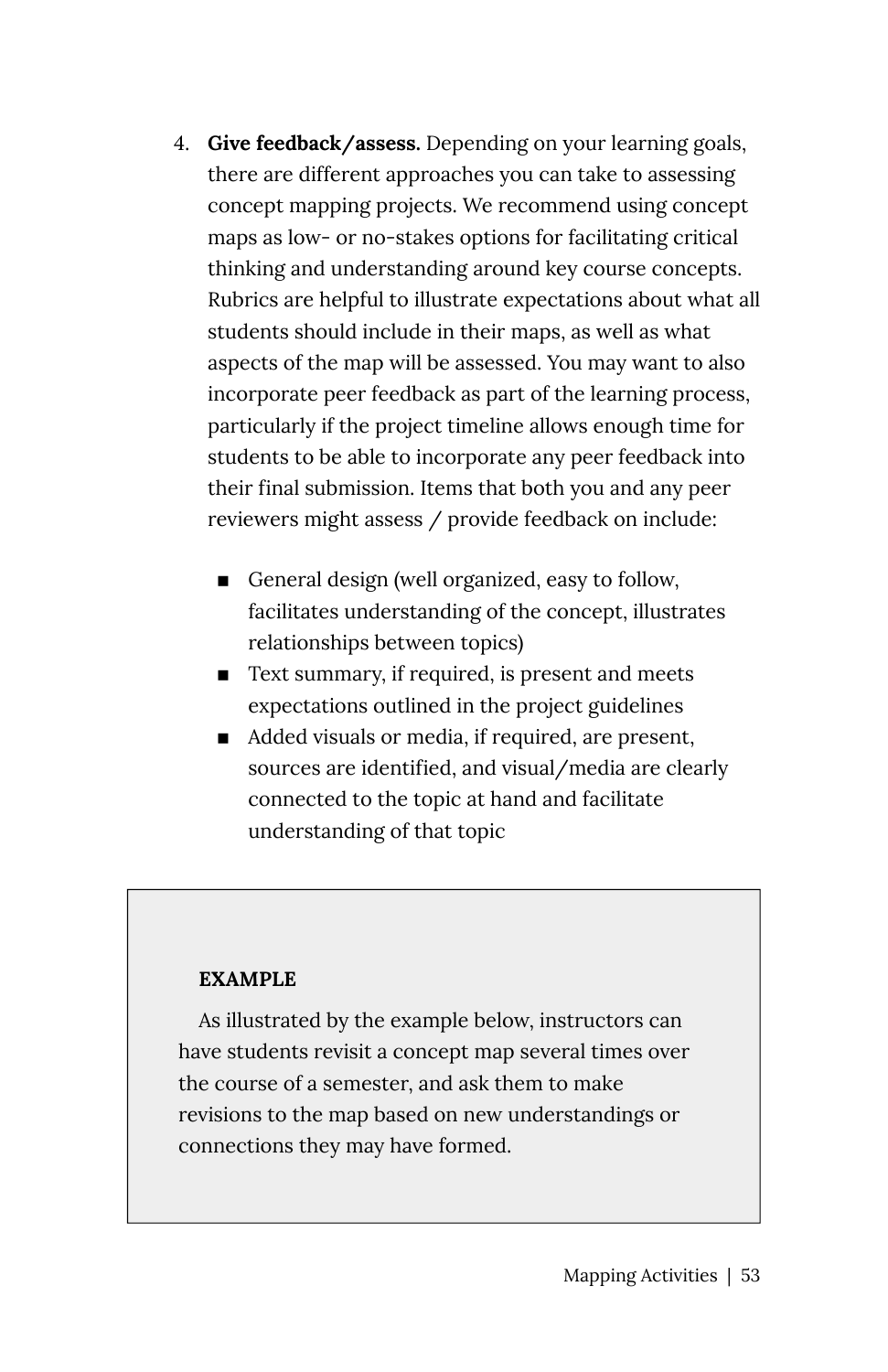[Formative Assessment Using Concept Mapping: A](https://serc.carleton.edu/introgeo/assessment/conceptmaps.html) [Geoscience Application](https://serc.carleton.edu/introgeo/assessment/conceptmaps.html) 

At the beginning of an Introductory Meteorology unit on Moisture in the Atmosphere, the instructor passes out copies of a [concept map](https://d32ogoqmya1dw8.cloudfront.net/files/introgeo/assessment/Water.pdf) (Acrobat PDF 450kB May 2 05) to students. The major concepts are identified, but detail is missing. As the unit progresses the instructor asks students to add to the original concept map. For example, the students could add:

- the types of reservoirs that occur on land
- different types of precipitation
- additional mechanisms such as transpiration

As the unit progresses, students continue to see the major concepts repeatedly, and the instructor can track student understandings of the relationships of parts to the whole (or misconceptions) as they arise by collecting and reviewing the concept maps.

#### **Additional Resources**

- [Concept Mapping in the Classroom](https://www.schrockguide.net/concept-mapping.html), by Kathy Schrock (includes an extensive list of concept mapping tools, as well as samples of different types of concept maps)
- Tomaswick, L. and Marcinkiewicz, J. (2018). Active Learning [Concept Maps](https://www.kent.edu/ctl/teaching-tools%E2%80%94concept-maps). Kent State University Center for Teaching and Learning.
- [Tools for Formative Assessment: Concept Mapping](https://www.unthsc.edu/center-for-innovative-learning/concept-mapping/) (University of North Texas Health Sciences Center)
- Chan C. (2009). [Concept Map Assessment](https://ar.cetl.hku.hk/am_cm.htm). University of Hong Kong.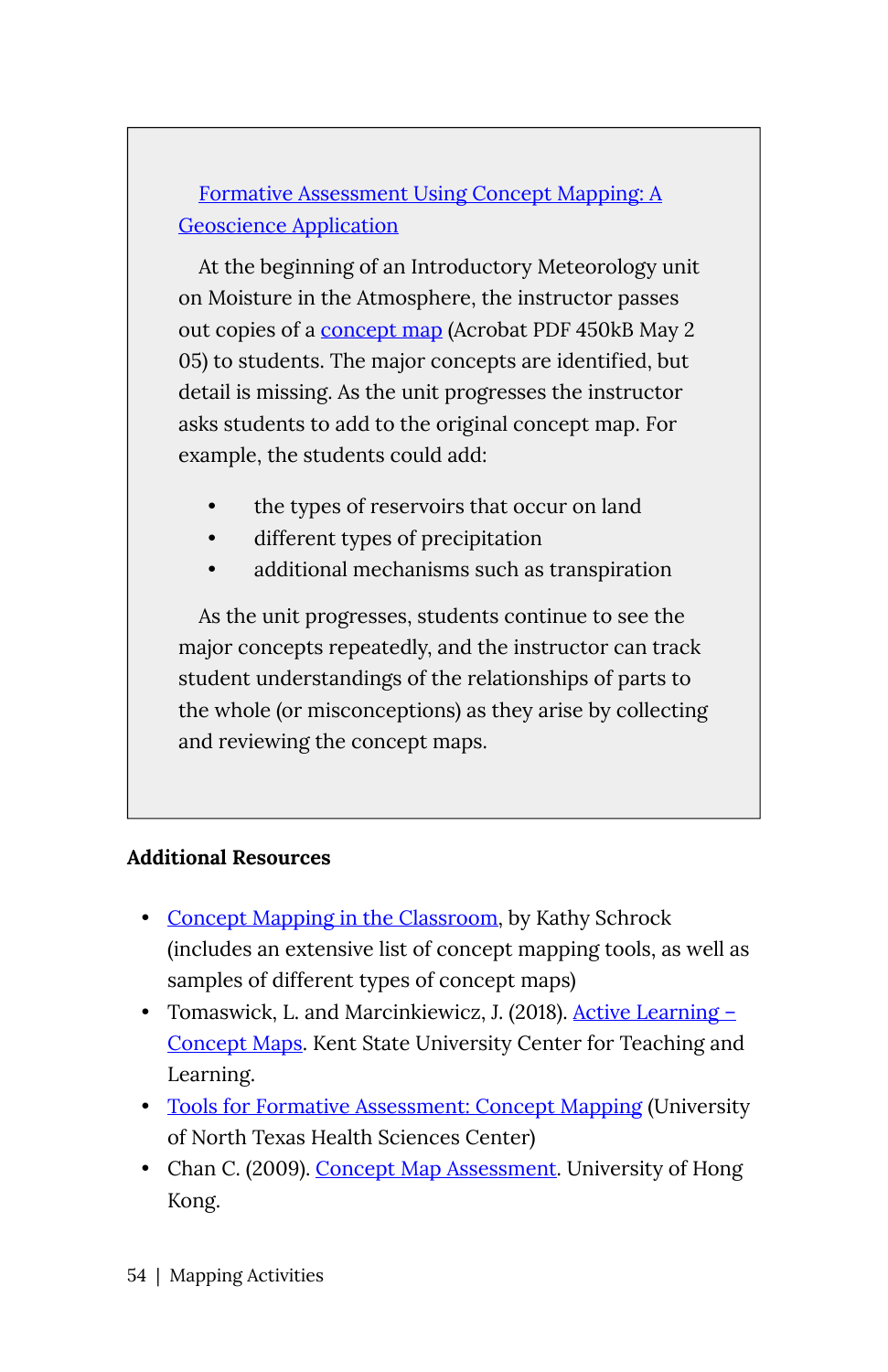• [The Ultimate Guide to Concept Maps: From Its Origin to](https://creately.com/blog/diagrams/ultimate-concept-map-tutorial/) [Concept Map Best Practices](https://creately.com/blog/diagrams/ultimate-concept-map-tutorial/), from Amanda Athuraliya on Creately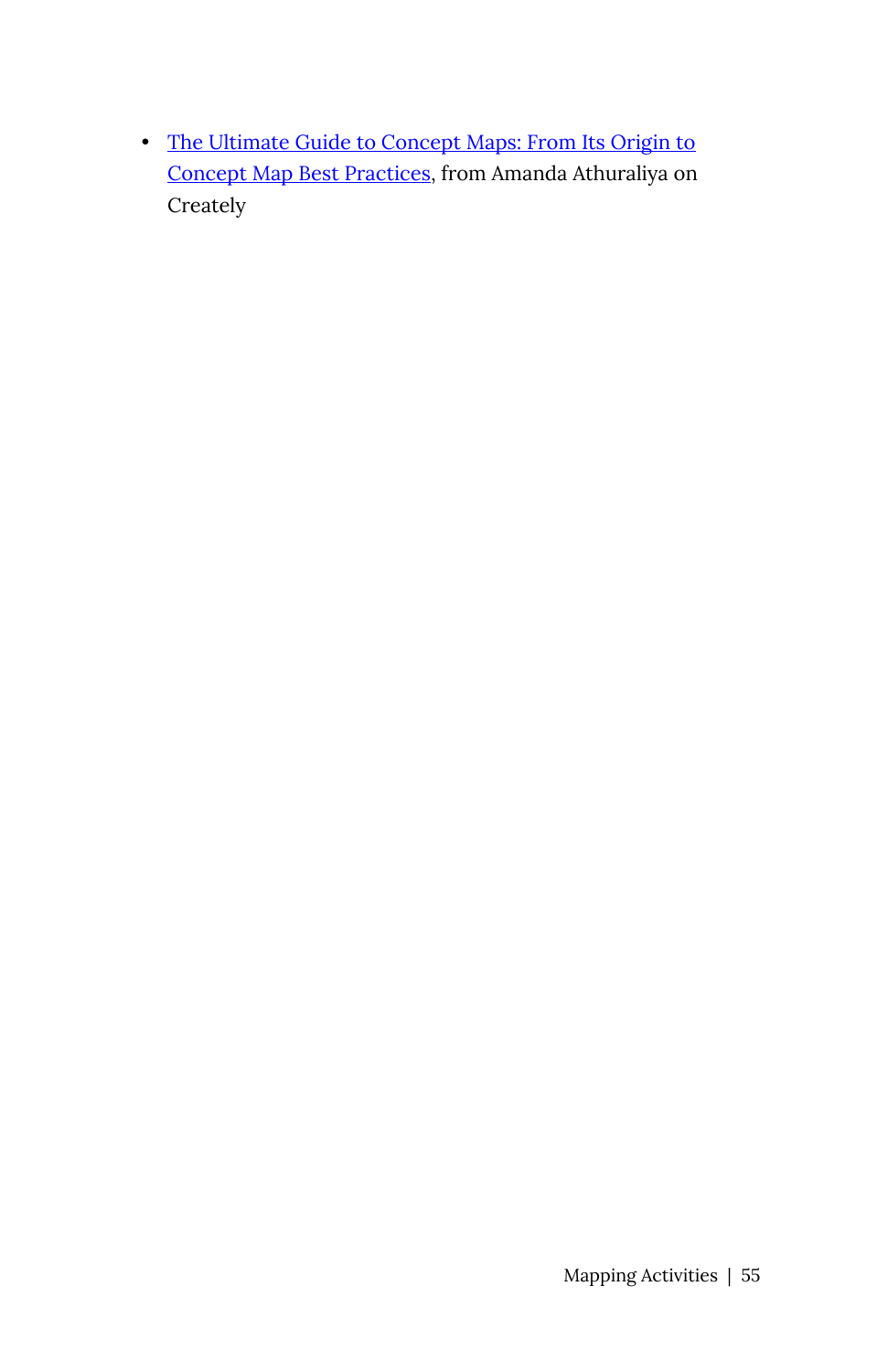# 6. Games

*Recipes in this chapter* 

- **[Trivia Games](#page-64-0)**
- [Digital Escape Rooms](#page-68-0)

### **Chapter Intro**

We think of games as being fun and playful, and using games (or gamified elements) in the classroom has been shown to be linked to increased engagement and motivation to learn. Students can use games to learn or review knowledge and skills, and immersive games can provide a context for applying skills and knowledge (see for example, [Virtual escape room helps nursing students learn](https://news.osu.edu/virtual-escape-room-helps-nursing-students-learn-clinical-skills/) [clinical skills](https://news.osu.edu/virtual-escape-room-helps-nursing-students-learn-clinical-skills/)).

 $\frac{1}{2}$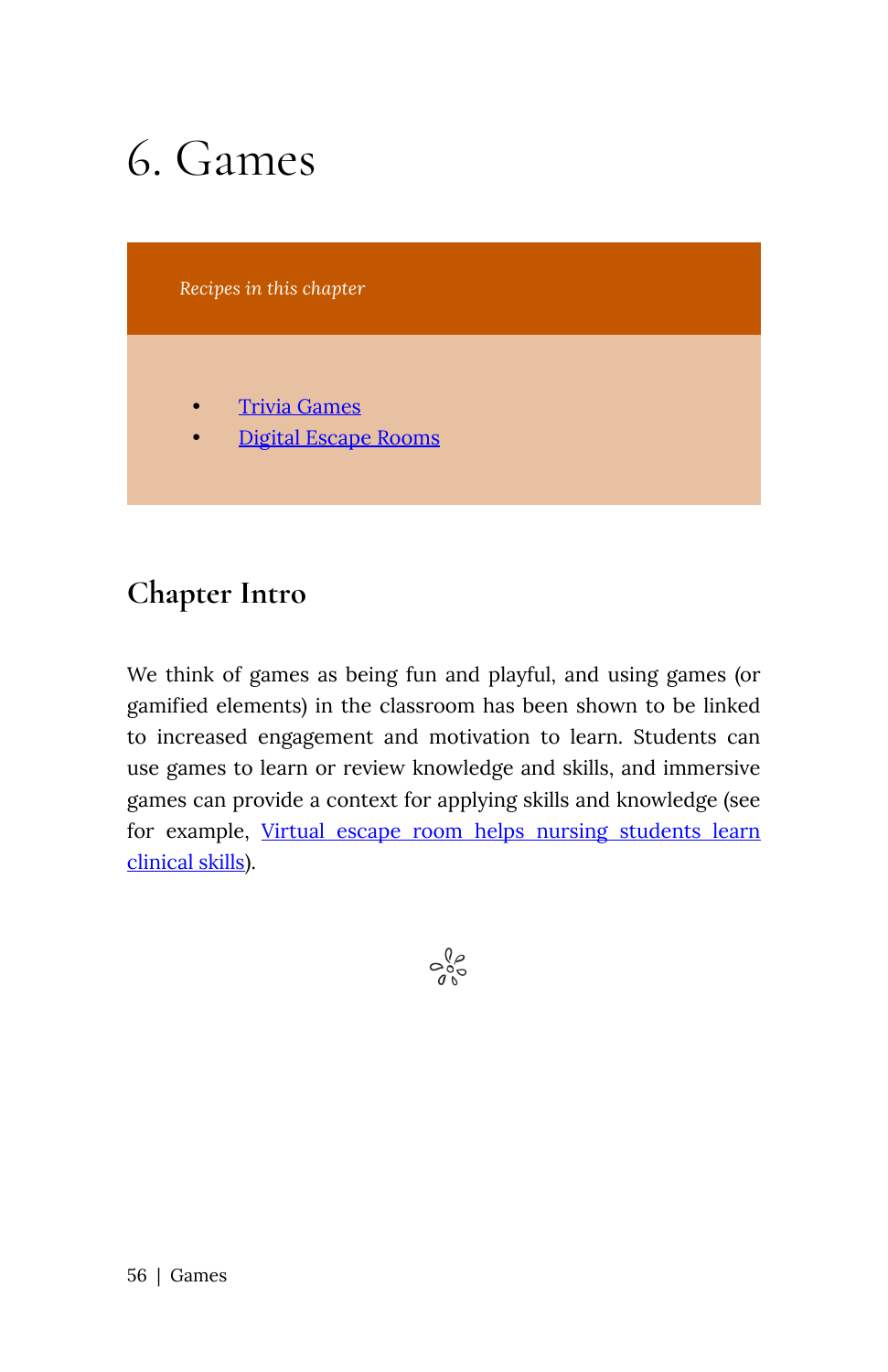

### <span id="page-64-0"></span>**Trivia Games**

Trivia games provide a way to [gamify](https://uwaterloo.ca/centre-for-teaching-excellence/teaching-resources/teaching-tips/educational-technologies/all/gamification-and-game-based-learning) course content, providing a fun, low-stakes way for students to learn together while reviewing key skills or knowledge.

Don't forget that you can have students create the game as well! Students will have to review facts in order to create a game, and the game can be shared with other students or the whole class for further review. You could have students create and swap trivia games.

# **Prep Ahead**

Decide on the style of trivia game you want to play, as this will shape the resources that you'll need to pull it off. For example, if you plan to create a Jeopardy-style game for students to use for individual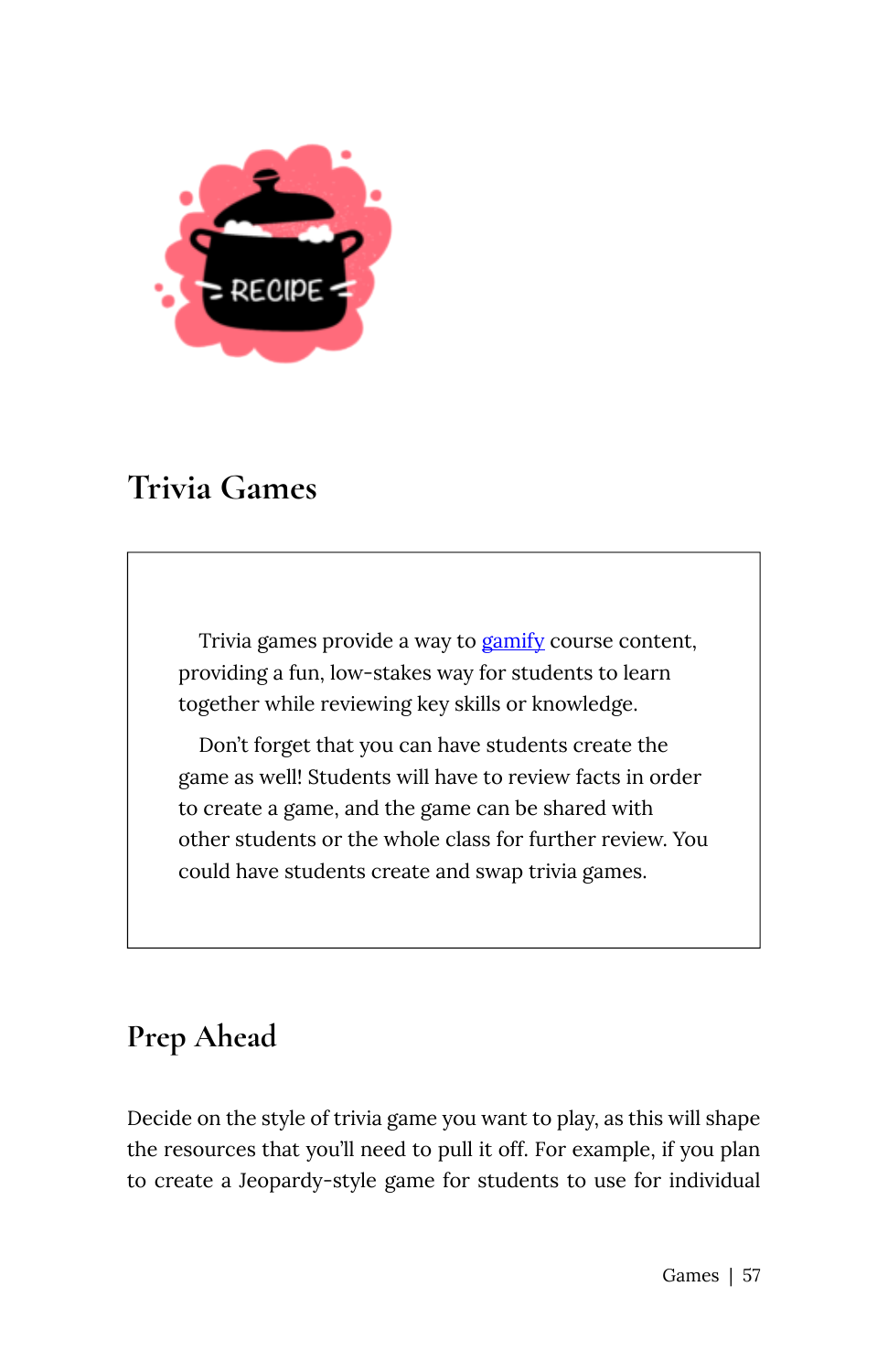review, you'll need to create, or find and modify, a Jeopardy-style game board.

### **Ingredients**

- Learning goal(s)
- Prompts/expectations for students
- A trivia game template or tool
- Assessment and/or feedback strategy

### **Step by Step Instructions**

- 1. **Identify your learning goals.** Some examples:
	- Students will use game to review course topics with the goal of achieving 100% correct responses.
	- Students will create a review game for their classmates on a course topic, with accurate questions and responses.
- 2. **Create a prompt/instructions.** Your instructions will depend a bit on the exact game that you are playing, and how game play is configured (the size of groups, the number of rounds, any specific rules for turn taking, etc.). Make sure to let students know ahead of time any details of game play, as well as whether and how the game will be assessed.
- 3. **Identify a tool.** There are lots of options for creating trivia games. Here are a few:
	- $\blacksquare$  Jeopardy game using Google Slides template can be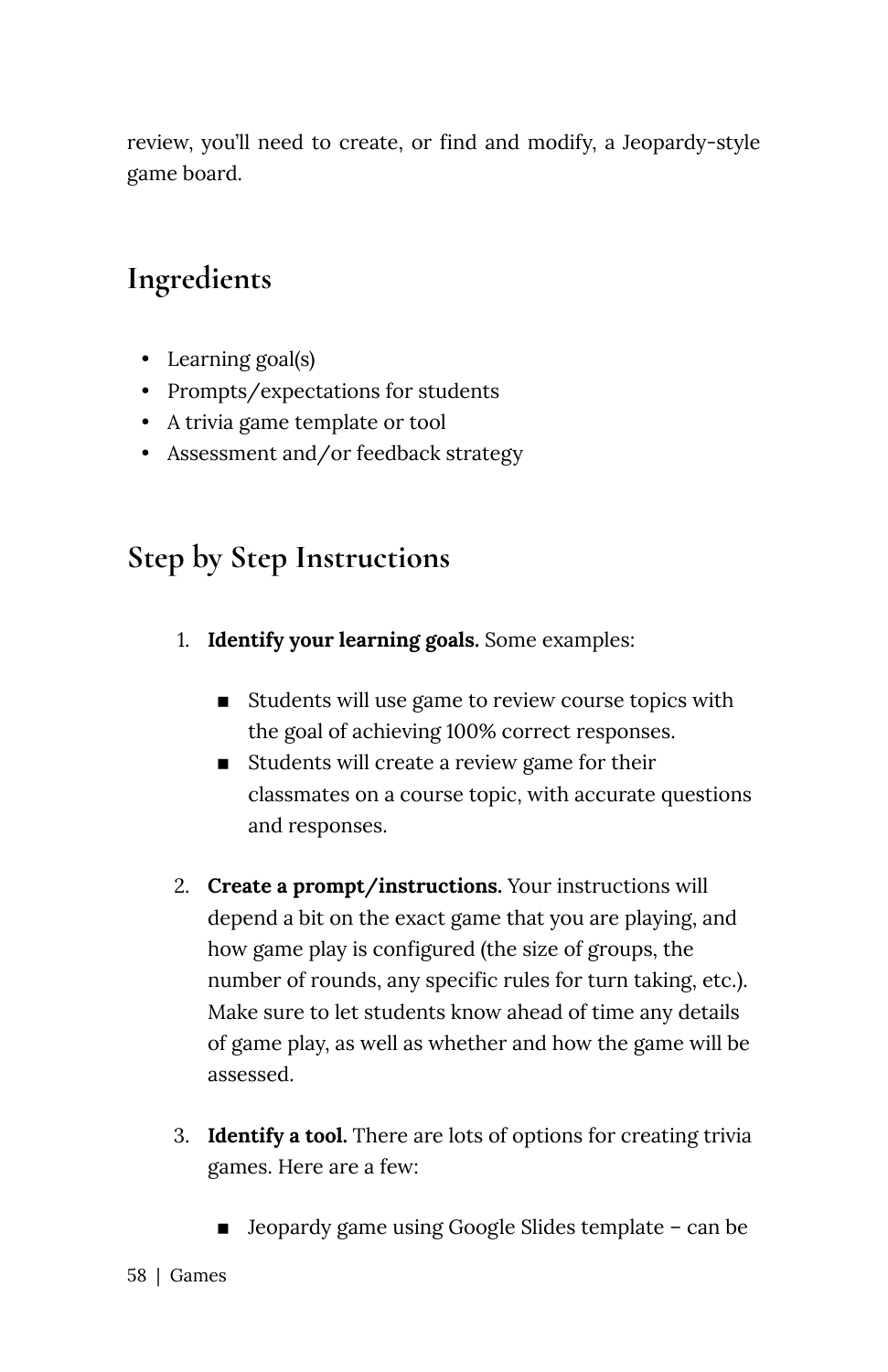used for individual review; students can create Jeopardy boards for other students to use. To get started, copy and modify this **Jeopardy Google Slides** [template.](https://docs.google.com/presentation/d/1N_5IbXUY3y2PCuhFQ0YA7ZuREwC7ew1Q3fyILBnEBQA/edit#slide=id.p)

- $\blacksquare$  [Kahoot](https://kahoot.com/) a website that allows you to create a limited number of free trivia games. (There are lots of sites like this one; we do caution you to consider student data privacy when using free websites. Find out, what info does it require you to share in order to use the site?).
- H5P a tool that allows you to create interactive content including review games and quizzes, that you can embed in Canvas or a website. Learn more about the [types of interactive content](https://h5p.org/content-types-and-applications) you can create, and use [Middlebury's free H5P sandbox](https://h5p.middcreate.net/) to create your own content.
- 4. **Give feedback/assess.** We recommend using trivia games as low- or no-stakes options for reviewing course content. Many games will provide immediate feedback regarding correct responses either through the game interface, or in the course of game play.

#### **EXAMPLE**

In this activity, we created a [Jeopardy!-style game](https://docs.google.com/presentation/d/1h6wvPVfAdSCpvaTQbIASUy9m9KEe-Gj-_S9YjXknaWc/edit?usp=sharing) [about Middlebury](https://docs.google.com/presentation/d/1h6wvPVfAdSCpvaTQbIASUy9m9KEe-Gj-_S9YjXknaWc/edit?usp=sharing) by modifying a [free Google Slides](https://docs.google.com/presentation/d/1N_5IbXUY3y2PCuhFQ0YA7ZuREwC7ew1Q3fyILBnEBQA/edit#slide=id.p) [template.](https://docs.google.com/presentation/d/1N_5IbXUY3y2PCuhFQ0YA7ZuREwC7ew1Q3fyILBnEBQA/edit#slide=id.p) You can use the template to create a Jeopardy!-style game using your course content – or, have students create the game. Asking students to create the game provides two opportunities for review; students will have to review facts in order to create a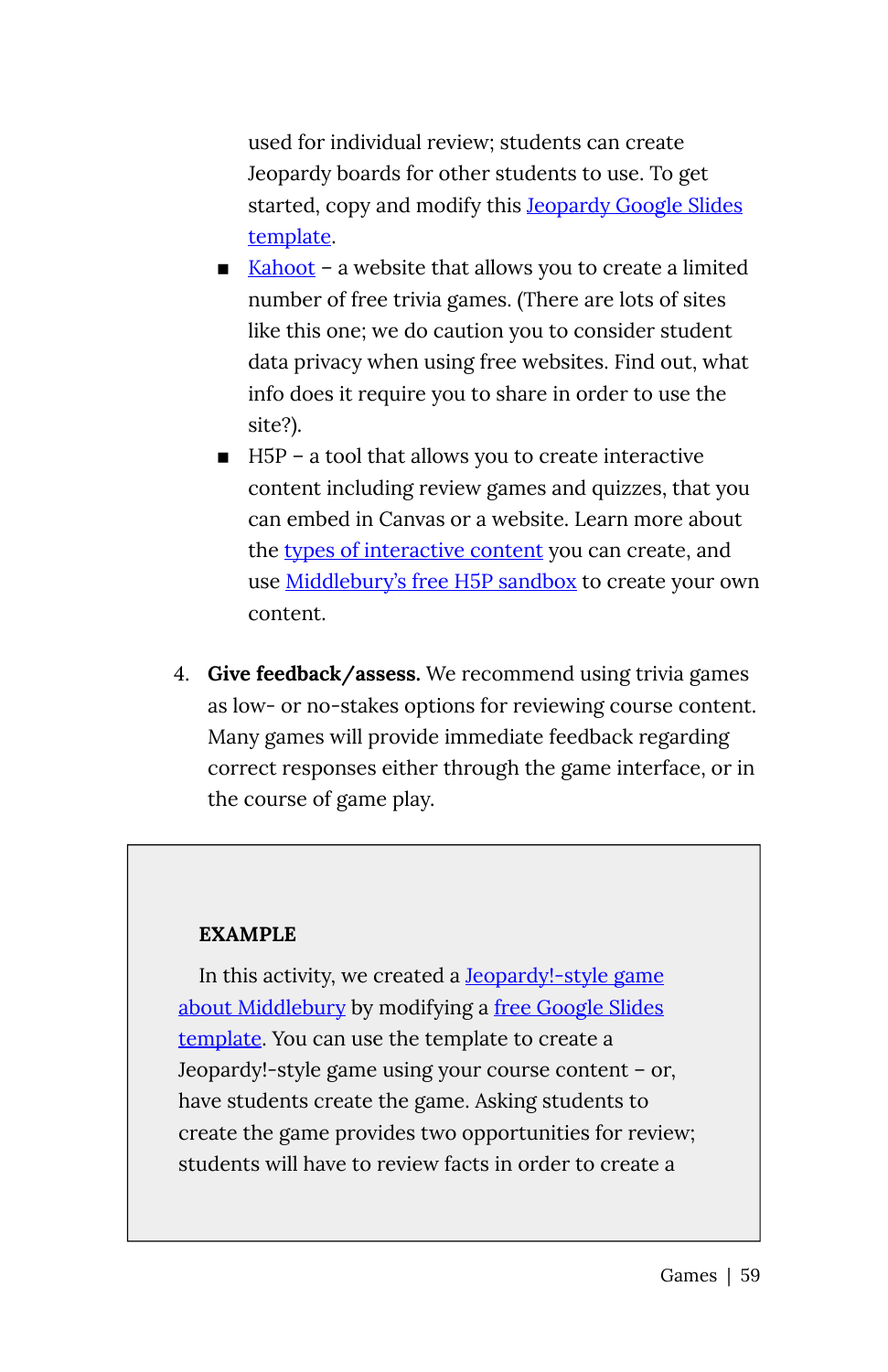game, and the game can then be played by groups of students or the whole class.

There are lots of ways to play. To play asynchronously, you would likely want to use a Microsoft or Google Form (or another survey or form tool) or a Canvas quiz, rather than Google Slides. You could have students work through answering questions either solo or in teams. If they are working in teams, you could have each team member be responsible for submitting responses for one category (e.g., on the Middlebury game, General Facts, Famous Alums, In the News, etc.) or for one dollar or point level (e.g., \$100 questions, \$200 questions, etc.). Students or teams could compete against each other to see who could garner the highest number of correct answers.

#### **Additional Resources**

• [Using a Jeopardy!-style Review Game for Content Review](https://tlkb.middcreate.net/thing/using-a-jeopardy-style-review-game-for-content-review/) (from the Middlebury Teaching & Learning Knowledge Base)

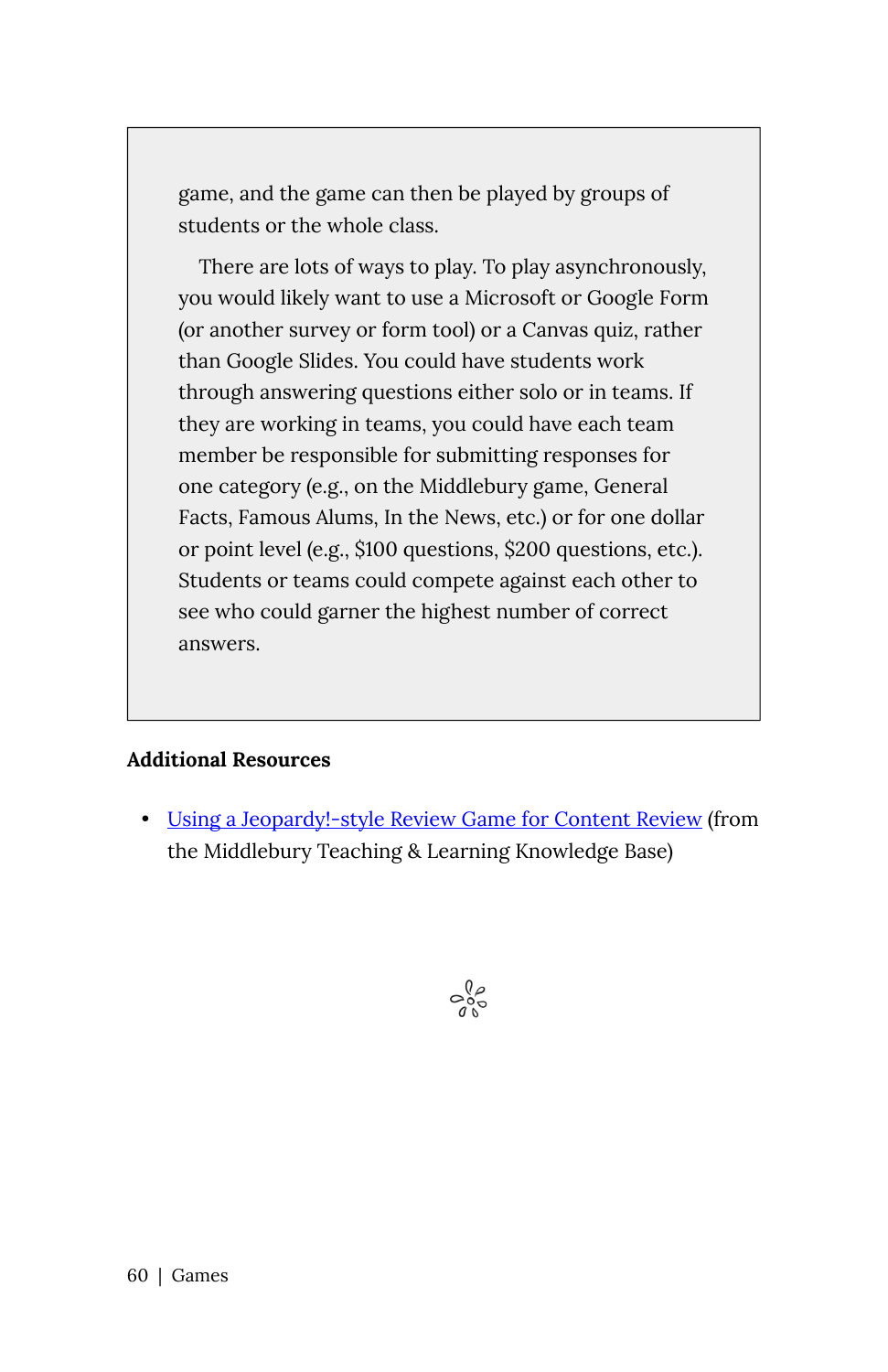

# <span id="page-68-0"></span>**Digital Escape Rooms**

A digital escape room is a type of immersive online game that is typically played by a team of students, working together to solve a series of puzzles in a fixed amount of time in order to escape from a situation or unlock the answer to a larger mystery. You can have multiple teams of students competing against each other, or just have each of the teams compete against the clock.The topic of an escape room and its associated puzzles can be focused on any discipline, or group of disciplines. There are [different approaches](https://exitstrategygames.com/top-5-types-of-escape-rooms-youll-play/) you can use to design your escape room, including: linear, nonlinear, mixed linear and nonlinear, red herring, and scavenger hunt.

Some of the skills that students engage in when working with escape rooms include:

• Practicing skills and reinforcing foundational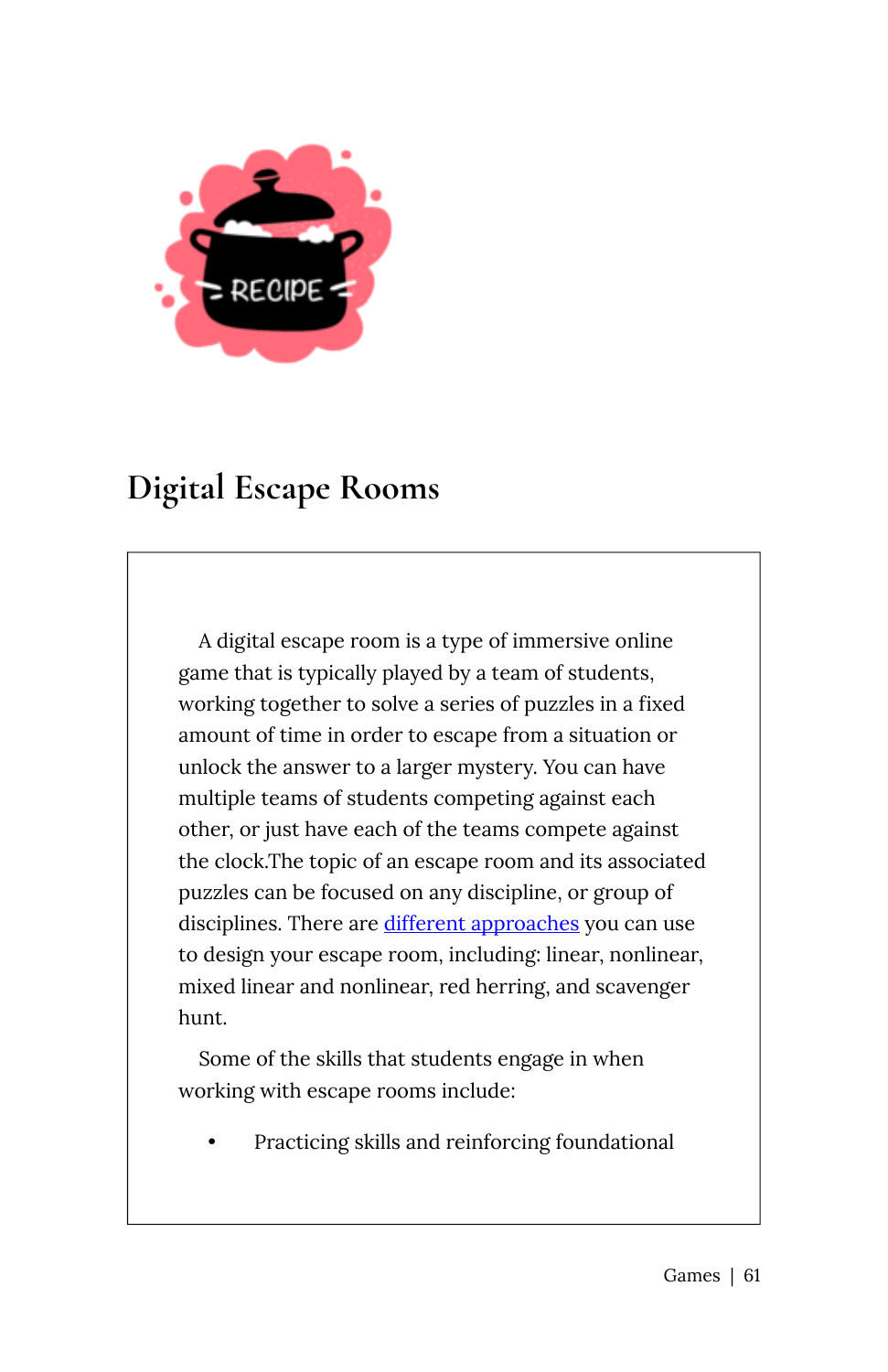knowledge

- Problem solving / critical thinking
- Team building
- Working within time constraints

You can also ask students to design their own escape room as a learning exercise!

### **Prep Ahead**

Decide on the learning objectives, topic, and storyline for the escape room. Then plan out a series of three to five puzzles that students will need to solve to move through the escape room. These puzzles should engage students in skill practice related to the learning objectives and topic.

You will also need to determine the amount of time that students will have to solve each puzzle and complete the overall escape. The time allotment could be as short or long as you feel is realistic for the tasks and puzzles involved. Synchronous escape rooms will likely work better using shorter time spans, with a max of about an hour total, while asynchronous escape rooms could be stretched over longer time spans, even days or weeks.

### **Ingredients**

- Learning goal(s)
- A creative storyline with three to five problems to solve along the way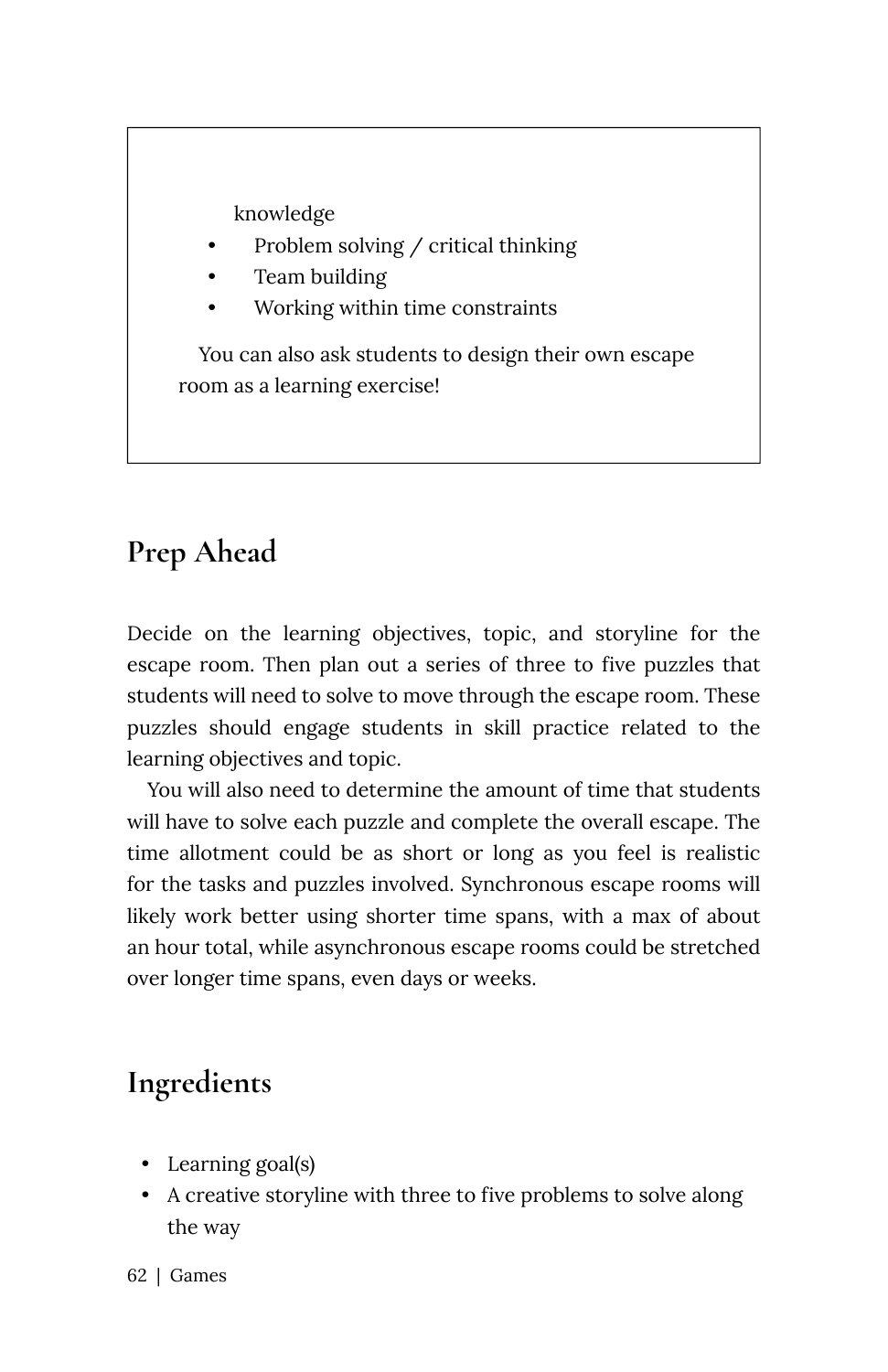- Prompts/expectations for students
- An online platform or tools
- Assessment and/or feedback strategy

### **Step by Step Instructions**

- 1. **Identify your learning goals.** Some examples:
	- Students will use the escape room to review course topics with the goal of achieving 100% correct responses.
	- Students will create an escape room for their classmates on a course topic, with accurate questions and responses.
- 2. **Create a storyline.** Be creative and have fun with the storyline. Tie it to a real-world setting and add in a dash of urgency. Let students know why it's important they solve the clues and escape the situation within the timeline you devise.
- 3. **Create three to five (or more) individual problems to solve along the way.** These problems need to be able to be assessed in an automated way, so that when students input the correct response, the next clue is revealed to them (and eventually, so they escape the situation!). Therefore, the answers or responses to the clues you provide will need to be standardized. For example, a number, exact text, matching, an image hotspot, a formula, GPS coordinates, ordering items in a list, etc.
- 4. **Determine the amount of time that students will have to solve each clue.** Total these together to determine how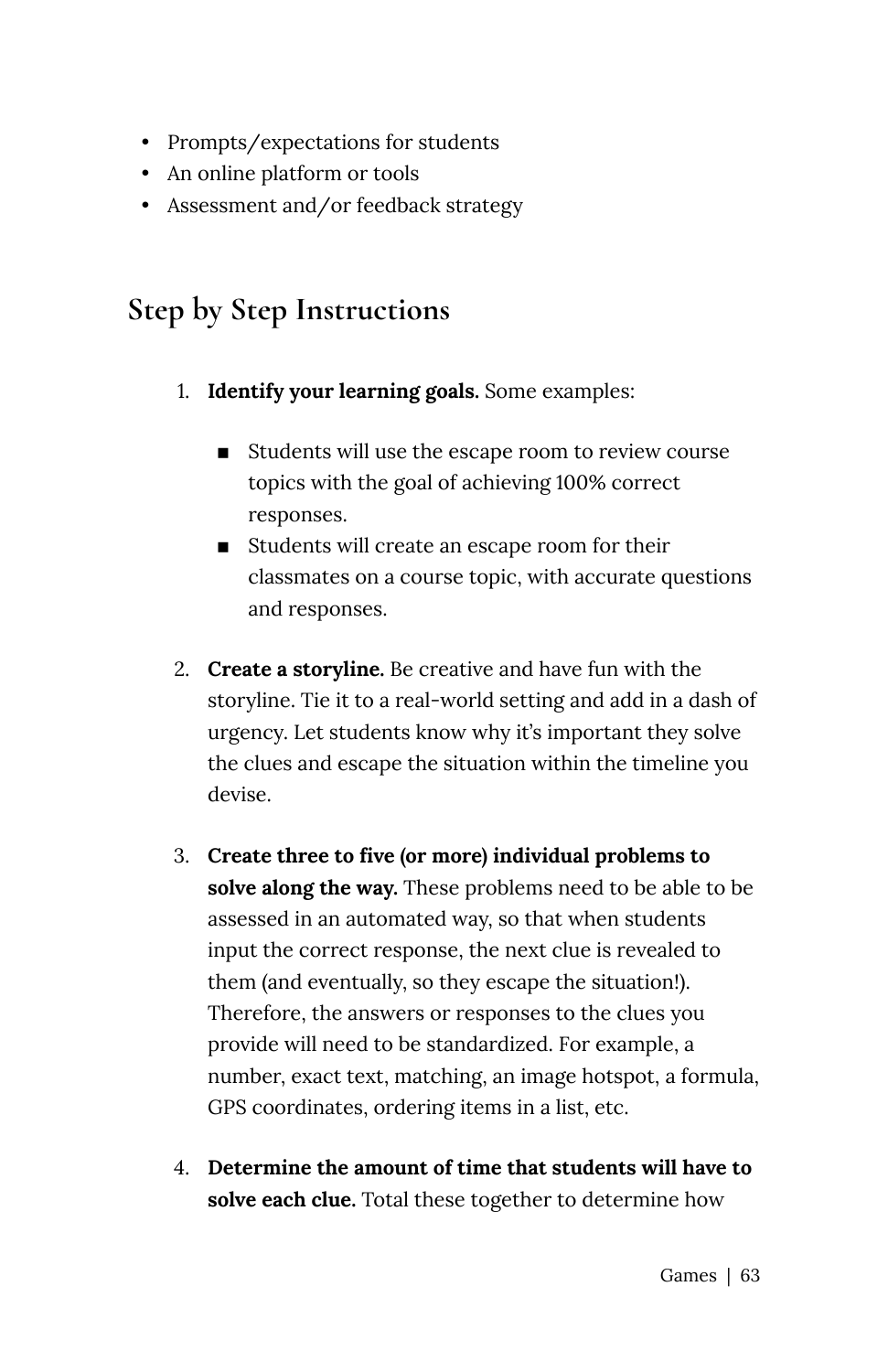much time they'll have overall to escape.

- 5. **Identify an online platform or tool to build the escape room.** There are many options for creating digital escape rooms. Two platforms that work well for digital escape rooms that are available for free to Middlebury faculty, students, and staff are:
	- Canvas
	- Google Forms
- 6. **Build the escape room using your tool or platform of choice.**
- 7. **Give feedback/assess.** Make sure to let students know ahead of time any details of game play, as well as whether and how the game will be assessed. We recommend using escape rooms as low- or no-stakes options for reviewing or practicing course content. Escape rooms will provide immediate automated feedback regarding correct responses either through the game interface, or in the course of game play.

#### **EXAMPLES**

#### **[Island Escape Room Using Canvas](https://middlebury.instructure.com/courses/8351)**

You wake up and discover you are trapped on a remote tropical island with a handful of colleagues. You don't know where you are or how you got there.

The tide is coming in fast. Your colleague from the oceanography department calculates that the island will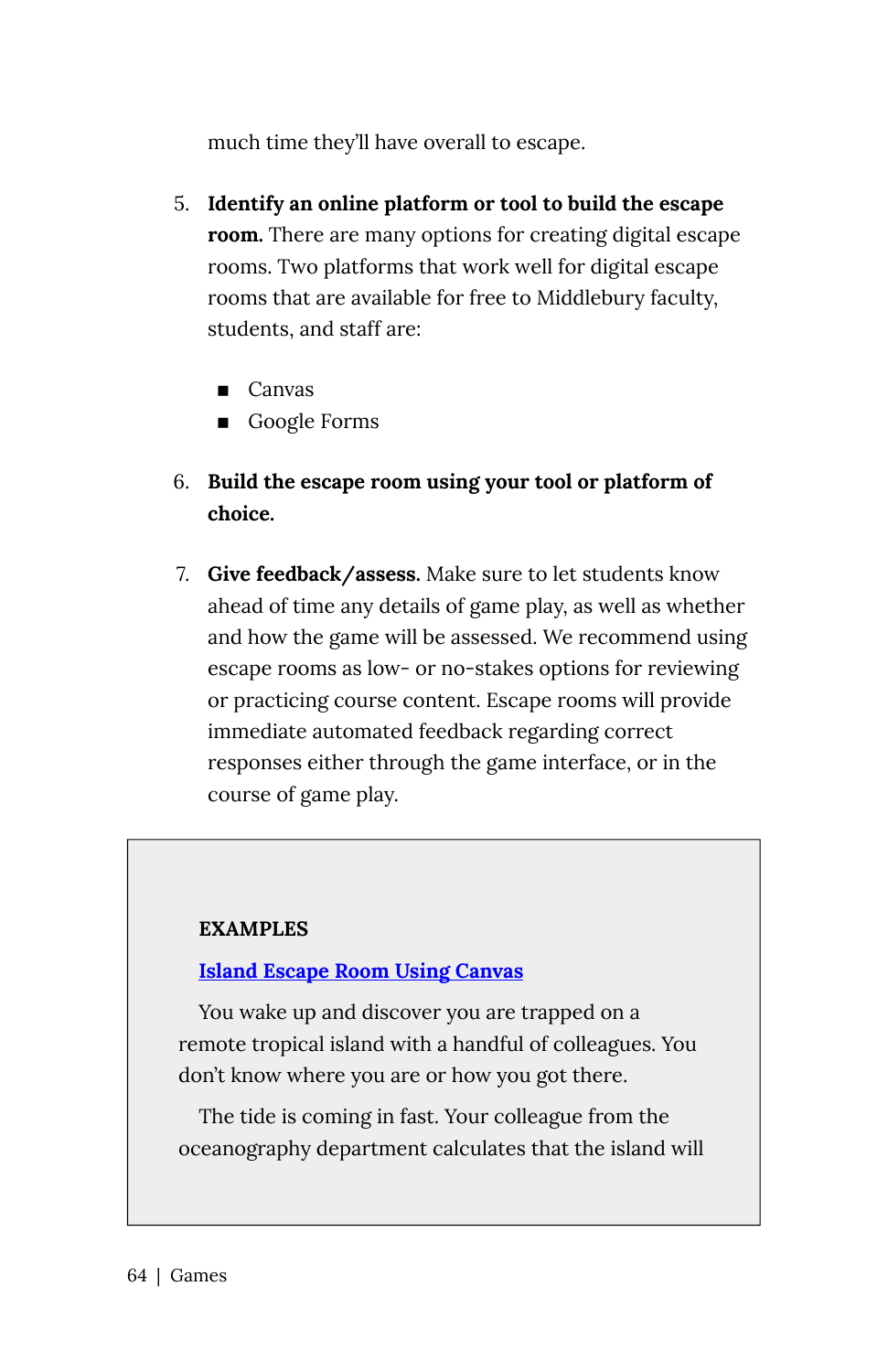be completely submerged underwater once peak high tide is reached.

You find a message in a bottle under a tree. It says there is a secret treehouse with a stash of food hidden on the island. The message contains a series of clues as to where you can find them.

You must work together to quickly locate the treehouse, so that you and your colleagues can climb to safety.

#### **[Poetry Breakout Room Using Google Forms](https://sites.google.com/site/7thpoetryreview/)**

You are Langston Hughes in Harlem in May 1936. You receive an urgent telegram telling you Esquire Magazine has made a mistake. They are going to publish Let America Be America Again as an anonymous poem rather than crediting you! You need to call the publisher to get this fixed. Esquire's phone number is in your friend's journal, which is in his lock box…which has four locks! You better break open the box soon because Esquire's July edition goes to print in 45 minutes! If not, you will lose credit for a classic poem!

#### **Additional Resources**

- [How to Build a Digital Escape Room Using Google Forms](https://www.bespokeclassroom.com/blog/2019/10/4/how-to-build-a-digital-escape-room-using-google-forms)
- [Mapping Your Digital Escape Room](https://docs.google.com/presentation/d/1VCrt_owzucQWZvodDIfbzEfKJNtziUzXzbAZl5q7JFQ/edit#slide=id.g2a08d13879_0_102)
- FSCJ Library resource on creating digital escape rooms
- [Creating and planning a digital escape room and breakout for](https://www.englishohmy.com/creating-and-planning-digital-escape/)  [your class](https://www.englishohmy.com/creating-and-planning-digital-escape/)
- [Resources for Creating Digital Breakouts: Ideas for making](https://www.theliterarymaven.com/2017/04/breakout-digital-escape-room-ideas.html)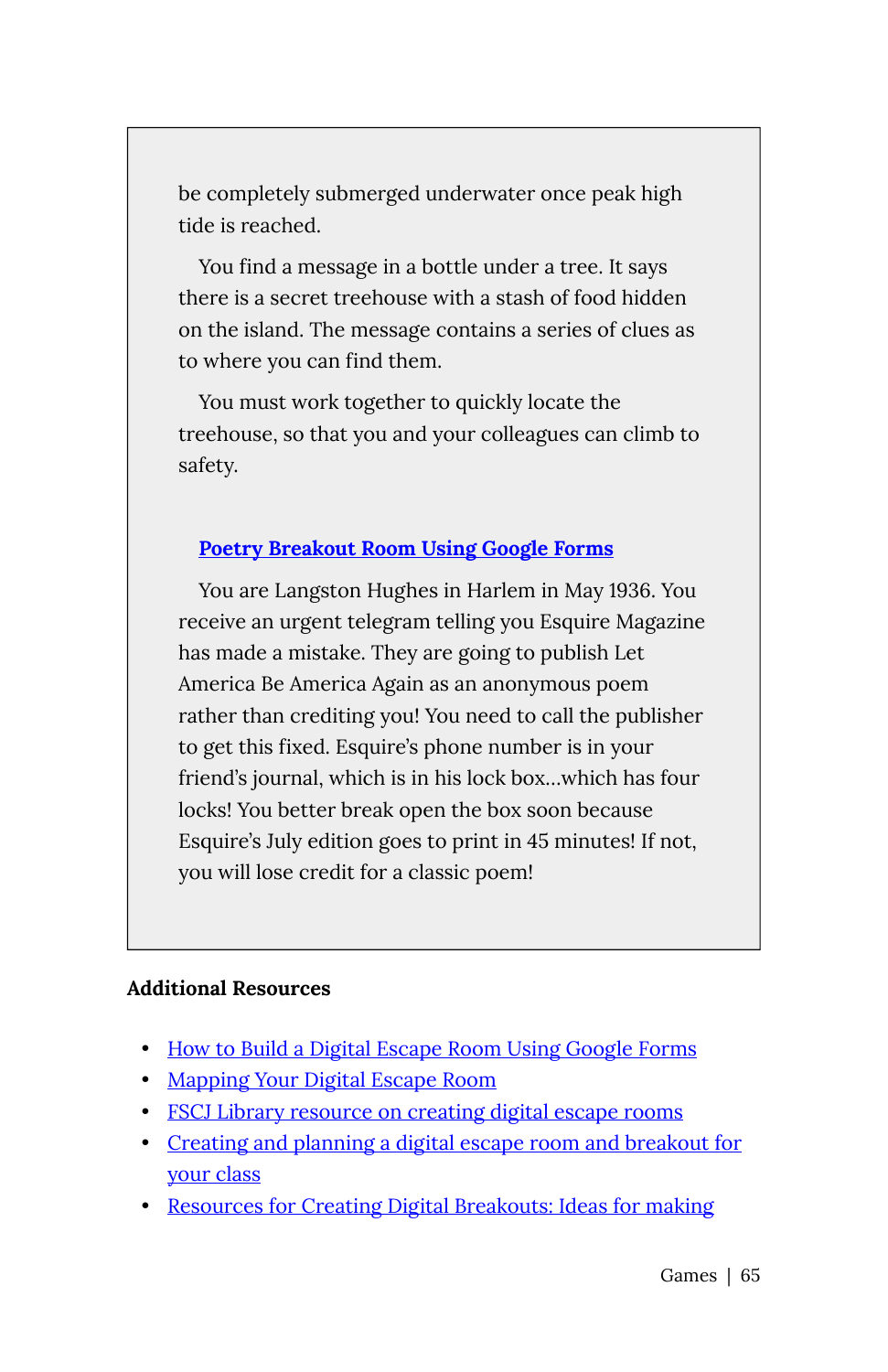[your own activities](https://www.theliterarymaven.com/2017/04/breakout-digital-escape-room-ideas.html)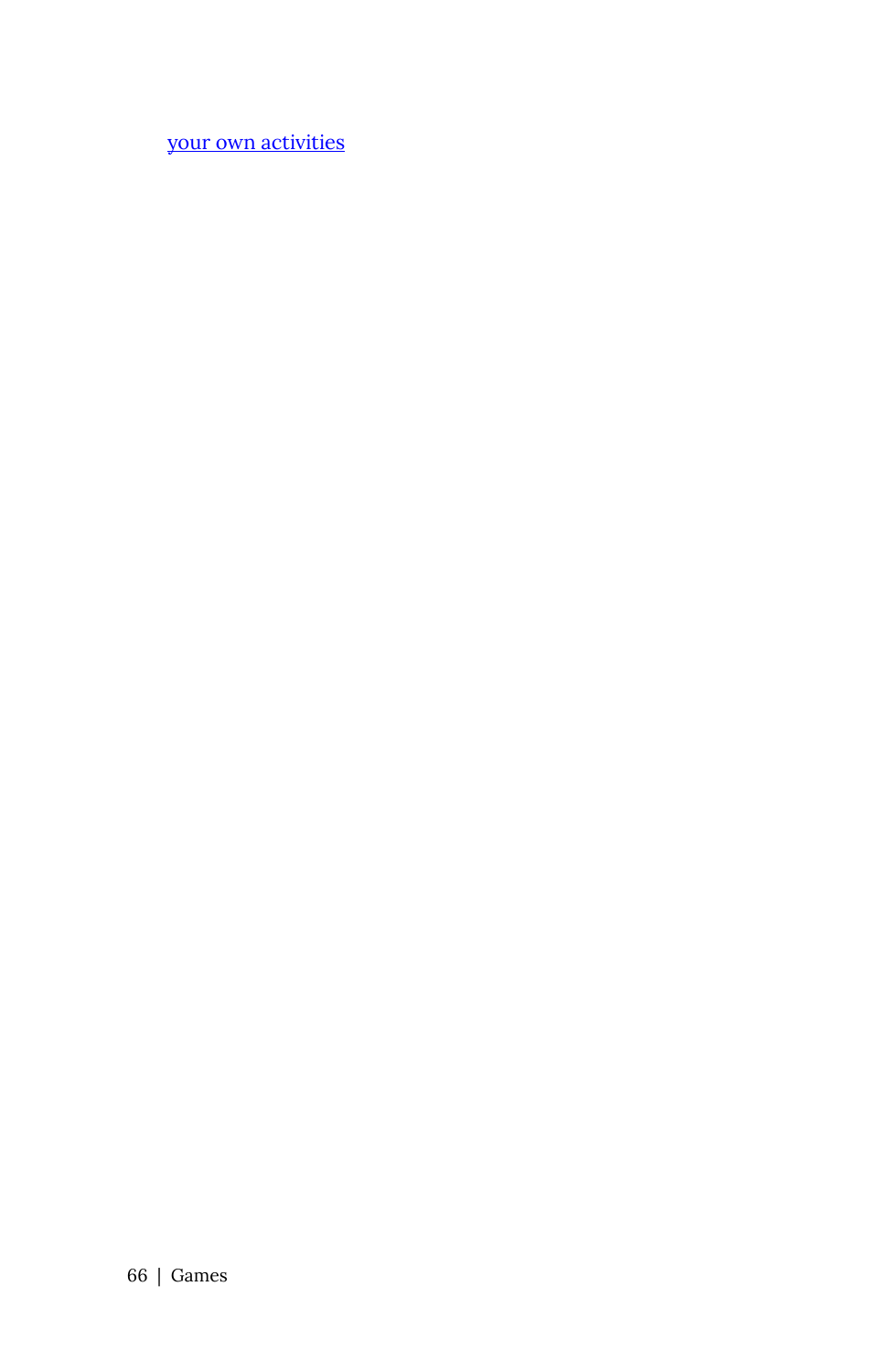# 7. Simulations & Labs

*Recipes in this chapter* 

- Choose Your Own Pathway Simulation
- List of Virtual Lab and Simulation Resources

## **Chapter Intro**

Simulations and labs can present a special challenge in online spaces. There are many technologies that can aid in the delivery of this type of content, however, ranging from 360-degree cameras, to software that allows students to "choose their own pathway," to hands-on, at-home lab kits. Below are a few considerations to keep in mind when designing simulations and labs for online spaces, along with resources for different types of virtual lab and simulation activities.

- **Identify which of your lab activities can be delivered online.**  For example, orientation/pre-lectures and demonstrations of techniques can be recorded in Panopto and delivered in Canvas. Students can be asked to familiarize themselves with procedures. Peer learning can be done asynchronously with Canvas discussion forums or using GoReact, or synchronously via Zoom or GoReact.
- **Provide students with raw data to analyze.** If your course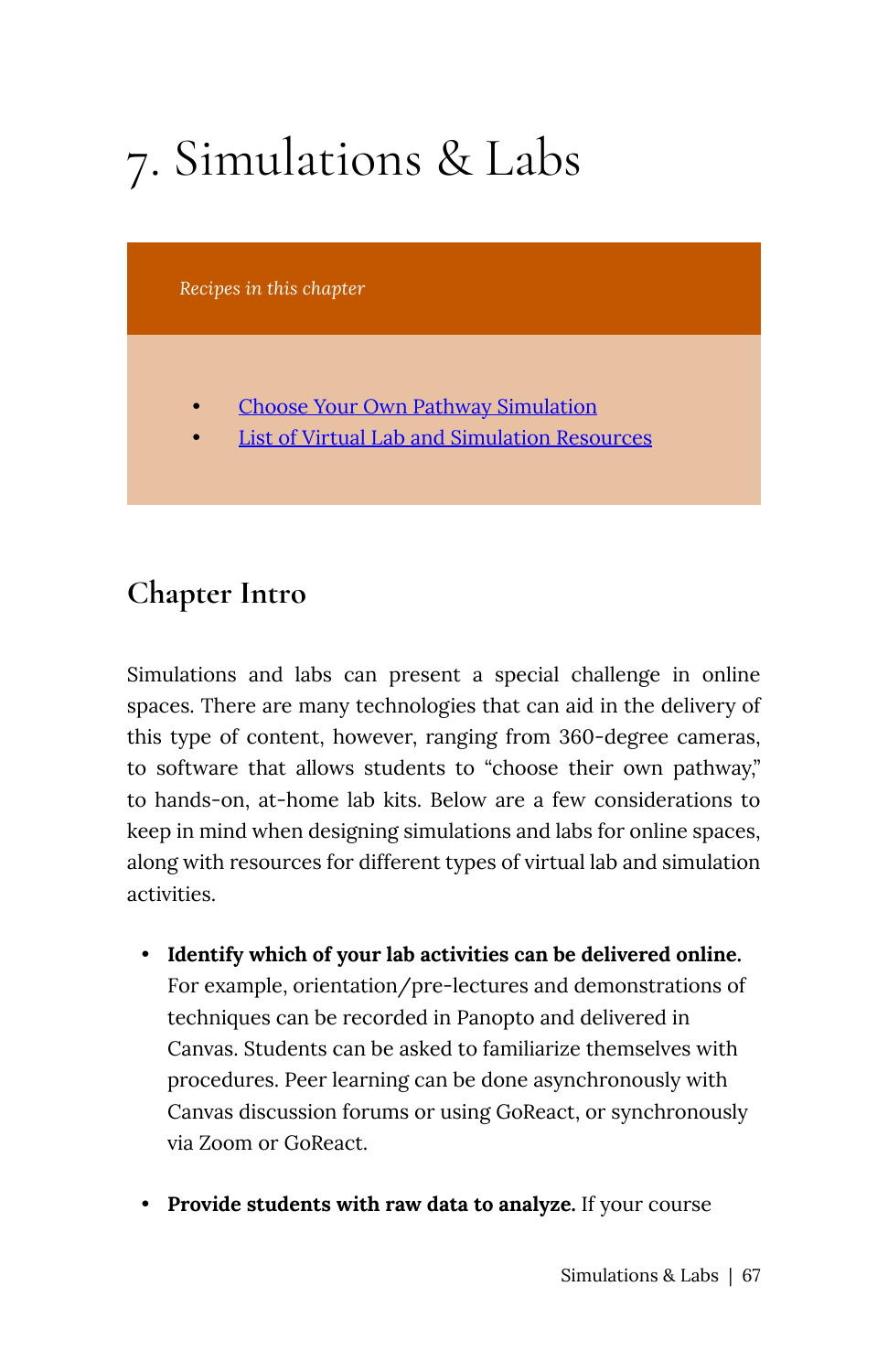involves data collection and analysis, consider walking students through/demonstrating the data collection yourself. You can then provide students with data to analyze; ask them to collect their own data; or have them use external data available online. Middlebury resources for data and for questions about data include:

- [MiddData](https://www.middlebury.edu/office/midddata)
- [META Lab](https://sites.miis.edu/metalab/) (data analytics and research lab at the Middlebury Institute)
- [Middlebury Library Maps & GIS Research Guide](http://go.middlebury.edu/gisguide)
- Middlebury also has a Data Services Librarian, [Ryan](https://www.middlebury.edu/library/people/ryan-clement)  [Clement](https://www.middlebury.edu/library/people/ryan-clement), who is a great resource for all things data!
- **Identify needs for access to software.** Identify which software your students might currently only have access to on campusbased computers (as opposed to their personal computers), and provide this info to ITS by filling out [this short form](https://docs.google.com/forms/d/e/1FAIpQLSdjsb__WjhJJkp0mCEvtMmbRpXox8sWW3Ou6Ac-pq48G7LlIA/viewform?usp=sf_link). ITS can work with you on software licensing or possible alternatives.
- **Capture and edit custom media for simulations.** 
	- For help with capturing and editing media, you can reach out to [Middlebury's Media Services team.](https://www.middlebury.edu/office/information-technology-services/requests/media-services)
	- The [Office of Digital Learning & Inquiry](https://dlinq.middcreate.net/request-a-dlinq-consultation/) (DLINQ) may be able to help with some media questions as well, and with training faculty, staff, and students to work with editing software on their own.
	- You may be able to find stock media that suits your needs. [This DLINQ-generated list](https://docs.google.com/document/d/1SRS-a4RjnK2tlTtBbmatWvpEkjeQWP_gZHQe_-H1AkM/edit?usp=sharing) provides some options of places to find cost-free media.
- **Investigate virtual lab and simulation options.** You may be able to accomplish some lab activities via online simulation or using lab kits designed for at-home use. You can create simulations using a variety of Middlebury tools and platforms,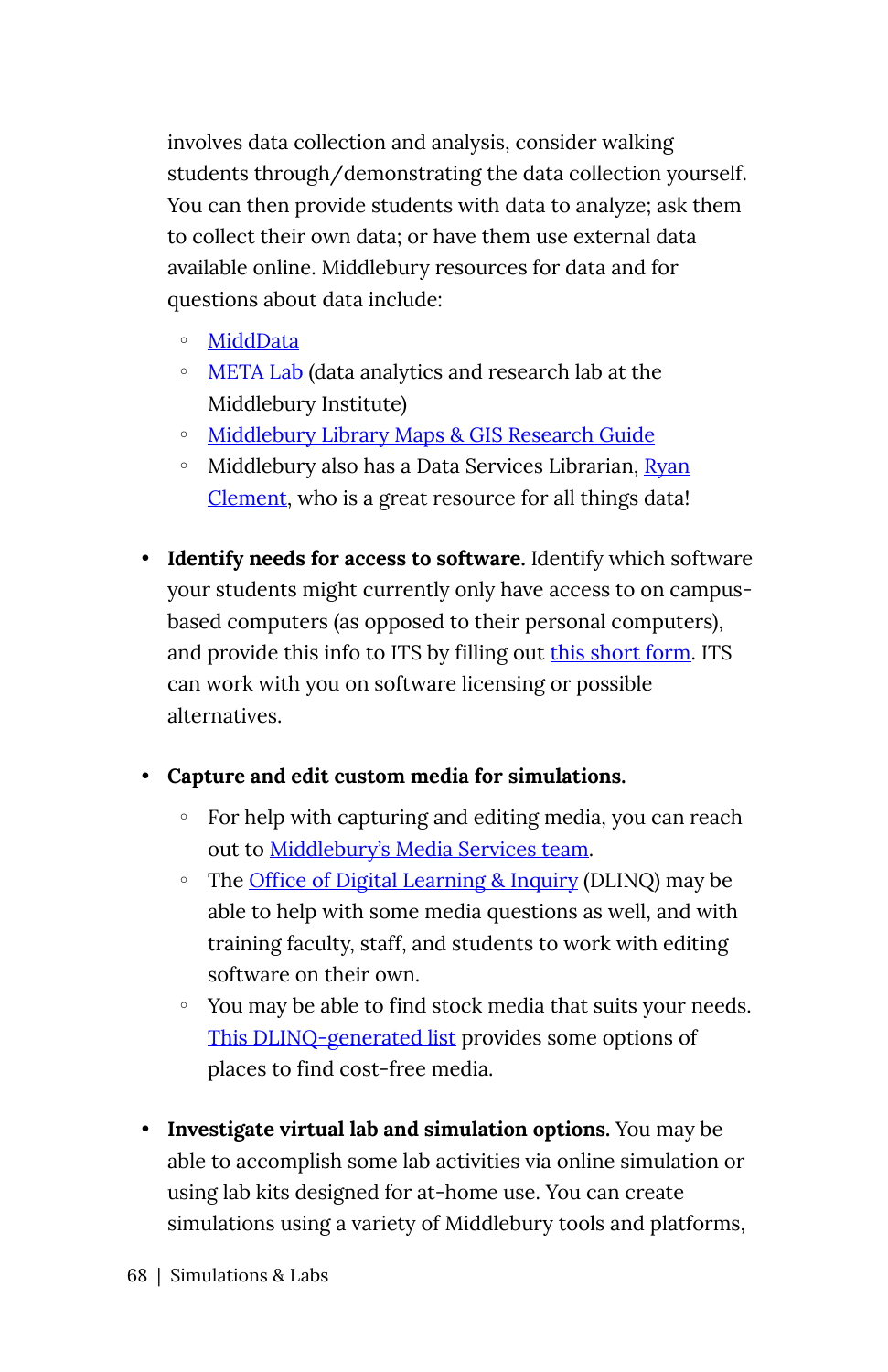including Canvas, Panopto, PowerPoint, H5P, and Microsoft Forms. See the resource list in this chapter for suggestions on external sources for virtual lab and simulation options.

 $\frac{1}{2}$ 



### <span id="page-76-0"></span>**Choose Your Own Pathway Simulation**

A simulation activity that guides students through a real-world scenario in which they are the decision maker and are presented with different outcomes based on the decisions they choose. Simulation can provide context-rich experiential learning in a controlled environment. The scenario can be designed using textonly, video, audio-only, imagery (360-degree imagery can help immerse students in the setting), interactive maps, or a combination of multiple media.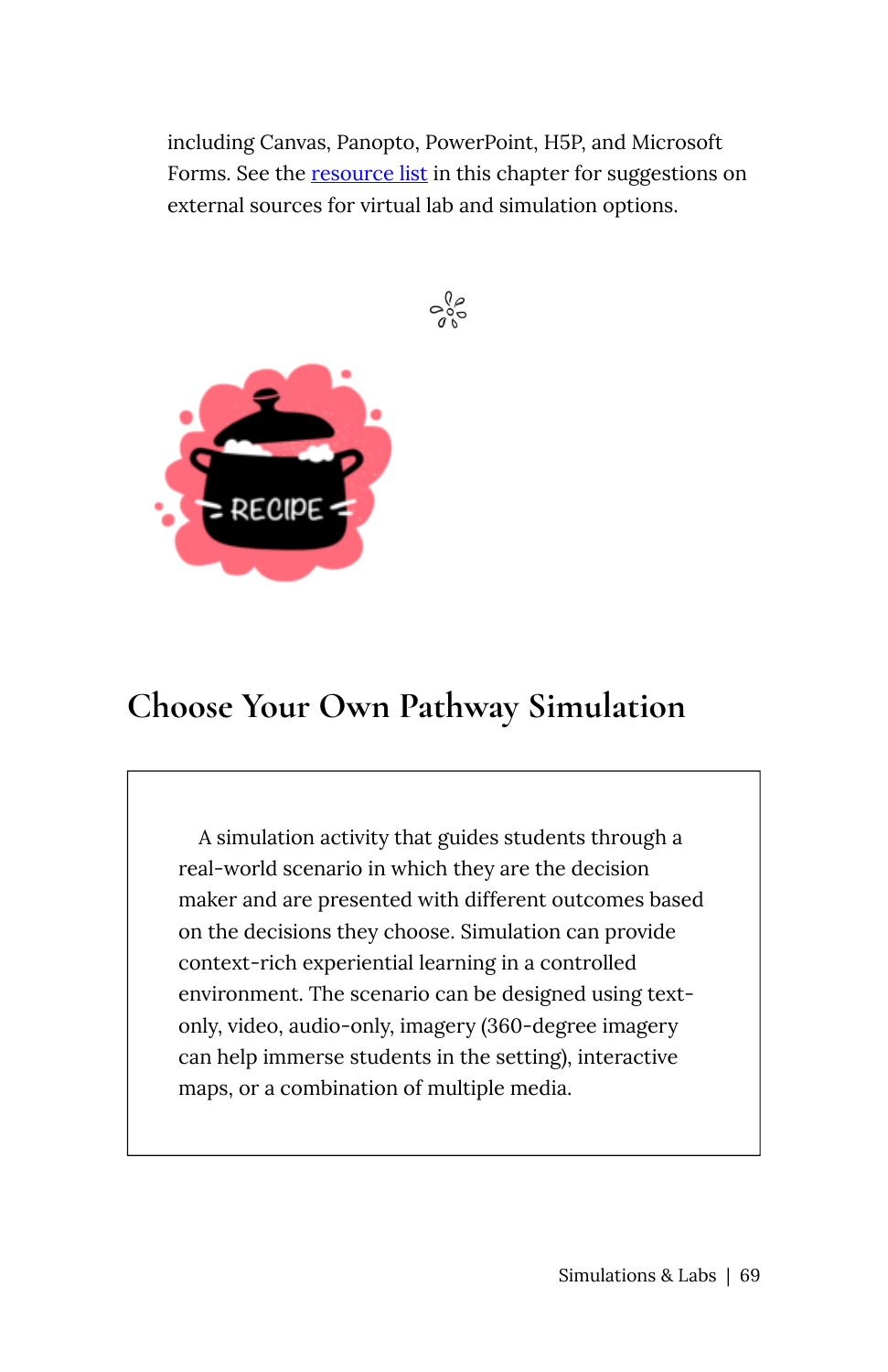# **Ingredients**

- Learning goal(s)
- A real-world scenario with branched decision-points that lead to different outcomes
- Video, audio, images, and/or other media that help convey how the situation would appear in real life
- Prompts/expectations for students
- An online platform to deliver the simulation
- Assessment and/or feedback strategy

### **Step by Step Instructions**

- 1. **Identify your learning goals.** Some examples:
	- $\blacksquare$  Students will use the simulation to review course topics with the goal of understanding consequences to different decision paths within the context of a real-world scenario.
	- Students will engage in skill-building and decisionmaking in a real-world context.
- 2. **Design a real-world scenario.** Let students know whether there is a time limit or time considerations to keep in mind (for example, it's a medical situation and there is limited time to save someone's life).
- 3. **Determine decision-making points throughout the scenario that will lead students to different outcomes based on the decision they choose.** These decision-points should be (1) realistic decisions they might encounter in real life, and (2) able to be addressed in an automated way, so that when students input a response, the immediate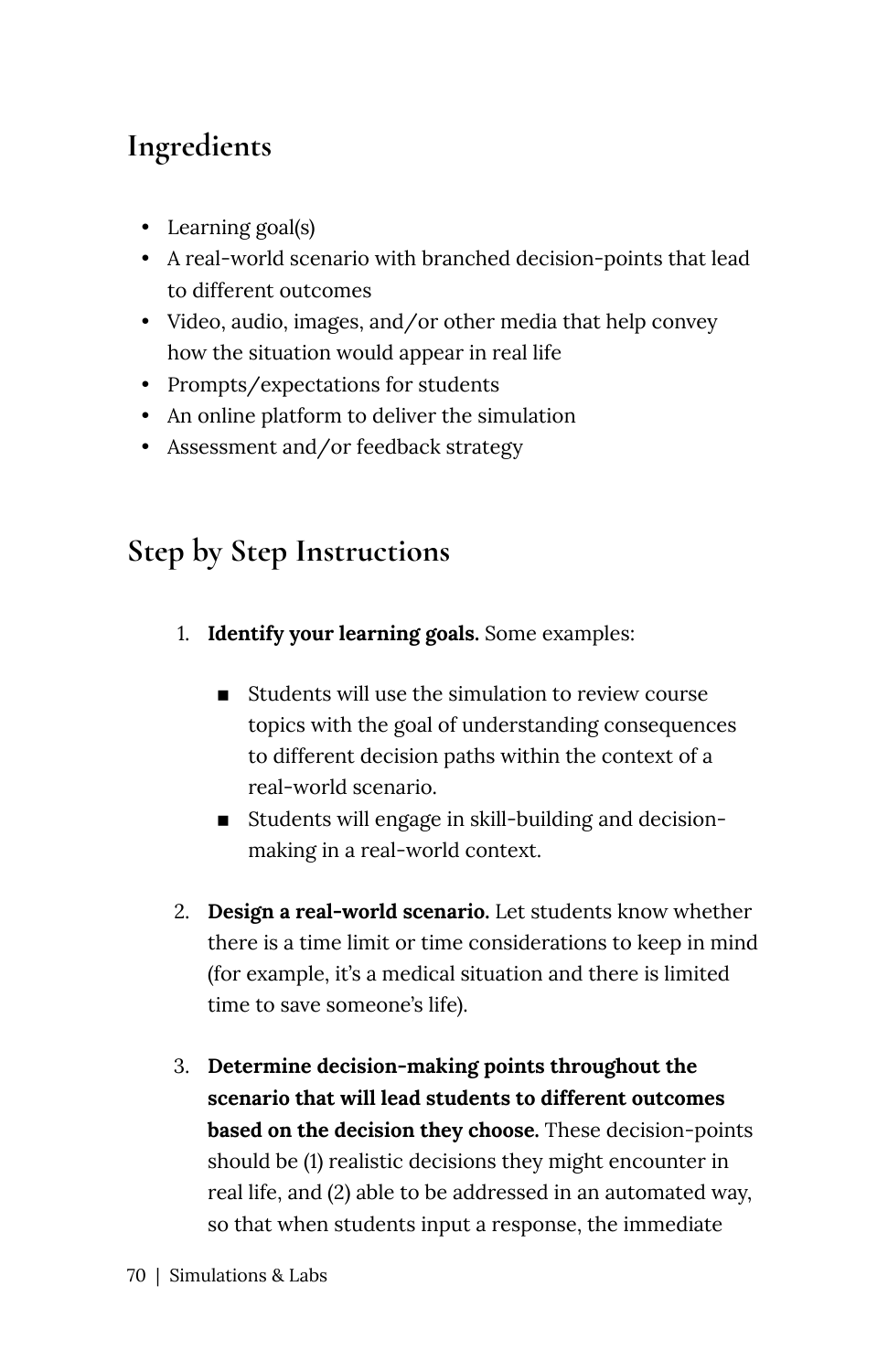outcome of their decision is revealed to them and presents them with feedback and/or outcomes. Answers or responses to the decision-points you provide will need to be standardized. For example, a multiple choice response, a number, exact text, matching, an image hotspot to click, a formula, GPS coordinates, ordering items in a list, etc.

- 4. **Determine if you want or need to set a time limit** for the simulation activity.
- 5. **Identify an online platform or tool.** There are many options for creating virtual simulations, which often involve multiple tools for initial setup. Several platforms and tools to consider that are available for free to Middlebury faculty, students, and staff are:
	- Canvas
	- Microsoft Forms
	- Panopto
	- PowerPoint
	- $B = H5P$

#### 6. **Build the virtual simulation using your tool(s) and platform of choice**.

7. **Give feedback/assess.** Make sure to let students know ahead of time details of how the platform, tools, and simulation work, as well as whether and how the simulation will be assessed. We recommend using simulations as low- or no-stakes options for reviewing or practicing course content. Simulations can provide an immersive real-world experience and immediate automated feedback.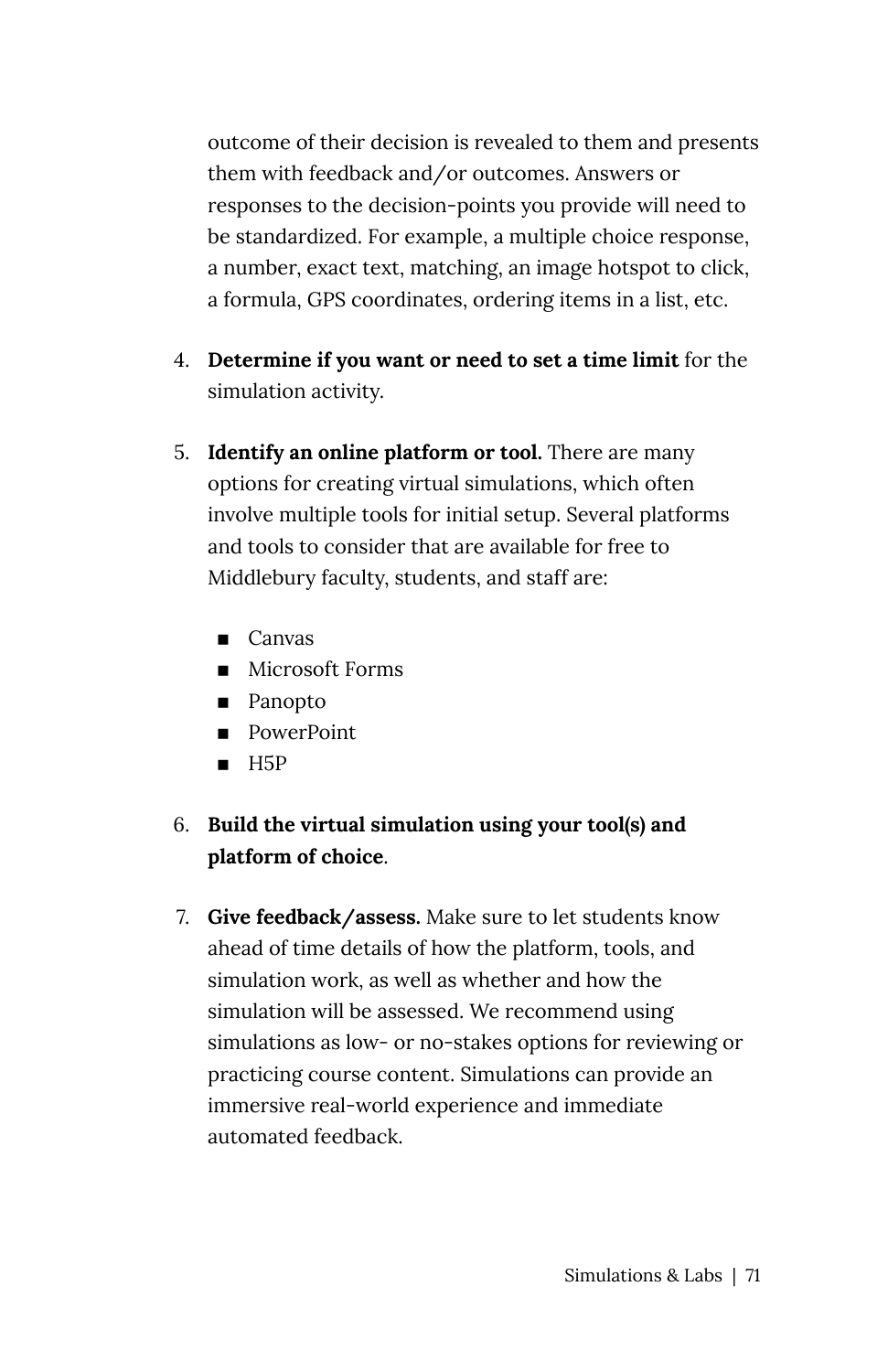#### **EXAMPLE**

See the [EM Sim Cases](https://emsimcases.com/) and [Simtech](http://www.thesimtech.org/scenarios/) websites for collections of donated medical text scenarios available for free use or to modify. Both sites also include scenario templates and other simulation resources.

The Simtech site includes medical media resources that are free to use along with templates, debriefing tools, and media release forms. Below is one example of a scenario shared on Simtech.

**Trauma Simulation Scenario Synopsis** [\(view full](http://www.thesimtech.org/s/Head-Trauma-Hit-by-Motorboat-Tim-Chaplin-Alison-Archibald.doc)  [scenario details](http://www.thesimtech.org/s/Head-Trauma-Hit-by-Motorboat-Tim-Chaplin-Alison-Archibald.doc))

*Case Title:* Propeller head – Hit by motorboat

*Case Summary:* A 27 year old male is swimming to Wolf Island and is struck by a boat

*Target Learners:* EM group

The patient is otherwise healthy but he has suffered a LARGE laceration to the back of his head and right leg. He has also swallowed water and will be hypoxic.

*Learning Objectives* 

Knowledge

- Reinforce/introduce a systematic (ABC) approach to the trauma patient.
- Review the adjuncts to the trauma survey and their timing.

Skills

• Rapid primary survey with re-evaluation of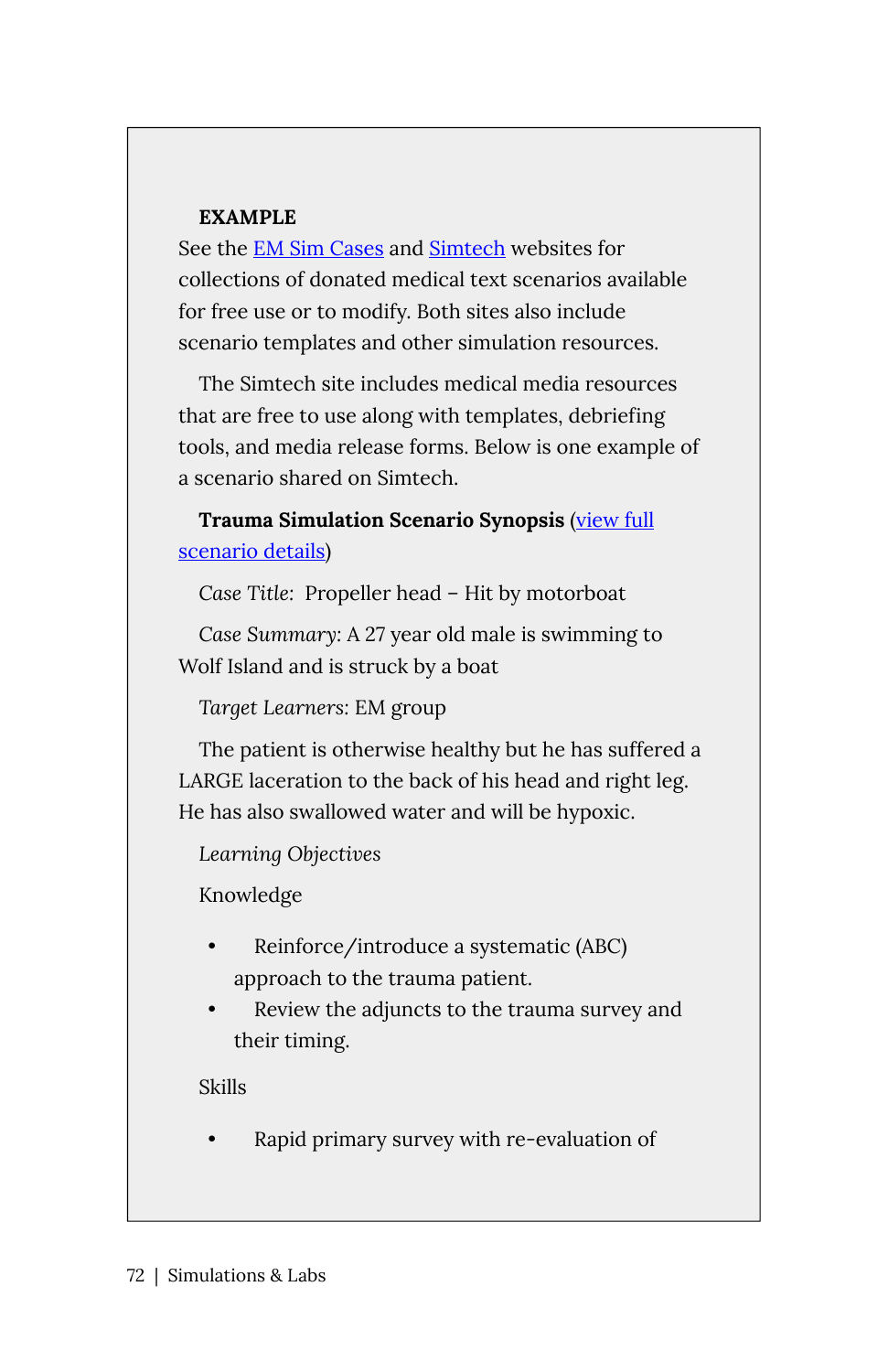ABCs at regular intervals. Focused secondary survey and appropriate use of adjuncts.

Behavior:

Effective trauma team leadership in a critically injured patient.

#### **Additional Resources**

The **[EM Sim Cases](https://emsimcases.com/) and [Simtech](http://www.thesimtech.org/scenarios/)** websites share collections of medical text scenarios available for free use or to modify. Both sites also include scenario templates, media assets, and other simulation resources. While these materials are geared at medical scenarios, other disciplines may find them helpful in planning out their virtual scenarios as well.



# **Virtual Lab and Simulation Resources**

**[Virtual Labs and Simulations Open Educational](https://libguides.mines.edu/oer/simulationslabs) [Resources](https://libguides.mines.edu/oer/simulationslabs)**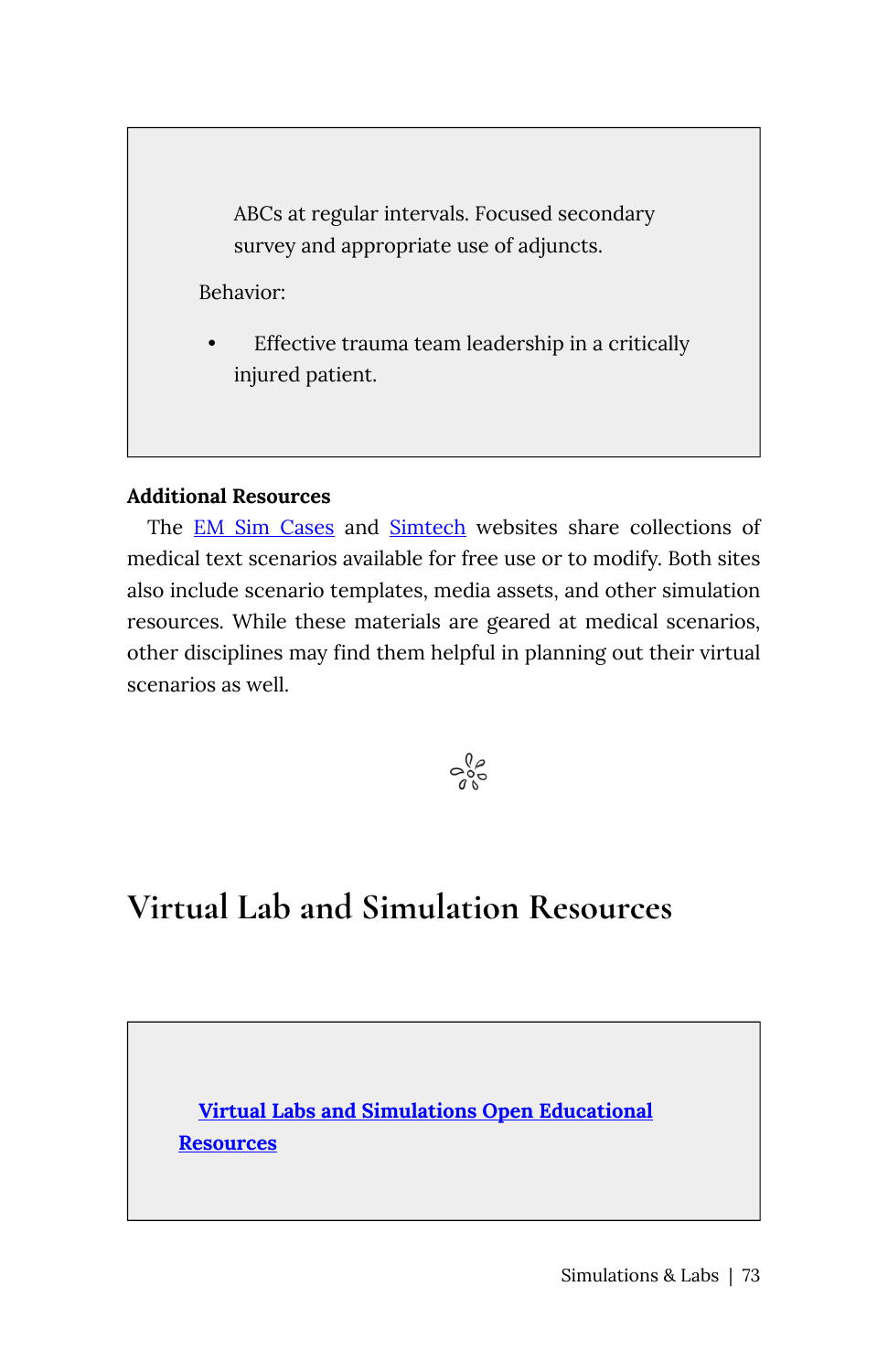A collection of labs and simulations that faculty can use in the remote learning context. This list is curated by the Arthur Lakes Library at the Colorado School of Mines.

#### **[Journal of Visualized Experiments](https://go.middlebury.edu/jove/)**

A collection of science lab demo videos for various levels and disciplines including biology, neuro, and psych.

**[MERLOT Simulation Collection](http://www.merlot.org/merlot/materials.htm?hasAwards=false&hasComments=false&hasCourses=false&filterTypesOpen=false&dateRange=0&hasEtextReviews=false&hasPeerReviews=false&fromContentBuilderSawDialog=false&audience=4,5,6&materialType=17&isLeadershipLibrary=false&hasCollections=false&filterOtherOpen=false&modifiedDays=7&isContentBuilder=false&filterSubjectsOpen=true&hasAccessibilityForm=false&hasAssignments=false&filterPartnerAffiliationsOpen=true&hasRatings=false&hasSercActivitySheets=false&days=7&filterMobileOpen=false&modifiedDateRange=0&hasEditorReviews=false&page=1)** (California State University)

> The MERLOT collection of Open Educational Resources includes thousands of free simulations on a broad range of topics. The database is searchable by keyword, and each item in the collection provides details including material type, authorship, brief description, peer review rating, and user rating.

#### **[#OnlineLabSci](https://onlinelabsci.keeganslw.com/lessons.html)**

Curated list of online lab lessons and resources

**[ChemCollective](http://chemcollective.org/vlabs)** (joint project from NSF, Carnegie Mellon, and NSDL)

> Free, online chem lab simulations for topics including Stoichiometry, Thermochemistry, Equilibrium, Acid-Base Chemistry, Solubility, Oxidation/Reduction and Electrochemistry, Analytical Chemistry/Lab Techniques

**[MIT Open Courseware Digital Lab Techniques](https://ocw.mit.edu/resources/res-5-0001-digital-lab-techniques-manual-spring-2007/videos/) [Manual Videos](https://ocw.mit.edu/resources/res-5-0001-digital-lab-techniques-manual-spring-2007/videos/)**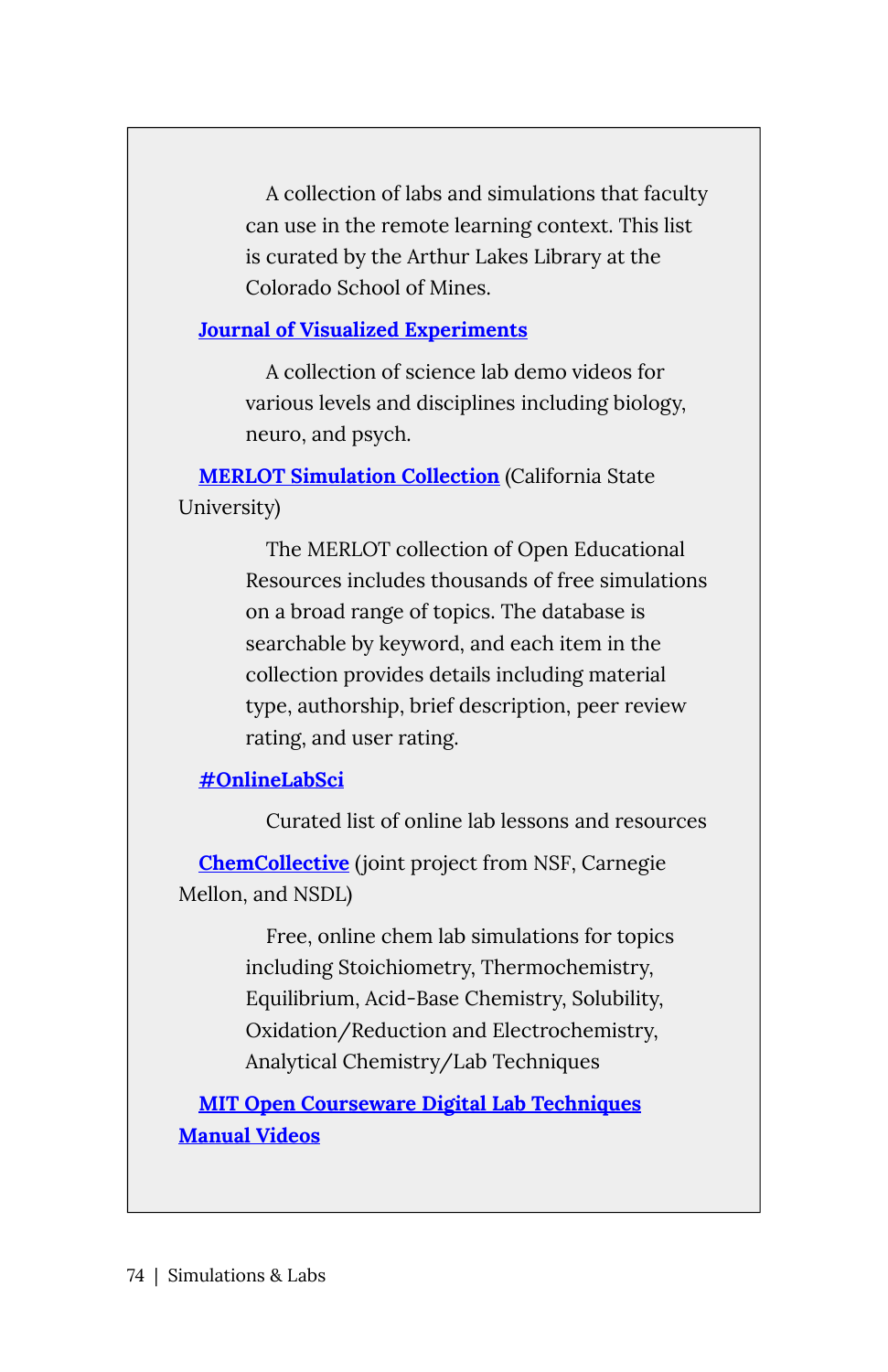Free videos from [MIT's Digital Lab Techniques](https://ocw.mit.edu/resources/res-5-0001-digital-lab-techniques-manual-spring-2007/index.htm)  [Manual](https://ocw.mit.edu/resources/res-5-0001-digital-lab-techniques-manual-spring-2007/index.htm) Description for the web site: "The "Digital Lab Techniques Manual" is a series of videos designed to help you prepare for your chemistry laboratory class. Each video provides a detailed demonstration of a common laboratory technique, as well as helpful tips and information. These videos are meant to supplement, and not replace, your lab manual and assigned reading. In fact, you will most benefit from watching the videos if you have already read the appropriate background information. To be a great experimentalist, you must understand both theory and technique!"

**[PhET Interactive Simulations](https://phet.colorado.edu/en/simulations/category/by-level/university)** (University of Colorado – Boulder)

> Free online simulations and teaching activities for Physics, Chemistry, Math, Earth Science, and Biology (site has simulations for all grade levels; link takes you to simulations designed for university students)

#### **[LabXchange](https://www.labxchange.org/explore)**

Brings together high-quality content from a variety of sources in the form of online learning assets, including videos, assessments, and simulations. Uses a re-engineered Open edX platform giving users the flexibility to search, select, and insert these assets into their own customized learning pathways.

#### **[eScienceLabs](https://esciencelabs.com/)**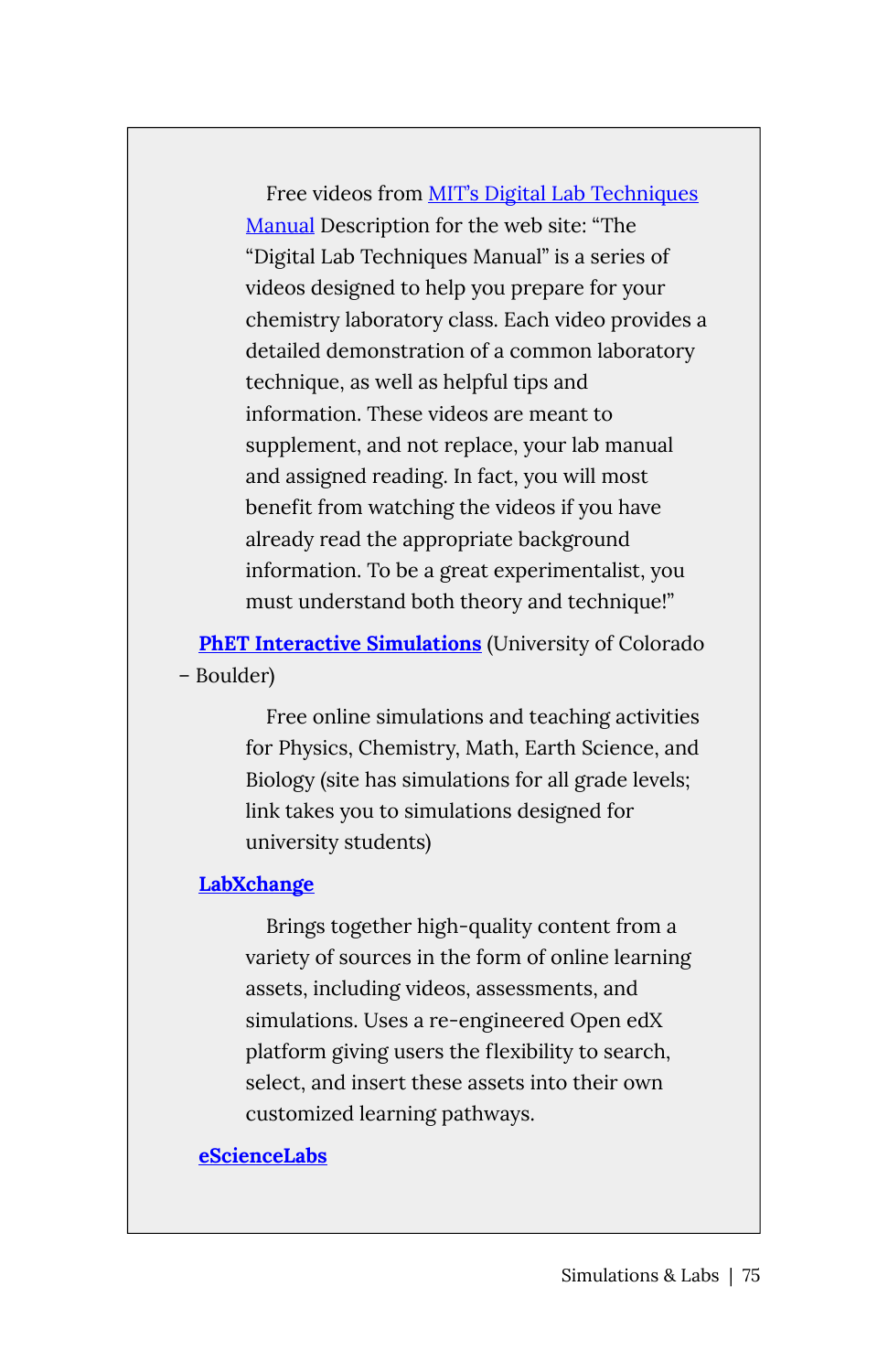Fee-based service that will work with faculty to create custom online and hands-on lab kits for your course

#### **[Hands-On Labs](https://www.holscience.com/lab-kits/)**

Fee-based service that will work with faculty to create custom online and hands-on lab kits for your course

#### **[Crowd-sourced Lab/Simulation Resources](https://docs.google.com/spreadsheets/u/1/d/1bxr2rylK9zUWh0KZCTv9r8ZRcm9QON3P7yLXfJMxmnU/htmlview)**

Extensive, collectively sourced spreadsheet of resources, organized by discipline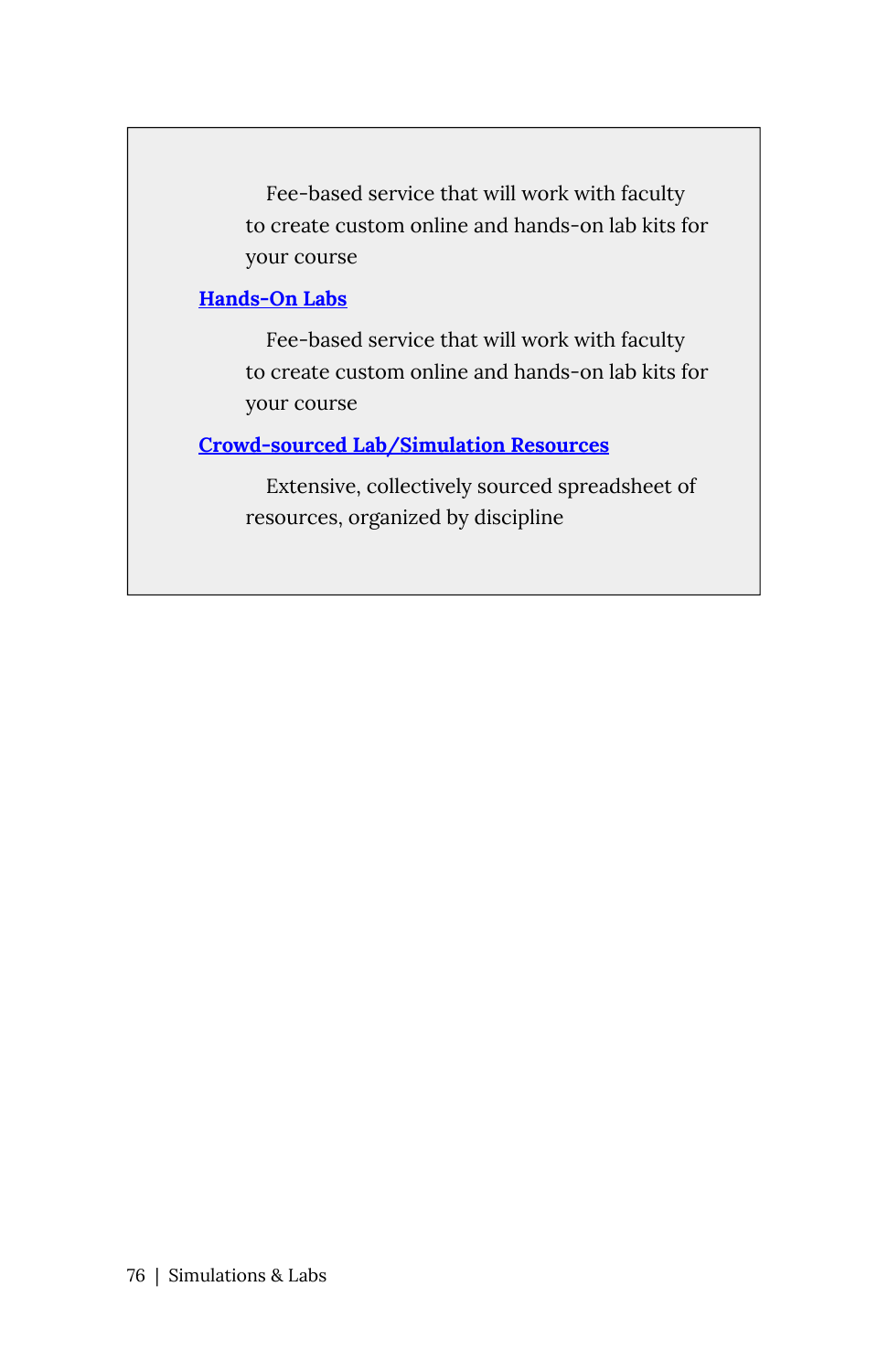# 8. Writing, Storytelling, and Publishing

*Recipes in this chapter* 

- [Reflective Journals](#page-85-0)
- **Blogging**
- [Class Collaborative Textbook](#page-94-0)
- **[Podcasting](#page-99-0)**
- [Digital Storytelling](#page-105-0)

### **Chapter Intro**

Writing, storytelling, and publishing activities provide a way for students to work through ideas, reflect on their learning, share what they've learned, and interact with their instructor and their peers. The recipes in this chapter provide ideas for a variety of activities that can be used either regularly throughout the semester, or as a larger project that students work on throughout the semester. If you'd like to dive deeper into ideas specific to teaching writing online, please [check out this blog post](https://dlinq.middcreate.net/dlinq-news/teaching-writing-online/) from DLINQ.



Writing, Storytelling, and Publishing | 77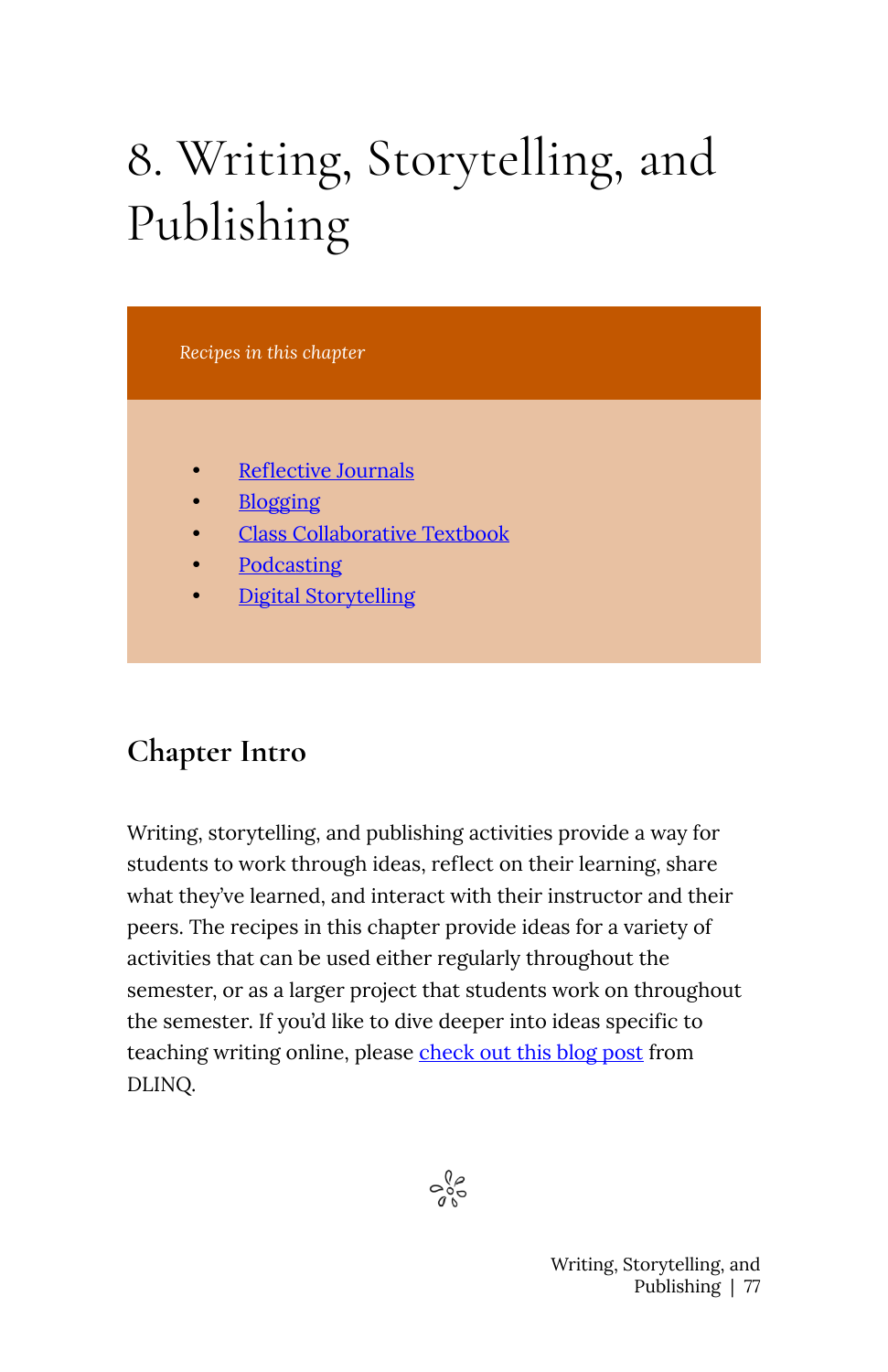

# <span id="page-85-0"></span>**Reflective Journals**

A reflective journal is a digital writing space in the form of a document where students can reflect in writing on their own learning. Reflective journals can be used in courses in an ongoing way by providing a continuous space where students can jot down observations, ideas, and analyses about their own learning process as the course progresses. Reflective journals can provide useful documentation of growth for students, and can also help inspire ideas for larger projects or assignments. Reflective journal assignments can be integrated in Canvas using Google docs with a feature called "Collaborations" and can be shared with the teacher and/or with other students depending on the desired audience. Teachers can assign students to add reflections — or entries — to their journal on a regular basis throughout the term.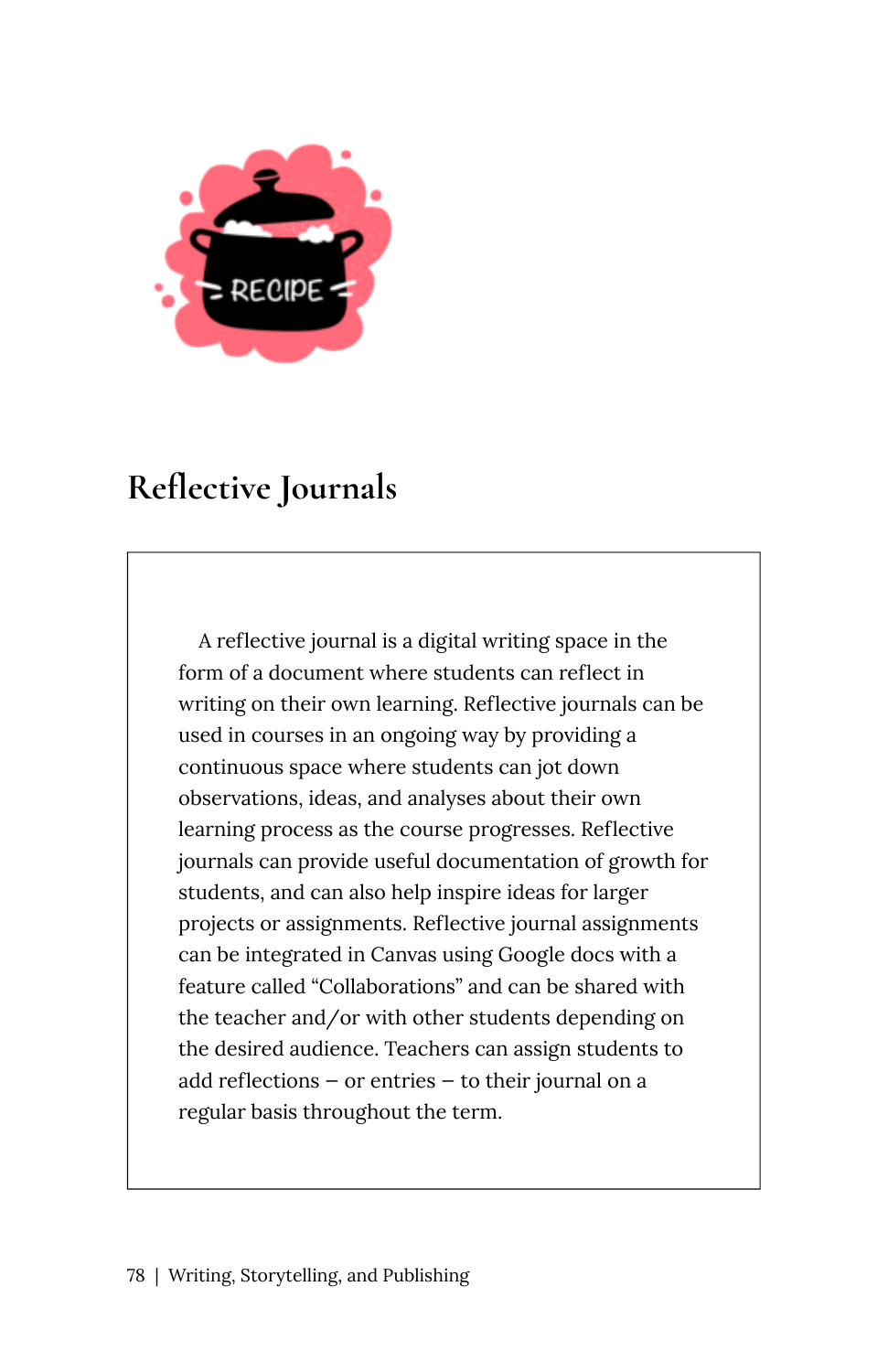# **Prep Ahead**

Create and share a clear prompt with students for each entry in the reflective journal, and make sure they understand the purpose of the reflective writing assignments in your course.

### **Ingredients**

- Explanation of the purpose of the reflective journal
- Learning goal(s)
- Prompts/expectations for students for each entry
- Assessment and/or feedback strategy

### **Step by Step Instructions**

- 1. **Identify your learning goal(s).** Do you want students to reflect in writing in order to:
	- Better-understand their own learning processes?
	- Map the ways their learning changes and develops over time?
	- Further develop their thinking and ideas for larger projects?
	- Connect and support a learning community by sharing feedback with peers and/or the teacher?
- 2. **Create a prompt for the journal entry.** Sample prompts:
	- **Example 1** Reflect on your learning process during this past week in our course. What challenged your thinking? What frustrated you? What were some "aha" moments you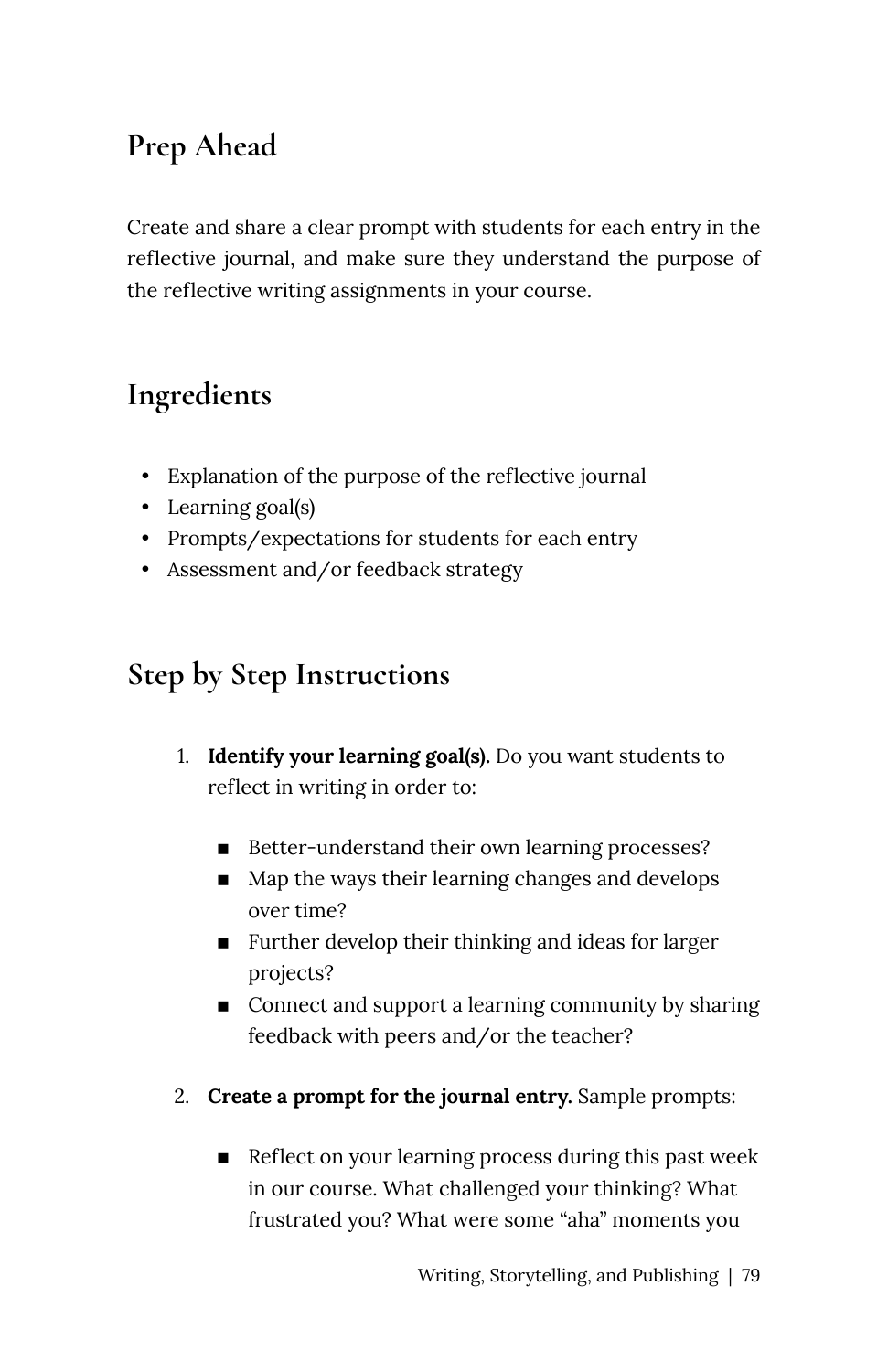experienced? How would you like to explore your ideas further next week?

- $\blacksquare$  What is an idea that struck your imagination this week or that troubled you in some way? How might you dig deeper so as to uncover what captured your attention about it?
- What worked and did not work for you this week? Why?
- 3. **Choose a tool.** Choose your tool for creating reflective journals based on how you are conducting your course and how you want students to make use of their journals.
	- Are you teaching with Canvas? Then consider integrating Google docs using the "Collaborations" feature (see link below). You can also create a shared Google Drive folder using Course Hub and add a link to that folder using Canvas.
	- Are you sharing content using Google drive or OneDrive separately from Canvas? You could simply create a shared folder using Course Hub and ask students to add their reflective journal documents there.
	- $\blacksquare$  Are you teaching with a shared website created with a web authoring tool such as WordPress? Consider adding students as authors and asking them to publish posts. Note: this option would require students comfort with sharing their reflections publicly on the open web.

#### 4. **Give feedback/assess.**

**EXECT** Given that reflecting in writing can make some students feel vulnerable due to the potentially private nature of their entries (depending on what prompt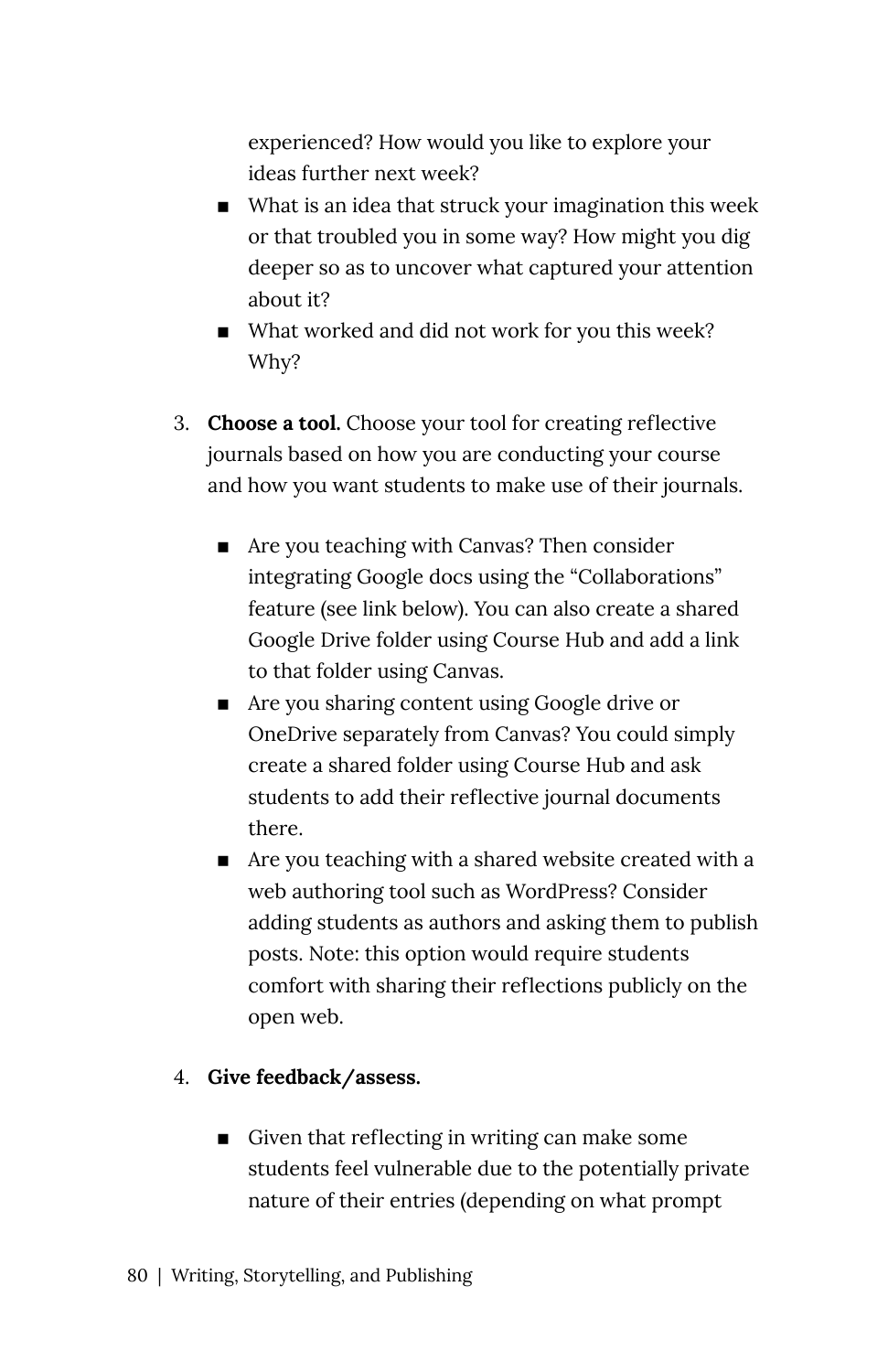you choose), be sure to honor student voice by ensuring they understand you approach their work with compassion and care first and foremost. Leave constructive criticism, if any, for the very end.

- In general, since reflective journals are a space where students are analyzing their own experiences, the instructor has the opportunity to focus more on receiving and responding to ideas and less on providing objective assessment of student work.
- Rather than inserting many comments throughout entries, which can be overwhelming, keep your comments to the very end. Ask questions to help prompt students to share more information and deepen their thinking. Avoid evaluating entries and instead focus on using them to start conversations.
- **If your prompt asks students to share anything** personal, lead by example and offer a personal example from your own context in your feedback.

#### **EXAMPLE**

Middlebury Professor Louisa Stein had students work on reflective journals for her [Remix Culture](https://remixculture.les.middcreate.net/blog/reflective-journal/) course, occasionally asking them to share out pieces of their writing with classmates or with her. Louisa developed a WordPress site using Middcreate, which she used as a base for the course, but she allowed students to choose their own platform for their reflective writing, including using pen and paper, if preferred.

*Over the course of the semester, you'll be keeping a reflective journal – that is, a place where you record*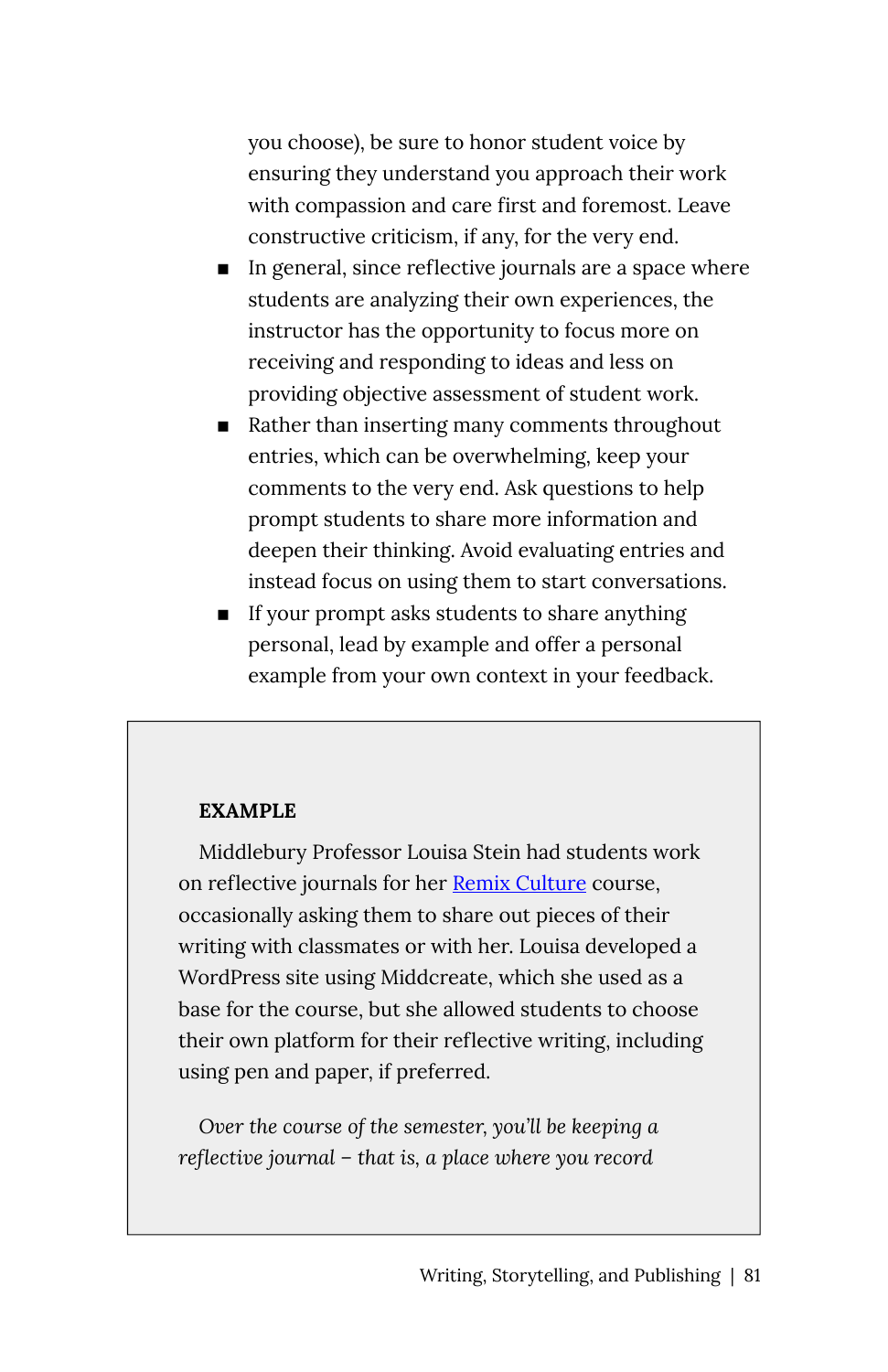*quotes from the reading that you find especially striking, responses, reflections, queries, examples, counterexamples, etc. This can also be a space where you write initial reflections and self assessments on your own work over the course of the semester. Sometimes during our class zoom sections, I may ask you to brainstorm thoughts or jot down responses to videos in your journal.* 

*Your reflective journal could be in the form of an analogue notebook or a google doc, whatever you prefer. On occasion you might share aspects of your reflective journal with fellow classmates during class discussions, or with me during individual conferences, but this reflective journal is predominantly for you–it's meant to be a personal reflective space. The work you do within can then serve as a resource for the rest of your work in the class.* 

#### **Additional Resources**

- [Examples of Reflective Writing Assignments](https://student.unsw.edu.au/examples-reflective-writing), University of New South Wales
- [Reflective Writing Example: Nursing](https://lo.unisa.edu.au/pluginfile.php/1687716/mod_resource/content/0/Reflective%20tasks%20example_nursing_Sept_%202017.pdf) (PDF)
- [What are Canvas Collaborations?](https://community.canvaslms.com/t5/Canvas-Basics-Guide/What-are-Collaborations/ta-p/61)
- [Create a Blog Site Using Middcreate](https://middcreate.net/)
- [Create a Shared Google or Microsoft SharePoint \(O365\) Folder](https://mediawiki.middlebury.edu/LIS/CourseHub) [through Course Hub](https://mediawiki.middlebury.edu/LIS/CourseHub)

$$
e_{\delta\varsigma}^{\varphi}
$$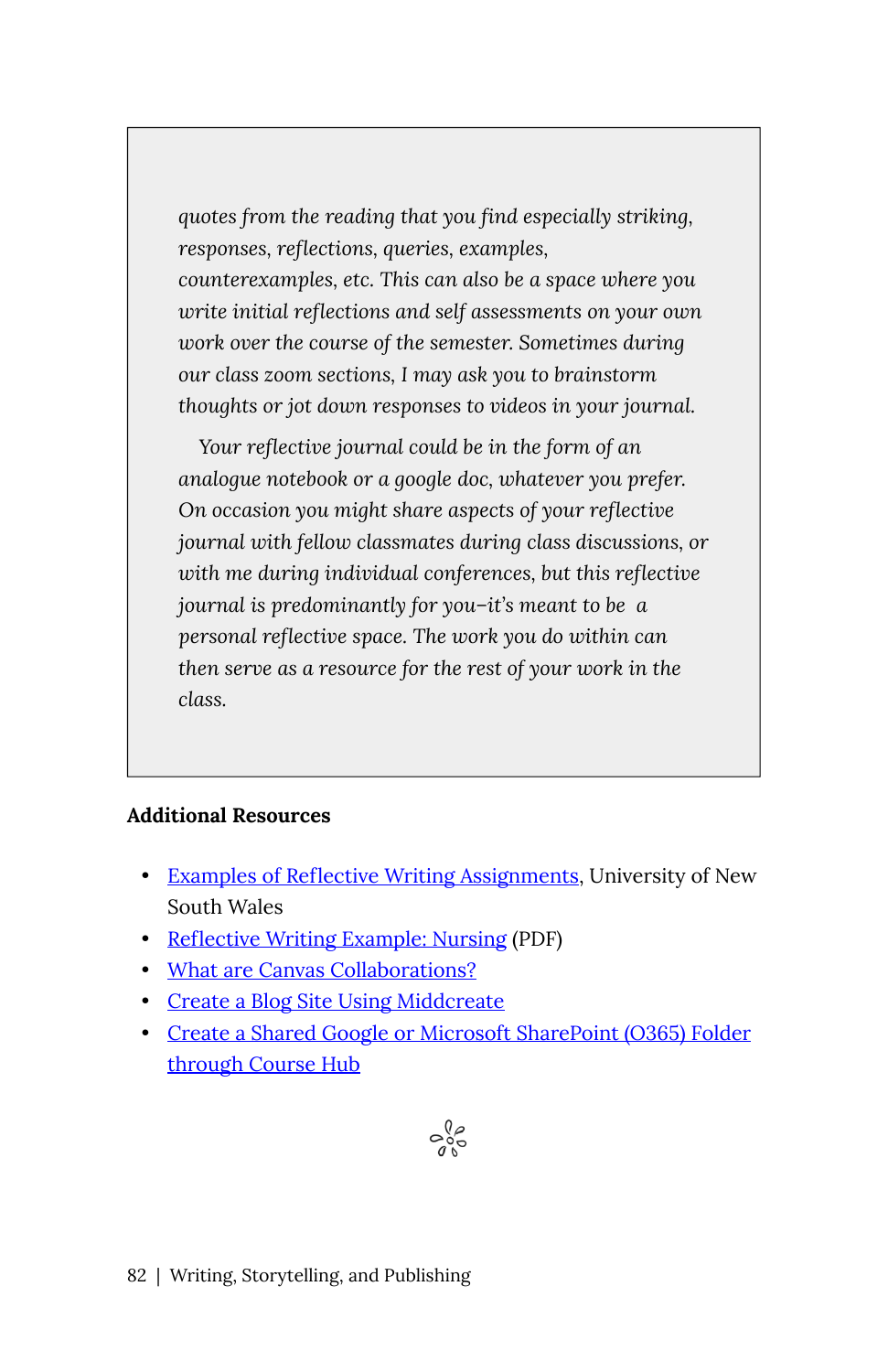

# <span id="page-90-0"></span>**Blogging**

Blogging is a way for students to create public-facing content that can be read and shared on the open web. Typically blogging consists of a serial publication of posts on a website which enables readers to encounter the most recent post first. Students can participate in this exercise either by creating and managing their own blog, or by adding posts as individual authors to a group website managed by the teacher. An additional option to consider if students already have their own independent blogs would be to syndicate student-authored posts published on their individual sites into a class website managed by the teacher. No matter which option you choose, it is important to ensure students have full awareness that their posts in the blog space are intended for public consumption, and that they are comfortable sharing content on the open web.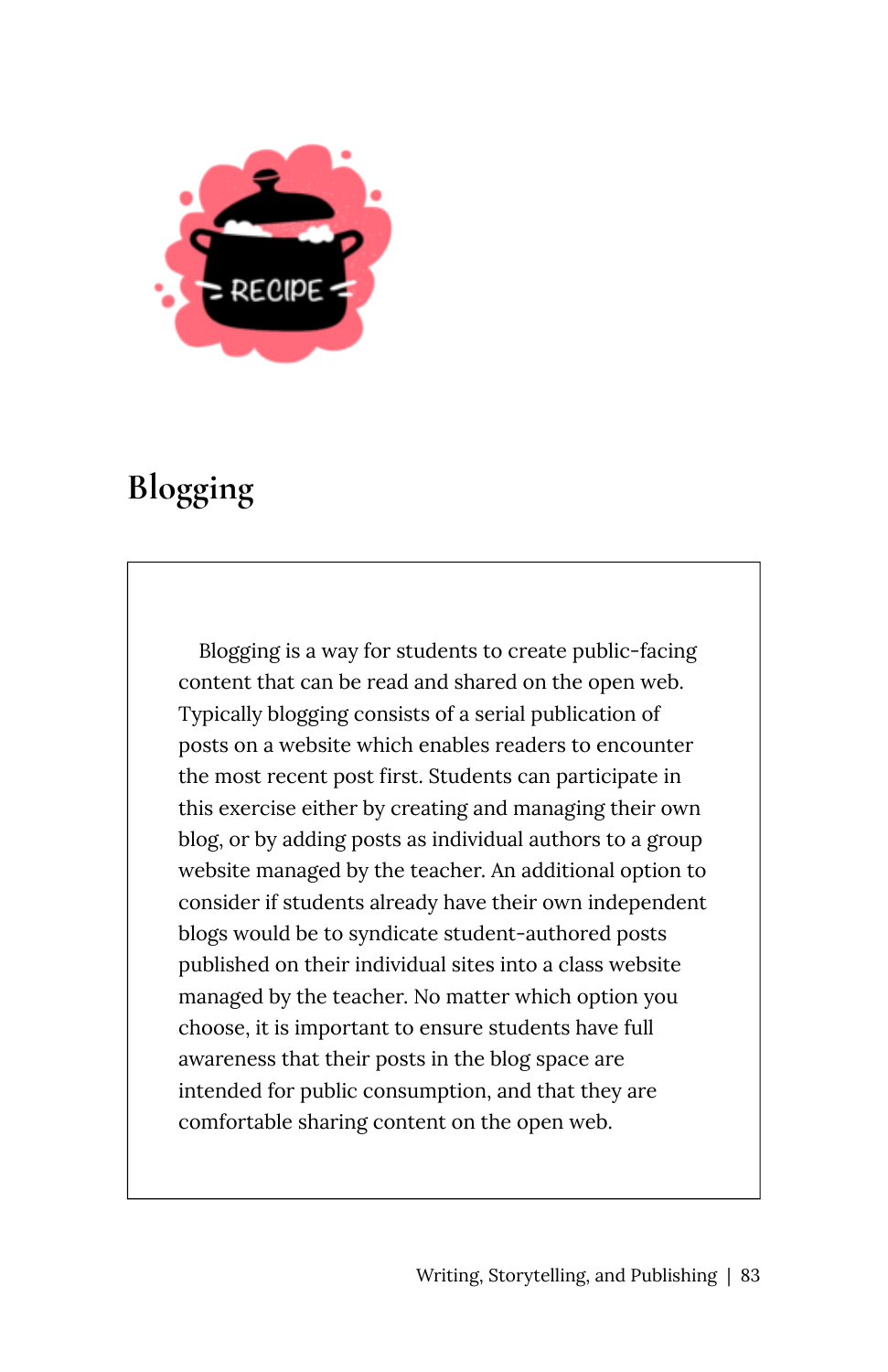# **Prep Ahead**

Create a website and either add students as authors or syndicate their pre-existing websites. Share a prompt with students for each post they publish, and make sure they understand the purpose and nature of the post-authoring assignment.

## **Ingredients**

- Explanation of the purpose of the blogging assignment
- Learning goal(s)
- Prompts/expectations for students for each post
- Technical training delivered to students on writing/publishing posts if needed
- Assessment and/or feedback strategy

### **Step by Step Instructions**

- 1. **Identify your learning goal.** Do you want students to author blog posts in order to:
	- $\blacksquare$  Better-understand the technical aspects of authoring and publishing blog posts?
	- Create a public-facing stream of content where they can interact with readers?
	- Work on creating a professional web-presence?
	- Connect with and support each other as a public audience for class-generated content?
- 2. **Create a prompt for a blog post.** Sample prompts: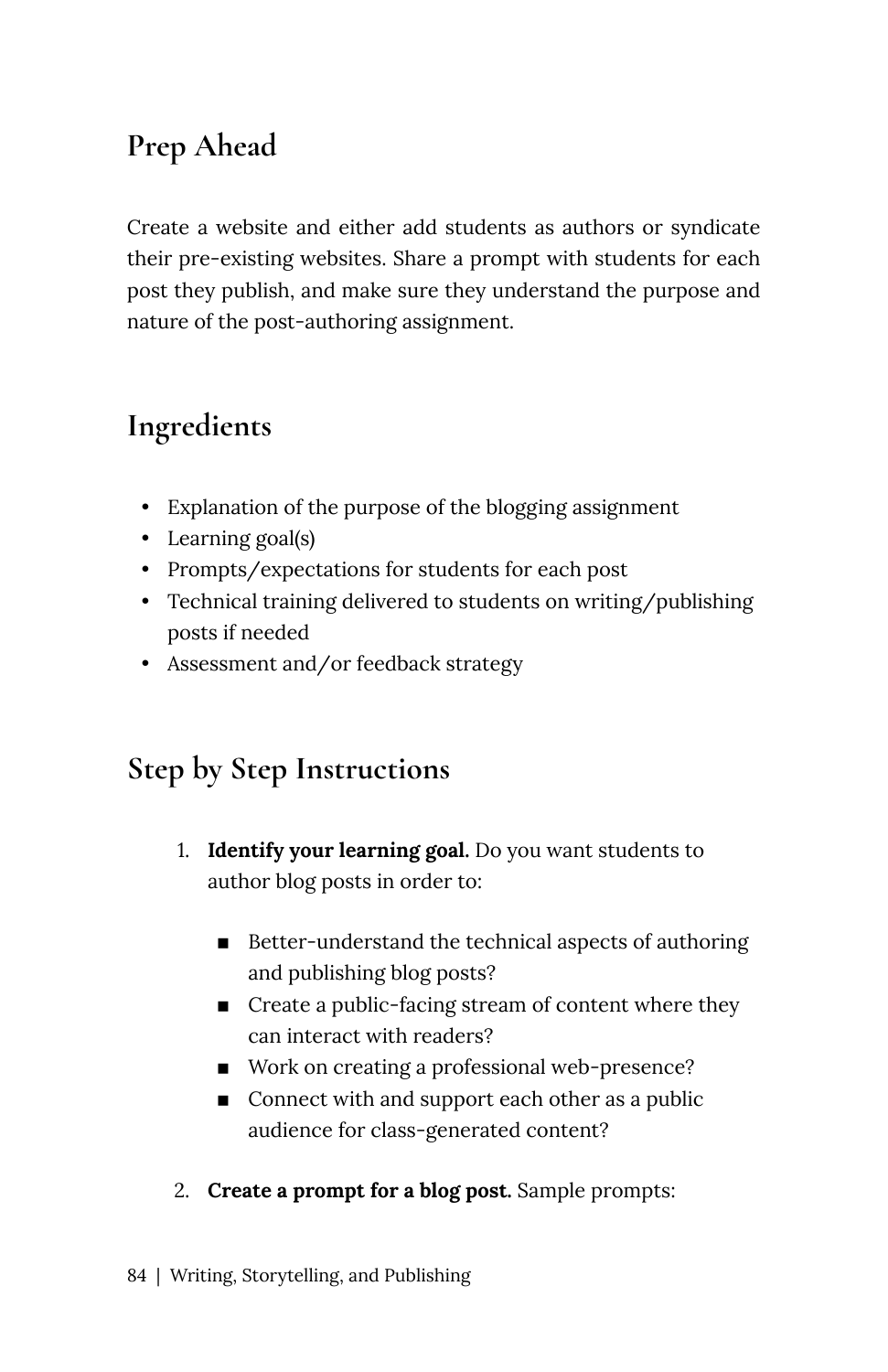- Reflect on your learning gains over the past week in our course. How has this past week contributed to your professional presence and understanding of the field? What would you like a professional audience to know about what you have learned?
- What public-facing dialogue would you like to have about an issue or topic that was discussed in our class?
- What issue is of professional concern to you, and how would you like to invite readers to exchange ideas with you about it?

Note: In some cases, a student blog may be used as part of a larger assignment in which students themselves might determine their own prompts. In those types of instances, the instructor should make sure the overall focus of the blog aligns with the assignment guidelines.

#### 3. **Choose a tool.**

- Choose your tool for creating a blog. Make sure your choice aligns with your overall goals so that students can focus on the aspects of the assignment that are most important.
- Be prepared to spend necessary time training students unfamiliar with the tool to use it. WordPress is a useful tool to use, but if students are unfamiliar it can take some time to get them up to speed.
- **If students already have their own websites, choose a** tool for your class blog that will enable syndication of their posts into your blog.
- 4. **Give feedback / assess.**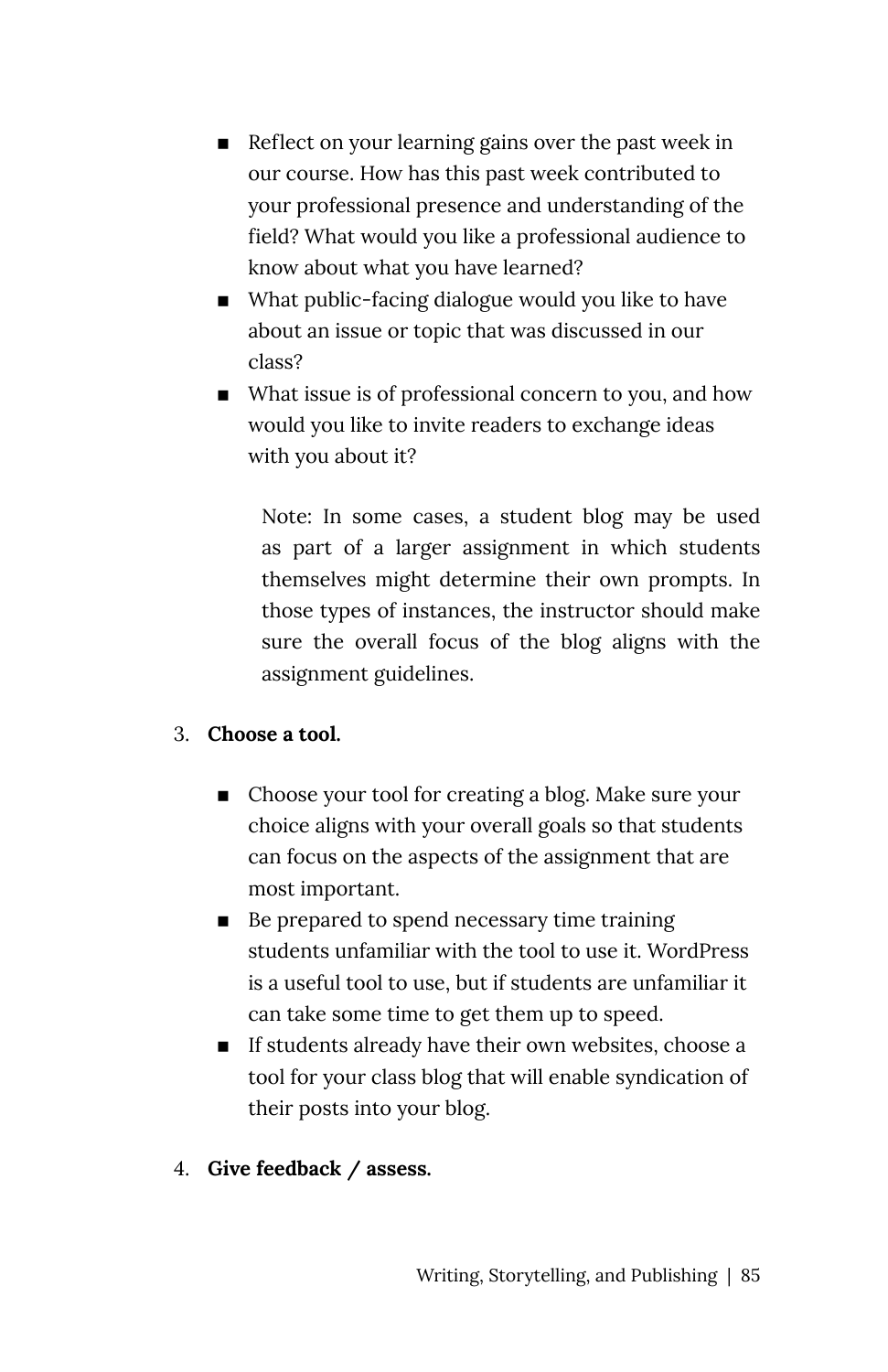- Given that publishing on the open web can make some students feel vulnerable, make sure to ask students how they would most benefit from your feedback. In some cases, students may wish to receive feedback privately and not as a published response to their published posts.
- $\blacksquare$  In general, since blogging is a public-facing exercise, the instructor has the opportunity to focus more on starting conversations with students based on their published entries, rather than on providing assessments of their work.
- $\blacksquare$  If teacher comments will be inserted into the published post, keep them very succinct and supportive so as not to overwhelm your student. Avoid evaluating entries and instead focus on using them to start conversations.
- If your prompt asks students to share anything personal, lead by example and offer a personal example from your own context in your feedback.

#### **Additional Resources**

- [7 Things to Know About Domain of One's Own \(Educause\)](https://student.unsw.edu.au/examples-reflective-writing)
- [Getting Started with WordPress](https://wordpress.org/support/article/new-to-wordpress-where-to-start/)
- [Accessibility in WordPress](https://dlinq.middcreate.net/blog/2021/04/01/accessibility-in-wordpress/)
- [MiddCreate](https://dlinq.middcreate.net/blog/portfolio-items/middcreate/?portfolioCats=302)
- [Sites DOT](https://dlinq.middcreate.net/blog/portfolio-items/sites-dot/?portfolioCats=302)

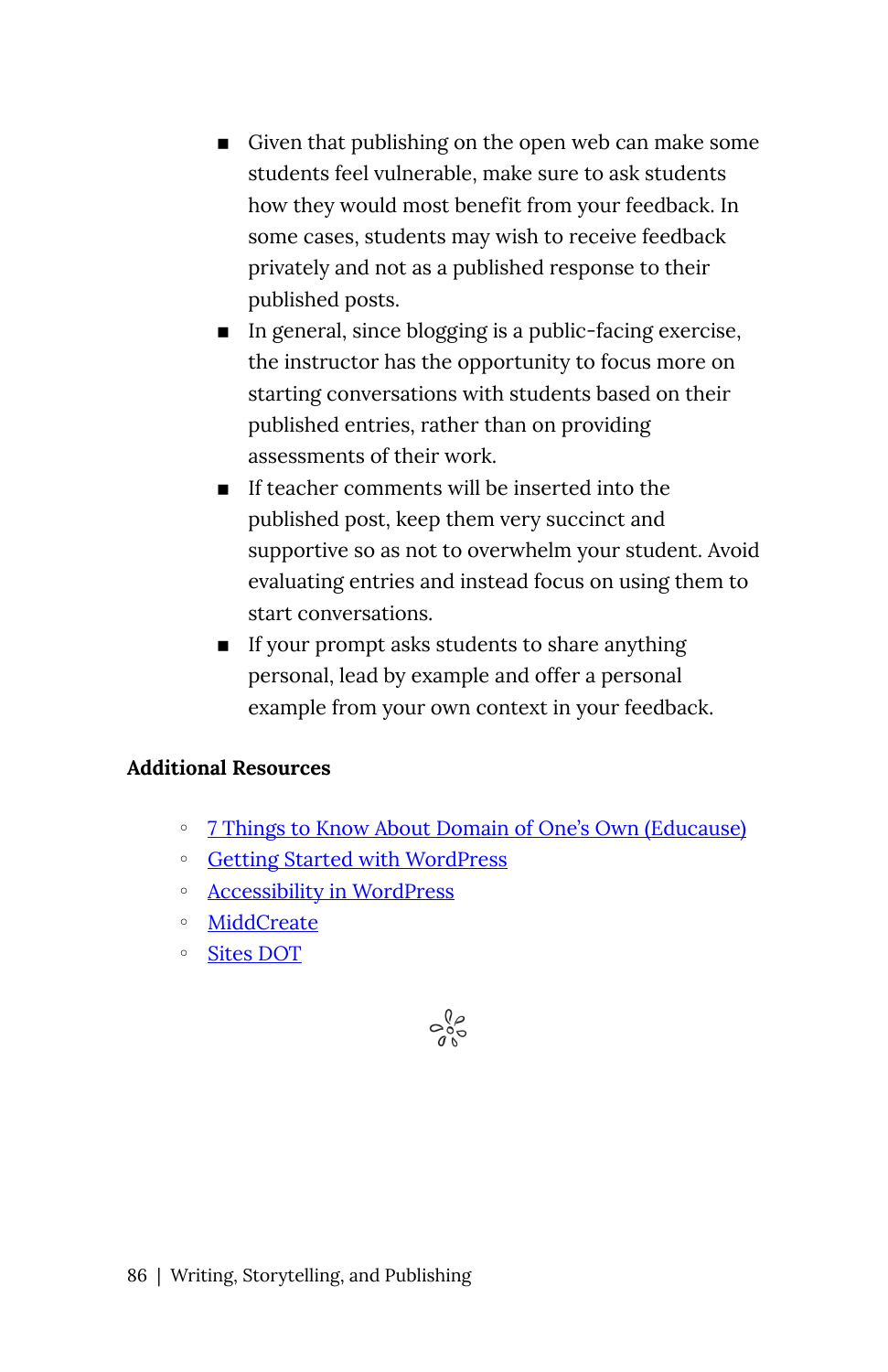

# <span id="page-94-0"></span>**Class Collaborative Textbook**

Class collaborative textbooks are usually open [educational resources](https://creativecommons.org/about/program-areas/education-oer/) (OER) that involve students researching, writing, and editing to produce online textbooks. Collaborative textbooks can promote inquiry based learning, creativity, and collaboration. Students have the chance to synthesize ideas, communicate their learning, and connect their classroom experiences to a wider public audience. As an OER, a collaborative textbook can also promote equitable learning by eliminating textbooks expenses.

## **Prep Ahead**

Because a collaborative textbook is a large undertaking, it's helpful to identify your learning goals and your publishing tool before the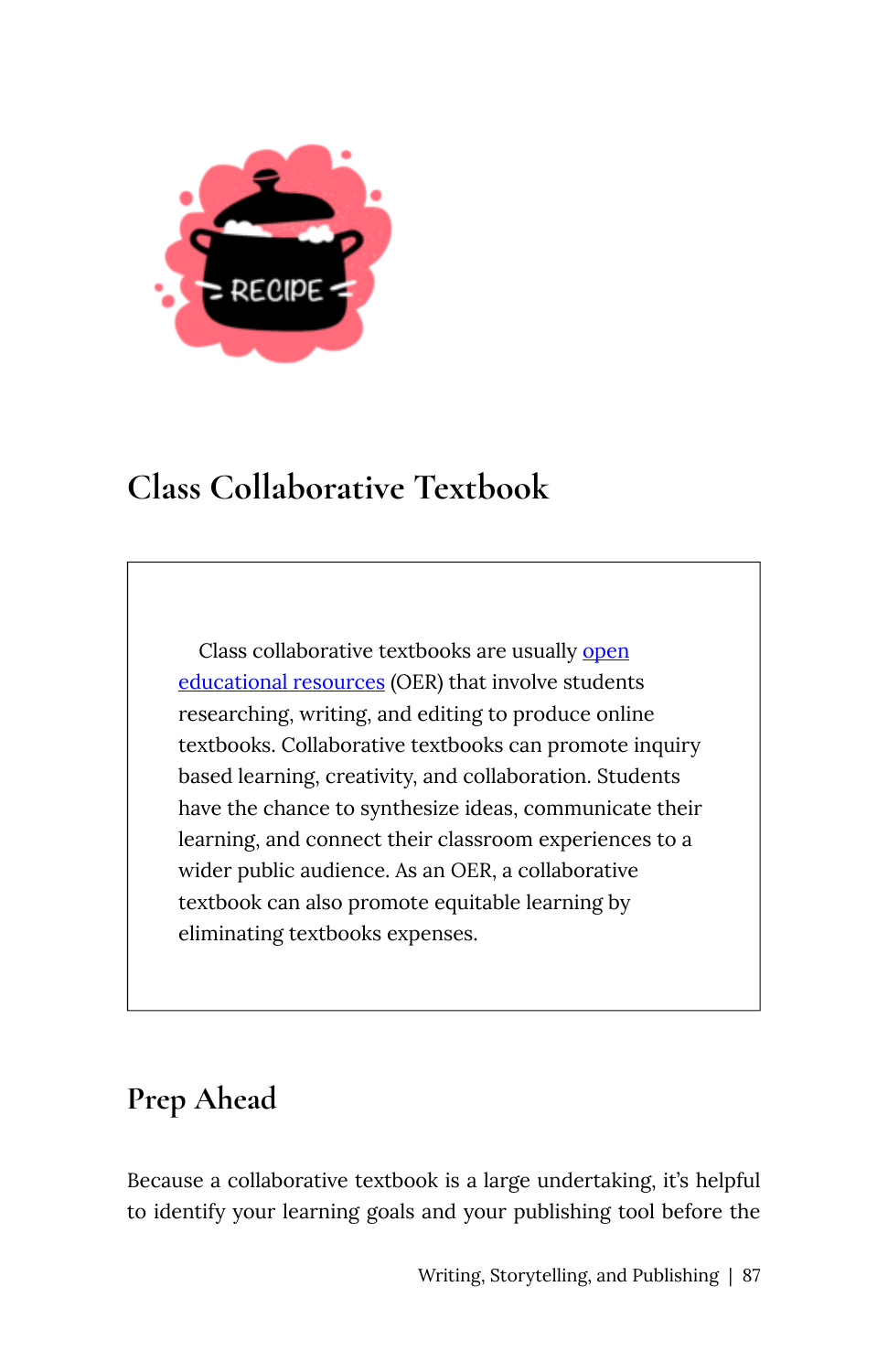class begins. If you or your students will require technical assistance, you should identify the people or resources that you will need early on. Build in time during class for technical trainings and have a plan for how students will seek technical support. Additionally, not every student will necessarily have a laptop, so you should ensure that all students can equitably participate in the textbook. You might consider reserving lab space or helping students access shared computers on campus. Since textbooks are typically public facing projects, you also need to consider the importance of [student privacy](https://press.rebus.community/makingopentextbookswithstudents/chapter/privacy-anonymity/) and [licensing](https://press.rebus.community/makingopentextbookswithstudents/chapter/licensing/) and involve students in these decisions.

### **Ingredients**

- Learning goal(s)
- Prompts/expectations for students
- Preferred publishing tool
- A workflow or project management strategy
- Assessment and/or feedback strategy

### **Step by Step Instructions**

- 1. **Identify your learning goals.** Do you want students to create a collaborative textbook in order to:
	- Synthesize ideas and communicate their learning?
	- Develop comprehension of the course content?
	- Connect their learning to a wider, more public audience?
	- Work collaboratively to set goals, deadlines, and roles?
	- Practice playing multiple different roles (researcher,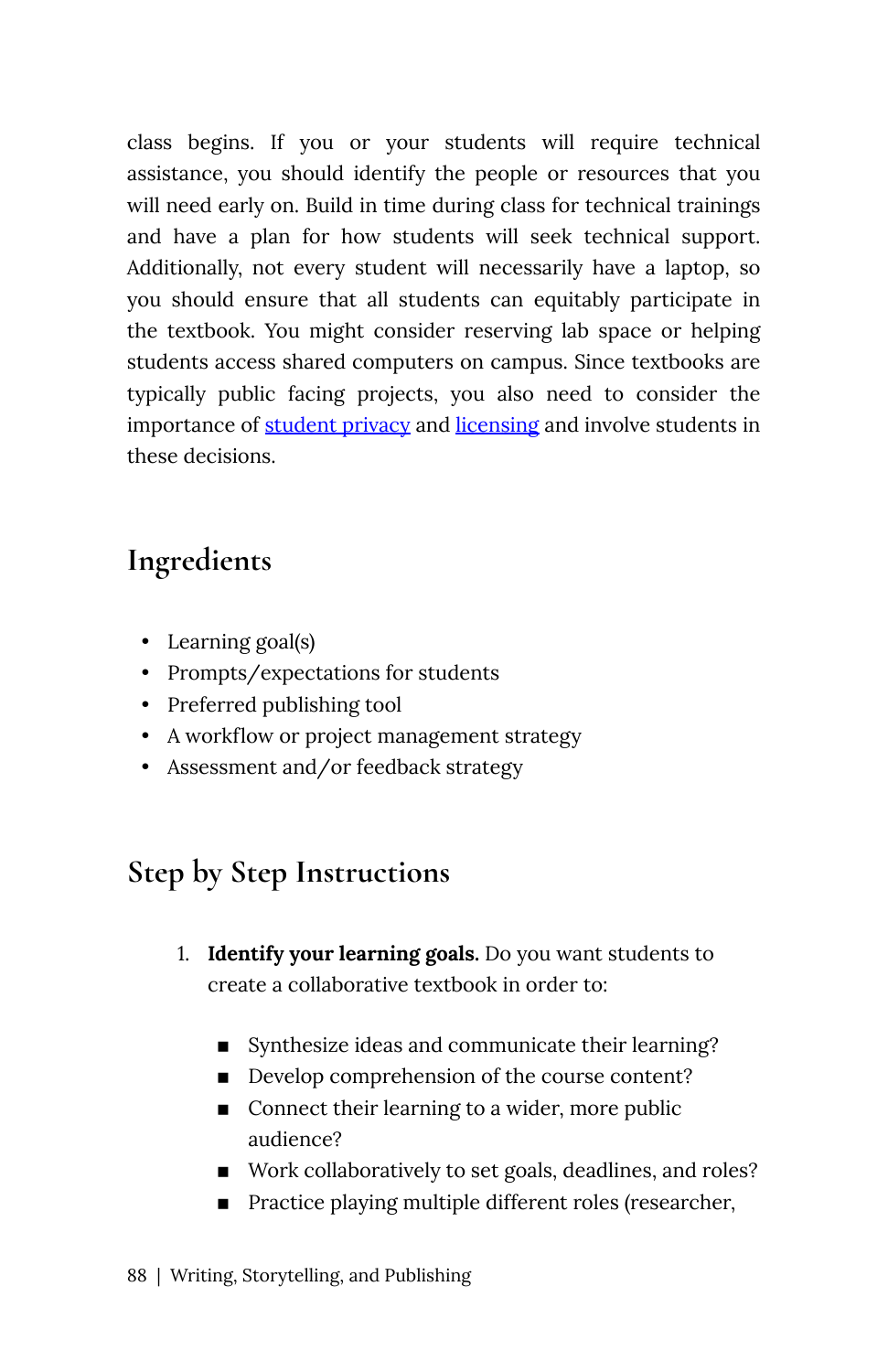writer, editor, etc.)?

- Provide forward looking feedback to peers and incorporate feedback into revisions?
- Integrate media from various sources?
- Gain proficiency with publishing platforms?

#### 2. **Create a prompt/instructions for the textbook.**

You might ask students to create a textbook either for future students of the course or for a generalist audience. Students might consider how to explain difficult course concepts to a reader unfamiliar with the content. They could identify gaps in the course content or highlight underrepresented stories, people, or ideas. You could also ask students to provide context and framing for primary materials and create their own edited collection. Students should have a clear sense of what they're contributing to the textbook. Are they writing a whole chapter or just parts of one? Are they writing an introduction or conclusion? Be sure to provide clear guidelines about multimedia and how you expect students to integrate text, images, and videos. Below are two sample assignments to help you formulate your own prompts:

- **Example 2** Create an Open Textbook
- **Expand an Open Textbook**

#### 3. **Choose a publishing tool.**

Pressbooks and Scalar are two of the most popular tools for creating textbooks. Both are free to Middlebury users. Pressbooks provides more of a traditional, linear textbook format. Scalar allows for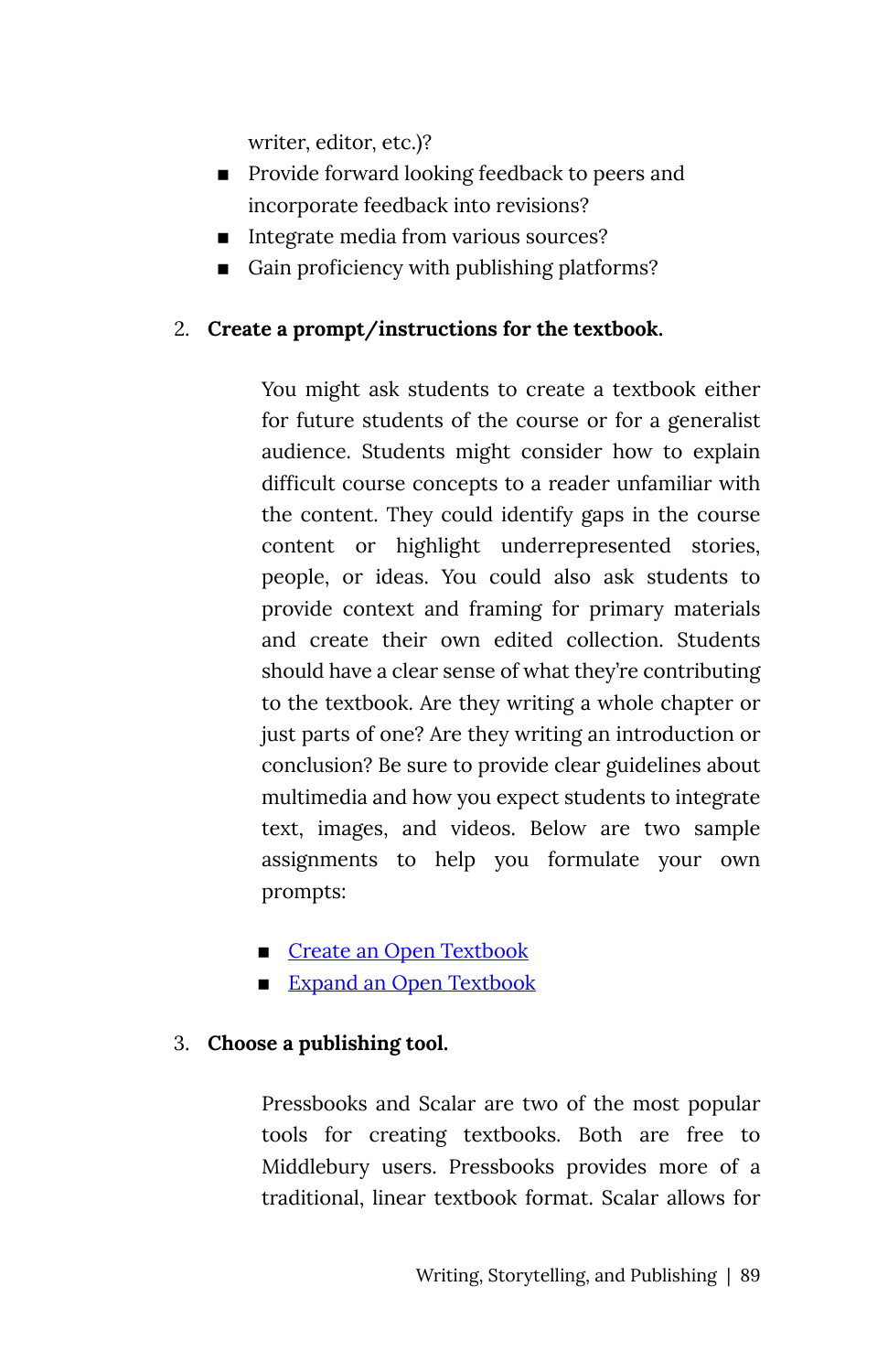more non-linear connections between topics, but does have a higher learning curve. You can see examples of what each tool can do in the next section.

- **[PressBooks](https://pressbooks.middcreate.net/)**
- [Scalar](https://scalar.me/anvc/scalar/features/)

#### 4. **Develop a workflow for students.**

It can be helpful to break up the process of creating a textbook into smaller chunks with individual deadlines. You might have phases for researching, drafting, editing, and revising. It can be useful to track the different phases so all participants know who is doing what and when. A basic spreadsheet or Google doc might work. You can also consider tools specifically designed for project management such as [Trello](https://trello.com/) or [Asana.](https://asana.com/)

#### 5. **Give feedback / assess.**

Because collaborative textbooks have a lot of moving parts, you'll need to make sure to clearly define what elements students are responsible for and what you'll be assessing. You might provide guidelines around what content students should cover and how they should present the content, both in terms of style and use of multimedia. Students should also have the opportunity to receive formative feedback throughout the process, so you might scaffold the assignment to include low stakes activities and peer review. You might also consider involving your students in the assessment process by asking them to decide what features of the textbook are important. Together you can design an assessment rubric.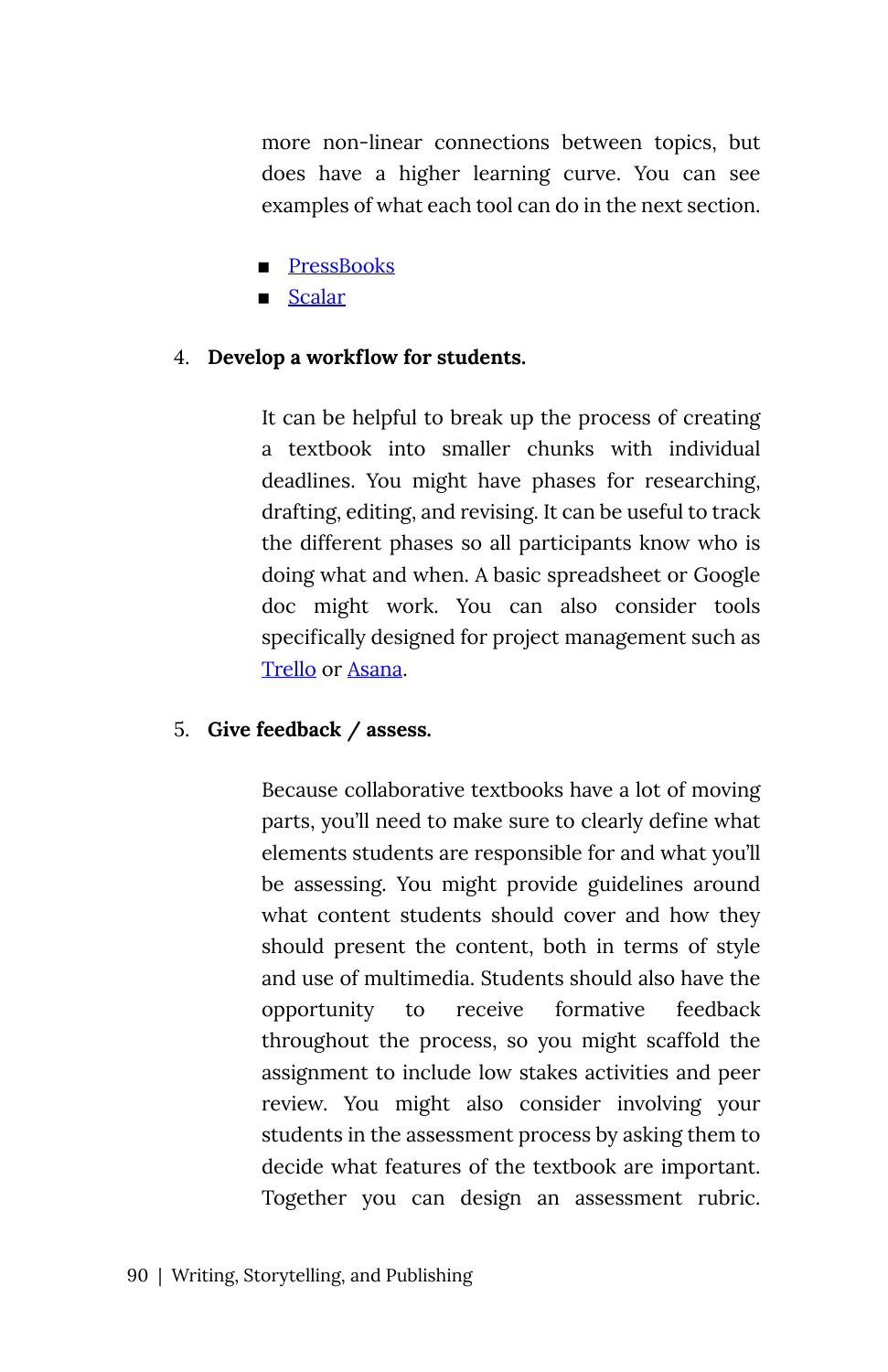Looking at examples of collaborative textbooks you would like to emulate can be beneficial. It can also be helpful to assess the process of creating a textbook as well as the final product. Asking students to reflect on the process can provide insight into how their teams functioned and demonstrate the importance of process in relation to product.

#### **EXAMPLES**

[Social Class and the Environment](http://writingexperience.middcreate.net/social-class-and-the-environment/index) from Hector Vila, Associate Professor of Writing and Rhetoric at Middlebury College. This example uses Scalar.

[The Open Anthology of Earlier American Literature](https://openamlit.pressbooks.com/)  from Robin DeRosa, Director of the Open Learning and Teaching Collaborative at Plymouth State University. This example uses PressBooks.

#### **Additional Resources**

- [A Guide to Making Open Textbooks with Students](https://press.rebus.community/makingopentextbookswithstudents/)
- [My Open Textbook: Pedagogy and Practice](http://robinderosa.net/uncategorized/my-open-textbook-pedagogy-and-practice/)

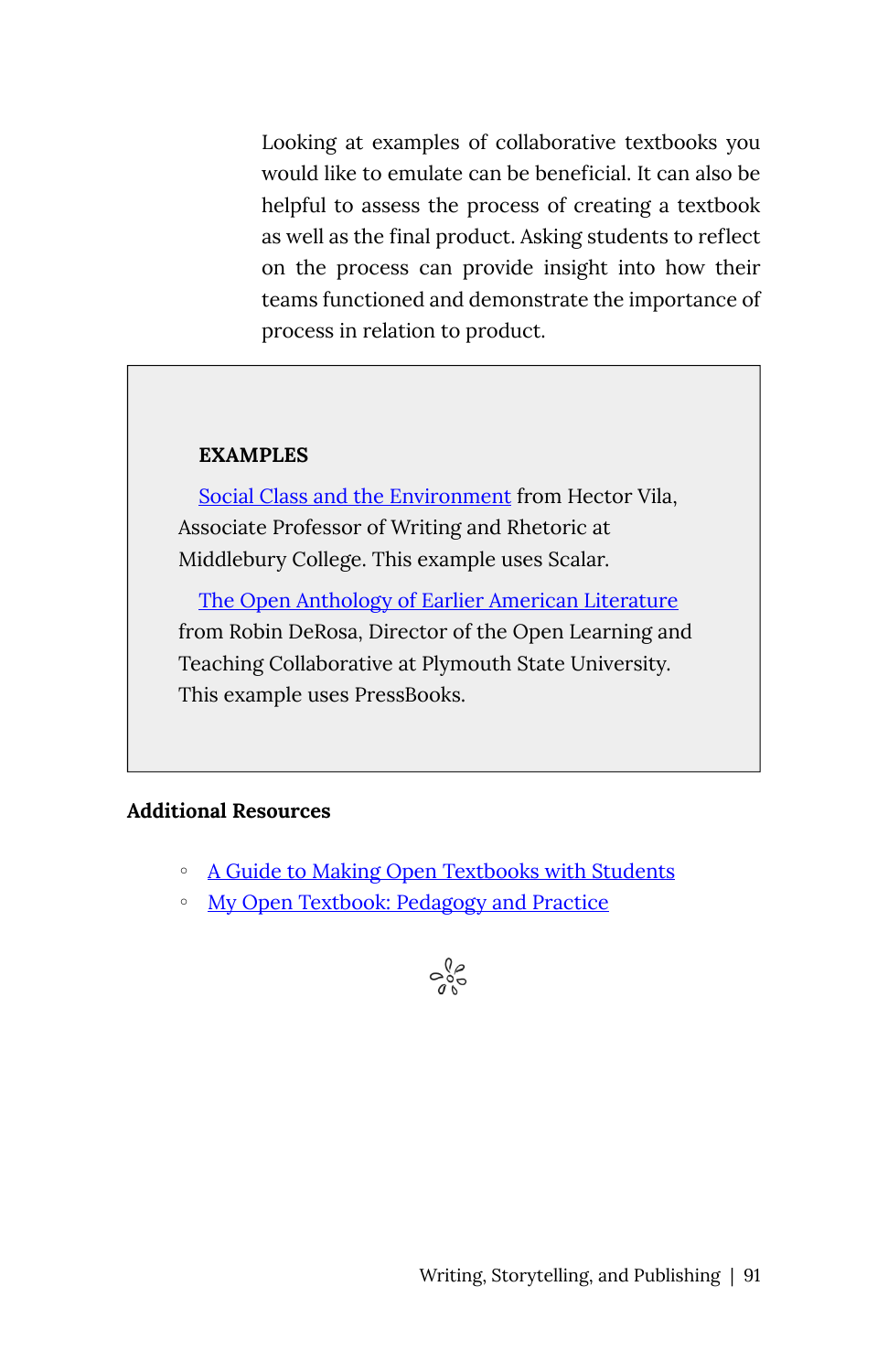

# <span id="page-99-0"></span>**Podcasting**

Podcasting is a great way to strengthen a student writers' voice and encourage them to connect to new audiences in a conversational tone. It also provides a means to consider how ideas and concepts should be organized to tell a story to listeners, as well as how reorganizing can shape or manipulate a message.

The term podcasting is often used to refer to any sort of audio-only delivery of content; however, podcasting refers to a sequence of audio programs either for a limited series or delivered at a set frequency (weekly, biweekly, etc.) For most classes, creating a series of audio files is only possible if the entire class contributes work throughout the semester (see the Student Panel Podcast example from Daniel Chatham's class below). Using the term podcasting to describe any audio project, however, allows students to mine through a vast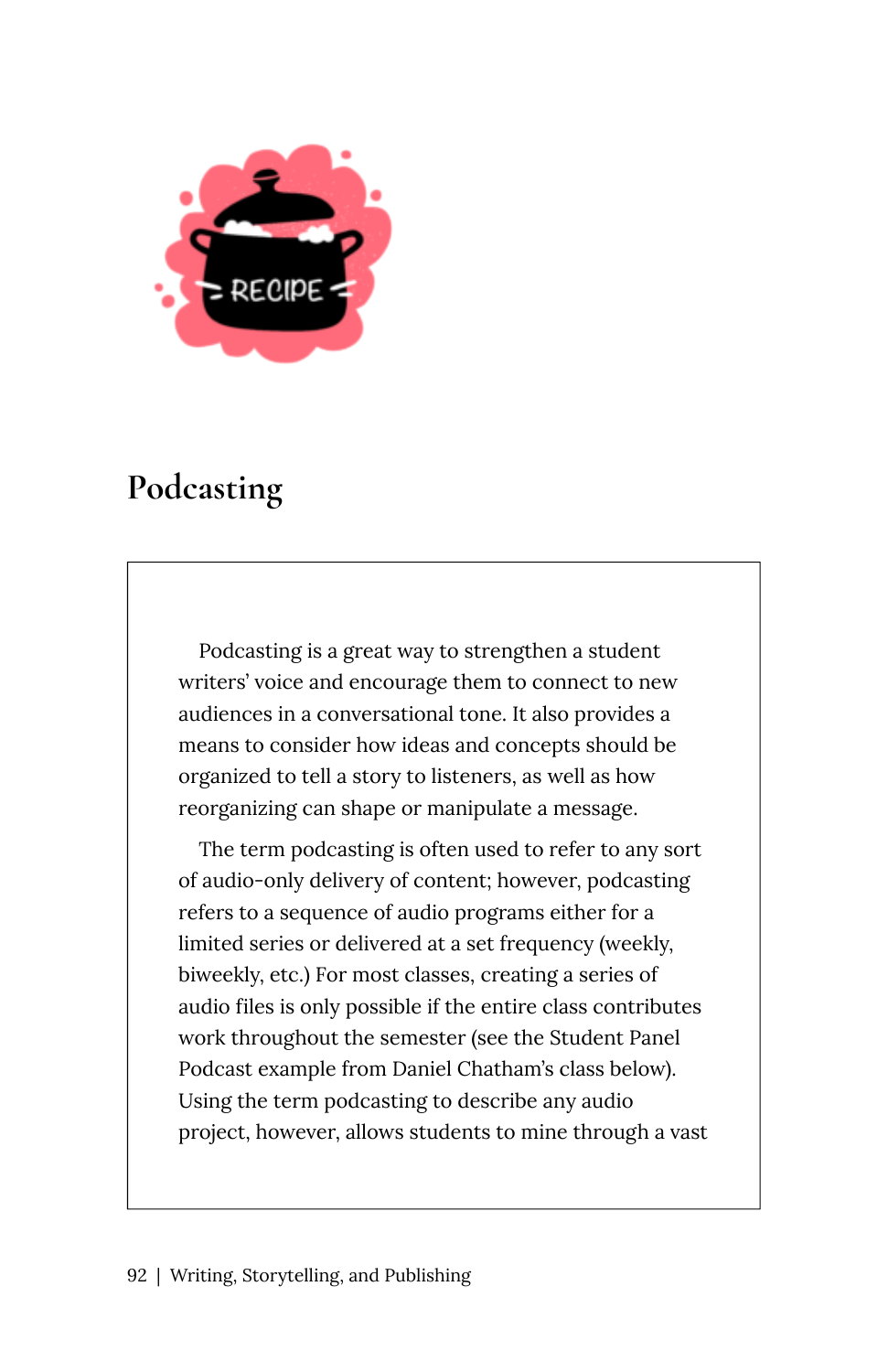treasure trove of examples from which they might model their work.

For the purposes of this recipe, we could envision faculty and students creating podcasts for the following purposes:

| Opti<br>on     | Purpose                                                   | Creator                   | Audience                                                      |
|----------------|-----------------------------------------------------------|---------------------------|---------------------------------------------------------------|
|                | Course content<br>lecture                                 | faculty                   | students                                                      |
| $\overline{2}$ | Podcast project for<br>summative<br>assessment            | students                  | defined<br>by professor<br>to fit<br>purpose of<br>assignment |
| 3              | Replacement for<br>text - audio feedback<br>on coursework | faculty or<br>students    | students                                                      |
| 4              | Primary course<br>content                                 | expert(s)<br>in the field | students                                                      |

You'll notice that a key part of podcasting or audio delivery of any type is the target audience. Changing the target audience can drastically change the focus of the podcast content, requiring students to adjust their work as they consider the preexisting knowledge base of their audience.

For the purposes of this recipe, we will focus on option #2 above: a podcast project for summative assessment.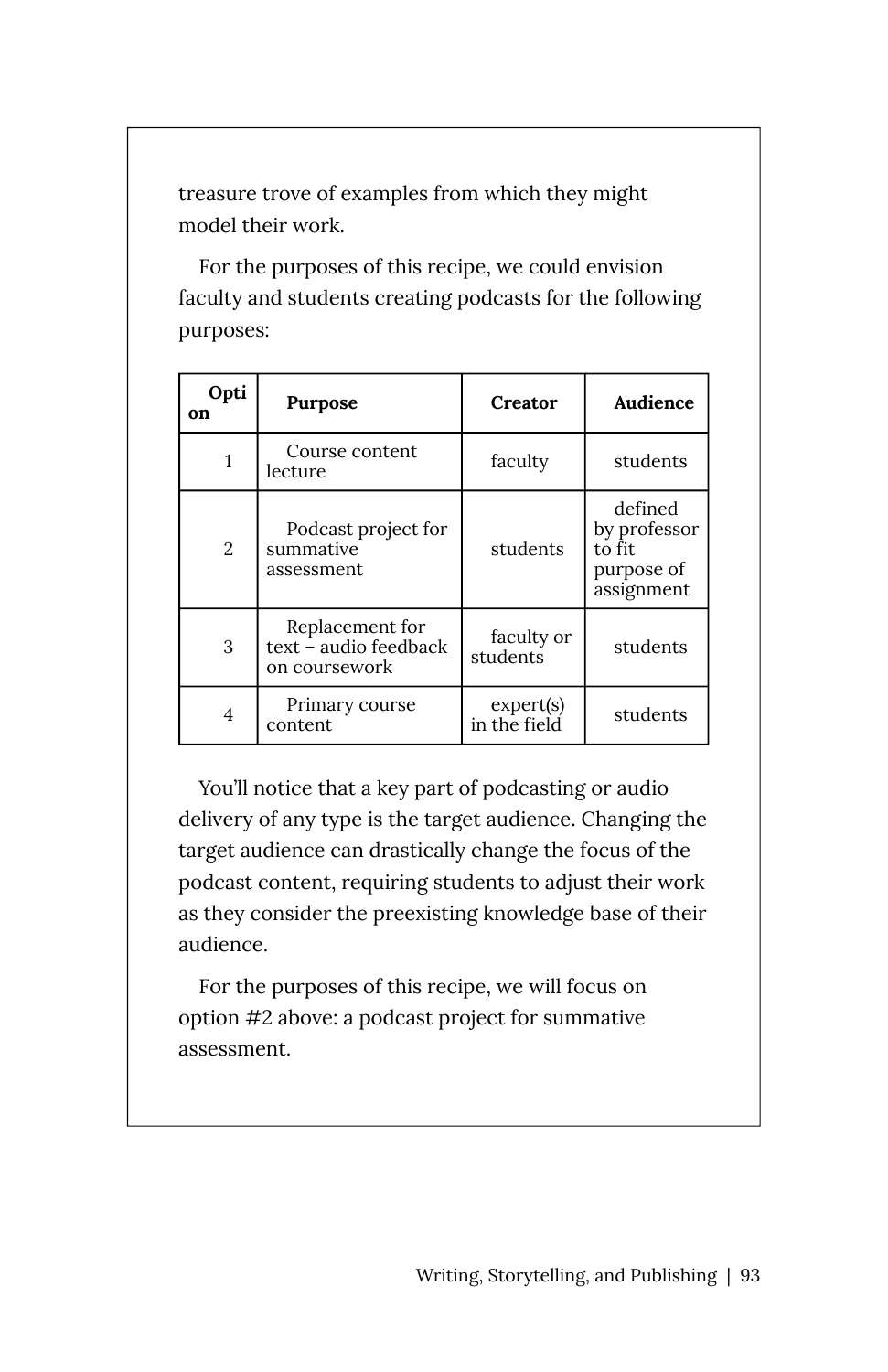# **Prep Ahead**

Determine the genre of the podcast that you'd like students to create. Sharing some examples of the types of podcasts that reflect the type of work that you'd like them to do can be really helpful. Some common podcast genres are listed below. It can also be helpful to consider how long you would like the podcast to be, and the amount of time that it will take for students to plan, create, and finalize their work. This [Podcasting Curriculum Guide from NPR](https://www.npr.org/2018/11/15/662116901/teaching-podcasting-a-curriculum-guide-for-educators) gives a great overview of the number of steps involved in creating this sort of project.

Here are a few sample podcast genres:

- Educational
- Interview
- Discussion/conversational
- Monologue
- Nonfiction narrative storytelling
- Fiction narrative storytelling
- Investigative
- Theatrical

### **Ingredients**

- Explanation of the purpose of the assignment
- Learning goal(s)
- Expectations for students for both content and production
- Software and hardware tools
- Assessment and/or feedback strategy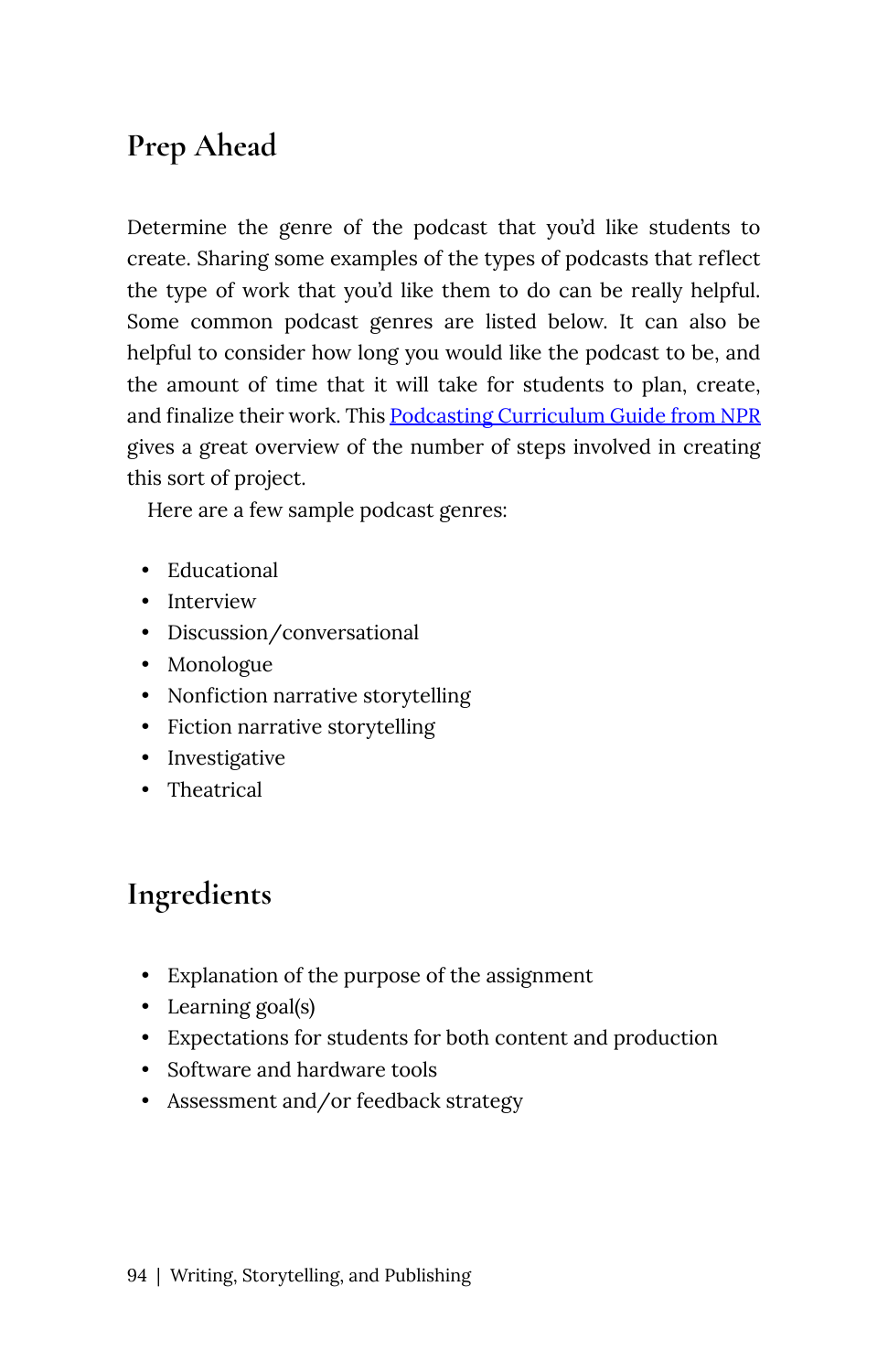### **Step by Step Instructions**

- 1. **Identify your learning goal** Outline and explain the learning that you will be assessing through your review of the student podcasts. Ensure that you are comfortable with the evidence that you will be looking for to determine that the learning goal(s) have been met. Often the exercise of creating a rubric for the assignment will help to clarify these points while also offering guidance to your students.
- 2. **Create your assignment description** Using your learning goal(s) as a guide, write the description of your assignment. This should include the process that you expect students to follow as well as benchmarks for when different components should be completed in order to ensure that students will meet your deadline. In multi-step projects it is helpful to map out the process with a suggested timeline as a scaffold that students can measure their progress against. (It's also a great way to try to avoid procrastination.) You may even choose to integrate draft submissions and feedback cycles (with yourself and/or among students) into your timeline.
- 3. **Choose a tool** This will depend on the type of project you are assigning and the expertise level of your students. It is often a good idea to give students several different options for tools so they can make a selection based on their comfort and knowledge level. As an example, offering both Audacity and Adobe Audition as options allows students to choose between a low-barrier-to-entry option (Audacity) and a more robust and advanced audio editing tool (Audition – available for download with your Middlebury credentials). In addition, providing students with resources for borrowing recording equipment is often a great idea as it can help ensure better audio quality. At Middlebury College, [the library](https://www.middlebury.edu/library/services/borrowing) is a great resource for hardware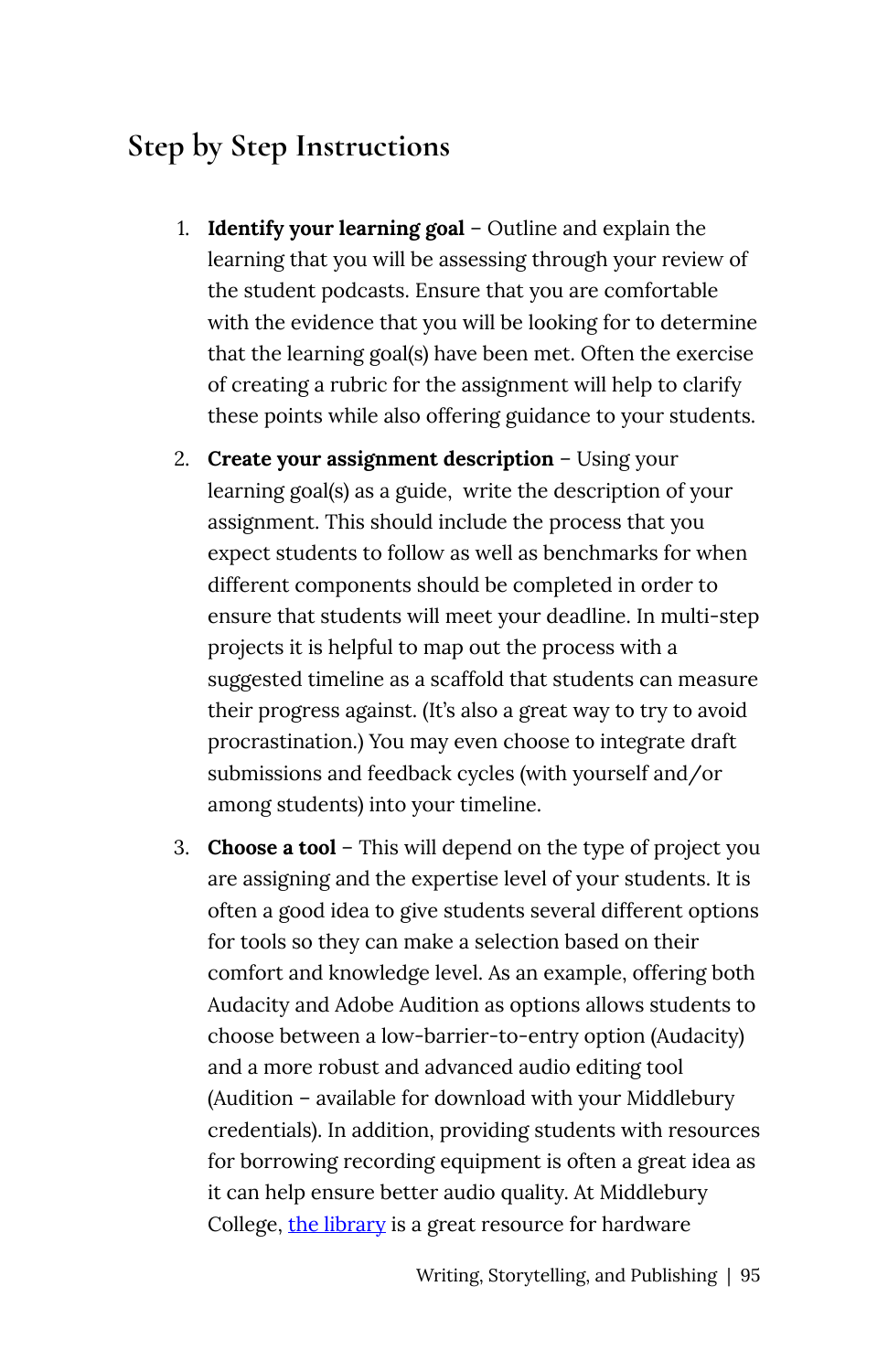borrowing. At Middlebury Institute, [Media Services](https://www.middlebury.edu/institute/offices-services/media-services) offers equipment loans, and DLINQ's [Digital Learning Commons](https://dlinq.middcreate.net/labs/) offers podcasting booths and tools, along with student intern assistance.

- 4. **Give feedback/assess** With podcasting projects, it is often a good idea to ask students to submit a project proposal prior to the start of their work. This helps ensure that their ideas will meet the objectives of the assignment. Podcasts allow a lot of room for flexibility, so it is a good idea to make sure that both you and your students are on the same page before a lot of work gets done. Sometimes incorporating a storyboarding step into the project proposal can give you the amount of detail necessary to determine if the project has the right focus and is scoped appropriately. This step will also help you when it comes time for the final assessment as you can refer back to your notes and the students' plan to see how well the finished product meets the established learning goals.
- 5. **Determine the software that is available to students.** A few common options:
	- [Audacity](https://mediawiki.middlebury.edu/LIS/Audacity) a free, open-source, cross-platform compatible audio editing desktop application
	- [Zoom](https://support.zoom.us/hc/en-us/articles/201362473-Local-Recording?mobile_site=true#h_96380e17-816d-4eda-a4b9-740d1498eac6) can be used to record audio conversations in multiple audio files
	- $\blacksquare$  [Panopto](https://mediawiki.middlebury.edu/LIS/Panopto) can be used to share audio files
	- [Adobe Audition](https://www.adobe.com/products/audition.html) a professional audio editing tool. Lots of functionality, but also more complex to use. Available for download with your Middlebury credentials.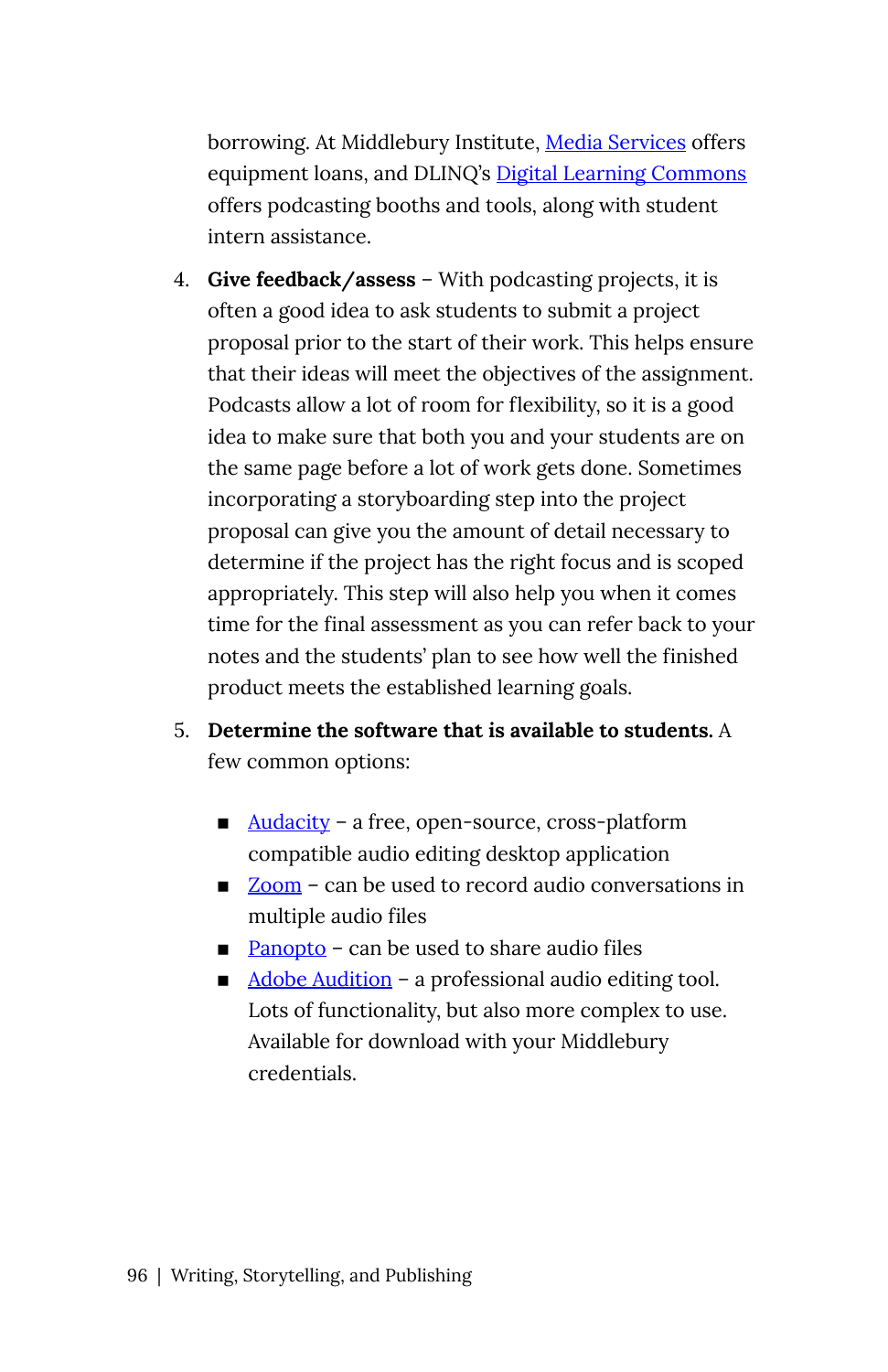#### **EXAMPLES**

[Student podcast panel discussion along with Canvas](https://tlkb.middcreate.net/thing/student-podcast-panel-discussion-along-with-canvas-forum-for-class-reactions/)  [forum for class reactions](https://tlkb.middcreate.net/thing/student-podcast-panel-discussion-along-with-canvas-forum-for-class-reactions/) – from the Middlebury Teaching and Learning Knowledge Base

[Recording Video or Audio Feedback \(Instead of](https://tlkb.middcreate.net/thing/recording-video-or-audio-feedback-instead-of-written/) [Written\)](https://tlkb.middcreate.net/thing/recording-video-or-audio-feedback-instead-of-written/) – from the Middlebury Teaching and Learning Knowledge Base

#### **Additional Resources**

- [Teaching Podcasting: A Curriculum Guide for Educators from](https://www.npr.org/2018/11/15/662116901/teaching-podcasting-a-curriculum-guide-for-educators) [NPR](https://www.npr.org/2018/11/15/662116901/teaching-podcasting-a-curriculum-guide-for-educators)
- [Equipment Borrowing at Middlebury College](https://www.middlebury.edu/library/services/borrowing/equipment-borrowing)
- [Equipment Borrowing at Middlebury Institute](https://www.middlebury.edu/institute/offices-services/media-services)
- [Podcasting Booths at Middlebury Institute's Digital Learning](https://dlinq.middcreate.net/labs/) **[Commons](https://dlinq.middcreate.net/labs/)**
- [Want to start a podcast? Read this first](https://training.npr.org/2018/06/19/so-you-want-to-start-a-podcast-read-this-first/) from NPR training / sources
- [Create your own podcast tutorials from Adobe](https://helpx.adobe.com/audition/how-to/create-podcast.html?playlist=/ccx/v1/collection/product/audition/segment/designer/explevel/beginner/applaunch/basictraining/collection.ccx.js?ref=helpx.adobe.com)
- [Project Audio: Teaching Students How to Produce Their Own](https://www.nytimes.com/2018/04/19/learning/lesson-plans/project-audio-teaching-students-how-to-produce-their-own-podcasts.html) [Podcasts](https://www.nytimes.com/2018/04/19/learning/lesson-plans/project-audio-teaching-students-how-to-produce-their-own-podcasts.html) from the New York Times

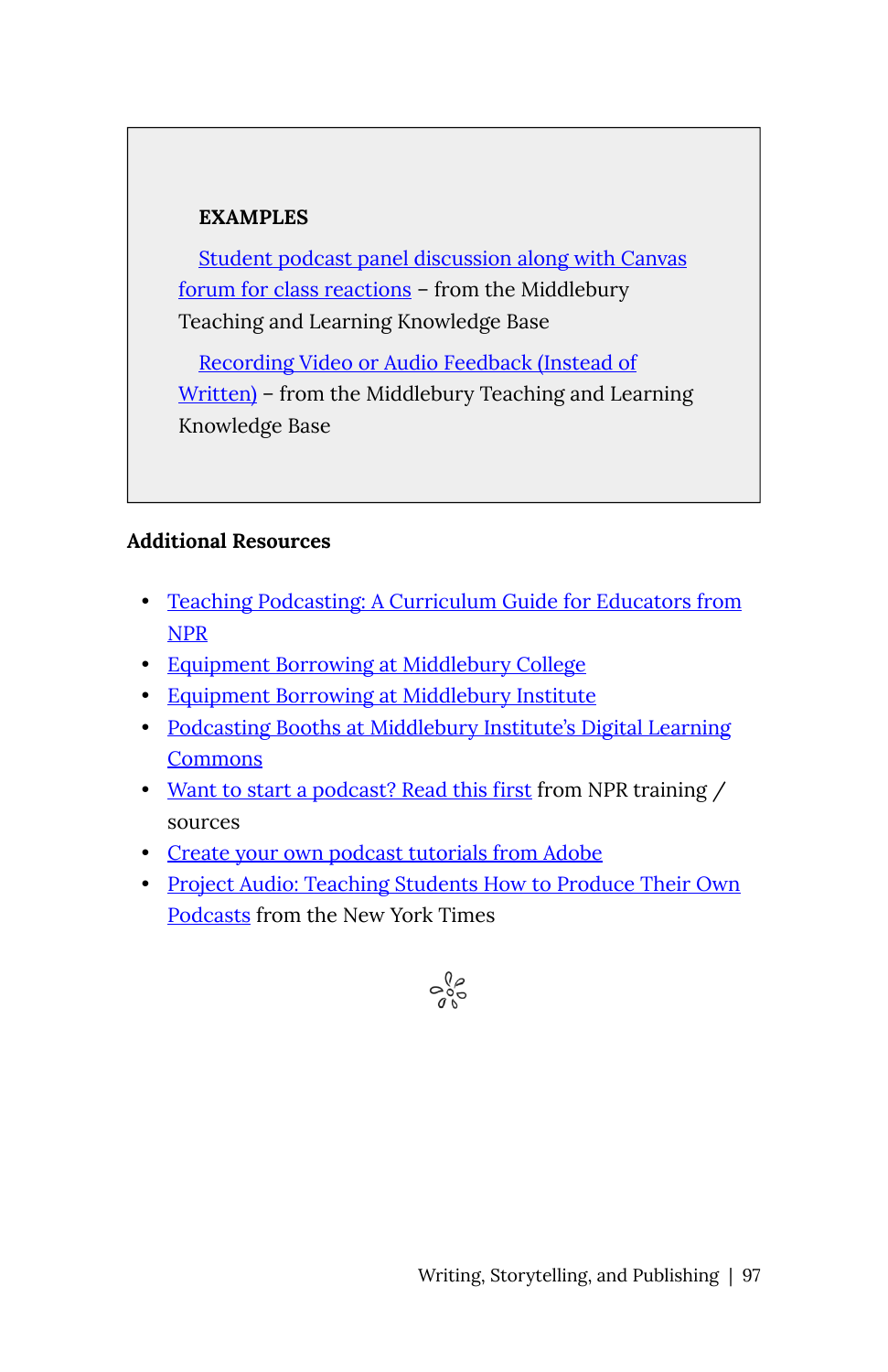

# <span id="page-105-0"></span>**Digital Storytelling**

Storytelling is a powerful age-old form of communicating knowledge and culture in a captivating, memorable, and creative form. It facilitates connections between people and ideas, as well as connections between the past, present, and future. Storytelling can also help facilitate understanding of complex ideas, and promote inclusion and diversity in the classroom.

In addition to text, digital storytelling makes use of contemporary technologies such as video, audio, and still images or illustrations to help communicate a story. It can be a compelling and powerful learning approach in any academic discipline or topic, whether the content is grounded in fiction or nonfiction. As Silvia Tolisano emphasizes in her post [Digital Storytelling: What it is](http://langwitches.org/blog/2015/08/18/digital-storytelling-what-it-is-and-what-it-is-not/)  [and what it is not](http://langwitches.org/blog/2015/08/18/digital-storytelling-what-it-is-and-what-it-is-not/): It "is not about creating media… it is about creating meaning."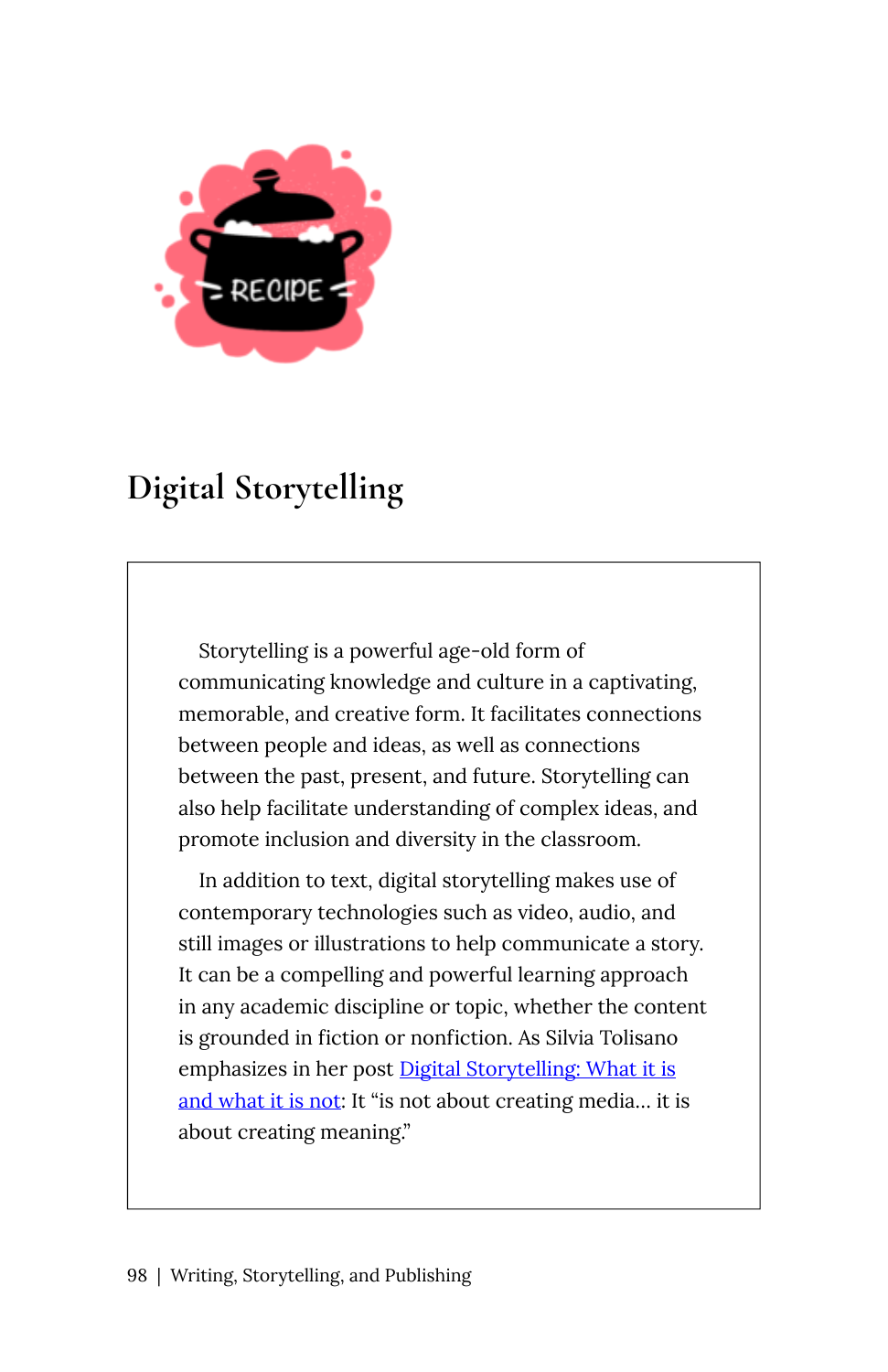Some of the skills that students can practice and develop through digital storytelling include communication, research, organization, information literacy, visual literacy, decision-making, critical thinking, discovering concept connections, vocabulary, presentation, mapping, publishing, and creative expression, along with content mastery, as they are essentially teaching content to others when they share their developed story.

### **Prep Ahead**

Determine what topic(s) students will be focused on, who their target audience will be, and what platform you plan to use for sharing and/or publishing. You will also want to determine whether the stories students create for class will be publicly shared, shared only with you, or shared with the class at large.

### **Ingredients**

- Learning goal(s)
- Topic guidelines
- Prompts/expectations
- A platform or choice of platforms that allow students to develop multimodal stories
- Assessment and/or feedback strategy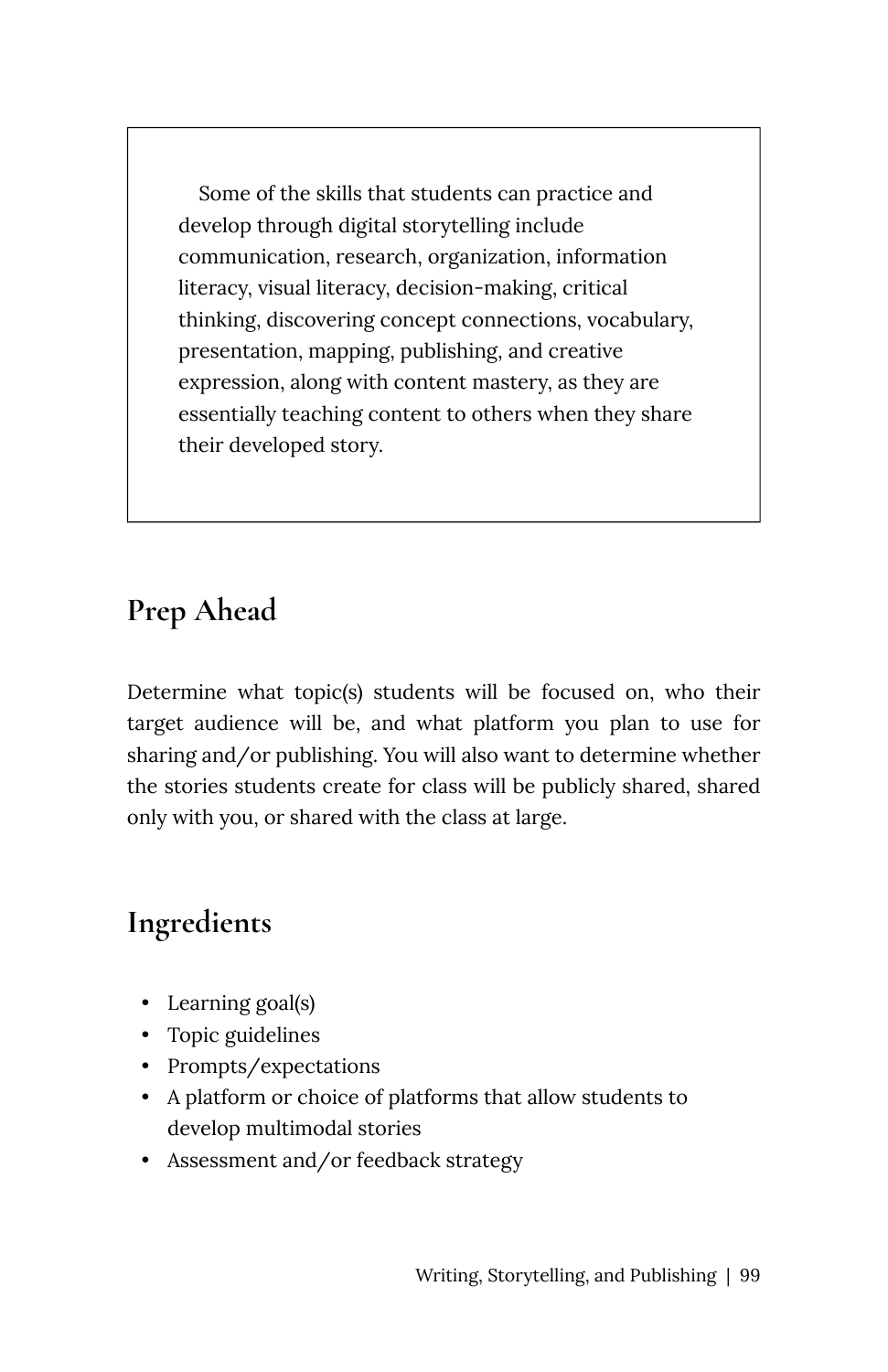## **Step by Step Instructions**

- 1. **Identify your learning goals.** Do you want students to develop and create digital stories in order to engage in:
	- $\Box$  Close/critical analysis (e.g., students choose a guiding question, research the topic, and develop a news story about a specific topic)
	- $\blacksquare$  Creative expression (e.g., students choose a modality or multiple modalities and design an artistic exploration or expression of a topic or theme or personal passion)
	- **•** Deepening understanding (e.g., students provide context and promote understanding through multimodal storytelling about a specific topic, theme, or question)
	- $\blacksquare$  Interaction (e.g., using storytelling as a means of fostering discussion among students around a learning topic, in which everyone's story focuses either on a different aspect of that topic, or on a personal expression about a topic)
- 2. **Provide students with topic guidelines**, or allow them to choose their own topic, theme, or guiding question for their stories
- 3. **Decide whether students will be allowed to work in pairs, small teams, only solo, or if it's up to them** whether they want to work solo or on a team.
- 4. **Provide students with prompts and expectations for their stories**, including guidelines about:
	- Story length
	- **Example 1** Story topic (e.g., assigned topic, limited choice, open choice)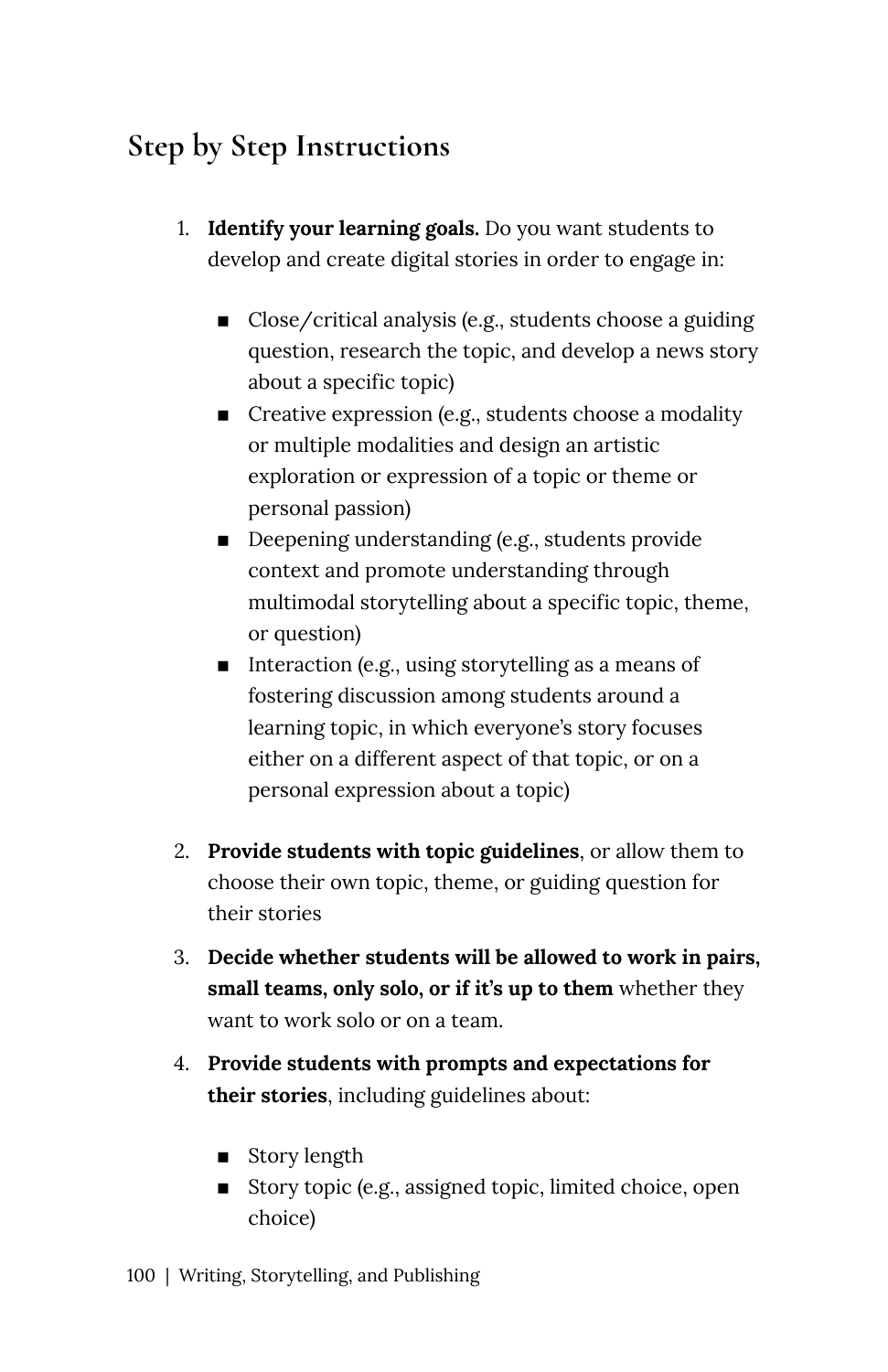- $\blacksquare$  Story focus (e.g., fiction or nonfiction or open choice)
- Story audience (e.g., academic, general public, other students, workers in a specific discipline, open to student's own choice, etc.)
- Story organization/structure (i.e., if you have expectations that stories follow a particular format, flow, or structure, or if it is open to the student to determine)
- Modality (e.g., use of video, text, still images, audio or voiceover, specific platforms, mixed modality, student choice of modality and/or platforms)
- Citations (how borrowed or adapted work included in the story should be cited)
- Sharing (e.g., public, private, semi-private, student choice, etc.)
- 5. **Have students develop a storyboard** that includes how each section of the story will be presented (e.g., via video, text, photos, drawings, etc). This [Start-to-Finish](https://multimedia.journalism.berkeley.edu/tutorials/start-to-finish-storyboarding/)  [Storyboarding](https://multimedia.journalism.berkeley.edu/tutorials/start-to-finish-storyboarding/) post from the Graduate School of Journalism at UC Berkeley is a nice resource centered on storyboarding for multimodal content. Students can:
	- hand draw a storyboard
	- use a spreadsheet or document table to create a storyboard
	- use a free digital tool like [Canva](https://www.canva.com/create/storyboards/) to create a storyboard, or
	- use a range of Adobe tools, available for free for Middlebury students and faculty
- 6. **Choose a platform or platforms for students to develop and share their stories**, or allow them to choose their own. Keep in mind that if you're introducing a new technology, students will need some time to learn and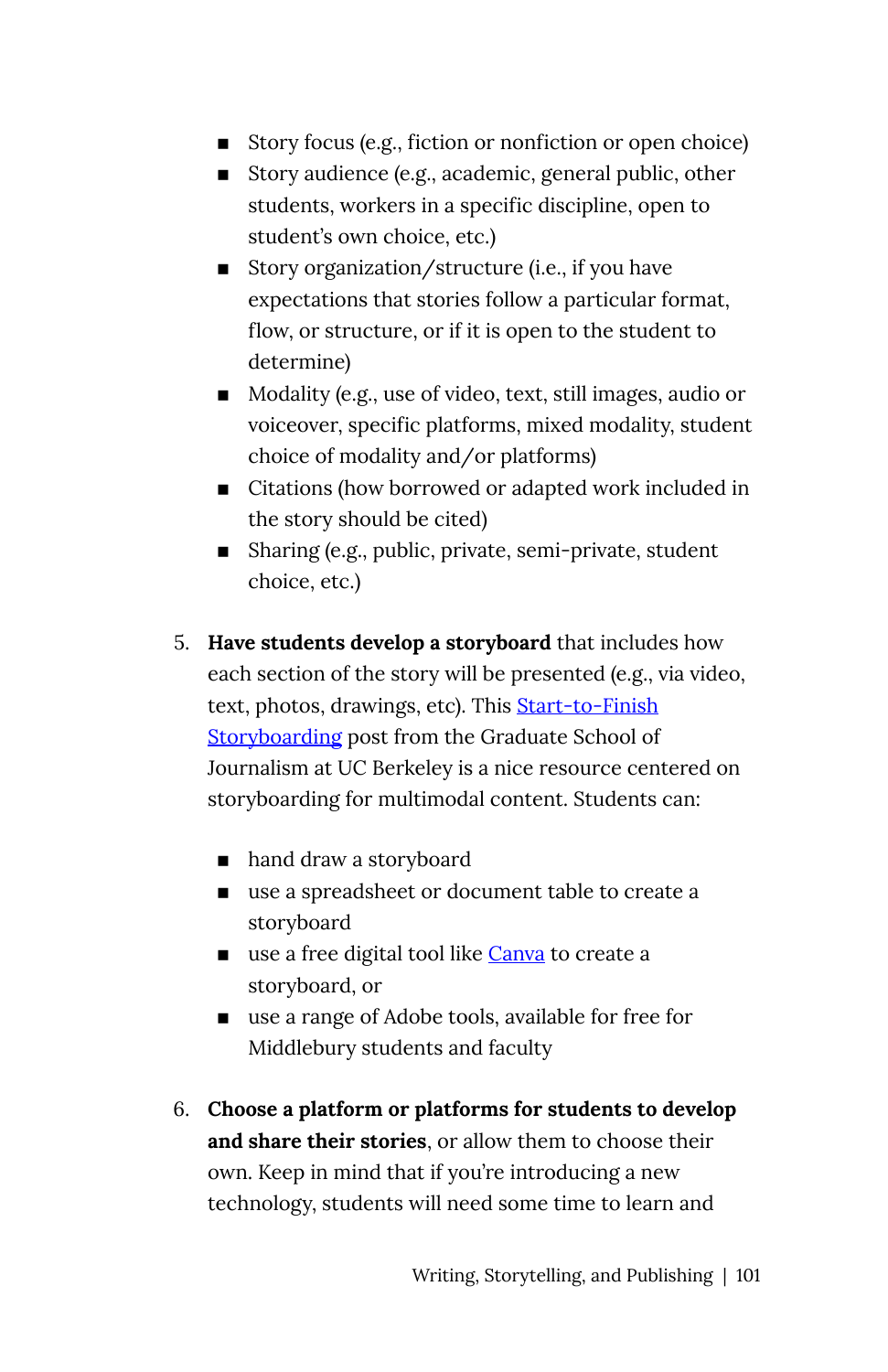practice with that tech before embarking on a big project using it. If possible, try to choose a platform that you know your students are already familiar with, or build in some time to the project timeline to allow them to get familiar with the platform in addition to building out their story, as well as providing some guided learning and example projects that make use of the tool. Some options available for free to Middlebury students and faculty include:

- StoryMaps
- [WordPress](https://wordpress.org/) (generate a site using [Middcreate\)](https://middcreate.net/)
- [Scalar](https://scalar.me/anvc/scalar/features/) (generate a site using [Middcreate\)](https://middcreate.net/)
- **Pressbooks**
- [Panopto](https://midd.hosted.panopto.com/) (video recording and streaming)
- [Adobe Creative Cloud](https://servicecatalog.middlebury.edu/services/adobe-creative-cloud) (range of tools for creating multimodal content)
- 7. **Provide students with assessment criteria and rubrics**  for their digital storytelling project. Social annotation, peer review, and self-reflection can all be powerful strategies for assessment and feedback in digital storytelling.

#### **EXAMPLE**

Intermediate Arabic

Prof. Kerstin Wilsch, Middlebury's Jordan School Abroad

Guiding question: What are the reasons people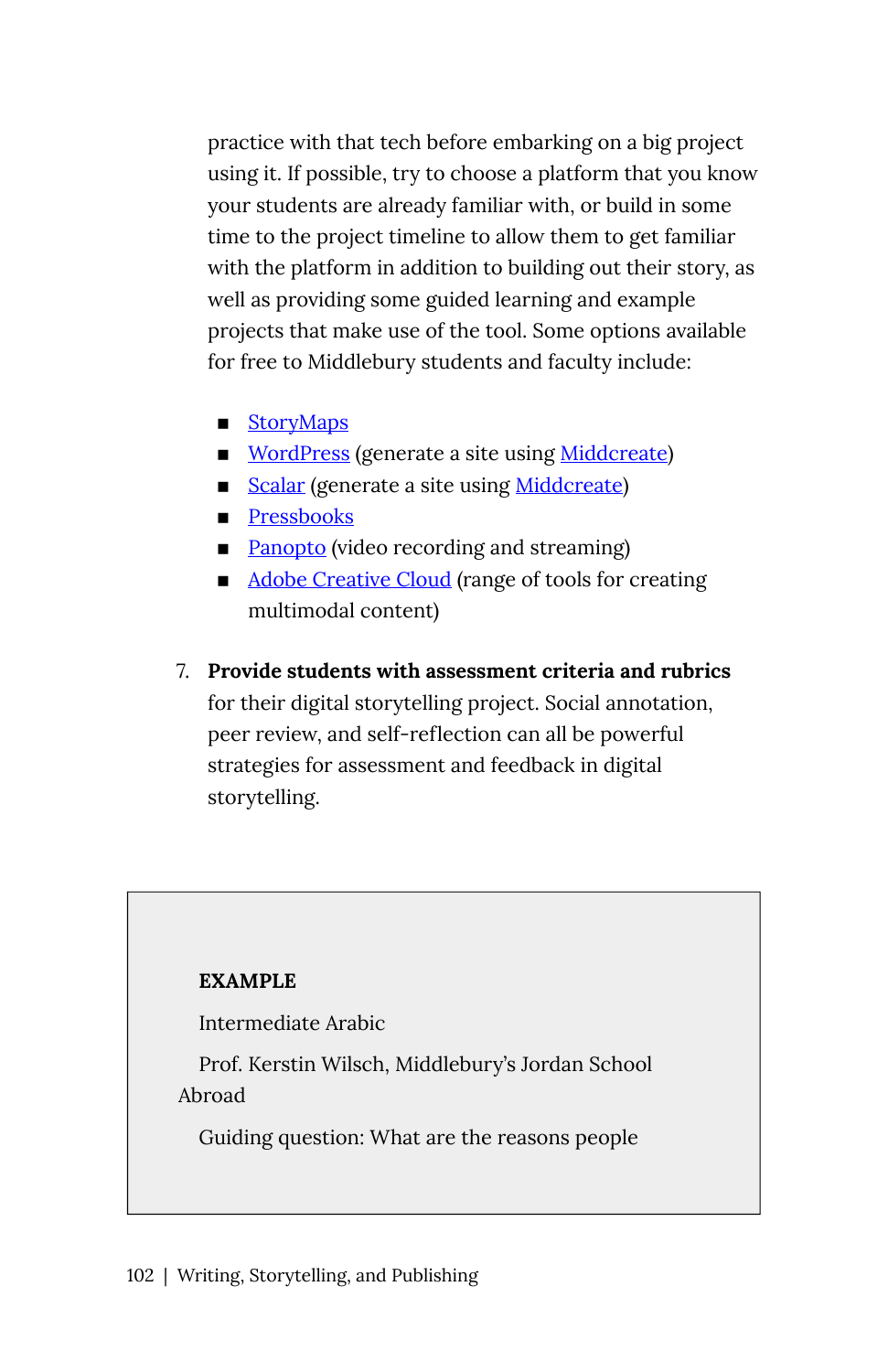choose to leave their country for an extended period of time, and what challenges do they face in leaving?

#### ASSIGNMENT

Students will have the opportunity to apply what they learn during the semester in a storytelling project using StoryMaps. They will be sharing their content using Arabic. Students will develop a persona focused on someone who has decided to migrate / leave their country for a period of time. Students will create the reasons for this decision to leave (from deliberately choosing to study or work in another country, to being forced to migrate for economic or security reasons, everything is possible). The instructor will provide miniassignments throughout the semester, through which students will add content about their persona and their migration experiences to their StoryMaps. Students will begin by crafting a letter to a fictional friend in the persona's voice, explaining why they are leaving and what challenges they expect to face.

#### **Additional Resources**

- [What Is Digital Storytelling,](https://digitalstorytelling.coe.uh.edu/page.cfm?id=27&cid=27&sublinkid=29) by Bulent Dogan, Ed.D., College of Education, University of Houston
- [Digital Storytelling: What it is and what it is not,](http://langwitches.org/blog/2015/08/18/digital-storytelling-what-it-is-and-what-it-is-not/) by Silvia Tolisano
- [12 Ideas for Amplified Forms of Digital Storytelling](http://langwitches.org/blog/2019/07/07/12-ideas-for-amplified-forms-of-digital-storytelling/), by Silvia Tolisano
- [The Power of Storytelling](https://www.health.org.uk/newsletter-feature/power-of-storytelling), from The Health Foundation, UK
- [List of resources that house free stock images, illustrations,](https://docs.google.com/document/d/1SRS-a4RjnK2tlTtBbmatWvpEkjeQWP_gZHQe_-H1AkM/edit) [audio, and videos](https://docs.google.com/document/d/1SRS-a4RjnK2tlTtBbmatWvpEkjeQWP_gZHQe_-H1AkM/edit)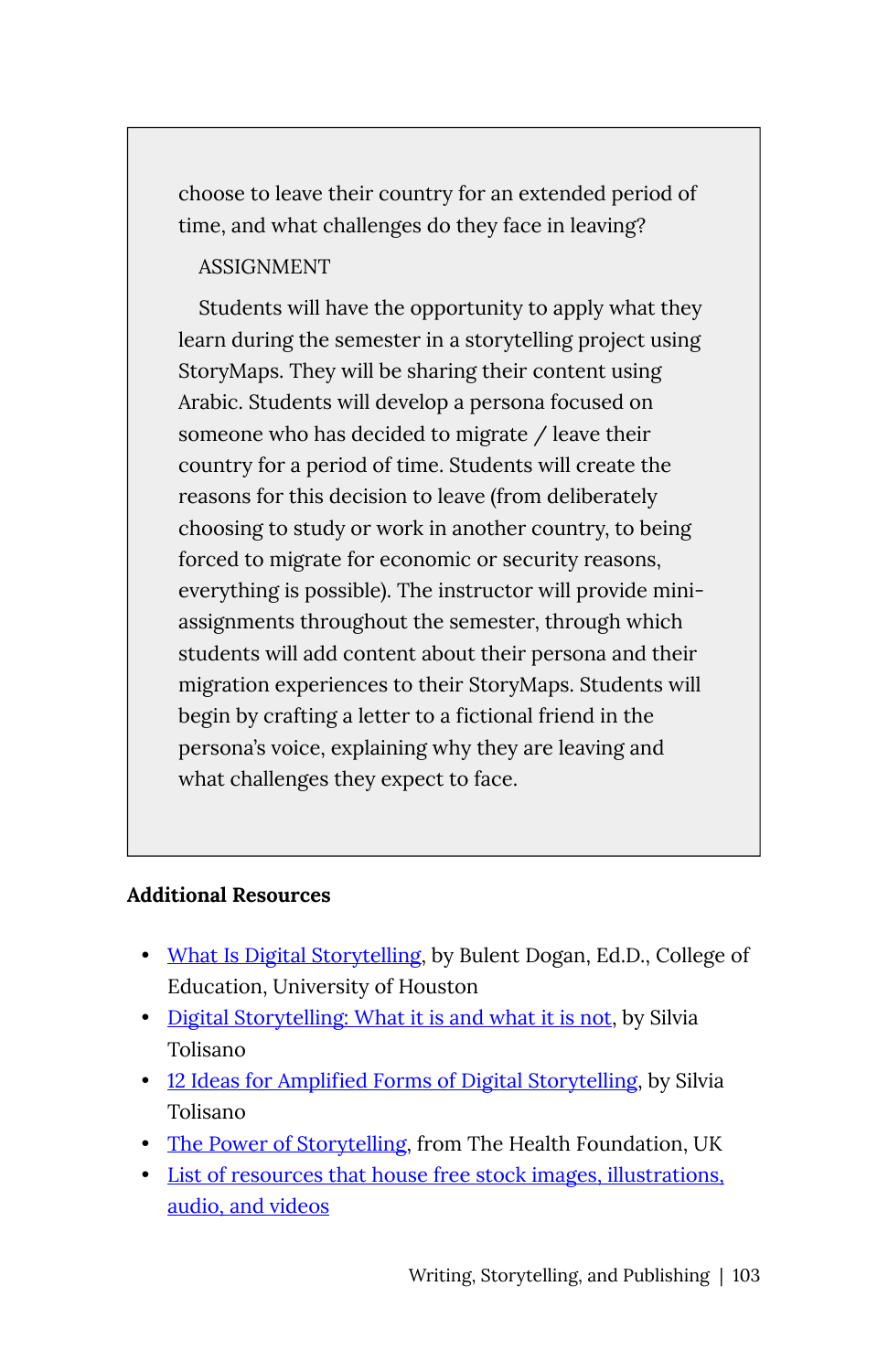# 9. Presentations

*Recipes in this chapter* 

- [Community-building Presentations](#page-112-0)
- [Informative or Persuasive Presentations](#page-116-0)

## **Chapter Intro**

Asynchronous presentations often involve students recording themselves giving a talk of some kind. Students may also choose to display Powerpoint slides, audio/video files, or other multimedia as part of their presentations. Depending on the learning goals, students may submit their presentations to the instructor, to a small group of classmates, or to the entire class. You may also want students to watch each other's presentations and provide feedback.

 $\frac{1}{2}$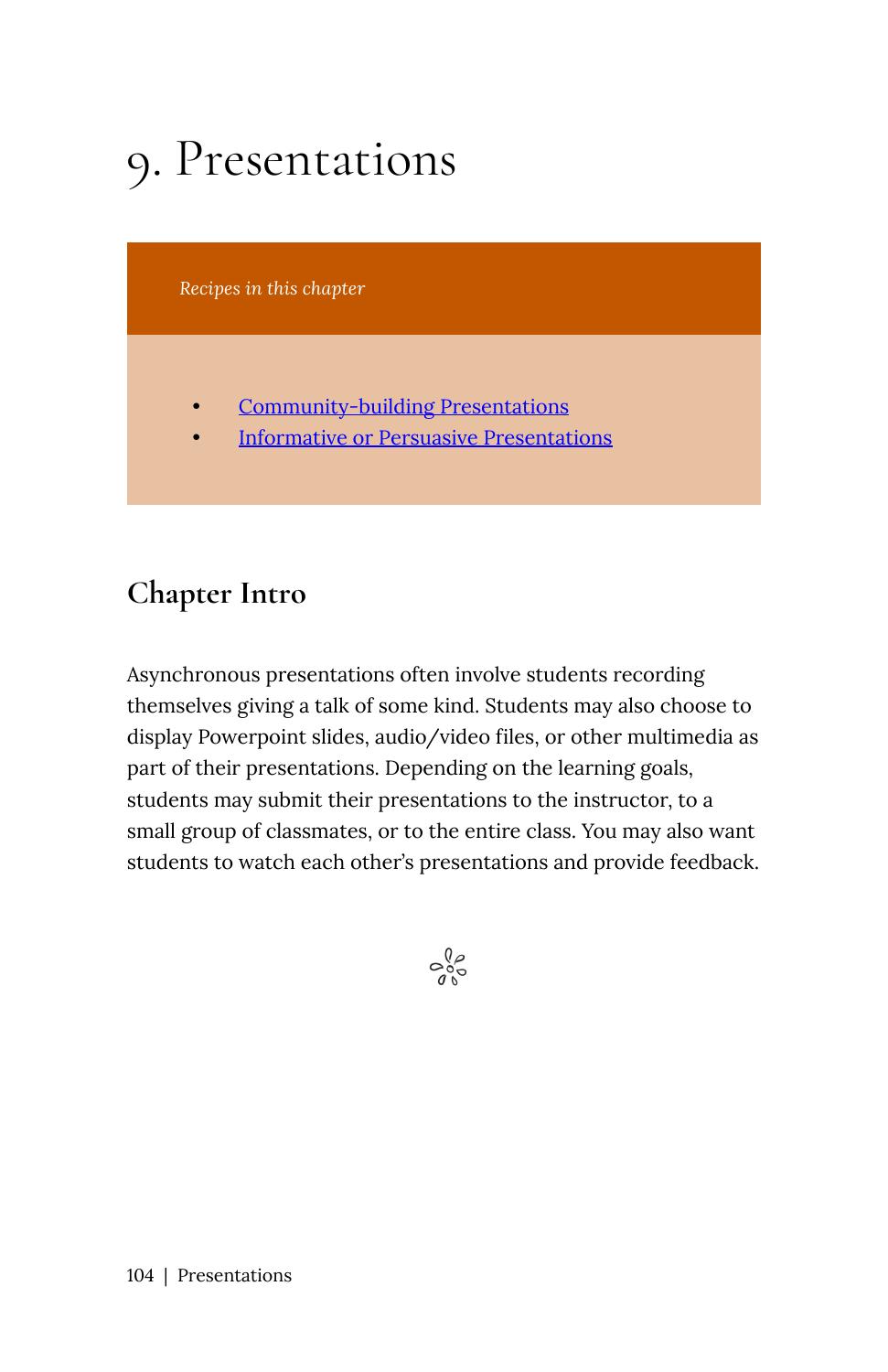

# <span id="page-112-0"></span>**Community-building Presentations**

Community building presentations are often short, informal exercises designed for students to learn more about each other and about you. These presentations can help build trust, humanize the learning environment, and encourage participation.

# **Prep Ahead**

Decide how you would like students to record their presentations and where they should submit their presentations to. Create a prompt that is culturally responsive and sensitive to different experiences and identities. Share the prompt with your students.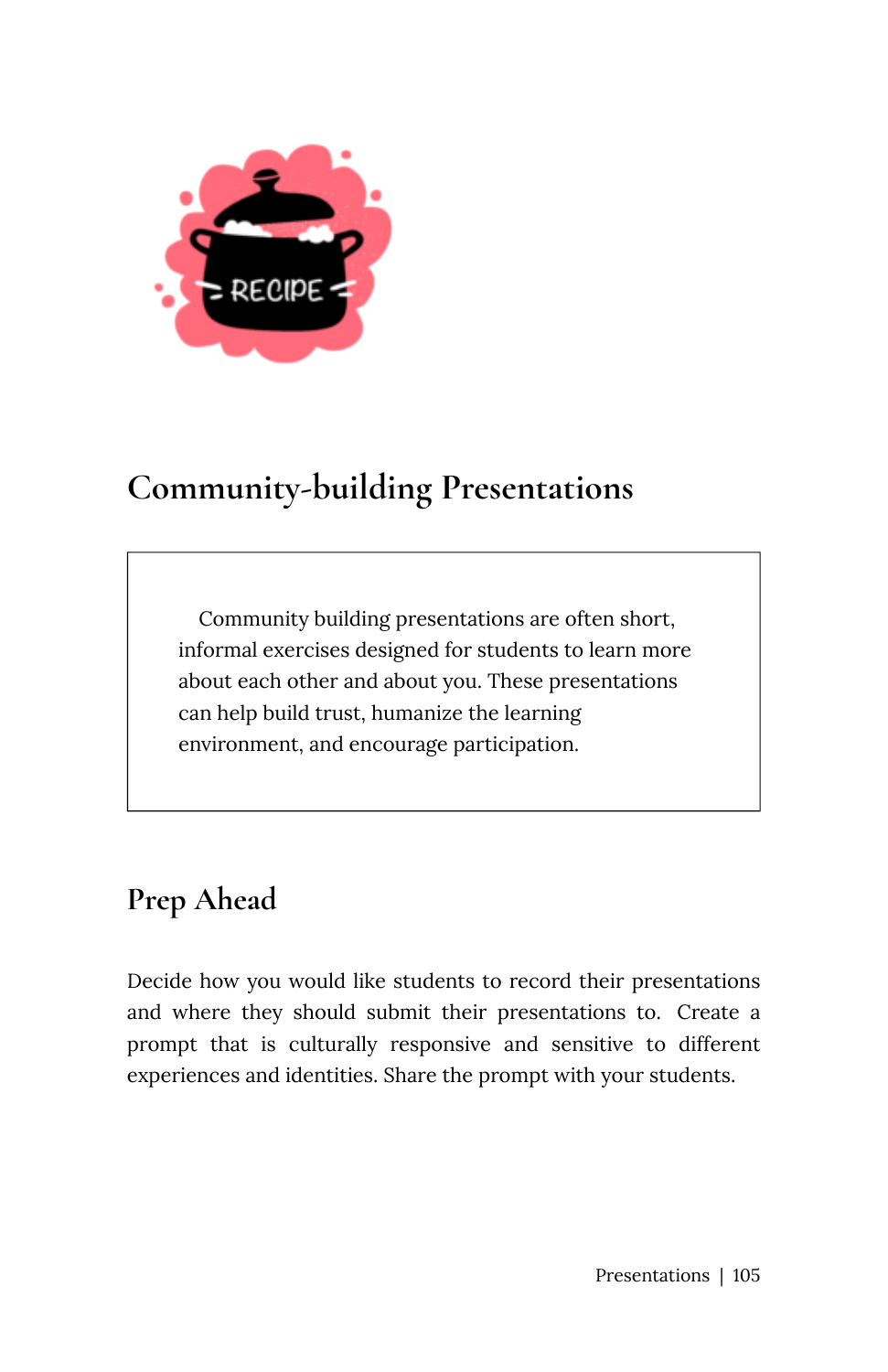## **Ingredients**

- Learning goal(s)
- Prompts/expectations for students
- Preferred presentation tool
- A place for students to upload and view others' presentations
- Assessment and/or feedback strategy

## **Step by Step Instructions**

- 1. **Identify your learning goals**. Do you want students to give presentations in order to:
	- Introduce themselves to you and their classmates
	- Build community by sharing information about their hobbies, interests, backgrounds, etc.
	- Share why they are interested in the course and their experience with the content or area of study
	- Engage in low stakes conversations to promote participation
- 2. **Create a prompt/instructions for the activity** 
	- Sample Prompt using FlipGrid: Please introduce yourself to your classmates by sharing a short video that lets us know your name, your academic major, where you're local to (this might not necessarily be where you're from) and a couple of your hobbies or interests. You can record an original video or upload a file from your computer. If you don't feel comfortable sharing a video of yourself, feel free to upload a video that illustrates your hobbies or where you're local to. You can also just record your voice, using the "mic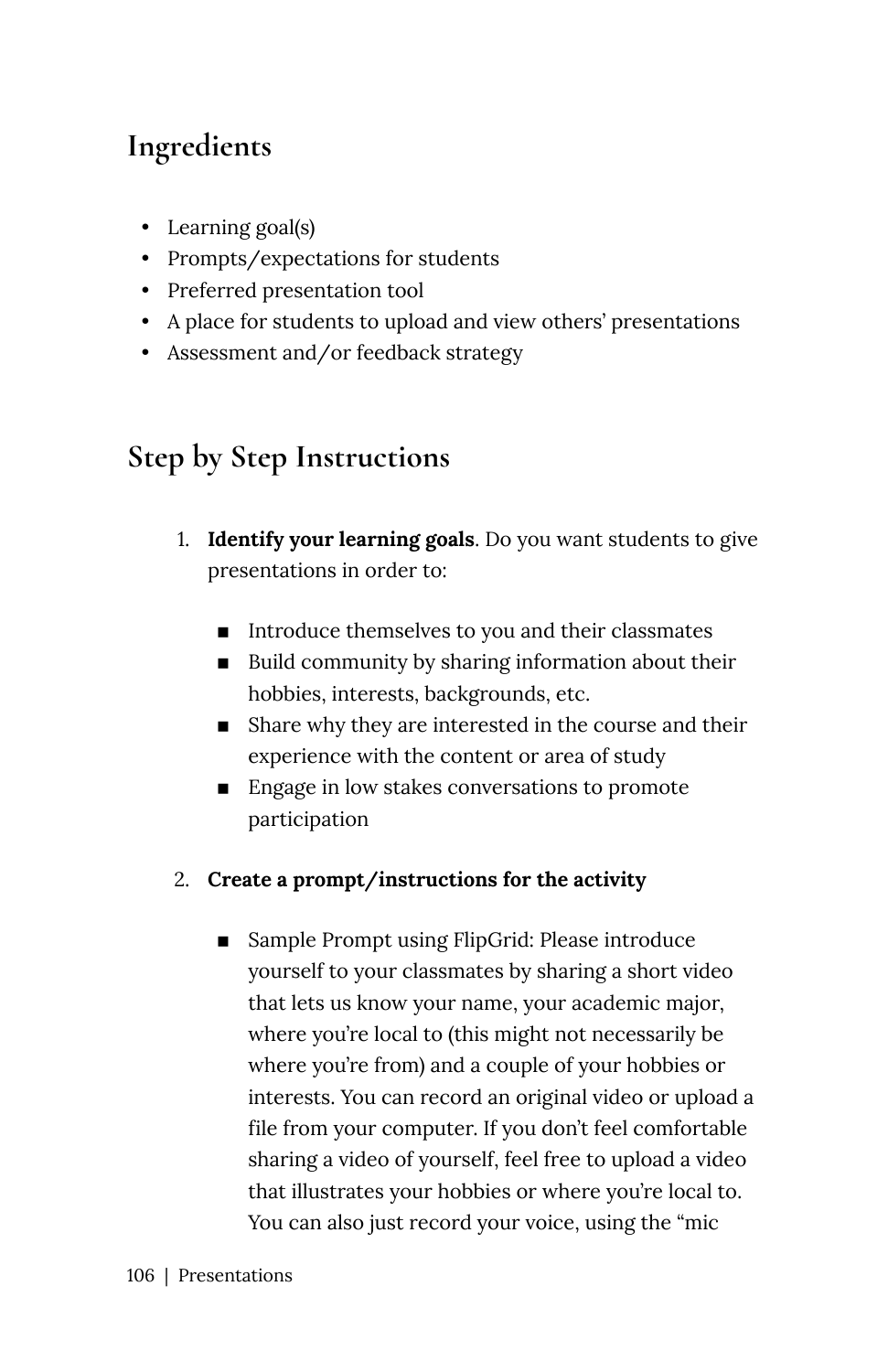only" option. You have up to 5 minutes of recording time.

3. **Choose a recording tool** and a location for students to upload and view videos.

#### ■ Flipgrid

- Integrated into Canvas
- Good for short videos that'd don't require editing
- Popular choice for community building exercises
- [Canvas built-in video recorder](https://community.canvaslms.com/t5/Student-Guide/How-do-I-record-media-using-the-Rich-Content-Editor-as-a-student/ta-p/379) If you're using Canvas already, having students submit through Canvas would maintain consistency and keep materials in one place.You might consider having students post their presentations to a Canvas discussion forum and asking them to comment on each other's work. You could also create a Canvas assignment and ask students to submit their presentations that way.
- For short informal presentations, you may opt to allow students to use applications such as iMovie, Quicktime, or the video recorder on their cell phones. These tools are often pre-installed on computers and phones and your students may already be familiar with them. To share with others, the videos will need to be uploaded to Google Drive or another shared space. [More information on video recording and](https://dlinq.middcreate.net/video-recording-editing/) [editing tools.](https://dlinq.middcreate.net/video-recording-editing/)

#### 4. **Give feedback/assess**

**If presentations are a major component of your** course, it can be helpful to start with shorter, low stakes presentations (such as a short FlipGrid introduction) before working up to longer presentations that involve sharing slides, making an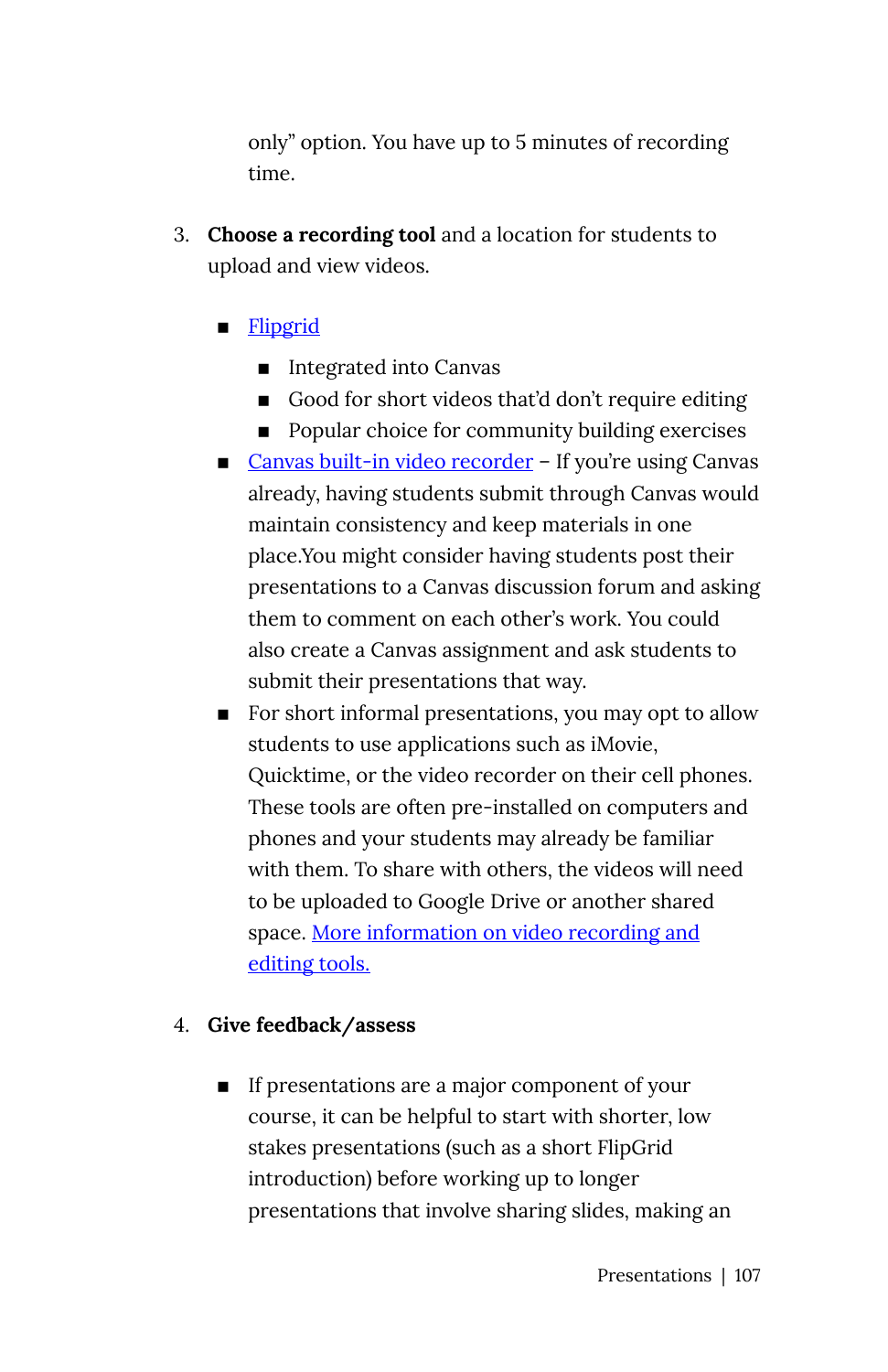argument, or analyzing materials.

- It's important that students know what their presentations will be assessed on. Are you interested in their presentation abilities? Their content? Their analysis? How long do you expect presentations to be and should students spend a certain amount of time on different components of their presentations? A rubric can be helpful both for you and your students so that expectations are clear.
- If you expect students to watch and respond to others' presentations, you might want to model what a successful response looks like. Don't forget to specify how many presentations students should watch or respond to. If you have a larger class, you might consider breaking students into smaller groups to present so they don't spend an inordinate amount of time watching presentations.
- Any graded assessment should connect back to your learning goals and specific instructions.

#### **EXAMPLE**

This *[Classroom Introductions](https://tlkb.middcreate.net/thing/classroom-introductions/)* activity was shared by Middlebury instructor Michele Dubé in the Middlebury Teaching & Learning Knowledge Base.

Assign students to record a brief self-introduction using FlipGrid (or the Canvas media tool) for the first week of class. The instructor should also do the same. The assignment acts as an icebreaker and can help to build a sense of community in the classroom. This idea was used for the online General Chemistry Laboratory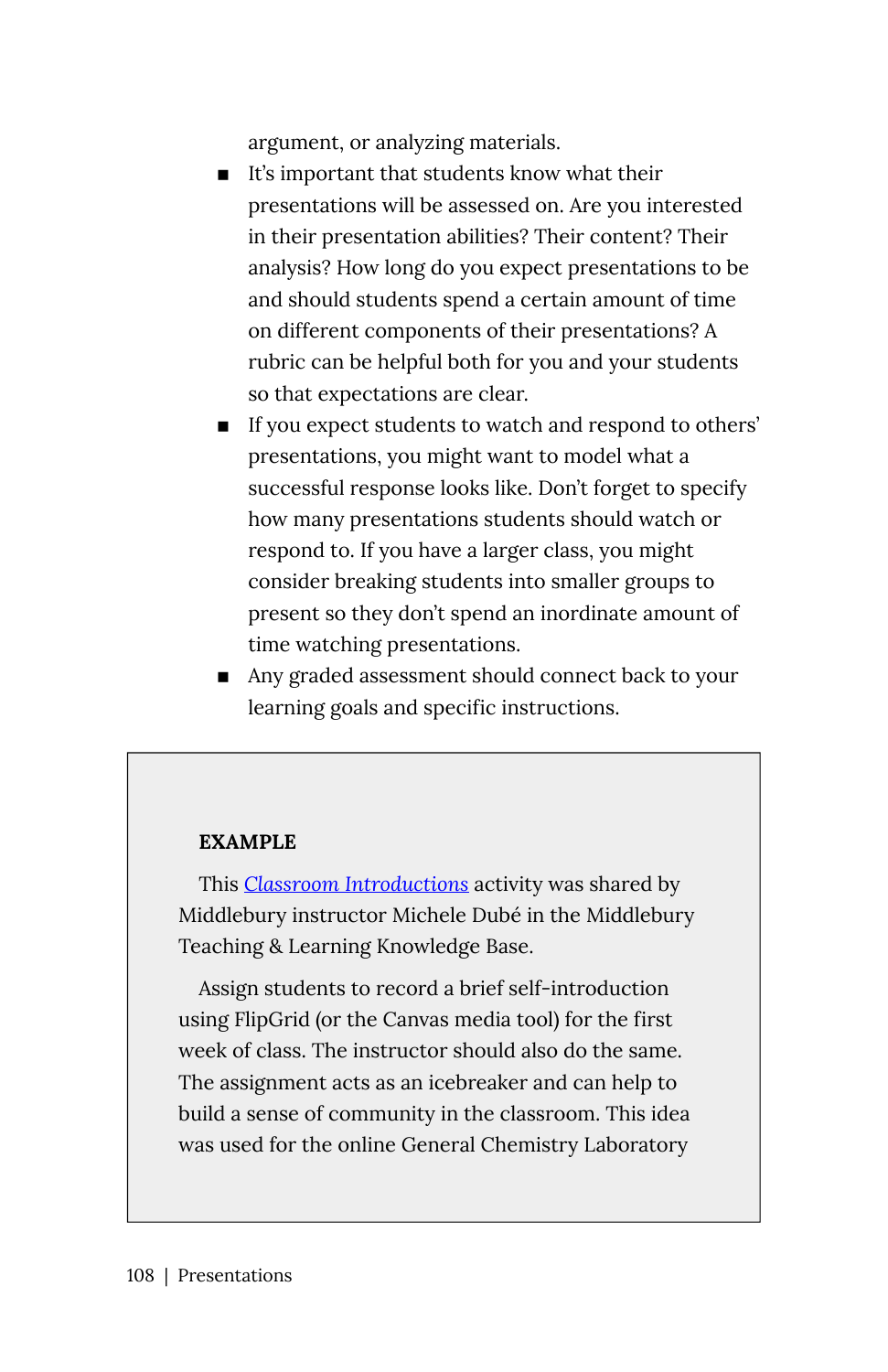course during Fall 2020. About 30 minutes of prep time is needed to link the FlipGrid app to the Canvas course and create the assignment. Students were given 90 seconds to record their intro videos, which addressed specific talking points.





# <span id="page-116-0"></span>**Informative or Persuasive Presentations**

Informative or persuasive presentations are often more formal and require students to synthesize and analyze information. Visual aids such as slides or other multimedia are often helpful in these types of presentations.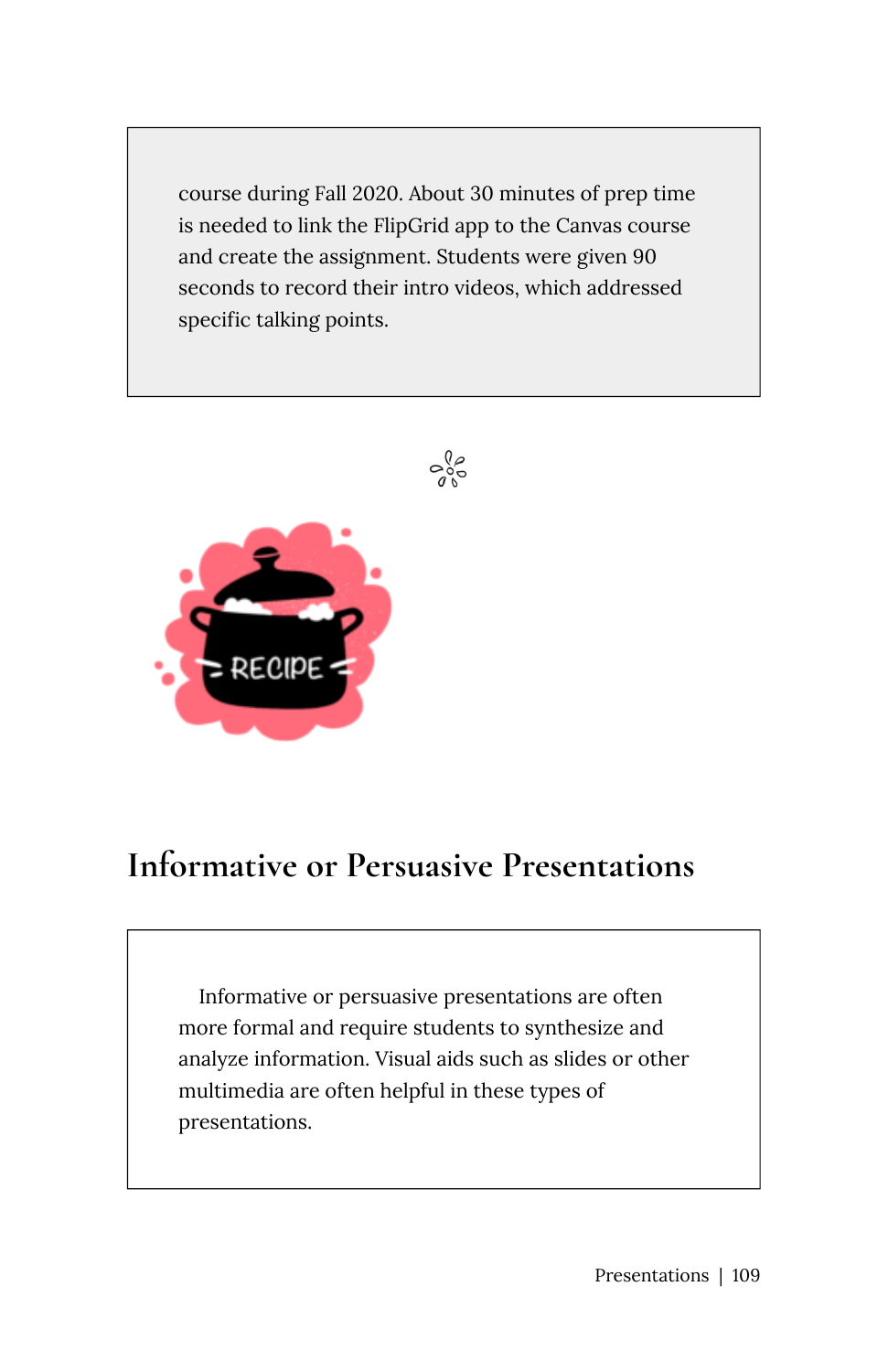# **Prep Ahead**

Decide how you would like students to record their presentations and where they should submit their presentations to. Create and share a prompt with your students.

## **Ingredients**

- Learning goal(s)
- Prompts/expectations for students
- Preferred presentation tool
- A place for students to upload and view others' presentations
- Assessment and/or feedback strategy

## **Step by Step Instructions**

- 1. **Identify your learning goals**. Do you want students to give presentations in order to:
	- Develop oral communication skills
	- **EXECUTE:** Synthesize and analyze information
	- **IMPROVE LETT** Improve listening skills
	- **•** Develop multimedia skills
	- Practice giving feedback
- 2. **Create a prompt/instructions for the activity** 
	- Sample Prompt: Prior to submitting your final design product, you will record a presentation in order to solicit feedback from your classmates and fine-tune your product before it is due. In your presentation,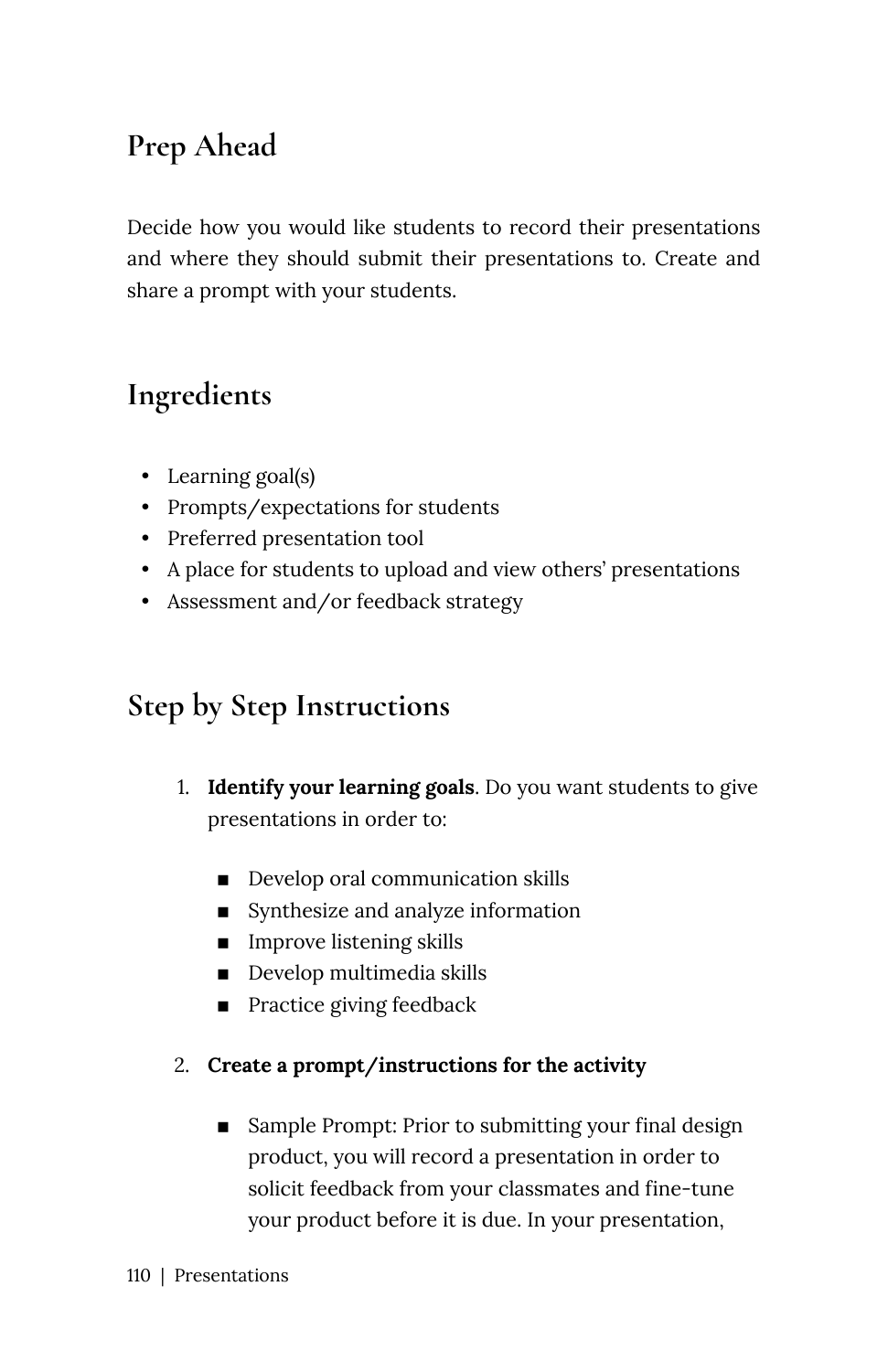please discuss the problem your product attempts to solve, your target audience, what resources you need to design the product (material, personnel, etc.) and any questions or potential pitfalls you foresee. Presentations should be approximately 10 minutes and should be recorded using Panopto. Visual aids such as slides or other multimedia are strongly encouraged. After recording your presentation, please upload it to the Canvas discussion board labeled "Product Presentations." Please watch your classmates' presentations and respond to any questions they pose. You may also offer your own suggestions, particularly if you perceive any gaps or shortcomings in the product design or implementation.

- 3. **Choose a recording tool** and a location for students to upload and view videos.
	- Panopto
		- Integrated into Canvas
		- Good for videos that don't require much editing
		- Popular choice for presenting slides or other materials
	- Zoom
		- Students are likely to be familiar with the tool already
		- Works for presenting slides or other materials
		- If you need to edit the video, you'll have to do so using a different tool (i.e., Panopto or Rush).
	- Adobe Rush
		- Suite of entry-level editing tools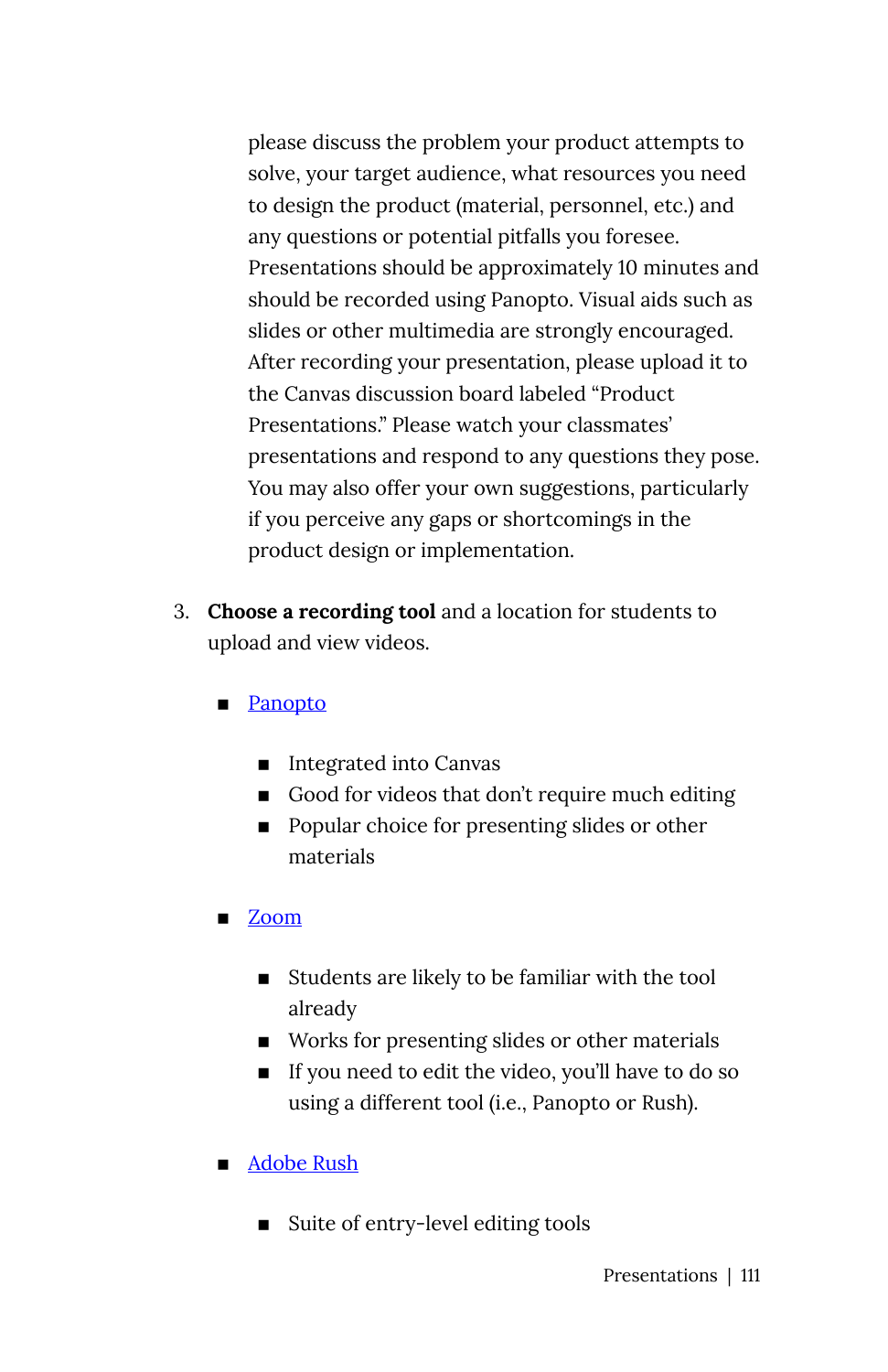- Available for free on Middlebury-owned computers
- Higher learning curve. Recommended only if presentations will require editing.
- Videos will need to be uploaded to Google Drive, One Drive, or another shared space for viewing.

#### 4. **Give feedback/assess**

- **If presentations are a major component of your** course, it can be helpful to start with shorter, low stakes presentations (such as a short FlipGrid introduction) before working up to longer presentations that involve sharing slides, making an argument, or analyzing materials.
- $\blacksquare$  It's important that students know what their presentations will be assessed on. Are you interested in their presentation abilities? Their content? Their analysis? How long do you expect presentations to be and should students spend a certain amount of time on different components of their presentations? A rubric can be helpful both for you and your students so that expectations are clear.
- If you expect students to watch and respond to others' presentations, you might want to model what a successful response looks like. Don't forget to specify how many presentations students should watch or respond to. If you have a larger class, you might consider breaking students into smaller groups to present so they don't spend an inordinate amount of time watching presentations.
- Any graded assessment should connect back to your learning goals and specific instructions.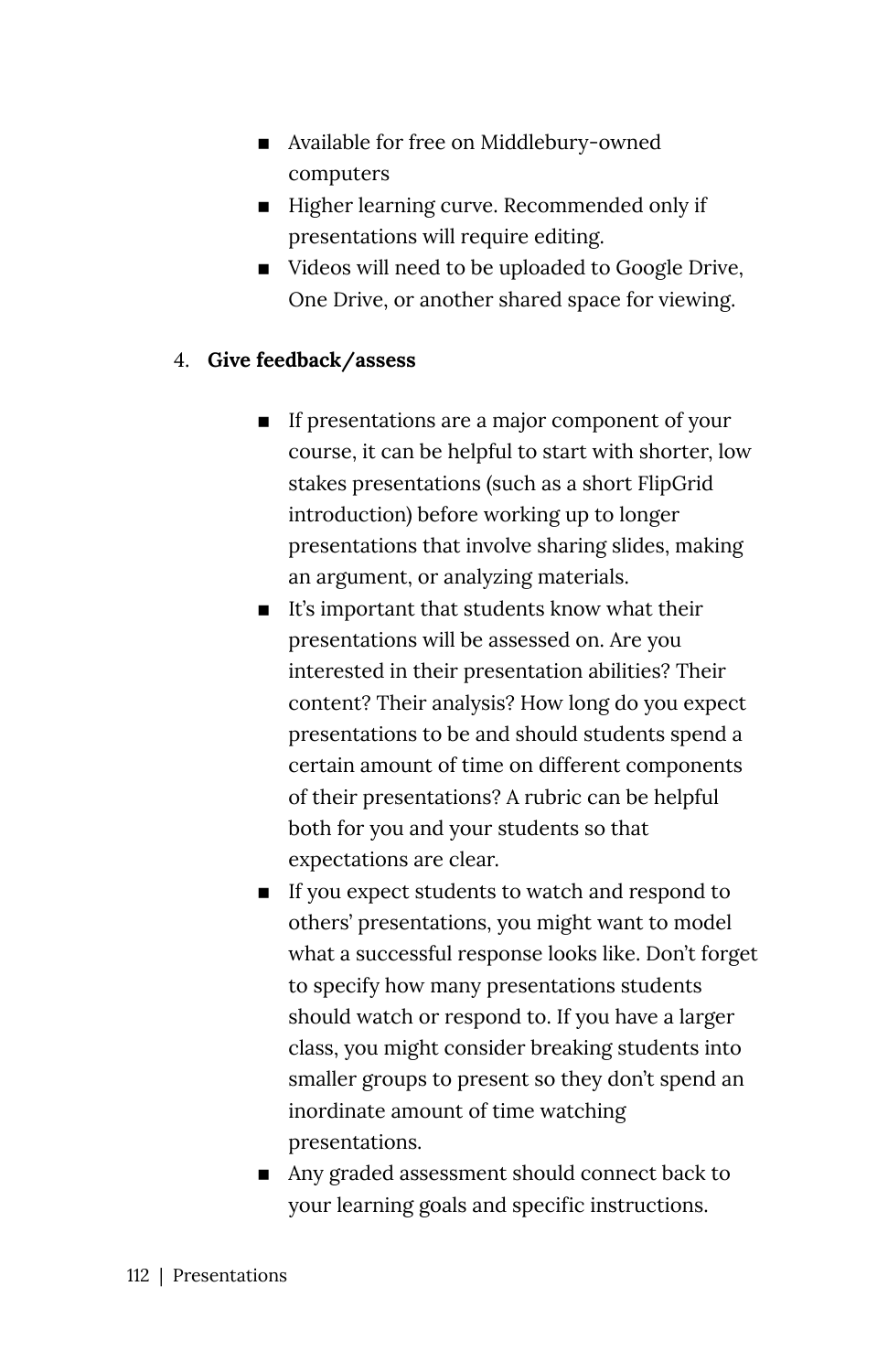#### **EXAMPLE**

Middlebury Professor Kristina Sargent shared this post on *[Progressive Presenting: Building Presentation](https://tlkb.middcreate.net/thing/progressive-presenting-building-presentation-skills-over-time/)  [Skills Over Time](https://tlkb.middcreate.net/thing/progressive-presenting-building-presentation-skills-over-time/)* in the Middlebury Teaching & Learning Knowledge Base.

One of my main goals in my courses is to prepare students to be better at presenting information to a particular audience…. I find our majors often lack experience in verbal presentations of the sort I do all the time professionally, and my friends out of academia do more than they ever would have imagined. This particular idea is geared toward a senior seminar course … but I could easily see this modified for different class sizes and levels.

Students make 4 presentations over the course of the semester beginning with relaying basic information, and culminating in sharing and constructively critiquing their own, new research. Starting with low stakes and short presentations and then progressively escalating to higher stakes presentations allows students to get feedback on their presentation skills and then to respond to feedback and hone their abilities. They build community and trust, and learn what it means to be a "good" presenter as well as audience member. Read [Kristina's step by step instructions on how she](https://tlkb.middcreate.net/thing/progressive-presenting-building-presentation-skills-over-time/)  [structures this activity.](https://tlkb.middcreate.net/thing/progressive-presenting-building-presentation-skills-over-time/)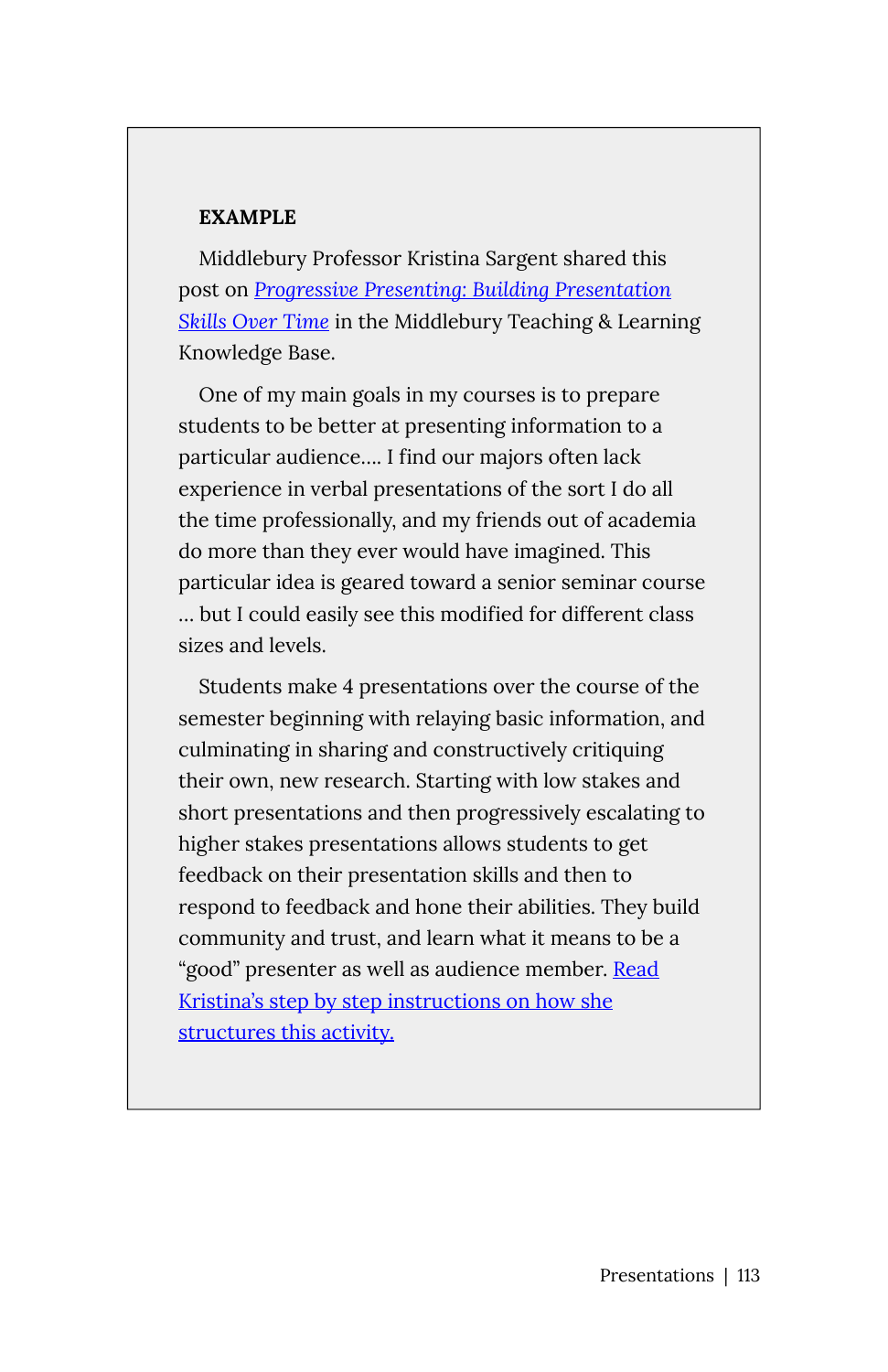# 10. Class Climate

*Recipes in this chapter* 

- **Activity Zero**
- [CATs \(Classroom Assessment Techniques\)](#page-126-0)

## **Chapter Intro**

Classroom dynamics often privilege the students for whom educational experiences have typically been designed. Being attentive to class climate and inclusion/exclusion is an important part of providing a learning experience that benefits all of your learners. An inclusive class session is one in which all students feel that their contributions and participation are valued, that they have equitable opportunities to participate in and to benefit from the class session, and that the language and resources used in the class are respectful of all students.

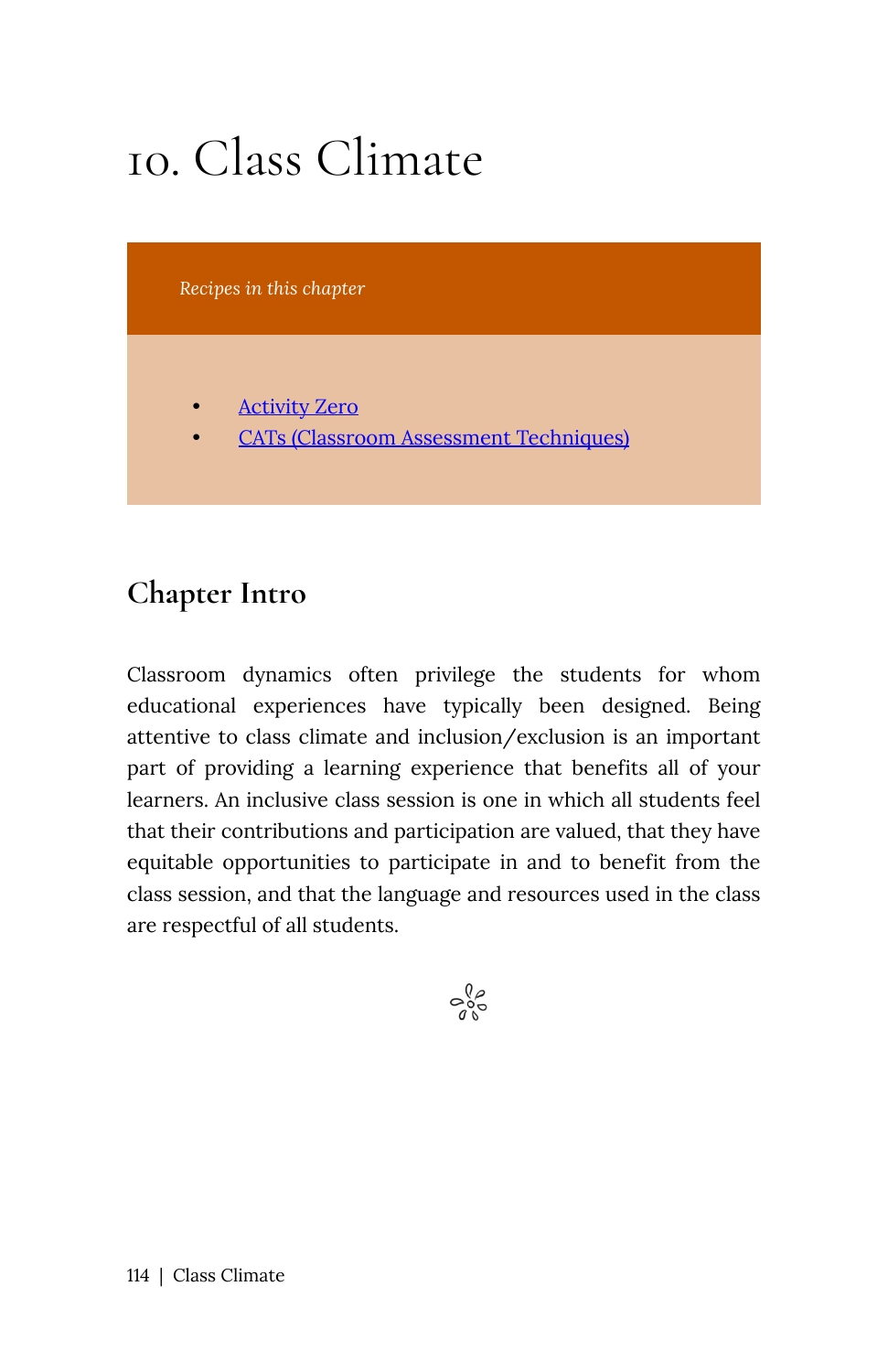

# <span id="page-122-0"></span>**Activity Zero**

Activity Zero is a strategy for getting input, reflections, or ideas from students at the start of a new week/new module, or before a live class session takes place. It's a great way to hear from all students and to understand and build on the perspectives they share. Activity Zero can support your teaching presence and students' cognitive presence in the course, and it can help with developing your understanding of how students are doing so that you can address issues or opportunities related to class climate.

## **Prep Ahead**

For each week or module of your course, consider what might make for a good Activity Zero. This should be a brief activity that students complete at the very start of the week or module and the results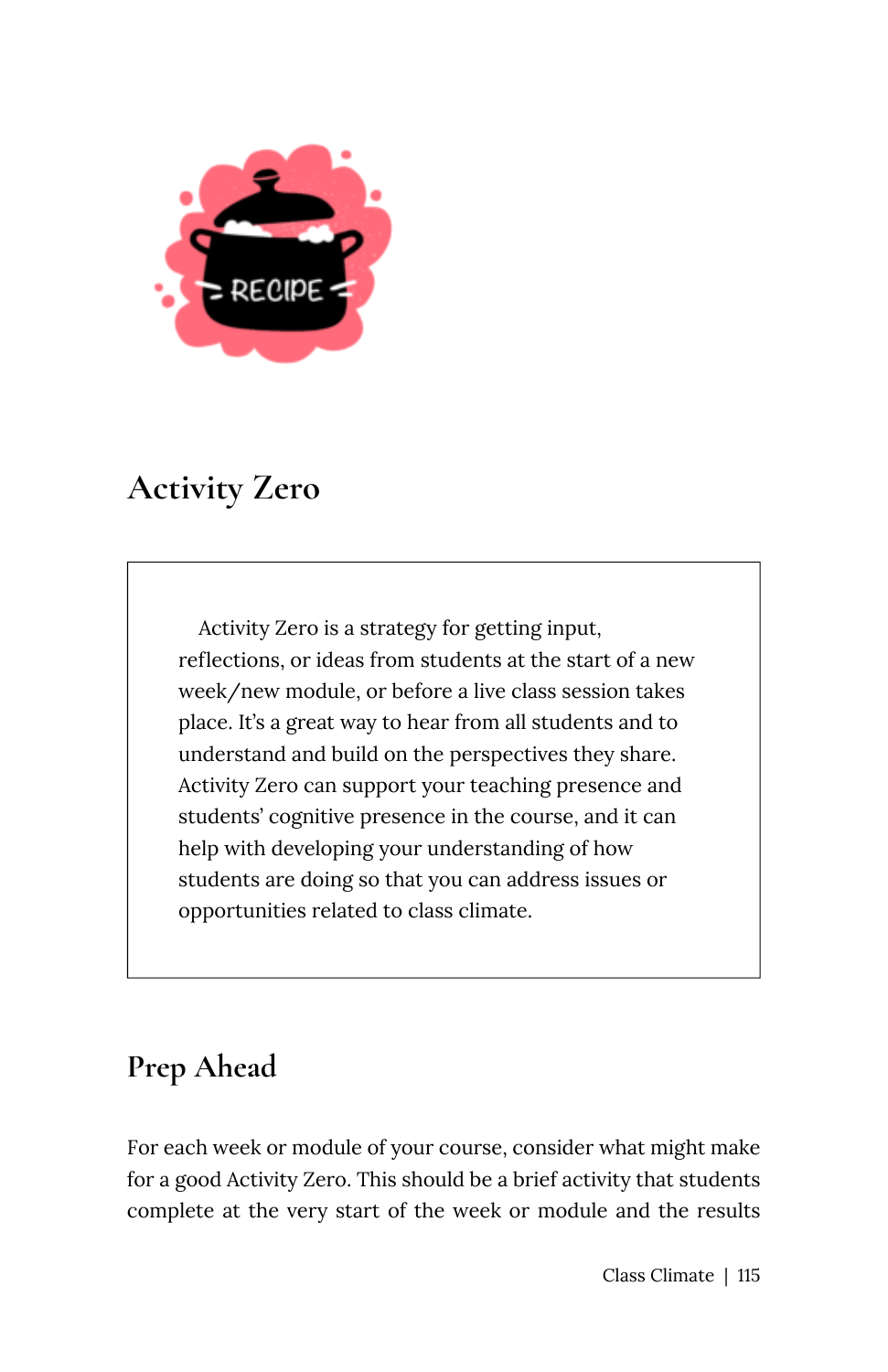of which can shape your teaching during the module. For example, you might ask students to respond to a question like "what is a take-away from last module/last week that you'd like to continue exploring in this module?" or "when looking at the topic for this week, what are you excited about and what are you concerned about?" You can ask students to share ideas for topics to dig deeper into or to connect to the week's explorations, such as "We'll be talking about social media this week. What social media might you want us to explore more deeply?"

Write down what each Activity Zero will be and how you will use the results in the subsequent module or week. Write instructions for each activity.

### **Ingredients**

- Ideas for Activity Zeros
- An online tool to collect students' responses (e.g., Google Forms)

### **Step by Step Instructions**

- 1. **Identify your learning goal(s).** Some examples:
	- Encourage students to reflect on their learning
	- Foster connections between students' experiences and their learning
- 2. **Set up the Activity Zero.**

An online form, such as a Google Form, works well for this, but you could also set up an ungraded activity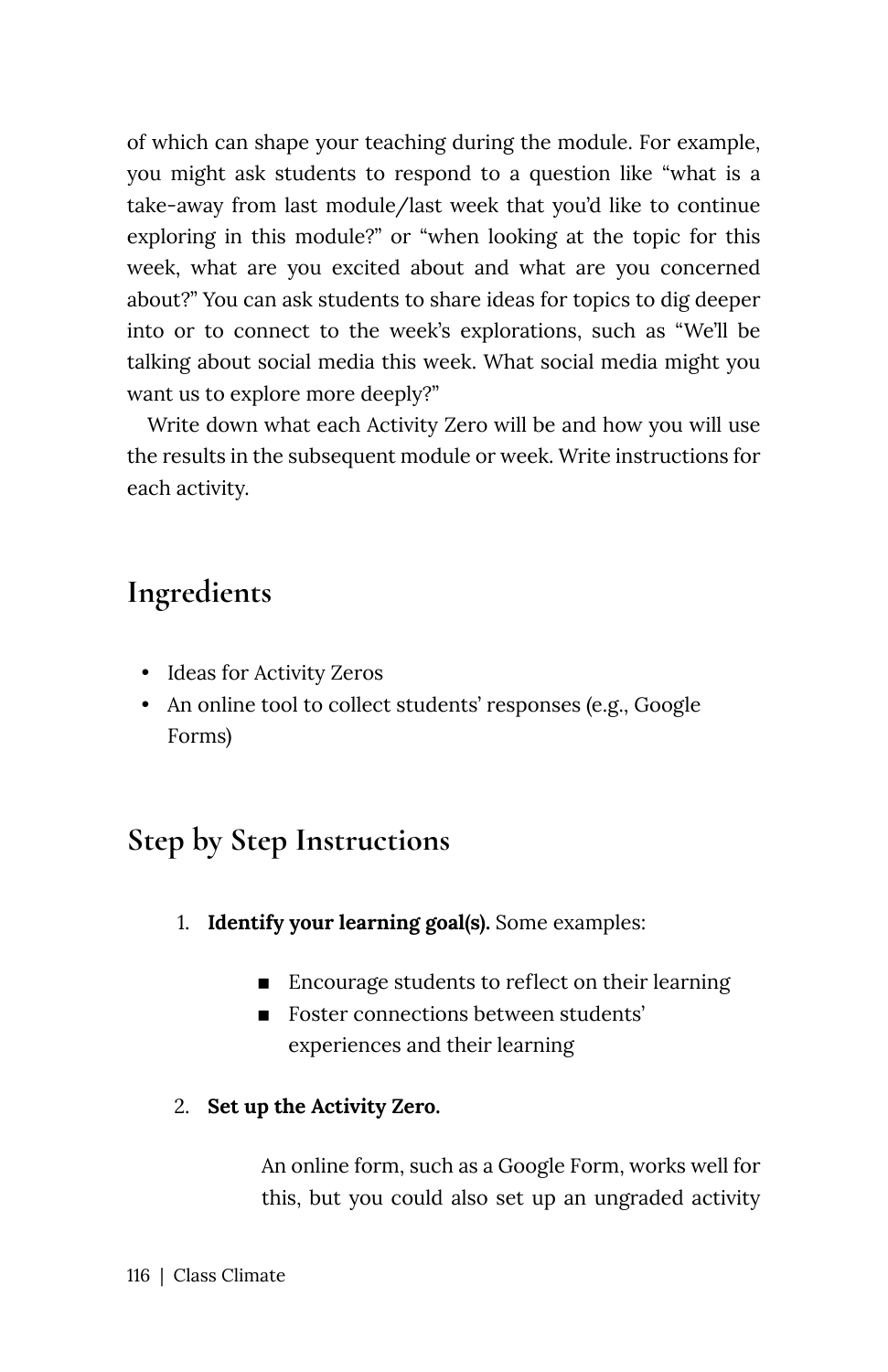in Canvas. Create the form, add the questions, add some instructions, and create a link to the form (if using Google Forms, that link is created by clicking the Send button at the top of the page and clicking the Send via Link button).

| Send form   |   |                                     |                                                     |        | ×     |
|-------------|---|-------------------------------------|-----------------------------------------------------|--------|-------|
|             |   |                                     | Automatically collect respondent's Middlebury email |        |       |
| Send via    | ╰ | ⊝                                   | $\langle$                                           |        | E1 F. |
| Link        |   |                                     |                                                     |        |       |
|             |   | https://forms.gle/KoummT2gaiJcRXxP6 |                                                     |        |       |
| Shorten URL |   |                                     | Press 3t+C to copy                                  |        |       |
|             |   |                                     |                                                     | Cancel | Copy  |

3. **Share Activity Zeros with students.** If you plan to post weekly/modular announcements with framing or contexts for the week, this would be a good place to include your analysis of the input students shared in Activity Zero. If the activity surfaces new issues or opportunities, you could record an video to address them.

#### **EXAMPLE**

We used an Activity Zero in a workshop about [Preparing to Teach Hyflex classes](https://dlinq.middcreate.net/blog/2021/08/13/preparing-to-teach-hyflex-classes/). We created a Google Form with three questions and sent the form to faculty who signed up for the workshop. At the start of the workshop, we shared some findings from Activity Zero to provide some context and to help attendees connect with what they and others shared.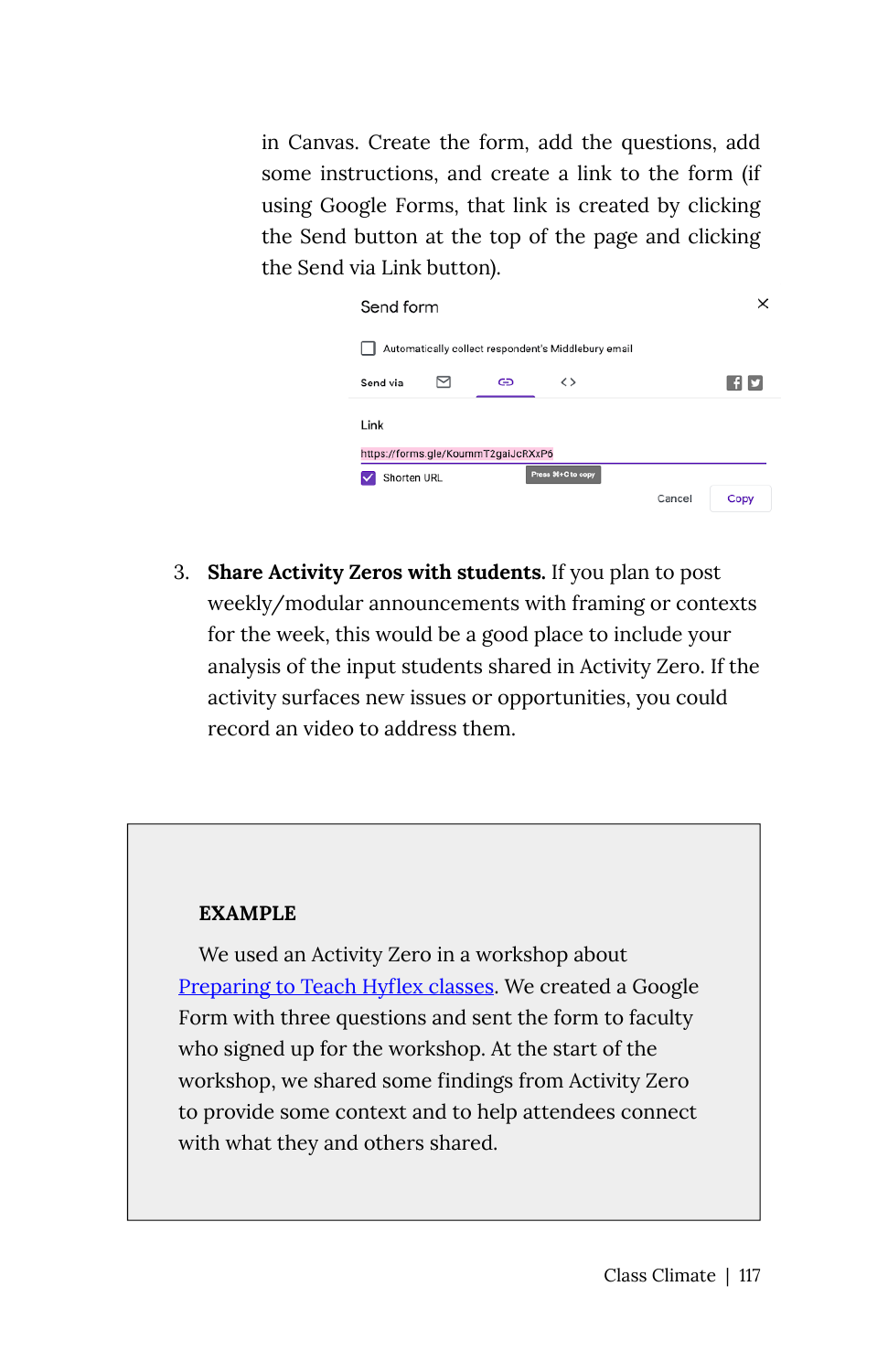|                  | Please complete this short questionnaire before you attend the Hyflex workshop tomorrow.                                                           |
|------------------|----------------------------------------------------------------------------------------------------------------------------------------------------|
|                  | Why did you decide to teach Hyflex this fall?                                                                                                      |
| Long answer text |                                                                                                                                                    |
|                  | What challenges do you anticipate in teaching your Hyflex course this fall?                                                                        |
| Long answer text |                                                                                                                                                    |
|                  |                                                                                                                                                    |
|                  | What questions do you have about teaching in this modality? Or, if you are not teaching Hyflex, what<br>do you hope to learn during this workshop? |
| Long answer text |                                                                                                                                                    |
|                  |                                                                                                                                                    |

#### **Additional Resources**

• Slides from DLINQ's [Preparing to Teach Hyflex Classes](https://docs.google.com/presentation/d/1MMcgrQ0yrahTAlHVCRqbZxpsusCVDq0C15WuIfry-hQ/edit?usp=sharing) workshop

 $e_{0.0}^{\circ}$ 

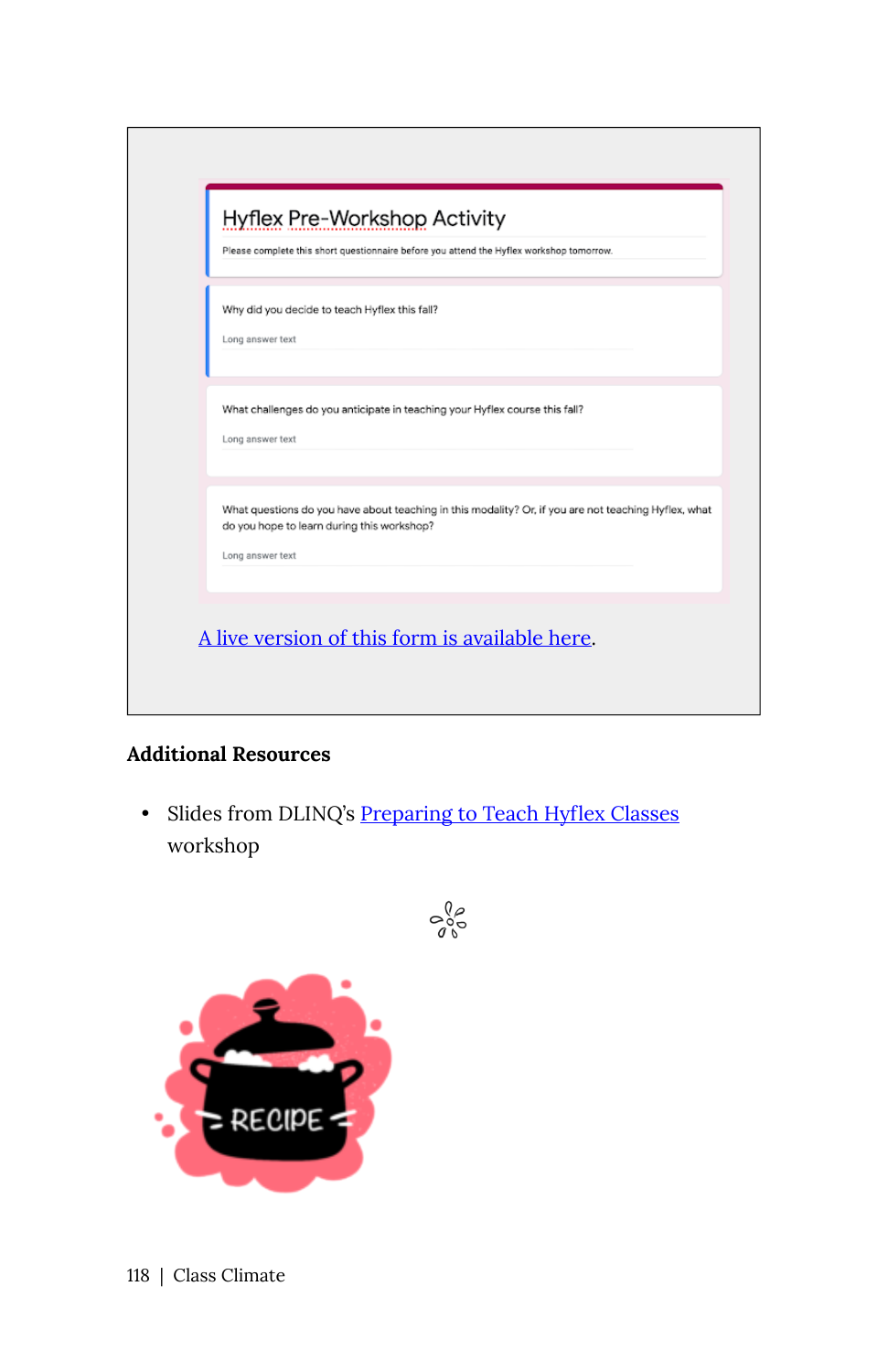# <span id="page-126-0"></span>**CATs (Classroom Assessment Techniques)**

Classroom Assessment Techniques (CATs) are a kind of formative assessment, that is, assessments that are designed to shape and improve student learning by providing them with a chance to reflect and receive feedback on their learning. CATs are typically brief activities that students complete, often at the end of a class session or module, to demonstrate their understanding of class topics and/or to reflect on their learning. CATs are not usually graded but they are submitted to the professor so that the professor can gain insights on what students are learning and where they are struggling to learn.

In online courses, we can incorporate CATs into weekly or modularly wrap-up work. Use CATs to help shape your feedback to students, as CATs might show you where students need support or redirection, what are they doing well, and what topics/conversations might need to be revisited in future modules/weeks. There are many technologies that can support CATs–such as forms, shared documents, collaborative whiteboards (such as Jamboard or Padlet), and more. Select the technology that best suits your goals for that week/module's CAT.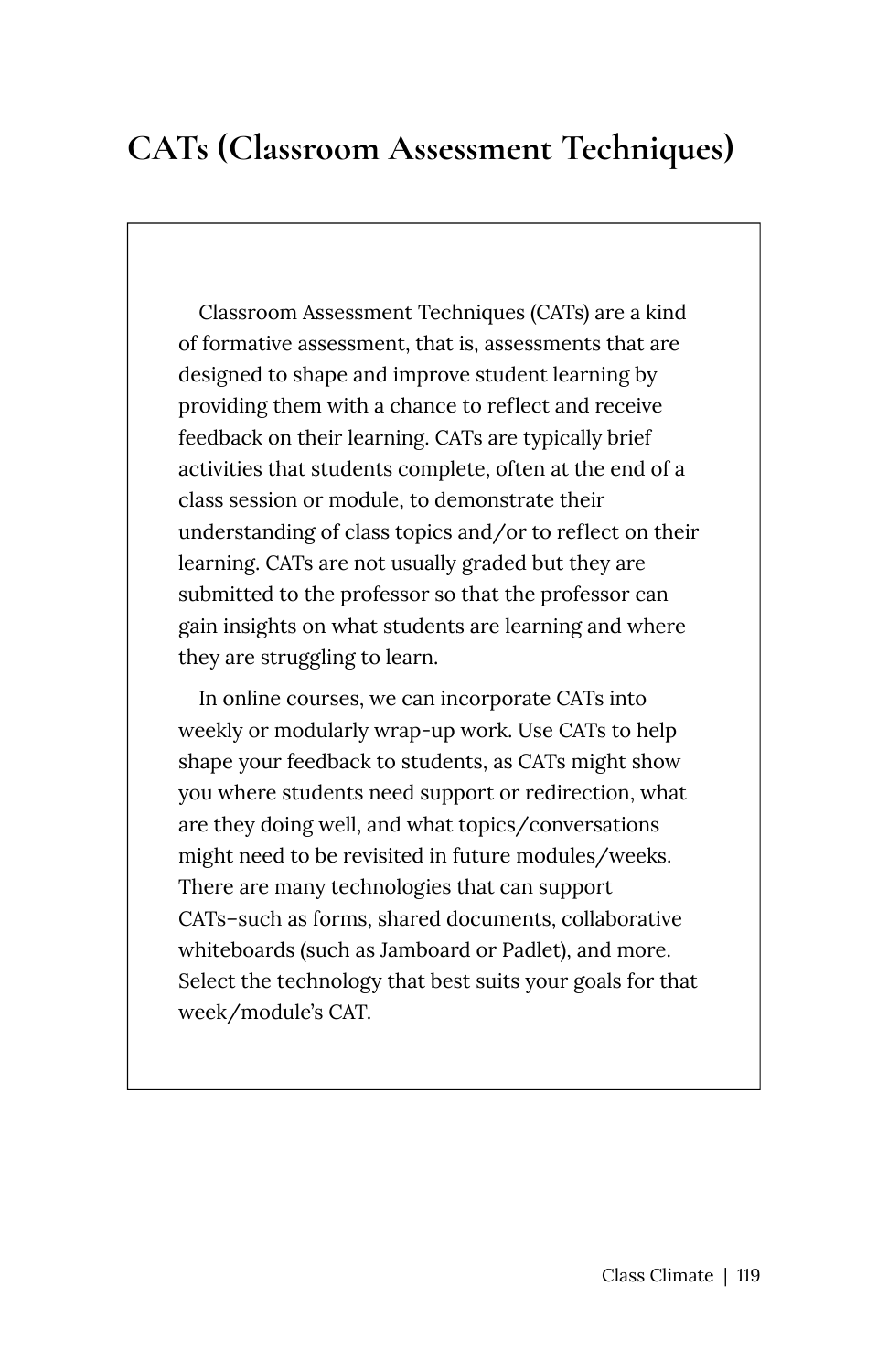# **Prep Ahead**

Research different kinds of CATs and select a few that you would like to try in your class and think about how you will use the results of CATs to shape your course and your interactions with students. You will also want to think about what technology(ies) will best support the CATs.

## **Ingredients**

- Ideas for CATs you want to use
- Online tools to collect students' responses (e.g., Google Forms, Canvas assignment, Padlet)

## **Step by Step Instructions**

- 1. **Identify your learning goal(s).** Some examples:
	- Encourage students to reflect on their learning
	- Provide feedback to students on their learning and/or on topics that are still challenging
- 2. **Identify what CAT you will use.** There are examples below and links in the Notes that direct you to additional examples of CATs.
- 3. **Identify the technology you'll need and set up your CAT.** Depending on your goals and selected CAT, there are several technologies that might be helpful. Consider whether you'll want to give feedback to students individually or as a group; this may also impact your tool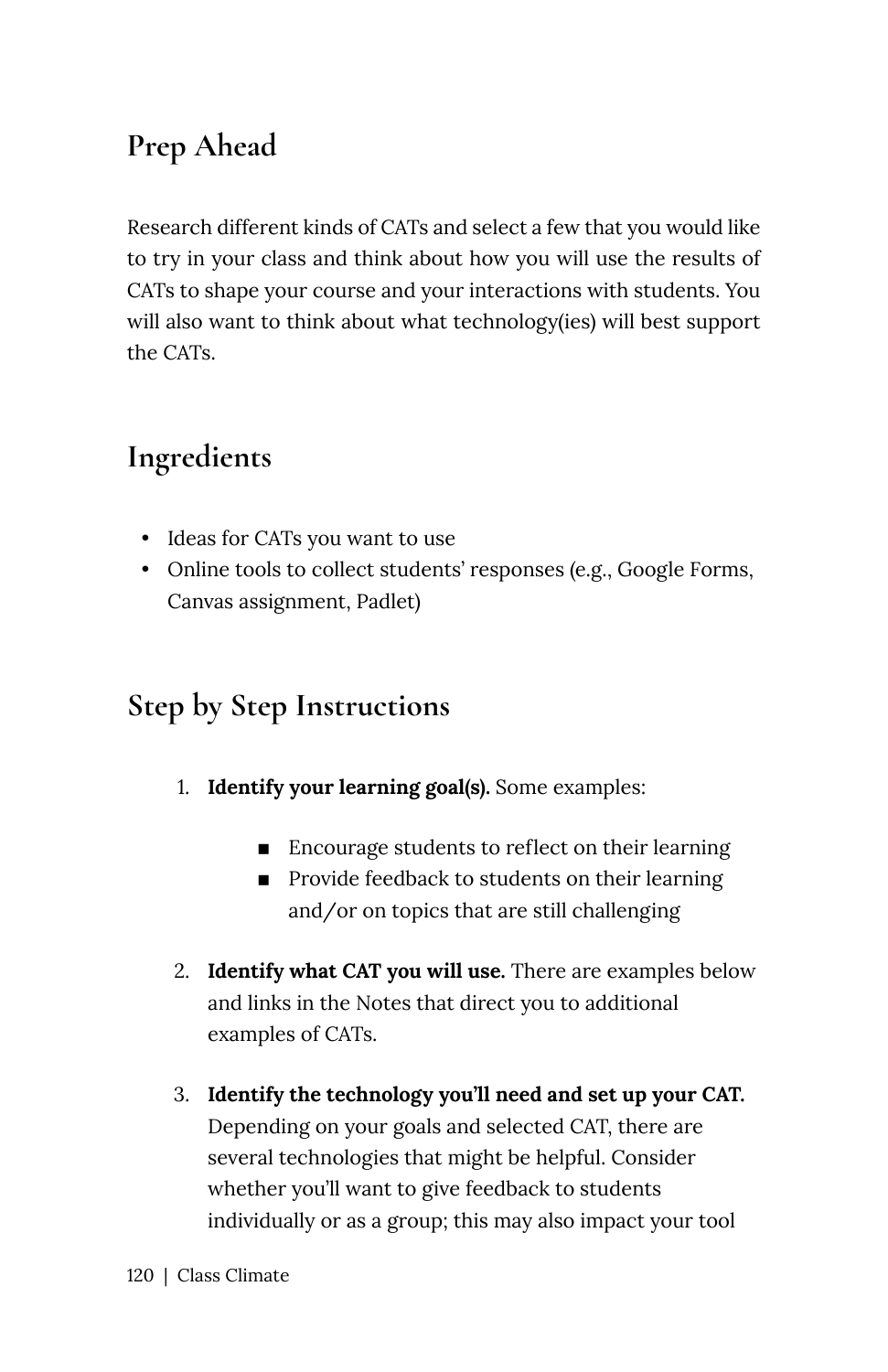selection (for example, if you want to give feedback individually, you'll want to choose a tool that will allow you to identify students and what they submitted).

- 4. **Assign the CAT and provide clear instructions and information about its purpose.** Help students to understand that this is not busy work; it's a formative assessment that will help them and you adjust teaching and learning strategies. Let them know what they can expect from you in terms of feedback.
- 5. **Provide feedback on the CAT.** You may provide this feedback individually or to the full class, depending on how you've structured the activity. Feedback is an important part of this process as students will need/want your feedback to adjust what they are doing.

#### **EXAMPLES**

**Minute paper:** Create an ungraded assignment in Canvas for students to share their minute papers. Instruct students to set a timer and write for one minute about what they learned that week.

**Muddiest point:** Create a collaborative whiteboard and add two labels "crystal clear" and "muddiest point." Ask students to add one virtual sticky note under each label, noting what is the most clear thing they've taken away from the module/week and what is still "muddy" (unclear/challenging/confusing) for them.